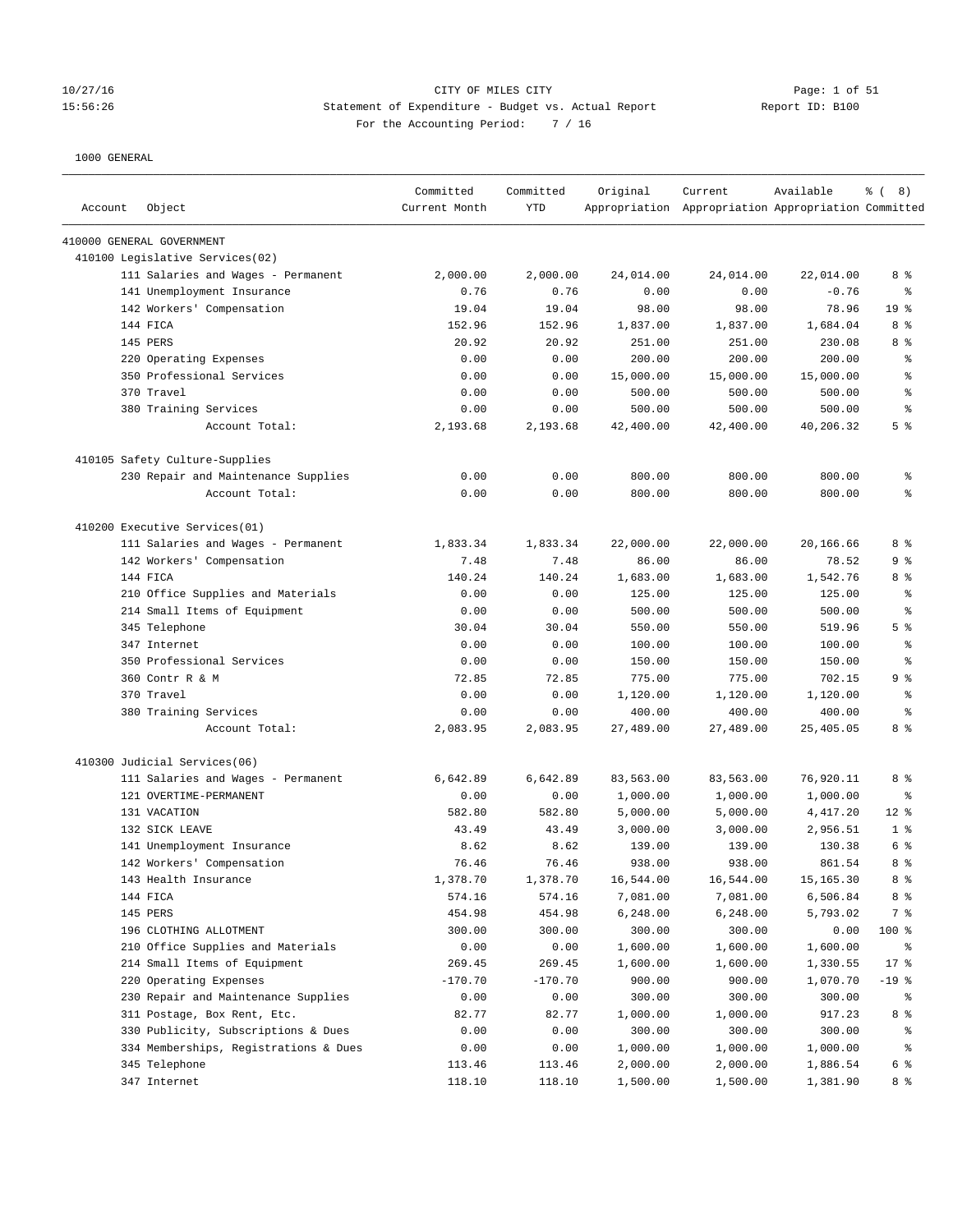#### 10/27/16 CITY OF MILES CITY Page: 2 of 51 15:56:26 Statement of Expenditure - Budget vs. Actual Report Report ID: B100 For the Accounting Period: 7 / 16

|         |                                            | Committed     | Committed  | Original   | Current                                             | Available  | $\frac{6}{6}$ ( 8) |
|---------|--------------------------------------------|---------------|------------|------------|-----------------------------------------------------|------------|--------------------|
| Account | Object                                     | Current Month | <b>YTD</b> |            | Appropriation Appropriation Appropriation Committed |            |                    |
|         |                                            |               |            |            |                                                     |            |                    |
|         | 350 Professional Services                  | 0.00          | 0.00       | 1,000.00   | 1,000.00                                            | 1,000.00   | ి                  |
|         | 360 Contr R & M                            | 0.00          | 0.00       | 2,000.00   | 2,000.00                                            | 2,000.00   | ి                  |
|         | 370 Travel                                 | 0.00          | 0.00       | 3,500.00   | 3,500.00                                            | 3,500.00   | နွ                 |
|         | 380 Training Services                      | 0.00          | 0.00       | 200.00     | 200.00                                              | 200.00     | ి                  |
|         | 382 Books                                  | 0.00          | 0.00       | 600.00     | 600.00                                              | 600.00     | န္                 |
|         | 394 Jury and Witness Fees                  | $-50.00$      | $-50.00$   | 0.00       | 0.00                                                | 50.00      | る                  |
|         | 530 Rent                                   | 0.00          | 0.00       | 500.00     | 500.00                                              | 500.00     | နွ                 |
|         | Account Total:                             | 10,425.18     | 10,425.18  | 141,813.00 | 141,813.00                                          | 131,387.82 | 7 %                |
|         | 410500 Financial Services(03)              |               |            |            |                                                     |            |                    |
|         | 111 Salaries and Wages - Permanent         | 9,170.00      | 9,170.00   | 119,530.00 | 119,530.00                                          | 110,360.00 | 8 %                |
|         | 131 VACATION                               | 126.91        | 126.91     | 2,200.00   | 2,200.00                                            | 2,073.09   | 6 %                |
|         | 132 SICK LEAVE                             | 310.16        | 310.16     | 700.00     | 700.00                                              | 389.84     | 44 %               |
|         | 133 OTHER LEAVE PAY                        | 9.22          | 9.22       | 10,043.00  | 10,043.00                                           | 10,033.78  | ి                  |
|         | 141 Unemployment Insurance                 | 15.22         | 15.22      | 210.00     | 210.00                                              | 194.78     | 7 %                |
|         | 142 Workers' Compensation                  | 121.97        | 121.97     | 1,685.00   | 1,685.00                                            | 1,563.03   | 7 %                |
|         | 143 Health Insurance                       | 2,068.05      | 2,068.05   | 24,817.00  | 24,817.00                                           | 22,748.95  | 8 %                |
|         | 144 FICA                                   | 775.82        | 775.82     | 10,712.00  | 10,712.00                                           | 9,936.18   | 7 %                |
|         | 145 PERS                                   | 804.88        | 804.88     | 11,721.00  | 11,721.00                                           | 10,916.12  | 7 %                |
|         | 196 CLOTHING ALLOTMENT                     | 525.00        | 525.00     | 450.00     | 450.00                                              | $-75.00$   | 117 %              |
|         | 210 Office Supplies and Materials          | 0.00          | 0.00       | 2,000.00   | 2,000.00                                            | 2,000.00   | နွ                 |
|         | 214 Small Items of Equipment               | 0.00          | 0.00       | 2,550.00   | 2,550.00                                            | 2,550.00   | ႜ                  |
|         | 220 Operating Expenses                     | 129.05        | 129.05     | 2,600.00   | 2,600.00                                            | 2,470.95   | 5 <sup>8</sup>     |
|         | 311 Postage, Box Rent, Etc.                | 749.78        | 749.78     | 3,600.00   | 3,600.00                                            | 2,850.22   | $21$ %             |
|         | 320 Printing, Duplicating, Typing &        | 0.00          | 0.00       | 100.00     | 100.00                                              | 100.00     | $\epsilon$         |
|         | 330 Publicity, Subscriptions & Dues        | 14.00         | 14.00      | 2,200.00   | 2,200.00                                            | 2,186.00   | 1 <sup>8</sup>     |
|         | 334 Memberships, Registrations & Dues      | 2,925.30      | 2,925.30   | 3,000.00   | 3,000.00                                            | 74.70      | 98 %               |
|         | 345 Telephone                              | 51.62         | 51.62      | 750.00     | 750.00                                              | 698.38     | 7 %                |
|         | 347 Internet                               | 19.50         | 19.50      | 250.00     | 250.00                                              | 230.50     | 8 %                |
|         | 350 Professional Services                  | 0.00          | 0.00       | 25,000.00  | 25,000.00                                           | 25,000.00  | $\epsilon$         |
|         | 360 Contr R & M                            | 6,170.72      | 6,170.72   | 20,700.00  | 20,700.00                                           | 14,529.28  | $30*$              |
|         | 370 Travel                                 | 0.00          | 0.00       | 2,000.00   | 2,000.00                                            | 2,000.00   | နွ                 |
|         | 380 Training Services                      | 0.00          | 0.00       | 1,400.00   | 1,400.00                                            | 1,400.00   | る                  |
|         | 382 Books                                  | 0.00          | 0.00       | 200.00     | 200.00                                              | 200.00     | နွ                 |
|         | 390 Other Purchased Services (Recorded     | 0.00          | 0.00       | 300.00     | 300.00                                              | 300.00     | နွ                 |
|         | 513 Liability                              | 22,495.63     | 22,495.63  | 22,496.00  | 22,496.00                                           | 0.37       | $100*$             |
|         | 521 Surety Bonds for Officials & Employees | 750.00        | 750.00     | 750.00     | 750.00                                              | 0.00       | $100*$             |
|         | 555 Bank Service Charges                   | 0.00          | 0.00       | 100.00     | 100.00                                              | 100.00     | ま                  |
|         | Account Total:                             | 47,232.83     | 47,232.83  | 272,064.00 | 272,064.00                                          | 224,831.17 | $17$ %             |
|         |                                            |               |            |            |                                                     |            |                    |
|         | 410540 City Treasurer(09)                  |               |            |            |                                                     | 20,166.66  |                    |
|         | 111 Salaries and Wages - Permanent         | 1,833.34      | 1,833.34   | 22,000.00  | 22,000.00                                           |            | 8 %                |
|         | 142 Workers' Compensation                  | 7.48          | 7.48       | 86.00      | 86.00                                               | 78.52      | 9%                 |
|         | 143 Health Insurance                       | 0.00          | 0.00       | 8,272.00   | 8,272.00                                            | 8,272.00   | ိ                  |
|         | 144 FICA                                   | 140.24        | 140.24     | 1,683.00   | 1,683.00                                            | 1,542.76   | 8 %                |
|         | 145 PERS                                   | 153.46        | 153.46     | 1,842.00   | 1,842.00                                            | 1,688.54   | 8 %                |
|         | 345 Telephone                              | 3.81          | 3.81       | 0.00       | 0.00                                                | $-3.81$    | နွ                 |
|         | 350 Professional Services                  | 0.00          | 0.00       | 550.00     | 550.00                                              | 550.00     | နွ                 |
|         | 360 Contr R & M                            | 73.94         | 73.94      | 128.00     | 128.00                                              | 54.06      | 58 %               |
|         | Account Total:                             | 2,212.27      | 2,212.27   | 34,561.00  | 34,561.00                                           | 32, 348.73 | 6 %                |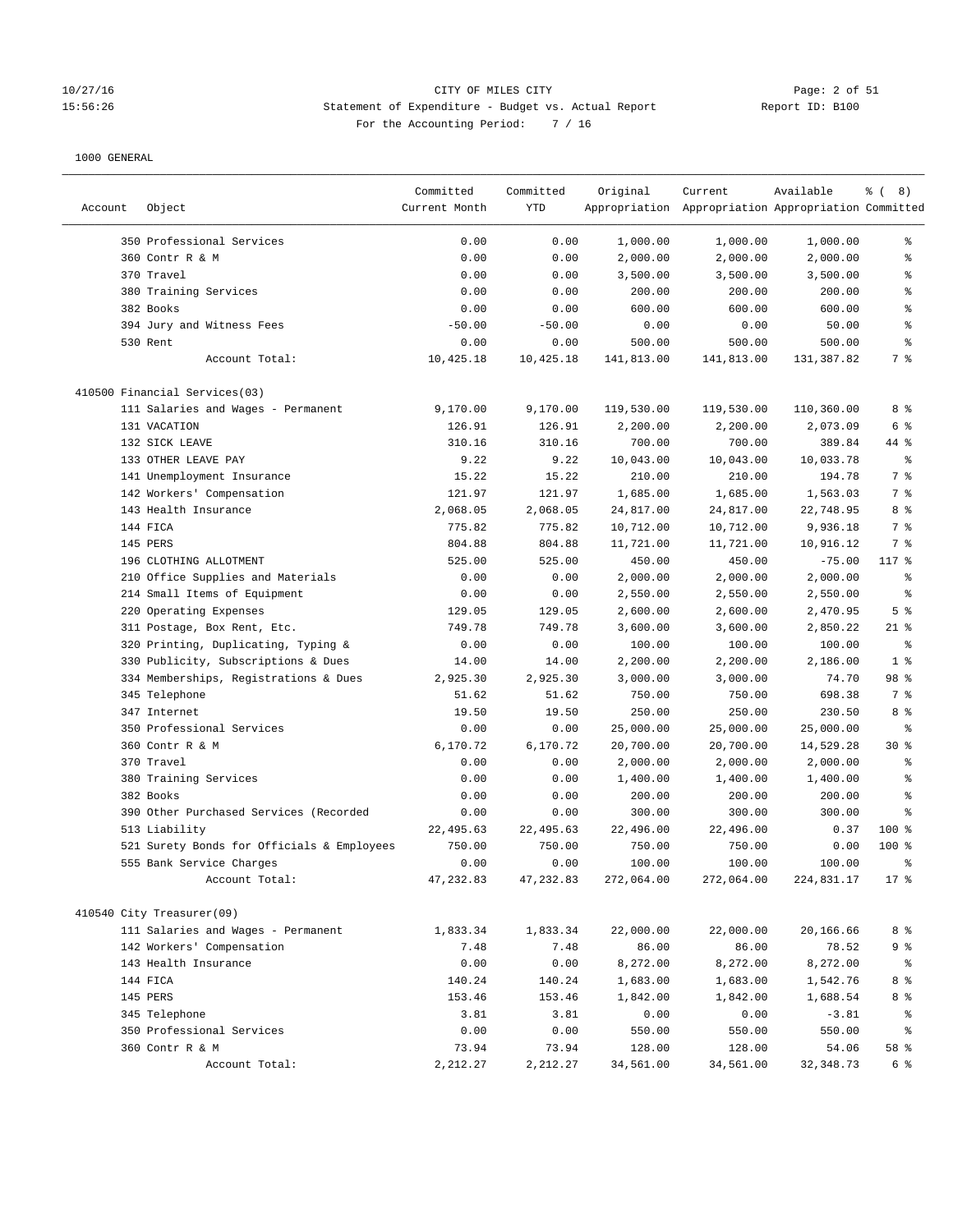# 10/27/16 CITY OF MILES CITY Page: 3 of 51 15:56:26 Statement of Expenditure - Budget vs. Actual Report Changer Report ID: B100 For the Accounting Period: 7 / 16

| Object<br>Account                         | Committed<br>Current Month | Committed<br>YTD | Original   | Current<br>Appropriation Appropriation Appropriation Committed | Available   | $\frac{3}{6}$ ( 8) |
|-------------------------------------------|----------------------------|------------------|------------|----------------------------------------------------------------|-------------|--------------------|
| 410600 Elections                          |                            |                  |            |                                                                |             |                    |
| 300 PURCHASED SERVICES                    | 0.00                       | 0.00             | 6,772.00   | 6,772.00                                                       | 6,772.00    | ႜ                  |
| Account Total:                            | 0.00                       | 0.00             | 6,772.00   | 6,772.00                                                       | 6,772.00    | နွ                 |
|                                           |                            |                  |            |                                                                |             |                    |
| 411020 Community Services & Planning      |                            |                  |            |                                                                |             |                    |
| 111 Salaries and Wages - Permanent        | 2,906.92                   | 2,906.92         | 38,228.00  | 38,228.00                                                      | 35, 321.08  | 8 %                |
| 121 OVERTIME-PERMANENT                    | 14.82                      | 14.82            | 500.00     | 500.00                                                         | 485.18      | 3%                 |
| 131 VACATION                              | 410.99                     | 410.99           | 4,000.00   | 4,000.00                                                       | 3,589.01    | $10*$              |
| 132 SICK LEAVE                            | 13.18                      | 13.18            | 2,000.00   | 2,000.00                                                       | 1,986.82    | 1 <sup>8</sup>     |
| 133 OTHER LEAVE PAY                       | 0.00                       | 0.00             | 3,529.00   | 3,529.00                                                       | 3,529.00    | $\epsilon$         |
| 141 Unemployment Insurance                | 5.25                       | 5.25             | 72.00      | 72.00                                                          | 66.75       | 7 %                |
| 142 Workers' Compensation                 | 16.77                      | 16.77            | 227.00     | 227.00                                                         | 210.23      | 7 %                |
| 143 Health Insurance                      | 751.46                     | 751.46           | 9,017.00   | 9,017.00                                                       | 8,265.54    | 8 %                |
| 144 FICA                                  | 268.39                     | 268.39           | 3,692.00   | 3,692.00                                                       | 3,423.61    | 7 %                |
| 145 PERS                                  | 280.05                     | 280.05           | 4,039.00   | 4,039.00                                                       | 3,758.95    | 7 %                |
| 196 CLOTHING ALLOTMENT                    | 163.50                     | 163.50           | 314.00     | 314.00                                                         | 150.50      | $52$ $%$           |
| 210 Office Supplies and Materials         | 0.00                       | 0.00             | 800.00     | 800.00                                                         | 800.00      | နွ                 |
| 214 Small Items of Equipment              | 0.00                       | 0.00             | 800.00     | 800.00                                                         | 800.00      | နွ                 |
| 220 Operating Expenses                    | 0.00                       | 0.00             | 200.00     | 200.00                                                         | 200.00      | ್ಠಿ                |
| 311 Postage, Box Rent, Etc.               | 8.79                       | 8.79             | 250.00     | 250.00                                                         | 241.21      | 4%                 |
| 320 Printing, Duplicating, Typing &       | 0.00                       | 0.00             | 1,000.00   | 1,000.00                                                       | 1,000.00    | る                  |
| 327 Map Printing                          | 0.00                       | 0.00             | 100.00     | 100.00                                                         | 100.00      | နွ                 |
| 330 Publicity, Subscriptions & Dues       | 0.00                       | 0.00             | 1,500.00   | 1,500.00                                                       | 1,500.00    | ి                  |
| 331 Publication of Formal & Legal Notices | 0.00                       | 0.00             | 300.00     | 300.00                                                         | 300.00      | ್ಠಿ                |
| 334 Memberships, Registrations & Dues     | 0.00                       | 0.00             | 200.00     | 200.00                                                         | 200.00      | ್ಠಿ                |
| 345 Telephone                             | 76.66                      | 76.66            | 900.00     | 900.00                                                         | 823.34      | 9%                 |
| 347 Internet                              | 0.00                       | 0.00             | 100.00     | 100.00                                                         | 100.00      | နွ                 |
| 350 Professional Services                 | 932.75                     | 932.75           | 63,611.00  | 63,611.00                                                      | 62,678.25   | 1 <sup>8</sup>     |
| 360 Contr R & M                           | 72.85                      | 72.85            | 1,819.00   | 1,819.00                                                       | 1,746.15    | 4%                 |
| 370 Travel                                | 0.00                       | 0.00             | 1,500.00   | 1,500.00                                                       | 1,500.00    | ್ಠಿ                |
| 380 Training Services                     | 0.00                       | 0.00             | 1,200.00   | 1,200.00                                                       | 1,200.00    | နွ                 |
| 382 Books                                 | 0.00                       | 0.00             | 150.00     | 150.00                                                         | 150.00      | နွ                 |
| Account Total:                            | 5,922.38                   | 5,922.38         | 140,048.00 | 140,048.00                                                     | 134, 125.62 | 4%                 |
|                                           |                            |                  |            |                                                                |             |                    |
| 411100 Legal Services(04)                 |                            |                  |            |                                                                |             |                    |
| 111 Salaries and Wages - Permanent        | 7,177.90                   | 7,177.90         | 98,830.00  | 98,830.00                                                      | 91,652.10   | 7 %                |
| 131 VACATION                              | 922.40                     | 922.40           | 3,000.00   | 3,000.00                                                       | 2,077.60    | $31$ %             |
| 132 SICK LEAVE                            | 0.00                       | 0.00             | 1,500.00   | 1,500.00                                                       | 1,500.00    | နွ                 |
| 141 Unemployment Insurance                | 12.26                      | 12.26            | 160.00     | 160.00                                                         | 147.74      | 8 %                |
| 142 Workers' Compensation                 | 50.24                      | 50.24            | 624.00     | 624.00                                                         | 573.76      | 8 %                |
| 143 Health Insurance                      | 0.00                       | 0.00             | 8,272.00   | 8,272.00                                                       | 8,272.00    | $\,$ %             |
| 144 FICA                                  | 619.91                     | 619.91           | 8,070.00   | 8,070.00                                                       | 7,450.09    | 8 %                |
| 145 PERS                                  | 678.00                     | 678.00           | 8,829.00   | 8,829.00                                                       | 8,151.00    | 8 %                |
| 196 CLOTHING ALLOTMENT                    | 75.00                      | 75.00            | 100.00     | 100.00                                                         | 25.00       | 75 %               |
| 210 Office Supplies and Materials         | 174.20                     | 174.20           | 500.00     | 500.00                                                         | 325.80      | 35%                |
| 214 Small Items of Equipment              | 69.99                      | 69.99            | 425.00     | 425.00                                                         | 355.01      | 16 <sup>°</sup>    |
| 220 Operating Expenses                    | 311.67                     | 311.67           | 1,500.00   | 1,500.00                                                       | 1,188.33    | 21 %               |
| 311 Postage, Box Rent, Etc.               | 10.92                      | 10.92            | 600.00     | 600.00                                                         | 589.08      | 2 <sup>8</sup>     |
| 345 Telephone                             | 3.73                       | 3.73             | 120.00     | 120.00                                                         | 116.27      | 3%                 |
| 350 Professional Services                 | 182.50                     | 182.50           | 10,500.00  | 10,500.00                                                      | 10,317.50   | 2 <sub>8</sub>     |
| 360 Contr R & M                           | 0.00                       | 0.00             | 100.00     | 100.00                                                         | 100.00      | ್ಠಿ                |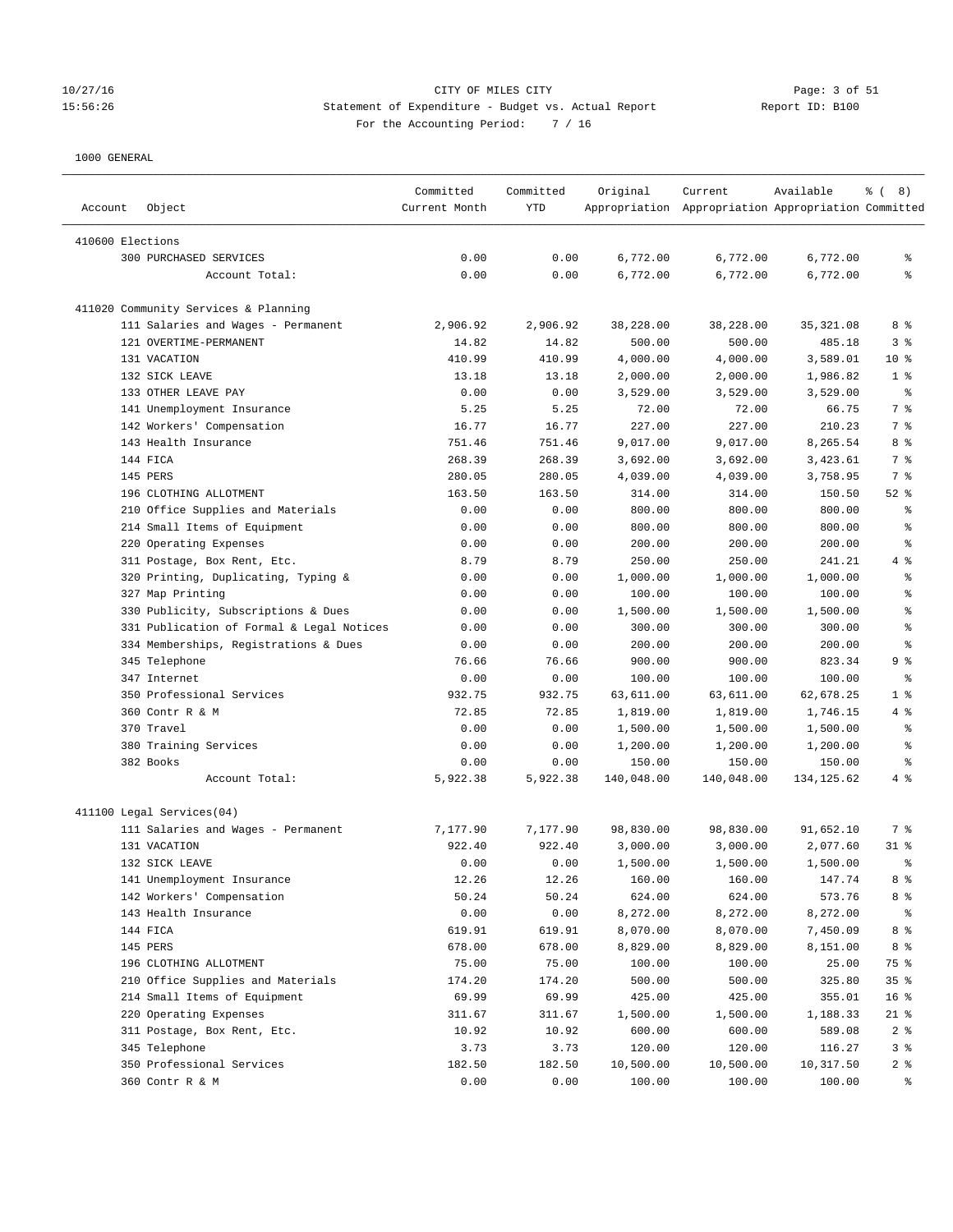# 10/27/16 Page: 4 of 51<br>15:56:26 Statement of Expenditure - Budget vs. Actual Report 11: Report ID: B100 15:56:26 Statement of Expenditure - Budget vs. Actual Report For the Accounting Period: 7 / 16

| Account              | Object                                     | Committed<br>Current Month | Committed<br><b>YTD</b> | Original   | Current<br>Appropriation Appropriation Appropriation Committed | Available  | ී (<br>8)       |
|----------------------|--------------------------------------------|----------------------------|-------------------------|------------|----------------------------------------------------------------|------------|-----------------|
|                      | 370 Travel                                 | 0.00                       | 0.00                    | 550.00     | 550.00                                                         | 550.00     | $\epsilon$      |
|                      | Account Total:                             | 10,288.72                  | 10,288.72               | 143,680.00 | 143,680.00                                                     | 133,391.28 | 7 %             |
|                      | 411101 Labor Negotiations                  |                            |                         |            |                                                                |            |                 |
|                      | 350 Professional Services                  | 0.00                       | 0.00                    | 10,000.00  | 10,000.00                                                      | 10,000.00  | ್ಠಿ             |
|                      | Account Total:                             | 0.00                       | 0.00                    | 10,000.00  | 10,000.00                                                      | 10,000.00  | ి               |
| 411230 City Hall     |                                            |                            |                         |            |                                                                |            |                 |
|                      | 214 Small Items of Equipment               | 0.00                       | 0.00                    | 400.00     | 400.00                                                         | 400.00     | $\epsilon$      |
|                      | 220 Operating Expenses                     | 114.00                     | 114.00                  | 2,500.00   | 2,500.00                                                       | 2,386.00   | 5 <sup>8</sup>  |
|                      | 230 Repair and Maintenance Supplies        | 1,393.00                   | 1,393.00                | 1,500.00   | 1,500.00                                                       | 107.00     | $93$ $%$        |
|                      | 341 Electric Utility Services              | 566.58                     | 566.58                  | 6,000.00   | 6,000.00                                                       | 5,433.42   | 9 <sub>8</sub>  |
|                      | 342 Water Utility Services                 | 53.56                      | 53.56                   | 750.00     | 750.00                                                         | 696.44     | 7 %             |
|                      | 343 Sewer Utility Services                 | 64.03                      | 64.03                   | 370.00     | 370.00                                                         | 305.97     | $17*$           |
|                      | 344 Gas Utility Service                    | 28.62                      | 28.62                   | 3,750.00   | 3,750.00                                                       | 3,721.38   | 1 <sup>8</sup>  |
|                      | 346 Garbage Service                        | 47.41                      | 47.41                   | 200.00     | 200.00                                                         | 152.59     | 24%             |
|                      | 360 Contr R & M                            | 600.00                     | 600.00                  | 14,500.00  | 14,500.00                                                      | 13,900.00  | 4%              |
|                      | 400 BUILDING MATERIALS                     | 0.00                       | 0.00                    | 3,000.00   | 3,000.00                                                       | 3,000.00   | နွ              |
|                      | 511 Insurance on Buildings                 | 2,216.42                   | 2,216.42                | 2,217.00   | 2,217.00                                                       | 0.58       | $100*$          |
|                      | Account Total:                             | 5,083.62                   | 5,083.62                | 35,187.00  | 35,187.00                                                      | 30,103.38  | $14*$           |
|                      |                                            |                            |                         |            |                                                                |            |                 |
|                      | 411840 Program Assistant                   |                            |                         |            |                                                                |            |                 |
|                      | 111 Salaries and Wages - Permanent         | 1,954.70                   | 1,954.70                | 32,790.00  | 32,790.00                                                      | 30,835.30  | 6 %             |
|                      | 131 VACATION                               | 533.91                     | 533.91                  | 468.00     | 468.00                                                         | $-65.91$   | 114 %           |
|                      | 132 SICK LEAVE                             | 120.45                     | 120.45                  | 467.00     | 467.00                                                         | 346.55     | $26$ %          |
|                      | 133 OTHER LEAVE PAY                        | 7.56                       | 7.56                    | 2,539.00   | 2,539.00                                                       | 2,531.44   | နွ              |
|                      |                                            | 4.16                       | 4.16                    | 54.00      | 54.00                                                          | 49.84      | 8 %             |
|                      | 141 Unemployment Insurance                 | 33.16                      | 33.16                   | 436.00     | 436.00                                                         |            | 8 %             |
|                      | 142 Workers' Compensation                  |                            |                         |            |                                                                | 402.84     |                 |
|                      | 143 Health Insurance                       | 686.36                     | 686.36                  | 8,272.00   | 8,272.00                                                       | 7,585.64   | 8 %             |
|                      | 144 FICA                                   | 210.91                     | 210.91                  | 2,774.00   | 2,774.00                                                       | 2,563.09   | 8 %             |
|                      | 145 PERS                                   | 219.00                     | 219.00                  | 3,035.00   | 3,035.00                                                       | 2,816.00   | 7 %             |
|                      | 196 CLOTHING ALLOTMENT                     | 140.25                     | 140.25                  | 141.00     | 141.00                                                         | 0.75       | 99%             |
|                      | 220 Operating Expenses                     | 0.00                       | 0.00                    | 2,169.00   | 2,169.00                                                       | 2,169.00   | နွ              |
|                      | 350 Professional Services                  | 0.00                       | 0.00                    | 2,487.00   | 2,487.00                                                       | 2,487.00   | る               |
|                      | 360 Contr R & M                            | 0.00                       | 0.00                    | 194.00     | 194.00                                                         | 194.00     | る               |
|                      | Account Total:                             | 3,910.46                   | 3,910.46                | 55,826.00  | 55,826.00                                                      | 51,915.54  | 7 %             |
|                      | Account Group Total:                       | 89, 353.09                 | 89, 353.09              | 910,640.00 | 910,640.00                                                     | 821,286.91 | $10*$           |
| 420000 PUBLIC SAFETY |                                            |                            |                         |            |                                                                |            |                 |
|                      | 420140 Crime Control and Investigation(05) |                            |                         |            |                                                                |            |                 |
|                      | 111 Salaries and Wages - Permanent         | 53,438.56                  | 53,438.56               | 765,127.00 | 765,127.00                                                     | 711,688.44 | 7 %             |
|                      | 121 OVERTIME-PERMANENT                     | 5,319.91                   | 5,319.91                | 21,500.00  | 21,500.00                                                      | 16,180.09  | $25$ %          |
|                      | 131 VACATION                               | 10,278.01                  | 10,278.01               | 30,000.00  | 30,000.00                                                      | 19,721.99  | 34%             |
|                      | 132 SICK LEAVE                             | 2,268.62                   | 2,268.62                | 7,500.00   | 7,500.00                                                       | 5,231.38   | $30*$           |
|                      | 133 OTHER LEAVE PAY                        | 4,978.52                   | 4,978.52                | 28,840.00  | 28,840.00                                                      | 23,861.48  | $17$ %          |
|                      | 134 HOLIDAY PAY                            | 3,345.03                   | 3,345.03                | 21,500.00  | 21,500.00                                                      | 18,154.97  | 16 <sup>°</sup> |
|                      | 141 Unemployment Insurance                 | 119.79                     | 119.79                  | 1,388.00   | 1,388.00                                                       | 1,268.21   | 9%              |
|                      | 142 Workers' Compensation                  | 3,717.80                   | 3,717.80                | 42,022.00  | 42,022.00                                                      | 38,304.20  | 9%              |
|                      | 143 Health Insurance                       | 10,048.23                  | 10,048.23               | 140,627.00 | 140,627.00                                                     | 130,578.77 | 7 %             |
|                      | 144 FICA                                   | 1,145.34                   | 1,145.34                | 13,744.00  | 13,744.00                                                      | 12,598.66  | 8 %             |
|                      | 146 Police Pension                         | 9,076.22                   | 9,076.22                | 127,992.00 | 127,992.00                                                     | 118,915.78 | 7 %             |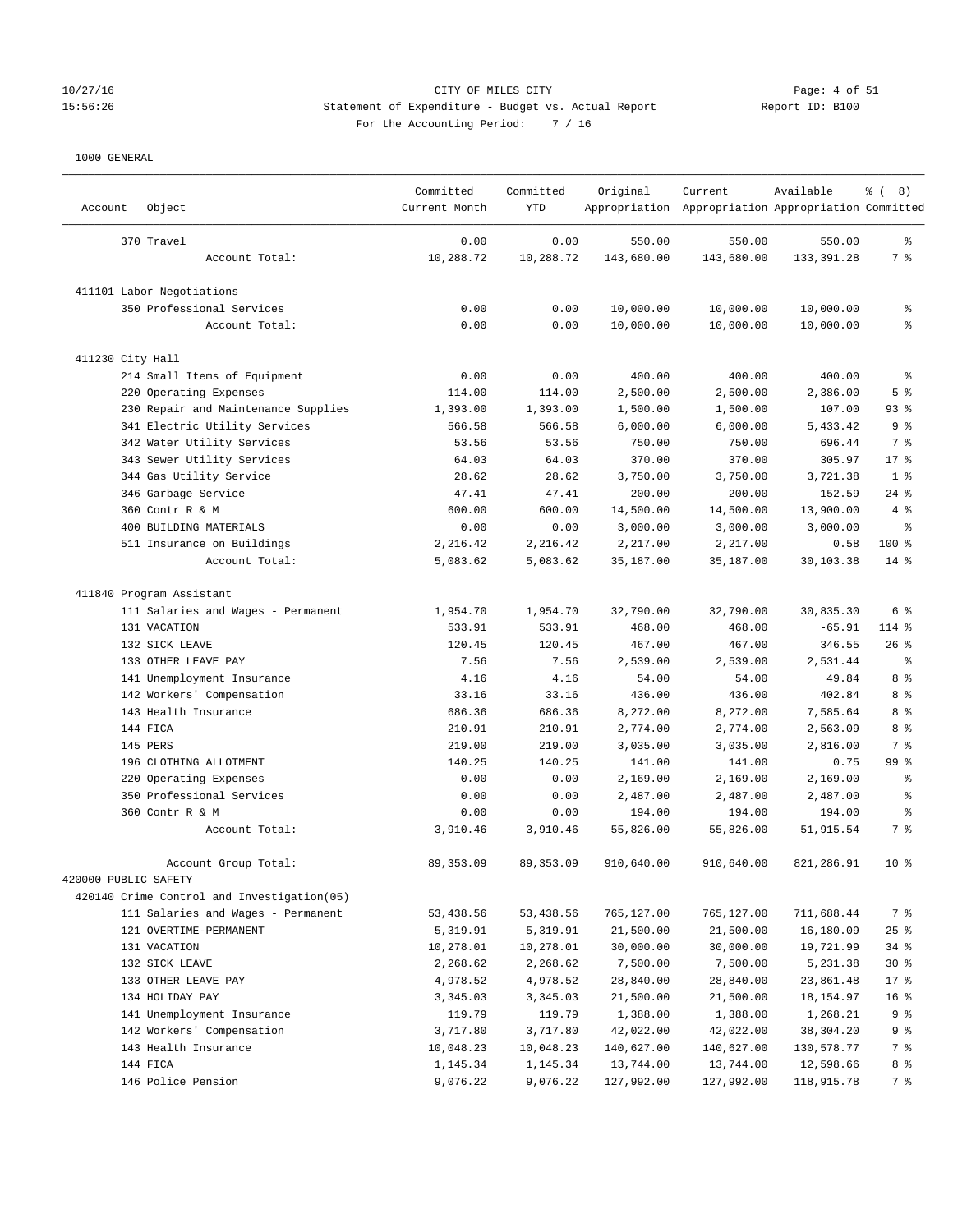# 10/27/16 Page: 5 of 51<br>15:56:26 Statement of Expenditure - Budget vs. Actual Report 11: Report ID: B100 15:56:26 Statement of Expenditure - Budget vs. Actual Report For the Accounting Period: 7 / 16

|         |                                                                      | Committed           | Committed            | Original                     | Current                                             | Available                 | $\frac{8}{6}$ ( 8)       |
|---------|----------------------------------------------------------------------|---------------------|----------------------|------------------------------|-----------------------------------------------------|---------------------------|--------------------------|
| Account | Object                                                               | Current Month       | YTD                  |                              | Appropriation Appropriation Appropriation Committed |                           |                          |
|         | 196 CLOTHING ALLOTMENT                                               | 255.00              | 255.00               | 12,960.00                    | 12,960.00                                           | 12,705.00                 | 2 <sub>8</sub>           |
|         | 210 Office Supplies and Materials                                    | $-4.00$             | $-4.00$              | 7,000.00                     | 7,000.00                                            | 7,004.00                  | ್ಠಿ                      |
|         | 214 Small Items of Equipment                                         | 0.00                | 0.00                 | 11,500.00                    | 11,500.00                                           | 11,500.00                 | ి                        |
|         | 220 Operating Expenses                                               | 488.03              | 488.03               | 13,125.00                    | 13,125.00                                           | 12,636.97                 | 4 %                      |
|         | 226 Clothing and Uniforms                                            | 0.00                | 0.00                 | 500.00                       | 500.00                                              | 500.00                    | ್ಠಿ                      |
|         | 227 Firearm Supplies                                                 | 0.00                | 0.00                 | 4,800.00                     | 4,800.00                                            | 4,800.00                  | ి                        |
|         | 230 Repair and Maintenance Supplies                                  | 180.00              | 180.00               | 10,000.00                    | 10,000.00                                           | 9,820.00                  | 2 <sub>8</sub>           |
|         | 231 Gas, Oil, Diesel Fuel, Grease, etc.                              | 1,538.51            | 1,538.51             | 38,000.00                    | 38,000.00                                           | 36, 461.49                | 4 %                      |
|         | 311 Postage, Box Rent, Etc.                                          | 0.00                | 0.00                 | 1,000.00                     | 1,000.00                                            | 1,000.00                  | ್ಠಿ                      |
|         | 330 Publicity, Subscriptions & Dues                                  | 0.00                | 0.00                 | 300.00                       | 300.00                                              | 300.00                    | ್ಠಿ                      |
|         | 334 Memberships, Registrations & Dues                                | 100.00              | 100.00               | 2,708.00                     | 2,708.00                                            | 2,608.00                  | 4 %                      |
|         | 345 Telephone                                                        | 312.20              | 312.20               | 4,500.00                     | 4,500.00                                            | 4,187.80                  | 7 %                      |
|         | 347 Internet                                                         | 65.66               | 65.66                | 800.00                       | 800.00                                              | 734.34                    | 8 %                      |
|         | 350 Professional Services                                            | 300.00              | 300.00               | 20,000.00                    | 20,000.00                                           | 19,700.00                 | 2 <sup>8</sup>           |
|         | 360 Contr R & M                                                      | 54.00               | 54.00                | 400.00                       | 400.00                                              | 346.00                    | $14$ %                   |
|         | 366 R&M Vehicles - Police/Animal Control                             | 0.00                | 0.00                 | 18,000.00                    | 18,000.00                                           | 18,000.00                 | ್ಠಿ                      |
|         | 370 Travel                                                           | 0.00                | 0.00                 | 4,500.00                     | 4,500.00                                            | 4,500.00                  | ి                        |
|         | 380 Training Services                                                | 0.00                | 0.00                 | 9,000.00                     | 9,000.00                                            | 9,000.00                  | နွ                       |
|         | 512 Insurance on Vehicles & Equipment                                | 1,268.83            | 1,268.83             | 1,269.00                     | 1,269.00                                            | 0.17                      | $100$ %                  |
|         | 700 Grants, Contributions & Indemnities                              | 4,000.00            | 4,000.00             | 4,000.00                     | 4,000.00                                            | 0.00                      | $100$ %                  |
|         | 791 Shop With A Cop                                                  | 0.00                | 0.00                 | 5,000.00                     | 5,000.00                                            | 5,000.00                  | နွ                       |
|         | 940 Machinery & Equipment                                            | 0.00                | 0.00                 | 40,000.00                    | 40,000.00                                           | 40,000.00                 | နွ                       |
|         | Account Total:                                                       | 112,294.26          |                      | 112, 294. 26 1, 409, 602. 00 |                                                     | 1,409,602.00 1,297,307.74 | 8 %                      |
|         |                                                                      |                     |                      |                              |                                                     |                           |                          |
|         | 420160 Communications-Dispatch<br>111 Salaries and Wages - Permanent |                     | 16,836.33            |                              | 233,652.00                                          | 216,815.67                | 7 %                      |
|         | 121 OVERTIME-PERMANENT                                               | 16,836.33<br>915.25 | 915.25               | 233,652.00                   |                                                     |                           |                          |
|         |                                                                      |                     |                      | 7,000.00                     | 7,000.00                                            | 6,084.75                  | $13*$                    |
|         | 131 VACATION                                                         | 1,274.66            | 1,274.66             | 12,000.00                    | 12,000.00                                           | 10,725.34                 | $11$ %                   |
|         | 132 SICK LEAVE<br>133 OTHER LEAVE PAY                                | 2,150.52<br>307.71  | 2,150.52<br>307.71   | 4,500.00<br>6,207.00         | 4,500.00<br>6,207.00                                | 2,349.48                  | 48 %<br>5 <sup>8</sup>   |
|         | 134 HOLIDAY PAY                                                      | 1,680.75            | 1,680.75             | 12,620.00                    | 12,620.00                                           | 5,899.29<br>10,939.25     | $13*$                    |
|         | 141 Unemployment Insurance                                           | 34.74               | 34.74                | 429.00                       | 429.00                                              | 394.26                    | 8 %                      |
|         | 142 Workers' Compensation                                            | 1,092.87            |                      | 13,664.00                    | 13,664.00                                           |                           | 8 %                      |
|         |                                                                      | 4,006.93            | 1,092.87<br>4,006.93 | 49,633.00                    | 49,633.00                                           | 12,571.13<br>45,626.07    | 8 %                      |
|         | 143 Health Insurance<br>144 FICA                                     | 1,761.90            | 1,761.90             | 21,869.00                    | 21,869.00                                           | 20,107.10                 | 8 %                      |
|         | 145 PERS                                                             | 1,938.92            | 1,938.92             | 23,927.00                    | 23,927.00                                           | 21,988.08                 | 8 %                      |
|         | 196 CLOTHING ALLOTMENT                                               | 0.00                | 0.00                 | 2,000.00                     | 2,000.00                                            | 2,000.00                  | ್ಠಿ                      |
|         | 210 Office Supplies and Materials                                    | 0.00                | 0.00                 | 3,500.00                     | 3,500.00                                            | 3,500.00                  | နွ                       |
|         | 214 Small Items of Equipment                                         | 0.00                | 0.00                 | 4,500.00                     | 4,500.00                                            | 4,500.00                  | န့                       |
|         | 220 Operating Expenses                                               | 0.00                | 0.00                 | 2,000.00                     | 2,000.00                                            | 2,000.00                  | $\,{}^{\circ}\!\!\delta$ |
|         | 231 Gas, Oil, Diesel Fuel, Grease, etc.                              | 0.00                | 0.00                 | 600.00                       | 600.00                                              | 600.00                    | $\,{}^{\circ}\!\!\delta$ |
|         | 311 Postage, Box Rent, Etc.                                          | 0.00                | 0.00                 | 75.00                        | 75.00                                               | 75.00                     | နွ                       |
|         | 320 Printing, Duplicating, Typing &                                  | 0.00                | 0.00                 | 300.00                       | 300.00                                              | 300.00                    | နွ                       |
|         | 330 Publicity, Subscriptions & Dues                                  | 0.00                | 0.00                 | 100.00                       | 100.00                                              |                           | န့                       |
|         | 334 Memberships, Registrations & Dues                                |                     |                      | 400.00                       | 400.00                                              | 100.00                    | $\,{}^{\circ}\!\!\delta$ |
|         | 345 Telephone                                                        | 0.00<br>310.30      | 0.00<br>310.30       | 5,100.00                     | 5,100.00                                            | 400.00<br>4,789.70        | 6 %                      |
|         | 350 Professional Services                                            | 0.00                | 0.00                 | 10,000.00                    | 10,000.00                                           | 10,000.00                 | ိစ                       |
|         | 360 Contr R & M                                                      | 0.00                | 0.00                 | 100.00                       | 100.00                                              | 100.00                    | ိစ                       |
|         | 370 Travel                                                           | 0.00                | 0.00                 | 1,000.00                     | 1,000.00                                            | 1,000.00                  | ွေ                       |
|         | 380 Training Services                                                | 0.00                | 0.00                 | 2,000.00                     | 2,000.00                                            | 2,000.00                  | နွ                       |
|         |                                                                      |                     |                      |                              |                                                     |                           |                          |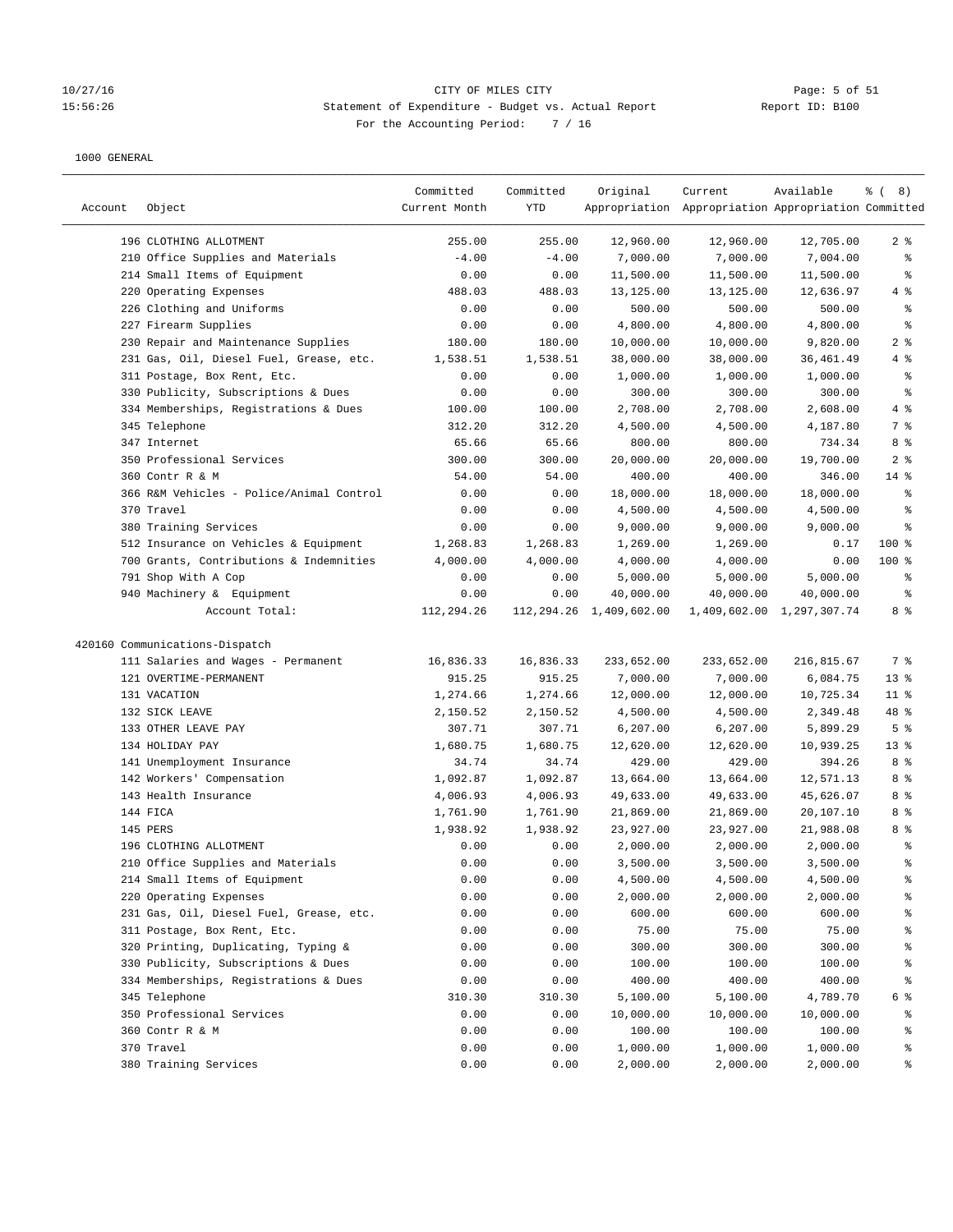# 10/27/16 Page: 6 of 51<br>15:56:26 Statement of Expenditure - Budget vs. Actual Report 11: Report ID: B100 15:56:26 Statement of Expenditure - Budget vs. Actual Report For the Accounting Period: 7 / 16

| Account | Object                                  | Committed<br>Current Month | Committed<br>YTD | Original                | Current<br>Appropriation Appropriation Appropriation Committed | Available                 | <sub>රී</sub> ( 8 ) |
|---------|-----------------------------------------|----------------------------|------------------|-------------------------|----------------------------------------------------------------|---------------------------|---------------------|
|         | Account Total:                          | 32,310.88                  | 32,310.88        | 417,176.00              | 417,176.00                                                     | 384,865.12                | 8 %                 |
|         | 420460 Fire Suppression(07)             |                            |                  |                         |                                                                |                           |                     |
|         | 111 Salaries and Wages - Permanent      | 39,106.58                  | 39,106.58        | 401,006.00              | 401,006.00                                                     | 361,899.42                | 10 <sup>°</sup>     |
|         | 112 SALARIES AND WAGES - PART PAID      | 0.00                       | 0.00             | 15,000.00               | 15,000.00                                                      | 15,000.00                 | ွေ                  |
|         | 121 OVERTIME-PERMANENT                  | 4,340.03                   | 4,340.03         | 25,000.00               | 25,000.00                                                      | 20,659.97                 | $17$ %              |
|         | 131 VACATION                            | 964.61                     | 964.61           | 16,000.00               | 16,000.00                                                      | 15,035.39                 | 6 %                 |
|         | 132 SICK LEAVE                          | 0.00                       | 0.00             | 15,000.00               | 15,000.00                                                      | 15,000.00                 | နွ                  |
|         | 133 OTHER LEAVE PAY                     | 84.84                      | 84.84            | 4,000.00                | 4,000.00                                                       | 3,915.16                  | 2%                  |
|         | 134 HOLIDAY PAY                         | 965.49                     | 965.49           | 10,000.00               | 10,000.00                                                      | 9,034.51                  | 10 <sup>°</sup>     |
|         | 141 Unemployment Insurance              | 68.20                      | 68.20            | 707.00                  | 707.00                                                         | 638.80                    | 10 <sup>°</sup>     |
|         | 142 Workers' Compensation               | 1,695.30                   | 1,695.30         | 15,840.00               | 15,840.00                                                      | 14,144.70                 | $11$ %              |
|         | 143 Health Insurance                    | 5,990.86                   | 5,990.86         | 77,428.00               | 77,428.00                                                      | 71,437.14                 | 8 %                 |
|         | 144 FICA                                | 657.23                     | 657.23           | 6,830.00                | 6,830.00                                                       | 6,172.77                  | $10*$               |
|         | 147 Firemen's Pension                   | 4,993.31                   | 4,993.31         | 68,108.00               | 68,108.00                                                      | 63,114.69                 | 7 %                 |
|         | 210 Office Supplies and Materials       | 153.30                     | 153.30           | 28,398.00               | 28,398.00                                                      | 28,244.70                 | 1 <sup>8</sup>      |
|         | 211 Clothing Allotment                  | 0.00                       | 0.00             | 7,120.00                | 7,120.00                                                       | 7,120.00                  | န့                  |
|         | 214 Small Items of Equipment            | 0.00                       | 0.00             | 12,358.00               | 12,358.00                                                      | 12,358.00                 | န့                  |
|         | 217 Small Item Equ/Inspector            | 0.00                       | 0.00             | 250.00                  | 250.00                                                         | 250.00                    | န့                  |
|         | 220 Operating Expenses                  | 0.00                       | 0.00             | 10,595.00               | 10,595.00                                                      | 10,595.00                 | ್ಠಿ                 |
|         | 223 Operating Exp/Inspector             | 0.00                       | 0.00             | 2,500.00                | 2,500.00                                                       | 2,500.00                  | ್ಠಿ                 |
|         | 226 Clothing and Uniforms               | 0.00                       | 0.00             | 8,000.00                | 8,000.00                                                       | 8,000.00                  | ి                   |
|         | 230 Repair and Maintenance Supplies     | 0.00                       | 0.00             | 6,500.00                | 6,500.00                                                       | 6,500.00                  | ి                   |
|         | 231 Gas, Oil, Diesel Fuel, Grease, etc. | 487.76                     | 487.76           | 8,000.00                | 8,000.00                                                       | 7,512.24                  | 6 %                 |
|         | 241 Consumable Tools                    | 0.00                       | 0.00             | 2,000.00                | 2,000.00                                                       | 2,000.00                  | နွ                  |
|         | 311 Postage, Box Rent, Etc.             | 0.00                       | 0.00             | 75.00                   | 75.00                                                          | 75.00                     | ್ಠಿ                 |
|         | 320 Printing, Duplicating, Typing &     | 0.00                       | 0.00             | 100.00                  | 100.00                                                         | 100.00                    | ್ಠಿ                 |
|         | 330 Publicity, Subscriptions & Dues     | 0.00                       | 0.00             | 200.00                  | 200.00                                                         | 200.00                    | ್ಠಿ                 |
|         | 334 Memberships, Registrations & Dues   | 100.00                     | 100.00           | 2,000.00                | 2,000.00                                                       | 1,900.00                  | 5 <sup>8</sup>      |
|         | 341 Electric Utility Services           | 354.33                     | 354.33           | 4,500.00                | 4,500.00                                                       | 4,145.67                  | 8 %                 |
|         | 342 Water Utility Services              | 30.53                      | 30.53            | 450.00                  | 450.00                                                         | 419.47                    | 7 %                 |
|         | 343 Sewer Utility Services              | 36.50                      | 36.50            | 300.00                  | 300.00                                                         | 263.50                    | $12*$               |
|         | 344 Gas Utility Service                 | 16.86                      | 16.86            | 2,400.00                | 2,400.00                                                       | 2,383.14                  | 1 <sup>8</sup>      |
|         | 345 Telephone                           | 161.07                     | 161.07           | 2,000.00                | 2,000.00                                                       | 1,838.93                  | 8 %                 |
|         | 346 Garbage Service                     | 720.61                     | 720.61           | 750.00                  | 750.00                                                         | 29.39                     | 96%                 |
|         | 347 Internet                            | 135.60                     | 135.60           | 2,000.00                | 2,000.00                                                       | 1,864.40                  | 7 %                 |
|         | 350 Professional Services               | 74.88                      | 74.88            | 6,000.00                | 6,000.00                                                       | 5,925.12                  | 1 <sup>8</sup>      |
|         | 360 Contr R & M                         | 0.00                       | 0.00             | 8,335.00                | 8,335.00                                                       | 8,335.00                  | ÷.                  |
|         | 364 R&M Vehicles - Fire/Amb             | 399.96                     | 399.96           | 15,000.00               | 15,000.00                                                      | 14,600.04                 | 3 <sup>°</sup>      |
|         | 370 Travel                              | 0.00                       | 0.00             | 8,490.00                | 8,490.00                                                       | 8,490.00                  | ွေ                  |
|         | 375 Travel/Inspector                    | 0.00                       | 0.00             | 1,000.00                | 1,000.00                                                       | 1,000.00                  | ိစ                  |
|         | 380 Training Services                   | 0.00                       | 0.00             | 20,000.00               | 20,000.00                                                      | 20,000.00                 | နွ                  |
|         | 382 Books                               | 0.00                       | 0.00             | 2,500.00                | 2,500.00                                                       | 2,500.00                  | န့                  |
|         | 400 BUILDING MATERIALS                  | 0.00                       | 0.00             | 1,200.00                | 1,200.00                                                       | 1,200.00                  | န့                  |
|         | 511 Insurance on Buildings              | 1,525.81                   | 1,525.81         | 1,526.00                | 1,526.00                                                       | 0.19                      | 100 %               |
|         | 512 Insurance on Vehicles & Equipment   | 4,878.40                   | 4,878.40         | 4,879.00                | 4,879.00                                                       | 0.60                      | 100 %               |
|         | Account Total:                          | 67,942.06                  | 67,942.06        | 824,345.00              | 824, 345.00                                                    | 756,402.94                | 8 <sup>°</sup>      |
|         | Account Group Total:                    | 212,547.20                 |                  | 212,547.20 2,651,123.00 |                                                                | 2,651,123.00 2,438,575.80 | 8 %                 |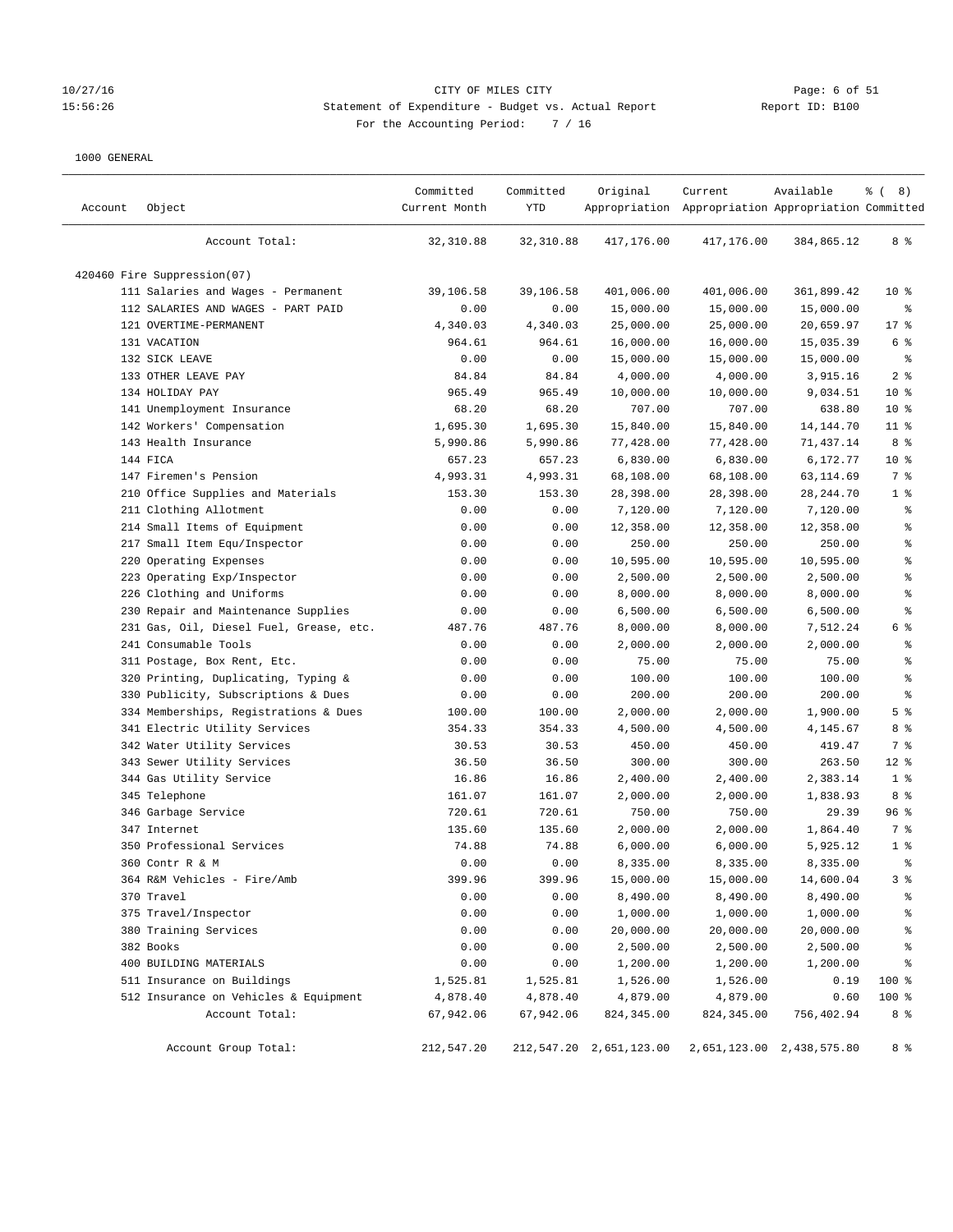#### 10/27/16 CITY OF MILES CITY Page: 7 of 51 15:56:26 Statement of Expenditure - Budget vs. Actual Report Report ID: B100 For the Accounting Period: 7 / 16

| Account              | Object                                    | Committed<br>Current Month | Committed<br><b>YTD</b> | Original   | Current<br>Appropriation Appropriation Appropriation Committed | Available  | $\frac{6}{6}$ ( 8) |
|----------------------|-------------------------------------------|----------------------------|-------------------------|------------|----------------------------------------------------------------|------------|--------------------|
| 430000 Public Works  |                                           |                            |                         |            |                                                                |            |                    |
|                      | 431200 Flood Control                      |                            |                         |            |                                                                |            |                    |
|                      | 111 Salaries and Wages - Permanent        | 1,136.60                   | 1,136.60                | 12,956.00  | 12,956.00                                                      | 11,819.40  | 9 <sup>8</sup>     |
|                      | 131 VACATION                              | 181.86                     | 181.86                  | 2,200.00   | 2,200.00                                                       | 2,018.14   | 8 %                |
|                      | 132 SICK LEAVE                            | 0.00                       | 0.00                    | 700.00     | 700.00                                                         | 700.00     | ್ಠಿ                |
|                      | 133 OTHER LEAVE PAY                       | 0.00                       | 0.00                    | 1,372.00   | 1,372.00                                                       | 1,372.00   | နွ                 |
|                      | 141 Unemployment Insurance                | 2.06                       | 2.06                    | 26.00      | 26.00                                                          | 23.94      | 8 %                |
|                      | 142 Workers' Compensation                 | 75.27                      | 75.27                   | 941.00     | 941.00                                                         | 865.73     | 8 %                |
|                      | 143 Health Insurance                      | 275.84                     | 275.84                  | 3,309.00   | 3,309.00                                                       | 3,033.16   | 8 %                |
|                      | 144 FICA                                  | 104.24                     | 104.24                  | 1,320.00   | 1,320.00                                                       | 1,215.76   | 8 %                |
|                      | 145 PERS                                  | 110.38                     | 110.38                  | 1,425.00   | 1,425.00                                                       | 1,314.62   | 8 %                |
|                      | 196 CLOTHING ALLOTMENT                    | 60.00                      | 60.00                   | 60.00      | 60.00                                                          | 0.00       | $100$ %            |
|                      | 210 Office Supplies and Materials         | 0.00                       | 0.00                    | 300.00     | 300.00                                                         | 300.00     | g,                 |
|                      | 214 Small Items of Equipment              | 0.00                       | 0.00                    | 2,500.00   | 2,500.00                                                       | 2,500.00   | $\epsilon$         |
|                      | 220 Operating Expenses                    | 0.00                       | 0.00                    | 1,000.00   | 1,000.00                                                       | 1,000.00   | နွ                 |
|                      | 231 Gas, Oil, Diesel Fuel, Grease, etc.   | 0.00                       | 0.00                    | 350.00     | 350.00                                                         | 350.00     | る                  |
|                      | 311 Postage, Box Rent, Etc.               | 7.86                       | 7.86                    | 4,000.00   | 4,000.00                                                       | 3,992.14   | န္                 |
|                      | 330 Publicity, Subscriptions & Dues       | 0.00                       | 0.00                    | 100.00     | 100.00                                                         | 100.00     | န့                 |
|                      | 331 Publication of Formal & Legal Notices | 0.00                       | 0.00                    | 3,000.00   | 3,000.00                                                       | 3,000.00   | န့                 |
|                      | 334 Memberships, Registrations & Dues     | 0.00                       | 0.00                    | 250.00     | 250.00                                                         | 250.00     | န့                 |
|                      | 345 Telephone                             | 0.00                       | 0.00                    | 100.00     | 100.00                                                         | 100.00     | နွ                 |
|                      | 350 Professional Services                 | 0.00                       | 0.00                    | 362,900.00 | 362,900.00                                                     | 362,900.00 | နွ                 |
|                      | 370 Travel                                | 75.63                      | 75.63                   | 1,200.00   | 1,200.00                                                       | 1,124.37   | 6 %                |
|                      | 380 Training Services                     | 0.00                       | 0.00                    | 250.00     | 250.00                                                         | 250.00     | $\epsilon$         |
|                      | 382 Books                                 | 0.00                       | 0.00                    | 100.00     | 100.00                                                         | 100.00     | g                  |
|                      | 533 Machinery and Equipment Rental        | 0.00                       | 0.00                    | 100.00     | 100.00                                                         | 100.00     | $\epsilon$         |
|                      | 540 Special Assessments                   | 0.00                       | 0.00                    | 500.00     | 500.00                                                         | 500.00     | နွ                 |
|                      | Account Total:                            | 2,029.74                   | 2,029.74                | 400,959.00 | 400,959.00                                                     | 398,929.26 | 1 <sup>8</sup>     |
|                      | Account Group Total:                      | 2,029.74                   | 2,029.74                | 400,959.00 | 400,959.00                                                     | 398,929.26 | 1 <sup>8</sup>     |
| 440000 PUBLIC HEALTH |                                           |                            |                         |            |                                                                |            |                    |
|                      | 440600 Animal Control Services (21)       |                            |                         |            |                                                                |            |                    |
|                      | 111 Salaries and Wages - Permanent        | 3,926.19                   | 3,926.19                | 45,146.00  | 45,146.00                                                      | 41,219.81  | 9%                 |
|                      | 121 OVERTIME-PERMANENT                    | 0.00                       | 0.00                    | 500.00     | 500.00                                                         | 500.00     | ి                  |
|                      | 131 VACATION                              | 198.15                     | 198.15                  | 1,500.00   | 1,500.00                                                       | 1,301.85   | $13*$              |
|                      | 132 SICK LEAVE                            | 0.00                       | 0.00                    | 700.00     | 700.00                                                         | 700.00     | る                  |
|                      | 133 OTHER LEAVE PAY                       | 0.00                       | 0.00                    | 500.00     | 500.00                                                         | 500.00     | g                  |
|                      | 134 HOLIDAY PAY                           | 0.00                       | 0.00                    | 300.00     | 300.00                                                         | 300.00     | ٩,                 |
|                      | 141 Unemployment Insurance                | 6.19                       | 6.19                    | 73.00      | 73.00                                                          | 66.81      | 8 %                |
|                      | 142 Workers' Compensation                 | 225.24                     | 225.24                  | 2,657.00   | 2,657.00                                                       | 2,431.76   | 8 %                |
|                      | 143 Health Insurance                      | 689.70                     | 689.70                  | 8,272.00   | 8,272.00                                                       | 7,582.30   | 8 %                |
|                      | 144 FICA                                  | 315.53                     | 315.53                  | 3,722.00   | 3,722.00                                                       | 3,406.47   | 8 %                |
|                      | 145 PERS                                  | 328.26                     | 328.26                  | 3,963.00   | 3,963.00                                                       | 3,634.74   | 8 %                |
|                      | 196 CLOTHING ALLOTMENT                    | 0.00                       | 0.00                    | 720.00     | 720.00                                                         | 720.00     | ိစ                 |
|                      | 210 Office Supplies and Materials         | 0.00                       | 0.00                    | 150.00     | 150.00                                                         | 150.00     | $\,$ $\,$ $\,$     |
|                      | 214 Small Items of Equipment              | 0.00                       | 0.00                    | 400.00     | 400.00                                                         | 400.00     | ိစ                 |
|                      | 220 Operating Expenses                    | 30.00                      | 30.00                   | 1,200.00   | 1,200.00                                                       | 1,170.00   | 3%                 |
|                      | 230 Repair and Maintenance Supplies       | 0.00                       | 0.00                    | 250.00     | 250.00                                                         | 250.00     | ႜ                  |
|                      | 231 Gas, Oil, Diesel Fuel, Grease, etc.   | 92.79                      | 92.79                   | 1,400.00   | 1,400.00                                                       | 1,307.21   | 7 %                |
|                      | 311 Postage, Box Rent, Etc.               | 0.00                       | 0.00                    | 20.00      | 20.00                                                          | 20.00      | ိစ                 |
|                      | 320 Printing, Duplicating, Typing &       | 0.00                       | 0.00                    | 25.00      | 25.00                                                          | 25.00      | ್ಠಿ                |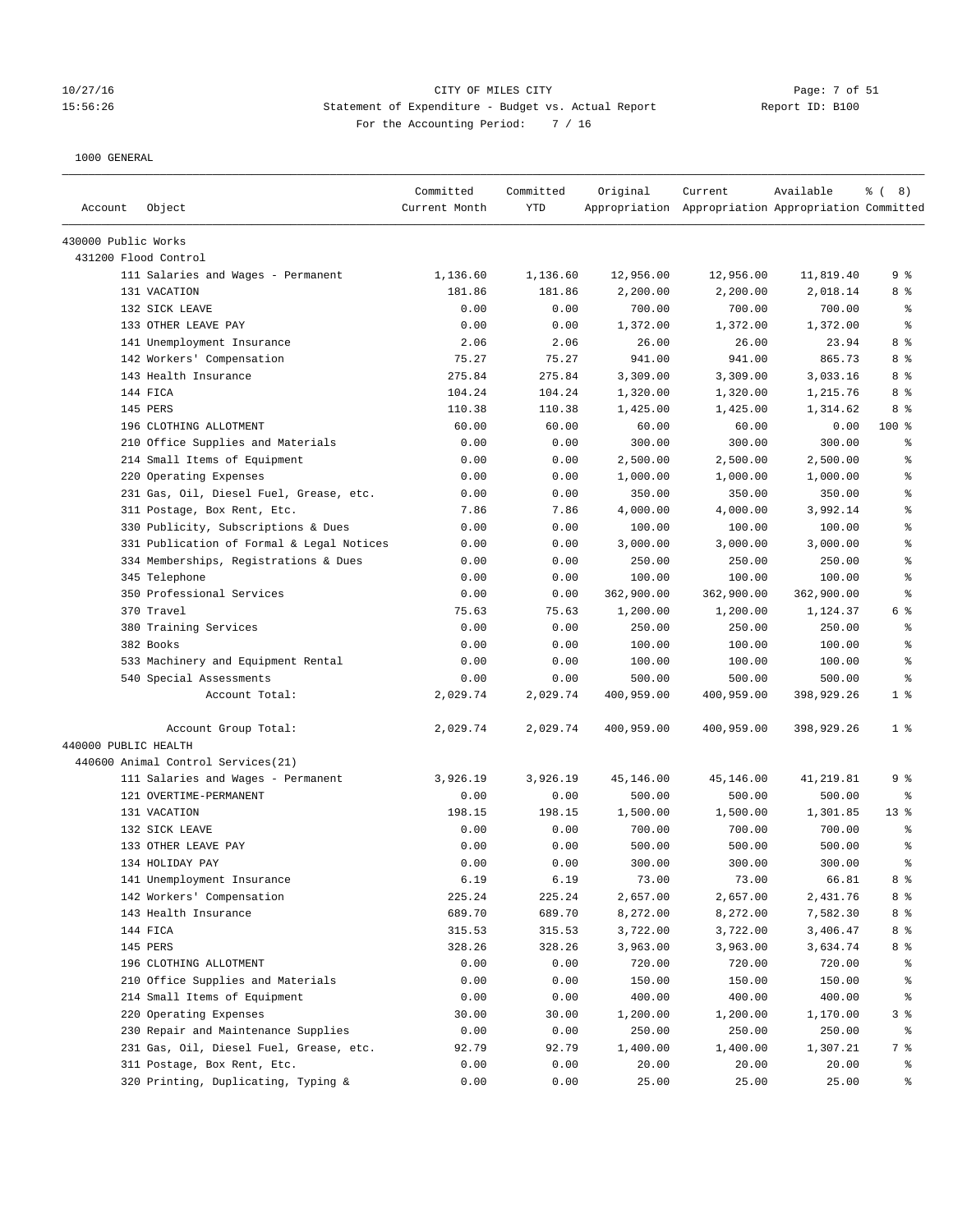# 10/27/16 CITY OF MILES CITY Page: 8 of 51 15:56:26 Statement of Expenditure - Budget vs. Actual Report Report ID: B100 For the Accounting Period: 7 / 16

| Account             | Object                                   | Committed<br>Current Month | Committed<br><b>YTD</b> | Original   | Current<br>Appropriation Appropriation Appropriation Committed | Available  | $\frac{6}{6}$ ( 8) |
|---------------------|------------------------------------------|----------------------------|-------------------------|------------|----------------------------------------------------------------|------------|--------------------|
|                     | 330 Publicity, Subscriptions & Dues      | 0.00                       | 0.00                    | 25.00      | 25.00                                                          | 25.00      | နွ                 |
|                     | 341 Electric Utility Services            | 69.69                      | 69.69                   | 529.00     | 529.00                                                         | 459.31     | $13*$              |
|                     | 342 Water Utility Services               | 21.75                      | 21.75                   | 350.00     | 350.00                                                         | 328.25     | 6 %                |
|                     | 343 Sewer Utility Services               | 25.51                      | 25.51                   | 150.00     | 150.00                                                         | 124.49     | 17.8               |
|                     | 344 Gas Utility Service                  | 22.44                      | 22.44                   | 635.00     | 635.00                                                         | 612.56     | 4%                 |
|                     | 345 Telephone                            | 40.03                      | 40.03                   | 500.00     | 500.00                                                         | 459.97     | 8 %                |
|                     | 347 Internet                             | 0.00                       | 0.00                    | 20.00      | 20.00                                                          | 20.00      | ್ಠಿ                |
|                     | 350 Professional Services                | 0.00                       | 0.00                    | 3,000.00   | 3,000.00                                                       | 3,000.00   | ి                  |
|                     | 366 R&M Vehicles - Police/Animal Control | 0.00                       | 0.00                    | 100.00     | 100.00                                                         | 100.00     | ್ಠಿ                |
|                     | 370 Travel                               | 0.00                       | 0.00                    | 200.00     | 200.00                                                         | 200.00     | ್ಠಿ                |
|                     | 380 Training Services                    | 0.00                       | 0.00                    | 100.00     | 100.00                                                         | 100.00     | ి                  |
|                     | 511 Insurance on Buildings               | 70.37                      | 70.37                   | 71.00      | 71.00                                                          | 0.63       | 99 <sub>8</sub>    |
|                     | Account Total:                           | 6,061.84                   | 6,061.84                | 77,178.00  | 77,178.00                                                      | 71,116.16  | 8 %                |
|                     | Account Group Total:                     | 6,061.84                   | 6,061.84                | 77,178.00  | 77,178.00                                                      | 71,116.16  | 8 %                |
|                     | 460000 CULTURE AND RECREATION            |                            |                         |            |                                                                |            |                    |
| 460432 Lion Shelter |                                          |                            |                         |            |                                                                |            |                    |
|                     | 230 Repair and Maintenance Supplies      | 0.00                       | 0.00                    | 500.00     | 500.00                                                         | 500.00     | နွ                 |
|                     | Account Total:                           | 0.00                       | 0.00                    | 500.00     | 500.00                                                         | 500.00     | ి                  |
|                     | 460433 Park Operations(13)               |                            |                         |            |                                                                |            |                    |
|                     | 111 Salaries and Wages - Permanent       | 11,932.96                  | 11,932.96               | 148,394.00 | 148,394.00                                                     | 136,461.04 | 8 %                |
|                     | 121 OVERTIME-PERMANENT                   | 2,880.51                   | 2,880.51                | 800.00     | 7,600.00                                                       | 4,719.49   | 38 <sup>8</sup>    |
|                     | 131 VACATION                             | 1,971.98                   | 1,971.98                | 10,000.00  | 10,000.00                                                      | 8,028.02   | $20*$              |
|                     | 132 SICK LEAVE                           | 826.87                     | 826.87                  | 5,000.00   | 5,000.00                                                       | 4,173.13   | $17*$              |
|                     | 133 OTHER LEAVE PAY                      | 0.00                       | 0.00                    | 1,085.00   | 1,085.00                                                       | 1,085.00   | နွ                 |
|                     | 134 HOLIDAY PAY                          | 1,638.26                   | 1,638.26                | 400.00     | 3,800.00                                                       | 2,161.74   | $43$ %             |
|                     | 141 Unemployment Insurance               | 29.63                      | 29.63                   | 248.00     | 248.00                                                         | 218.37     | $12*$              |
|                     | 142 Workers' Compensation                | 980.35                     | 980.35                  | 9,068.00   | 9,068.00                                                       | 8,087.65   | $11$ %             |
|                     | 143 Health Insurance                     | 2,200.12                   | 2,200.12                | 26,388.00  | 26,388.00                                                      | 24,187.88  | 8%                 |
|                     | 144 FICA                                 | 1,454.81                   | 1,454.81                | 12,674.00  | 12,674.00                                                      | 11,219.19  | $11$ %             |
|                     | 145 PERS                                 | 1,403.55                   | 1,403.55                | 12,599.00  | 12,599.00                                                      | 11,195.45  | $11$ %             |
|                     | 196 CLOTHING ALLOTMENT                   | 478.50                     | 478.50                  | 500.00     | 500.00                                                         | 21.50      | 96 <sup>8</sup>    |
|                     | 210 Office Supplies and Materials        | 0.00                       | 0.00                    | 150.00     | 150.00                                                         | 150.00     | ್ಠಿ                |
|                     | 214 Small Items of Equipment             | 0.00                       | 0.00                    | 7,500.00   | 7,500.00                                                       | 7,500.00   | ್ಠಿ                |
|                     | 220 Operating Expenses                   | 0.00                       | 0.00                    | 2,500.00   | 2,500.00                                                       | 2,500.00   | ి                  |
|                     | 222 Chemicals, Lab & Med Supplies        | 0.00                       | 0.00                    | 9,000.00   | 9,000.00                                                       | 9,000.00   | $\,$ $\,$ $\,$     |
|                     | 226 Clothing and Uniforms                | 0.00                       | 0.00                    | 500.00     | 500.00                                                         | 500.00     | ి                  |
|                     | 230 Repair and Maintenance Supplies      | 811.76                     | 811.76                  | 13,000.00  | 13,000.00                                                      | 12,188.24  | 6 %                |
|                     | 231 Gas, Oil, Diesel Fuel, Grease, etc.  | 459.30                     | 459.30                  | 7,000.00   | 7,000.00                                                       | 6,540.70   | 7 %                |
|                     | 334 Memberships, Registrations & Dues    | 0.00                       | 0.00                    | 500.00     | 500.00                                                         | 500.00     | ိစ                 |
|                     | 341 Electric Utility Services            | 907.78                     | 907.78                  | 10,000.00  | 10,000.00                                                      | 9,092.22   | 9 %                |
|                     | 342 Water Utility Services               | 2,009.02                   | 2,009.02                | 22,000.00  | 22,000.00                                                      | 19,990.98  | 9 %                |
|                     | 343 Sewer Utility Services               | 162.88                     | 162.88                  | 1,000.00   | 1,000.00                                                       | 837.12     | 16 <sup>°</sup>    |
|                     | 344 Gas Utility Service                  | 19.07                      | 19.07                   | 3,715.00   | 3,715.00                                                       | 3,695.93   | 1 <sup>8</sup>     |
|                     | 345 Telephone                            | 39.89                      | 39.89                   | 500.00     | 500.00                                                         | 460.11     | 8 %                |
|                     | 346 Garbage Service                      | 237.06                     | 237.06                  | 700.00     | 700.00                                                         | 462.94     | 34 %               |
|                     | 347 Internet                             | 37.60                      | 37.60                   | 450.00     | 450.00                                                         | 412.40     | 8 %                |
|                     | 350 Professional Services                | 3,068.75                   | 3,068.75                | 20,000.00  | 20,000.00                                                      | 16,931.25  | 15 <sup>°</sup>    |
|                     | 360 Contr R & M                          | 0.00                       | 0.00                    | 11,000.00  | 11,000.00                                                      | 11,000.00  | နွ                 |
|                     | 363 R&M Vehicles/Equip/Labor-PW          | 0.00                       | 0.00                    | 15,000.00  | 15,000.00                                                      | 15,000.00  | နွ                 |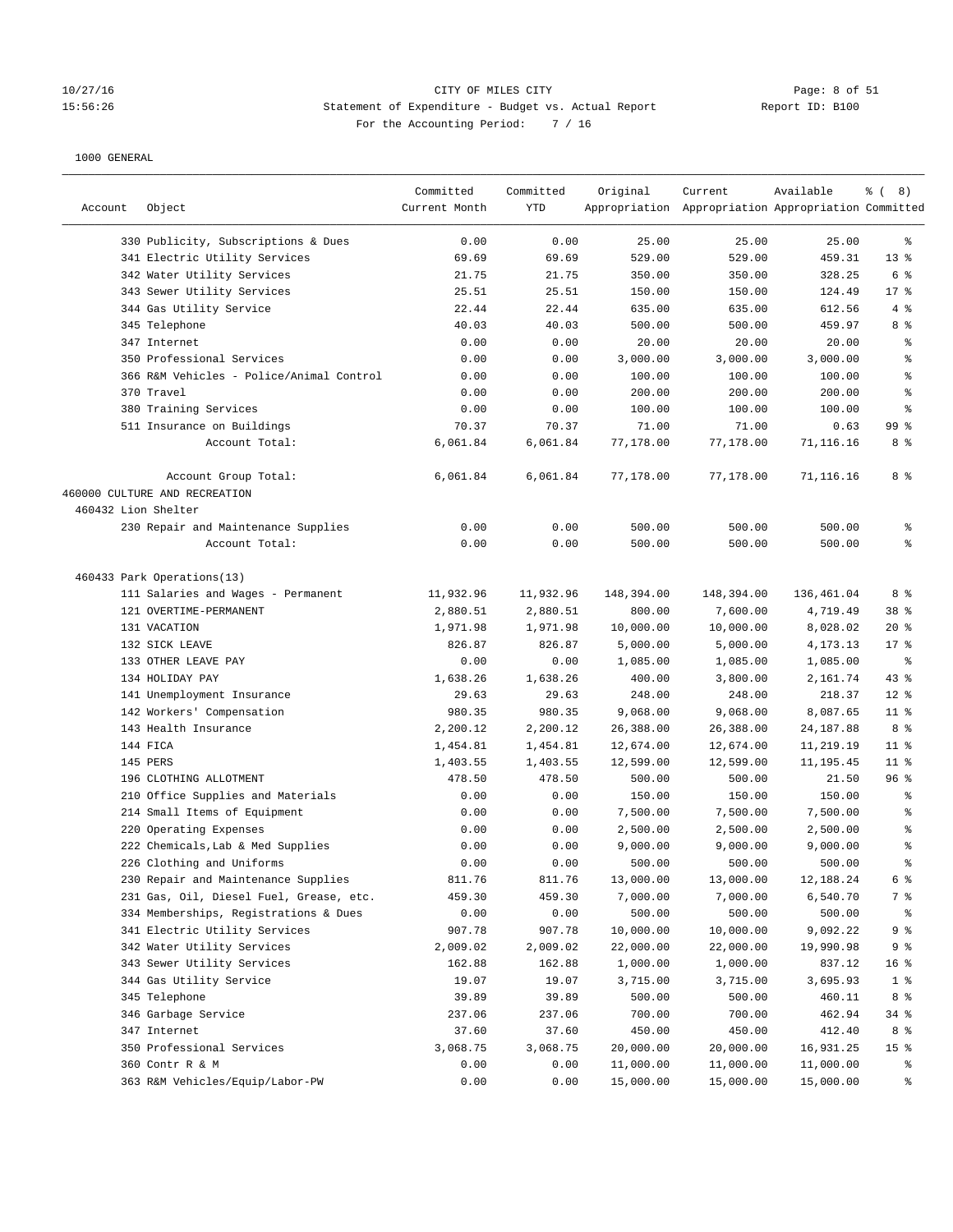# 10/27/16 CITY OF MILES CITY Page: 9 of 51 15:56:26 Statement of Expenditure - Budget vs. Actual Report Changer (Report ID: B100 For the Accounting Period: 7 / 16

| Object<br>Account                          | Committed<br>Current Month | Committed<br><b>YTD</b> | Original            | Current<br>Appropriation Appropriation Appropriation Committed | Available           | $\frac{6}{6}$ ( 8)              |
|--------------------------------------------|----------------------------|-------------------------|---------------------|----------------------------------------------------------------|---------------------|---------------------------------|
| 370 Travel                                 | 0.00                       | 0.00                    | 600.00              | 600.00                                                         | 600.00              | နွ                              |
| 380 Training Services                      | 0.00                       | 0.00                    | 600.00              | 600.00                                                         | 600.00              | ి                               |
| 511 Insurance on Buildings                 | 3,039.21                   | 3,039.21                | 3,040.00            | 3,040.00                                                       | 0.79                | $100$ %                         |
| 512 Insurance on Vehicles & Equipment      | 437.47                     | 437.47                  | 438.00              | 438.00                                                         | 0.53                | $100$ %                         |
| 514 Other Insurance (Boilers)              | 0.00                       | 0.00                    | 800.00              | 800.00                                                         | 800.00              | ್ಠಿ                             |
| Account Total:                             | 37,027.33                  | 37,027.33               | 357,149.00          | 367,349.00                                                     | 330, 321.67         | $10*$                           |
| 460435 Florence Stacy Fountain             |                            |                         |                     |                                                                |                     |                                 |
| 350 Professional Services                  | 0.00                       | 0.00                    | 27,968.00           | 27,968.00                                                      | 27,968.00           | ್ಠಿ                             |
| Account Total:                             | 0.00                       | 0.00                    | 27,968.00           | 27,968.00                                                      | 27,968.00           | ៖                               |
| 460436 Denton Complex Upgrades             |                            |                         |                     |                                                                |                     |                                 |
| 350 Professional Services                  | 0.00                       | 0.00                    | 83,206.00           | 83,206.00                                                      | 83,206.00           | န့                              |
| Account Total:                             | 0.00                       | 0.00                    | 83,206.00           | 83,206.00                                                      | 83,206.00           | နွ                              |
| 460437 Milwaukee Park Project              |                            |                         |                     |                                                                |                     |                                 |
| 210 Office Supplies and Materials          | 0.00                       | 0.00                    | 18,217.00           | 18,217.00                                                      | 18,217.00           | ್ಠಿ                             |
| 230 Repair and Maintenance Supplies        | 0.00                       | 0.00                    | 1.00                | 1.00                                                           | 1.00                | န့                              |
| 350 Professional Services                  | 0.00                       | 0.00                    | 1.00                | 1.00                                                           | 1.00                | ್ಠಿ                             |
| Account Total:                             | 0.00                       | 0.00                    | 18,219.00           | 18,219.00                                                      | 18,219.00           | န့                              |
| 460439 Riverside Park Tennis Court Project |                            |                         |                     |                                                                |                     |                                 |
| 230 Repair and Maintenance Supplies        | 0.00                       | 0.00                    | 200.00              | 200.00                                                         | 200.00              | န့                              |
| Account Total:                             | 0.00                       | 0.00                    | 200.00              | 200.00                                                         | 200.00              | နွ                              |
| 460445 Swimming Pool                       |                            |                         |                     |                                                                |                     |                                 |
| 111 Salaries and Wages - Permanent         | 19,298.11                  | 19,298.11               | 49,904.00           | 49,904.00                                                      | 30,605.89           | 39 <sup>8</sup>                 |
| 141 Unemployment Insurance                 | 28.93                      | 28.93                   | 75.00               | 75.00                                                          | 46.07               | 39 <sup>8</sup>                 |
| 142 Workers' Compensation                  | 1,053.90                   | 1,053.90                | 2,725.00            | 2,725.00                                                       | 1,671.10            | 39 <sup>8</sup>                 |
| 144 FICA                                   | 1,476.33                   | 1,476.33                | 3,818.00            | 3,818.00                                                       | 2,341.67            | 39%                             |
| 145 PERS                                   | 210.08                     | 210.08                  | 629.00              | 629.00                                                         | 418.92              | 33%                             |
| 214 Small Items of Equipment               | 0.00                       | 0.00                    | 300.00              | 300.00                                                         | 300.00              | နွ                              |
| 220 Operating Expenses                     | 0.00                       | 0.00                    | 1,000.00            | 1,000.00                                                       | 1,000.00            | နွ                              |
| 222 Chemicals, Lab & Med Supplies          | 0.00                       | 0.00                    | 3,500.00            | 3,500.00                                                       | 3,500.00            | ್ಠಿ                             |
| 226 Clothing and Uniforms                  | 0.00                       | 0.00                    | 500.00              | 500.00                                                         | 500.00              | ್ಠಿ                             |
| 230 Repair and Maintenance Supplies        | 0.00                       | 0.00                    | 1,000.00            | 1,000.00                                                       | 1,000.00            | ి                               |
| 341 Electric Utility Services              | 295.25                     | 295.25                  | 1,375.00            | 1,375.00                                                       | 1,079.75            | $21$ %                          |
| 342 Water Utility Services                 | 0.00                       | 0.00                    | 300.00              | 300.00                                                         | 300.00              | ま                               |
| 343 Sewer Utility Services                 | 0.00                       | 0.00                    | 100.00              | 100.00                                                         | 100.00              | $\frac{8}{6}$                   |
| 345 Telephone                              | 55.49                      | 55.49                   | 200.00              | 200.00                                                         | 144.51              | $28$ %                          |
| 350 Professional Services                  | 0.00                       | 0.00                    | 250.00              | 250.00                                                         | 250.00              | န့                              |
| 360 Contr R & M                            | 0.00                       | 0.00                    | 1,000.00            | 1,000.00                                                       | 1,000.00            | န့                              |
| 363 R&M Vehicles/Equip/Labor-PW            | 0.00                       | 0.00                    | 1,000.00            | 1,000.00                                                       | 1,000.00            | န့                              |
| 380 Training Services                      | 0.00                       | 0.00                    | 1,200.00            | 1,200.00                                                       | 1,200.00            | န့                              |
| 540 Special Assessments<br>Account Total:  | 0.00<br>22,418.09          | 0.00<br>22,418.09       | 700.00<br>69,576.00 | 700.00<br>69,576.00                                            | 700.00<br>47,157.91 | $\,{}^{\circ}\!\!\delta$<br>32% |
| Account Group Total:                       | 59,445.42                  | 59,445.42               | 556,818.00          | 567,018.00                                                     | 507,572.58          | 10 <sup>°</sup>                 |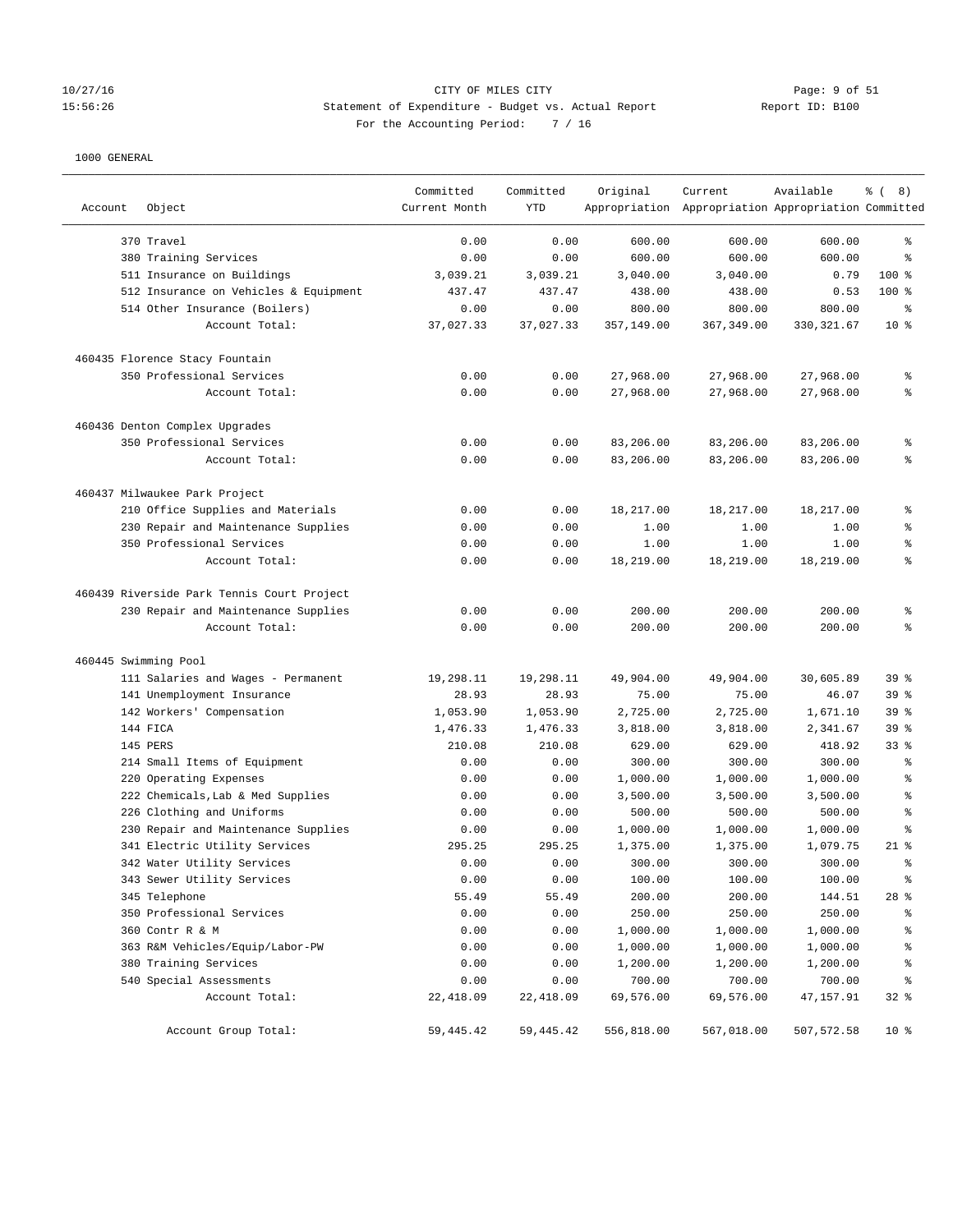## 10/27/16 CITY OF MILES CITY Page: 10 of 51 15:56:26 Statement of Expenditure - Budget vs. Actual Report Report ID: B100 For the Accounting Period: 7 / 16

|                                          | Committed     | Committed  | Original      | Current      | Available                             | $\frac{6}{6}$ ( 8 ) |
|------------------------------------------|---------------|------------|---------------|--------------|---------------------------------------|---------------------|
| Object<br>Account                        | Current Month | <b>YTD</b> | Appropriation |              | Appropriation Appropriation Committed |                     |
| 470000 Housing and Community Development |               |            |               |              |                                       |                     |
| 470300 Ecomonic Development              |               |            |               |              |                                       |                     |
| 350 Professional Services                | 0.00          | 0.00       | 15,995.00     | 15,995.00    | 15,995.00                             | နွ                  |
| Account Total:                           | 0.00          | 0.00       | 15,995.00     | 15,995.00    | 15,995.00                             | န့                  |
| Account Group Total:                     | 0.00          | 0.00       | 15,995.00     | 15,995.00    | 15,995.00                             | ి                   |
| 490000 DEBT SERVICE                      |               |            |               |              |                                       |                     |
| 490500 Other Debt Service Payments       |               |            |               |              |                                       |                     |
| 610 Principal-Police Cars                | 0.00          | 0.00       | 4,800.00      | 4,800.00     | 4,800.00                              | ್ಠಿ                 |
| 620 Interest-Police Cars                 | 0.00          | 0.00       | 4,211.00      | 4,211.00     | 4,211.00                              | ి                   |
| 652 Principle- Flood Study Loan          | 0.00          | 0.00       | 11,000.00     | 11,000.00    | 11,000.00                             | ್ಠಿ                 |
| 653 Interest- Flood Study Loan           | 0.00          | 0.00       | 12,959.00     | 12,959.00    | 12,959.00                             | ್ಠಿ                 |
| Account Total:                           | 0.00          | 0.00       | 32,970.00     | 32,970.00    | 32,970.00                             | ್ಠಿ                 |
| Account Group Total:                     | 0.00          | 0.00       | 32,970.00     | 32,970.00    | 32,970.00                             | ి                   |
| 520000 OTHER FINANCING USES              |               |            |               |              |                                       |                     |
| 521000 Interfund Operating Transfers Out |               |            |               |              |                                       |                     |
| 820 Transfers to Other Funds             | 24,483.00     | 24,483.00  | 379,491.00    | 379,491.00   | 355,008.00                            | 6 %                 |
| Account Total:                           | 24,483.00     | 24,483.00  | 379,491.00    | 379,491.00   | 355,008.00                            | 6 %                 |
| Account Group Total:                     | 24,483.00     | 24,483.00  | 379,491.00    | 379,491.00   | 355,008.00                            | 6 %                 |
| Fund Total:                              | 393,920.29    | 393,920.29 | 5,025,174.00  | 5,035,374.00 | 4,641,453.71                          | 8 %                 |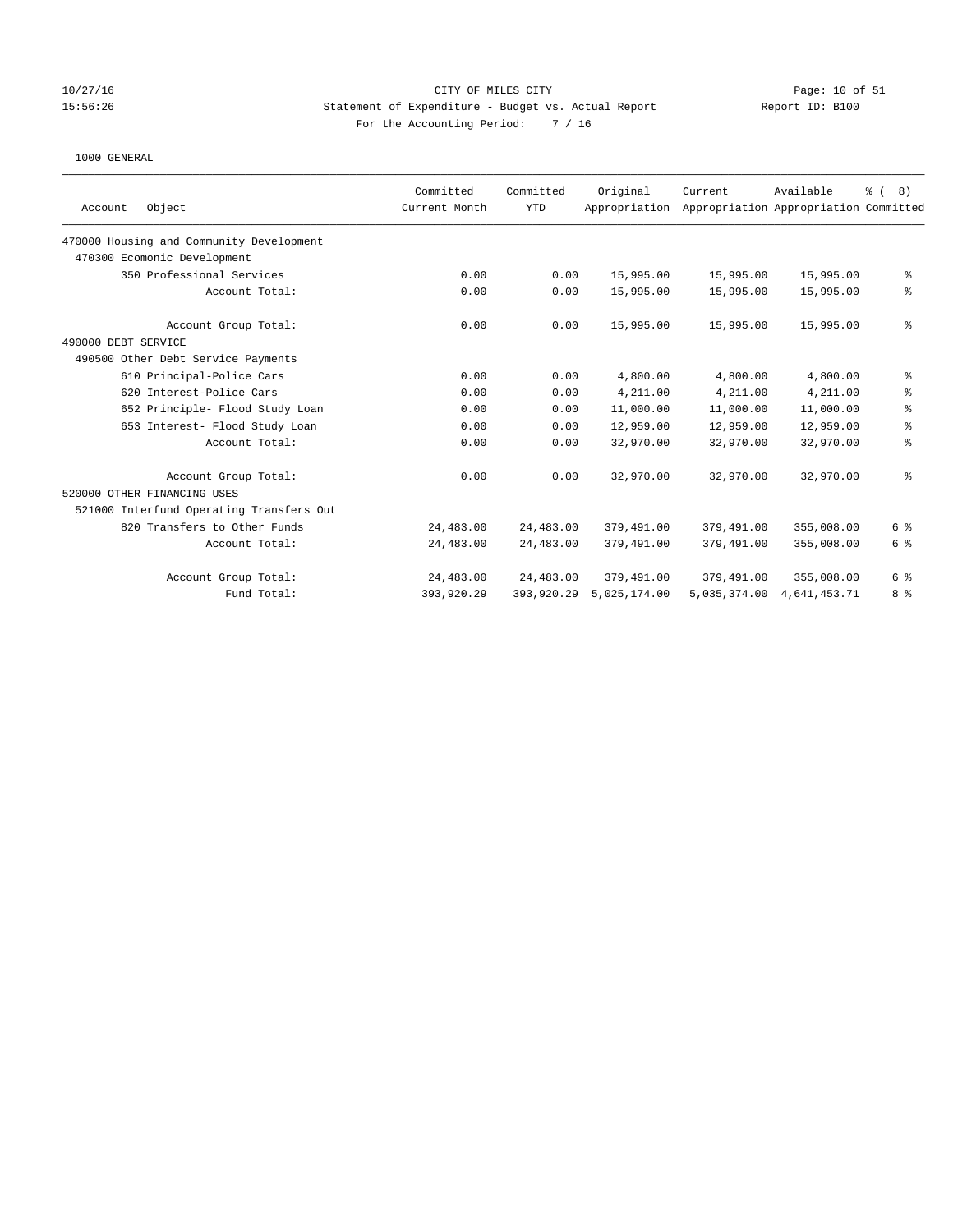# 10/27/16 Page: 11 of 51 15:56:26 Statement of Expenditure - Budget vs. Actual Report Changer Report ID: B100 For the Accounting Period: 7 / 16

2220 LIBRARY

|         |                                          | Committed     | Committed  | Original   | Current                                             | Available  | $\frac{6}{6}$ ( 8) |
|---------|------------------------------------------|---------------|------------|------------|-----------------------------------------------------|------------|--------------------|
| Account | Object                                   | Current Month | <b>YTD</b> |            | Appropriation Appropriation Appropriation Committed |            |                    |
|         | 460000 CULTURE AND RECREATION            |               |            |            |                                                     |            |                    |
|         | 460100 Library Services(16)              |               |            |            |                                                     |            |                    |
|         | 111 Salaries and Wages - Permanent       | 13,300.67     | 13,300.67  | 177,608.00 | 177,608.00                                          | 164,307.33 | 7 <sup>°</sup>     |
|         | 121 OVERTIME-PERMANENT                   | 0.00          | 0.00       | 600.00     | 600.00                                              | 600.00     | ៖                  |
|         | 131 VACATION                             | 1,468.56      | 1,468.56   | 12,000.00  | 12,000.00                                           | 10,531.44  | $12*$              |
|         | 132 SICK LEAVE                           | 1,434.39      | 1,434.39   | 4,000.00   | 4,000.00                                            | 2,565.61   | 36%                |
|         | 133 OTHER LEAVE PAY                      | 0.00          | 0.00       | 3,860.00   | 3,860.00                                            | 3,860.00   | နွ                 |
|         | 141 Unemployment Insurance               | 25.45         | 25.45      | 297.00     | 297.00                                              | 271.55     | 9 <sup>8</sup>     |
|         | 142 Workers' Compensation                | 69.09         | 69.09      | 807.00     | 807.00                                              | 737.91     | 9 <sub>8</sub>     |
|         | 143 Health Insurance                     | 3,447.80      | 3,447.80   | 41,361.00  | 41,361.00                                           | 37,913.20  | 8 %                |
|         | 144 FICA                                 | 1,285.12      | 1,285.12   | 15,152.00  | 15,152.00                                           | 13,866.88  | 8 %                |
|         | 145 PERS                                 | 1,356.22      | 1,356.22   | 16,578.00  | 16,578.00                                           | 15, 221.78 | 8 %                |
|         | 196 CLOTHING ALLOTMENT                   | 750.00        | 750.00     | 750.00     | 750.00                                              | 0.00       | 100 %              |
|         | 210 Office Supplies and Materials        | 0.00          | 0.00       | 1,000.00   | 1,000.00                                            | 1,000.00   | န္                 |
|         | 214 Small Items of Equipment             | 0.00          | 0.00       | 3,000.00   | 3,000.00                                            | 3,000.00   | 昙                  |
|         | 220 Operating Expenses                   | 0.00          | 0.00       | 1,000.00   | 1,000.00                                            | 1,000.00   | $\approx$          |
|         | 224 Janitorial Supplies                  | 0.00          | 0.00       | 1,200.00   | 1,200.00                                            | 1,200.00   | $\approx$          |
|         | 311 Postage, Box Rent, Etc.              | 0.00          | 0.00       | 1,500.00   | 1,500.00                                            | 1,500.00   | ٥Ŗ                 |
|         | 320 Printing, Duplicating, Typing &      | 0.00          | 0.00       | 2,351.00   | 2,351.00                                            | 2,351.00   | å,                 |
|         | 334 Memberships, Registrations & Dues    | 0.00          | 0.00       | 250.00     | 250.00                                              | 250.00     | å,                 |
|         | 341 Electric Utility Services            | 791.10        | 791.10     | 8,000.00   | 8,000.00                                            | 7,208.90   | $10*$              |
|         | 342 Water Utility Services               | 51.93         | 51.93      | 1,252.00   | 1,252.00                                            | 1,200.07   | 4%                 |
|         | 343 Sewer Utility Services               | 44.37         | 44.37      | 800.00     | 800.00                                              | 755.63     | $6\degree$         |
|         | 344 Gas Utility Service                  | 27.74         | 27.74      | 5,000.00   | 5,000.00                                            | 4,972.26   | 1 <sup>8</sup>     |
|         | 345 Telephone                            | 145.03        | 145.03     | 1,500.00   | 1,500.00                                            | 1,354.97   | $10*$              |
|         | 346 Garbage Service                      | 0.00          | 0.00       | 500.00     | 500.00                                              | 500.00     | $\epsilon$         |
|         | 347 Internet                             | 216.10        | 216.10     | 2,000.00   | 2,000.00                                            | 1,783.90   | $11$ %             |
|         | 350 Professional Services                | 0.00          | 0.00       | 9,000.00   | 9,000.00                                            | 9,000.00   | နွ                 |
|         | 360 Contr R & M                          | 875.00        | 875.00     | 9,500.00   | 9,500.00                                            | 8,625.00   | 9 <sup>8</sup>     |
|         | 370 Travel                               | 0.00          | 0.00       | 2,000.00   | 2,000.00                                            | 2,000.00   | ៖                  |
|         | 380 Training Services                    | 0.00          | 0.00       | 1,000.00   | 1,000.00                                            | 1,000.00   | $\,$ 8             |
|         | 382 Books                                | 0.00          | 0.00       | 15,000.00  | 15,000.00                                           | 15,000.00  | န့                 |
|         | 511 Insurance on Buildings               | 2,881.28      | 2,881.28   | 2,882.00   | 2,882.00                                            | 0.72       | 100 %              |
|         | 513 Liability                            | 1,266.06      | 1,266.06   | 1,267.00   | 1,267.00                                            | 0.94       | 100 %              |
|         | Account Total:                           | 29, 435.91    | 29,435.91  | 343,015.00 | 343,015.00                                          | 313,579.09 | 9 %                |
|         | Account Group Total:                     | 29, 435.91    | 29, 435.91 | 343,015.00 | 343,015.00                                          | 313,579.09 | 9%                 |
|         | 520000 OTHER FINANCING USES              |               |            |            |                                                     |            |                    |
|         | 521000 Interfund Operating Transfers Out |               |            |            |                                                     |            |                    |
|         | 820 Transfers to Other Funds             | 1,912.00      | 1,912.00   | 22,994.00  | 22,994.00                                           | 21,082.00  | 8 %                |
|         | Account Total:                           | 1,912.00      | 1,912.00   | 22,994.00  | 22,994.00                                           | 21,082.00  | 8 %                |
|         |                                          |               |            |            |                                                     |            |                    |
|         | Account Group Total:                     | 1,912.00      | 1,912.00   | 22,994.00  | 22,994.00                                           | 21,082.00  | 8 %                |
|         | Fund Total:                              | 31, 347.91    | 31, 347.91 | 366,009.00 | 366,009.00                                          | 334,661.09 | 9 <sub>8</sub>     |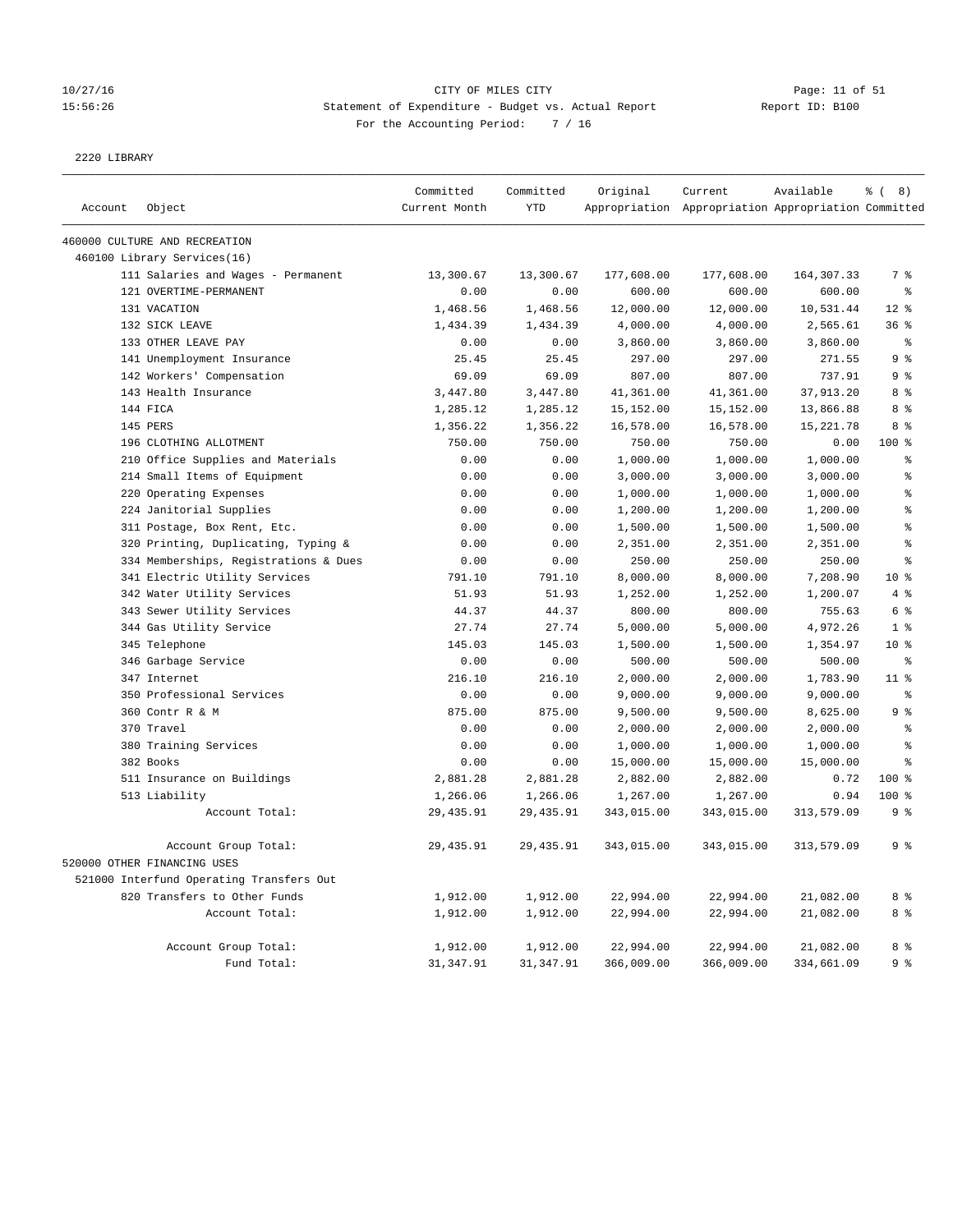## 10/27/16 CITY OF MILES CITY Page: 12 of 51 15:56:26 Statement of Expenditure - Budget vs. Actual Report Report ID: B100 For the Accounting Period: 7 / 16

#### 2270 Health

| Object<br>Account                  | Committed<br>Current Month | Committed<br>YTD | Original<br>Appropriation | Current<br>Appropriation Appropriation Committed | Available | <sub>ර</sub> ි ( 8 ) |
|------------------------------------|----------------------------|------------------|---------------------------|--------------------------------------------------|-----------|----------------------|
| 440000 PUBLIC HEALTH               |                            |                  |                           |                                                  |           |                      |
| 440140 Registration and Inspection |                            |                  |                           |                                                  |           |                      |
| 311 Postage, Box Rent, Etc.        | 0.00                       | 0.00             | 200.00                    | 200.00                                           | 200.00    | ⊱                    |
| 350 Professional Services          | 0.00                       | 0.00             | 25,500.00                 | 25,500.00                                        | 25,500.00 | နွ                   |
| Account Total:                     | 0.00                       | 0.00             | 25,700.00                 | 25,700.00                                        | 25,700.00 | ⊱                    |
| Account Group Total:               | 0.00                       | 0.00             | 25,700.00                 | 25,700.00                                        | 25,700.00 | နွ                   |
| Fund Total:                        | 0.00                       | 0.00             | 25,700.00                 | 25,700.00                                        | 25,700.00 | နွ                   |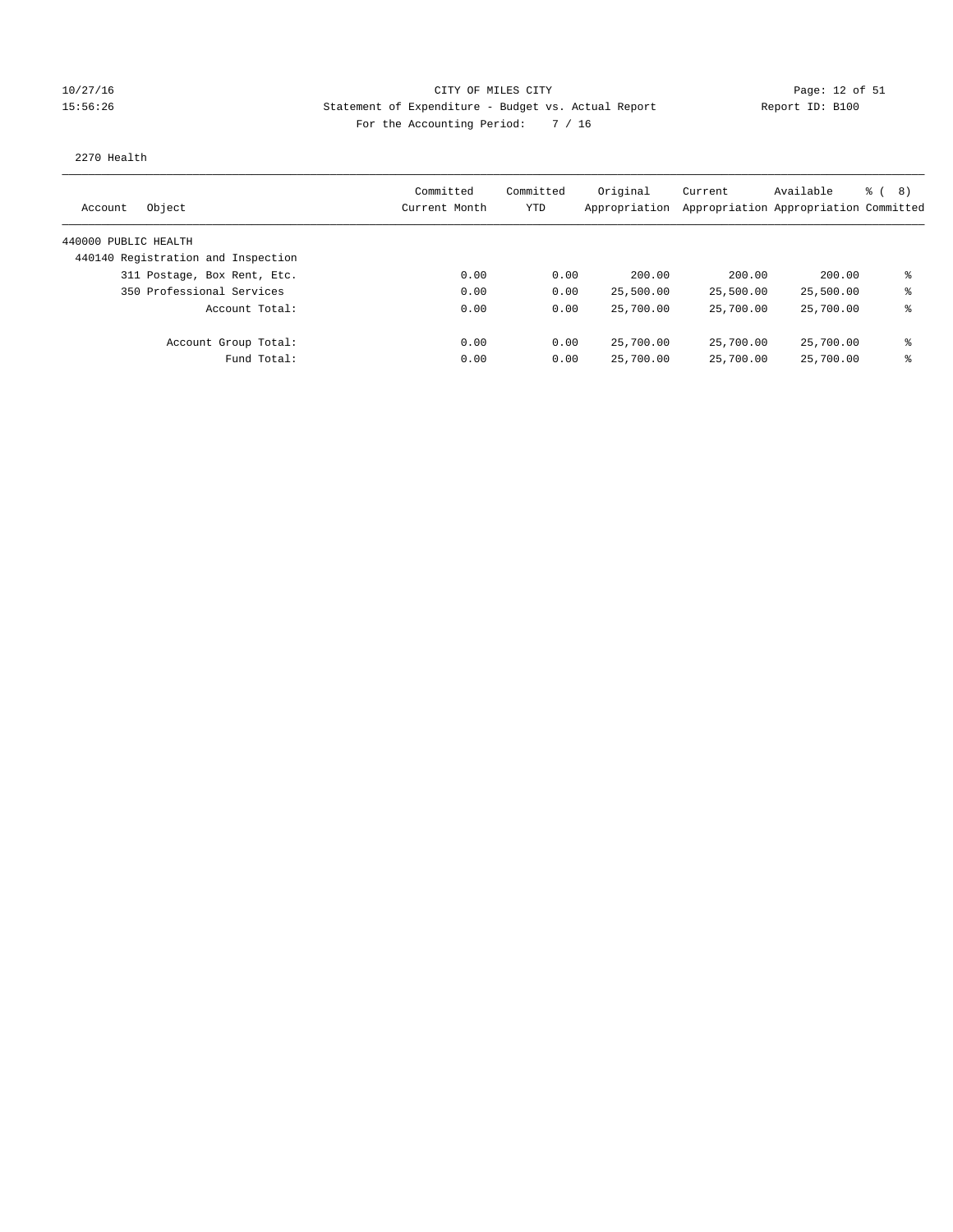## 10/27/16 CITY OF MILES CITY Page: 13 of 51 15:56:26 Statement of Expenditure - Budget vs. Actual Report Report ID: B100 For the Accounting Period: 7 / 16

#### 2310 TIFD-Downtown

|                                               | Committed     | Committed  | Original      | Current    | Available                             | <b>ී</b> ( | 8)  |
|-----------------------------------------------|---------------|------------|---------------|------------|---------------------------------------|------------|-----|
| Object<br>Account                             | Current Month | <b>YTD</b> | Appropriation |            | Appropriation Appropriation Committed |            |     |
| 460000 CULTURE AND RECREATION                 |               |            |               |            |                                       |            |     |
| 460462 Urban Renewal District                 |               |            |               |            |                                       |            |     |
| 350 Professional Services                     | 0.00          | 0.00       | 18,800.00     | 18,800.00  | 18,800.00                             |            | ఄ   |
| 721 Redevelopment                             | 0.00          | 0.00       | 190,000.00    | 190,000.00 | 190,000.00                            |            | ి   |
| Account Total:                                | 0.00          | 0.00       | 208,800.00    | 208,800.00 | 208,800.00                            |            | る   |
| 460466 Historic Preservation- Montana Main St |               |            |               |            |                                       |            |     |
| 730 Grants & Donations to Other               | 0.00          | 0.00       | 12,000.00     | 12,000.00  | 12,000.00                             |            | ఄ   |
| Account Total:                                | 0.00          | 0.00       | 12,000.00     | 12,000.00  | 12,000.00                             |            | ి   |
| Account Group Total:                          | 0.00          | 0.00       | 220,800.00    | 220,800.00 | 220,800.00                            |            | ి   |
| 520000 OTHER FINANCING USES                   |               |            |               |            |                                       |            |     |
| 521000 Interfund Operating Transfers Out      |               |            |               |            |                                       |            |     |
| 820 Transfers to Other Funds                  | 0.00          | 0.00       | 10,000.00     | 10,000.00  | 10,000.00                             |            | ి   |
| Account Total:                                | 0.00          | 0.00       | 10,000.00     | 10,000.00  | 10,000.00                             |            | ి   |
| Account Group Total:                          | 0.00          | 0.00       | 10,000.00     | 10,000.00  | 10,000.00                             |            | ఄ   |
| Fund Total:                                   | 0.00          | 0.00       | 230,800.00    | 230,800.00 | 230,800.00                            |            | ್ಠಿ |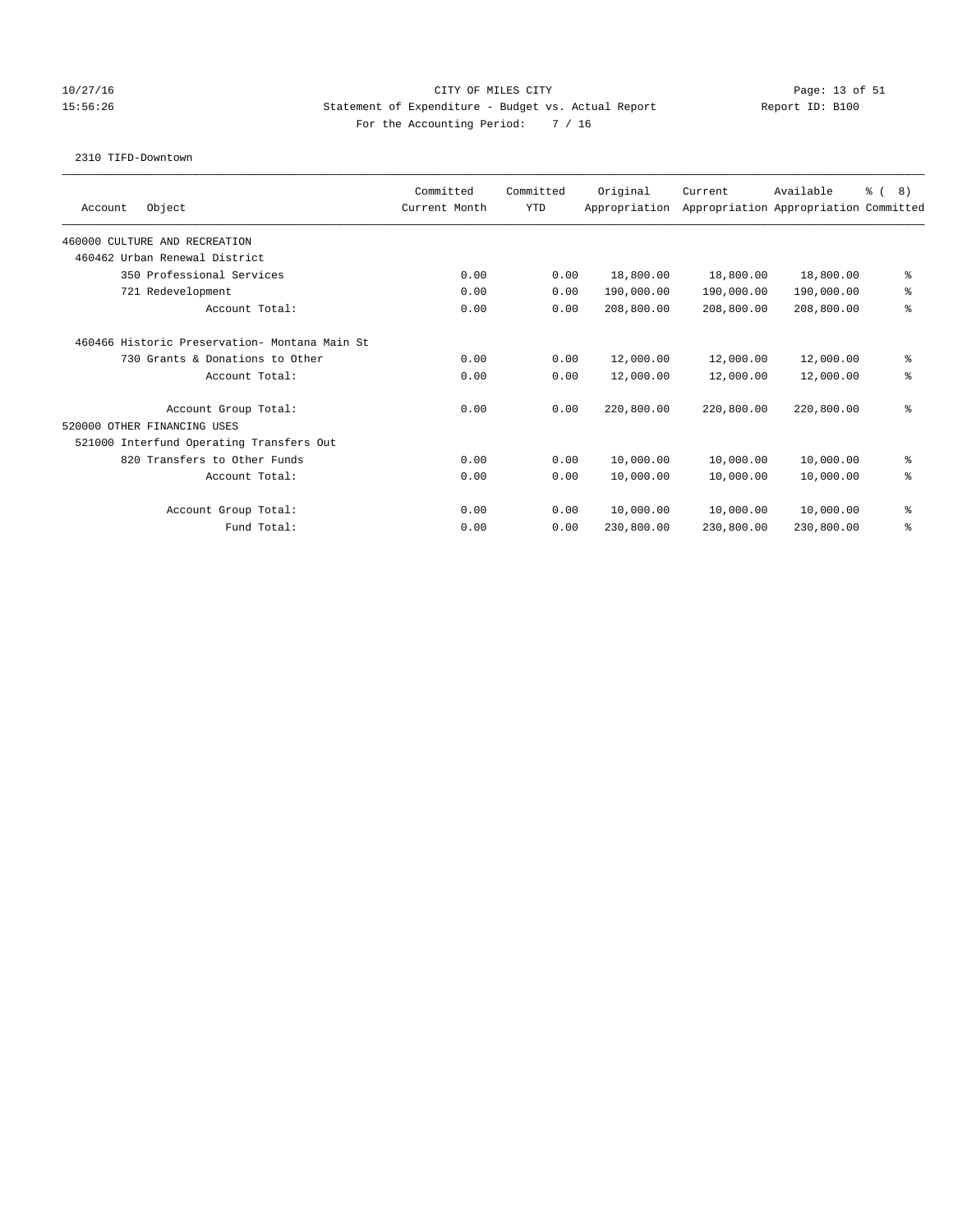# 10/27/16 Page: 14 of 51 15:56:26 Statement of Expenditure - Budget vs. Actual Report Report ID: B100 For the Accounting Period: 7 / 16

2350 Local Government/Study Commission

| Object<br>Account                    | Committed<br>Current Month | Committed<br>YTD | Original<br>Appropriation | Current  | Available<br>Appropriation Appropriation Committed | ී (<br>8) |
|--------------------------------------|----------------------------|------------------|---------------------------|----------|----------------------------------------------------|-----------|
| 410000 GENERAL GOVERNMENT            |                            |                  |                           |          |                                                    |           |
|                                      |                            |                  |                           |          |                                                    |           |
| 410130 Committees and Special Bodies |                            |                  |                           |          |                                                    |           |
| 210 Office Supplies and Materials    | 1,190.73                   | 1,190.73         | 500.00                    | 500.00   | $-690.73$                                          | $238$ %   |
| 311 Postage, Box Rent, Etc.          | 1,121.40                   | 1,121.40         | 2,000.00                  | 2,000.00 | 878.60                                             | 56%       |
| 320 Printing, Duplicating, Typing &  | 0.00                       | 0.00             | 3,000.00                  | 3,000.00 | 3,000.00                                           | ႜ         |
| 350 Professional Services            | 0.00                       | 0.00             | 3,500.00                  | 3,500.00 | 3,500.00                                           | နွ        |
| 370 Travel                           | 808.88                     | 808.88           | 692.00                    | 692.00   | $-116.88$                                          | $117$ %   |
| Account Total:                       | 3,121.01                   | 3,121.01         | 9,692.00                  | 9,692.00 | 6,570.99                                           | $32*$     |
| Account Group Total:                 | 3,121.01                   | 3,121.01         | 9,692.00                  | 9.692.00 | 6,570.99                                           | 328       |
| Fund Total:                          | 3,121.01                   | 3,121.01         | 9,692.00                  | 9.692.00 | 6,570.99                                           | $32*$     |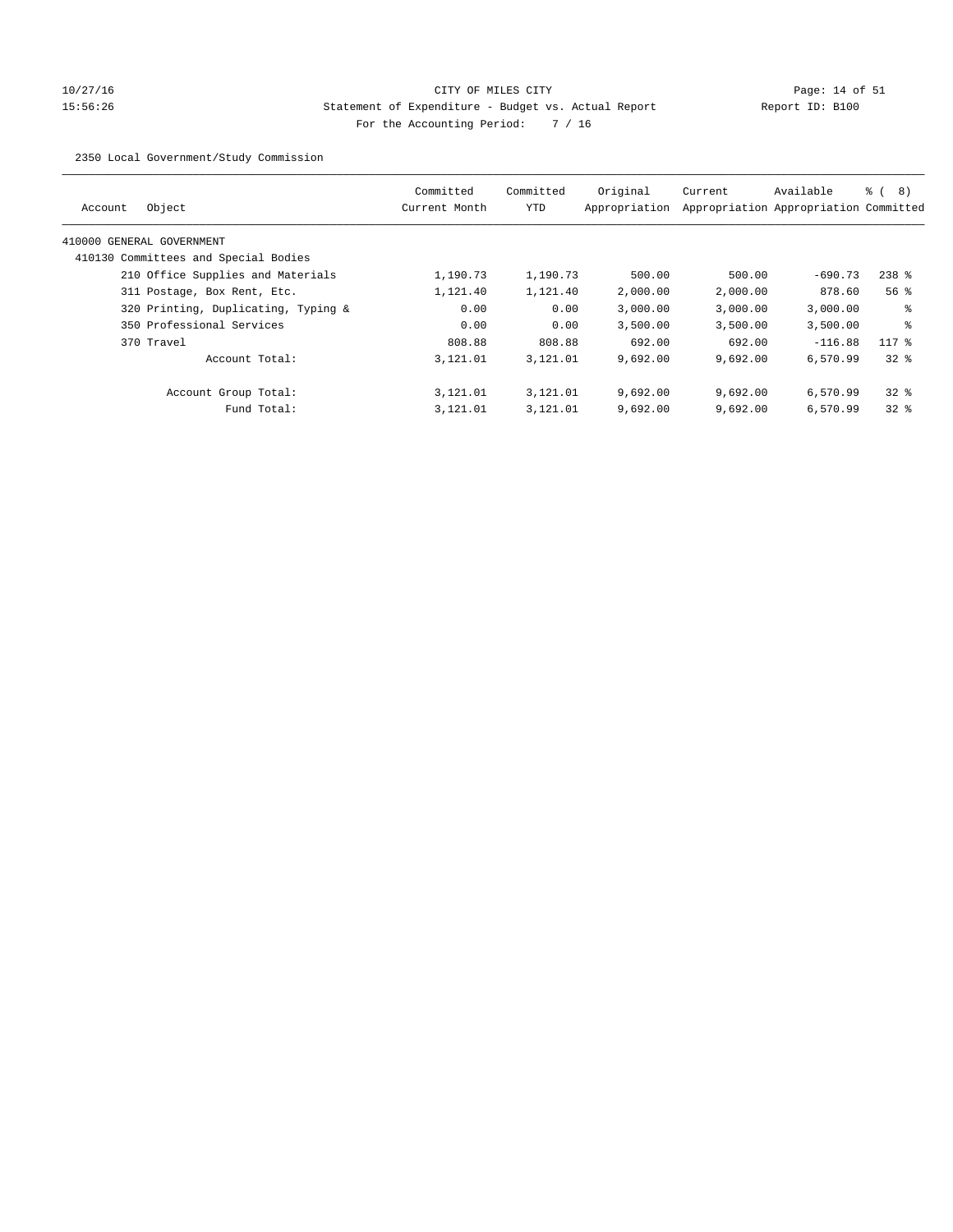# 10/27/16 CITY OF MILES CITY Page: 15 of 51 15:56:26 Statement of Expenditure - Budget vs. Actual Report Report ID: B100 For the Accounting Period: 7 / 16

## 2372 Permissive Medical Levy

| Object<br>Account                        | Committed<br>Current Month | Committed<br>YTD | Original<br>Appropriation | Current<br>Appropriation Appropriation Committed | Available  | $\frac{6}{6}$ ( 8) |
|------------------------------------------|----------------------------|------------------|---------------------------|--------------------------------------------------|------------|--------------------|
| 520000 OTHER FINANCING USES              |                            |                  |                           |                                                  |            |                    |
| 521000 Interfund Operating Transfers Out |                            |                  |                           |                                                  |            |                    |
| 820 Transfers to Other Funds             | 0.00                       | 0.00             | 192,718.00                | 192,718.00                                       | 192,718.00 | နွ                 |
| Account Total:                           | 0.00                       | 0.00             | 192,718.00                | 192,718.00                                       | 192,718.00 | နွ                 |
| Account Group Total:                     | 0.00                       | 0.00             | 192,718.00                | 192,718.00                                       | 192,718.00 | နွ                 |
| Fund Total:                              | 0.00                       | 0.00             | 192,718.00                | 192,718.00                                       | 192,718.00 | ⊱                  |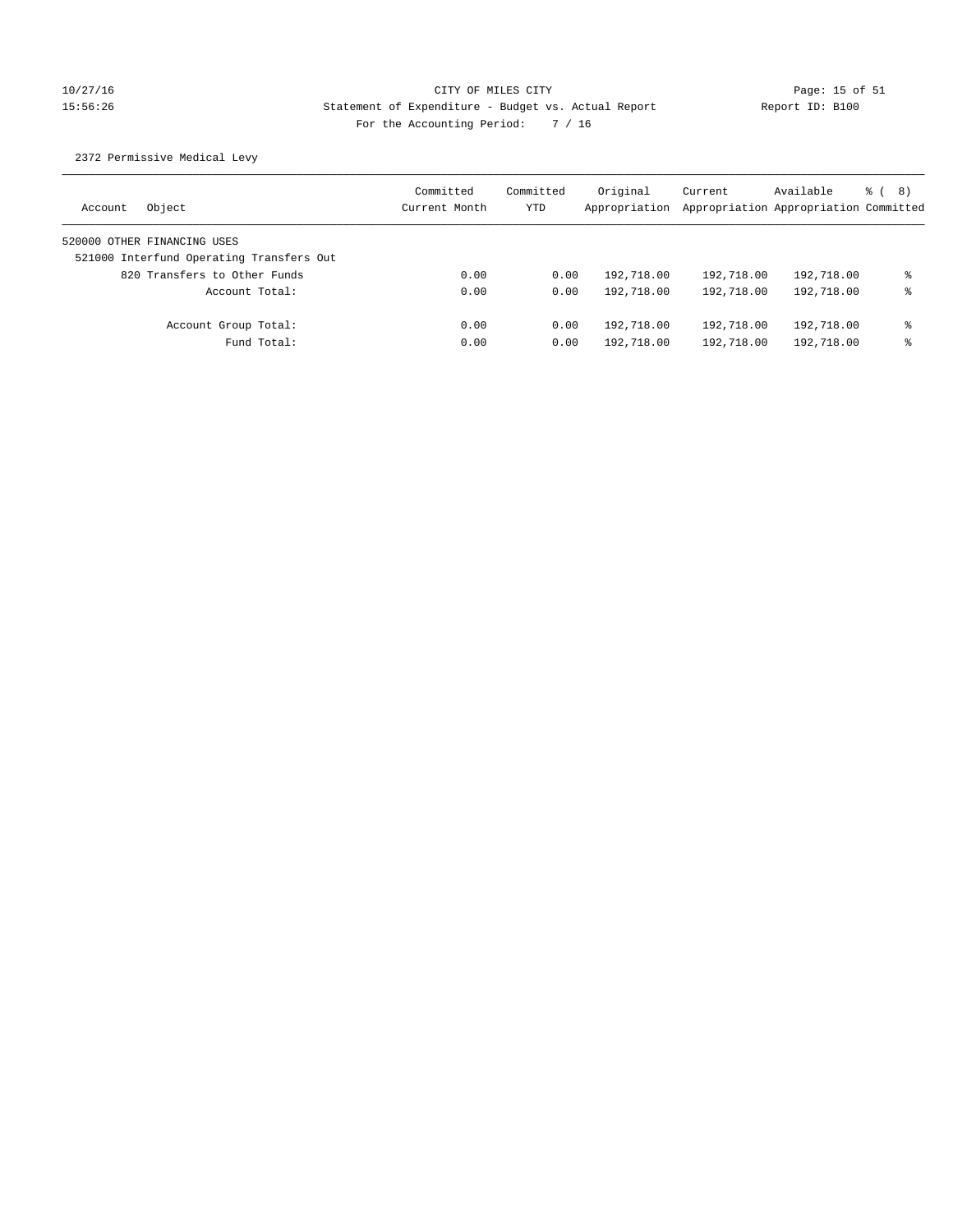#### 10/27/16 CITY OF MILES CITY Page: 16 of 51 15:56:26 Statement of Expenditure - Budget vs. Actual Report Report ID: B100 For the Accounting Period: 7 / 16

2394 BUILDING CODE ENFORCEMENT

|                      |                                          | Committed     | Committed  | Original   | Current                                             | Available  | $\frac{6}{6}$ ( 8) |
|----------------------|------------------------------------------|---------------|------------|------------|-----------------------------------------------------|------------|--------------------|
| Account              | Object                                   | Current Month | <b>YTD</b> |            | Appropriation Appropriation Appropriation Committed |            |                    |
| 420000 PUBLIC SAFETY |                                          |               |            |            |                                                     |            |                    |
|                      | 420531 Building Inspection               |               |            |            |                                                     |            |                    |
|                      | 111 Salaries and Wages - Permanent       | 532.88        | 532.88     | 12,812.00  | 12,812.00                                           | 12,279.12  | 4%                 |
|                      | 121 OVERTIME-PERMANENT                   | 16.46         | 16.46      | 150.00     | 150.00                                              | 133.54     | $11$ %             |
|                      | 131 VACATION                             | 103.99        | 103.99     | 500.00     | 500.00                                              | 396.01     | $21$ %             |
|                      | 132 SICK LEAVE                           | 14.64         | 14.64      | 300.00     | 300.00                                              | 285.36     | 5 <sup>°</sup>     |
|                      | 133 OTHER LEAVE PAY                      | 0.00          | 0.00       | 515.00     | 515.00                                              | 515.00     | $\epsilon$         |
|                      | 141 Unemployment Insurance               | 1.04          | 1.04       | 22.00      | 22.00                                               | 20.96      | 5 <sup>°</sup>     |
|                      | 142 Workers' Compensation                | 23.00         | 23.00      | 460.00     | 460.00                                              | 437.00     | 5 <sup>8</sup>     |
|                      | 143 Health Insurance                     | 137.95        | 137.95     | 2,896.00   | 2,896.00                                            | 2,758.05   | 5 <sup>8</sup>     |
|                      | 144 FICA                                 | 53.07         | 53.07      | 1,093.00   | 1,093.00                                            | 1,039.93   | 5 <sup>8</sup>     |
|                      | 145 PERS                                 | 55.91         | 55.91      | 1,195.00   | 1,195.00                                            | 1,139.09   | 5 <sup>8</sup>     |
|                      | 196 CLOTHING ALLOTMENT                   | 30.00         | 30.00      | 30.00      | 30.00                                               | 0.00       | 100 %              |
|                      | 210 Office Supplies and Materials        | 0.00          | 0.00       | 2,000.00   | 2,000.00                                            | 2,000.00   | နွ                 |
|                      | 214 Small Items of Equipment             | 0.00          | 0.00       | 15,000.00  | 15,000.00                                           | 15,000.00  | နွ                 |
|                      | 220 Operating Expenses                   | 0.00          | 0.00       | 600.00     | 600.00                                              | 600.00     | $\approx$          |
|                      | 311 Postage, Box Rent, Etc.              | 3.26          | 3.26       | 400.00     | 400.00                                              | 396.74     | 1 <sup>8</sup>     |
|                      | 320 Printing, Duplicating, Typing &      | 0.00          | 0.00       | 350.00     | 350.00                                              | 350.00     | $\approx$          |
|                      | 330 Publicity, Subscriptions & Dues      | 0.00          | 0.00       | 500.00     | 500.00                                              | 500.00     | $\approx$          |
|                      | 334 Memberships, Registrations & Dues    | 0.00          | 0.00       | 300.00     | 300.00                                              | 300.00     | $\approx$          |
|                      | 345 Telephone                            | 26.36         | 26.36      | 400.00     | 400.00                                              | 373.64     | 7 <sup>°</sup>     |
|                      | 347 Internet                             | 0.00          | 0.00       | 200.00     | 200.00                                              | 200.00     | $\epsilon$         |
|                      | 350 Professional Services                | 4,588.79      | 4,588.79   | 95,000.00  | 95,000.00                                           | 90, 411.21 | 5 <sup>8</sup>     |
|                      | 360 Contr R & M                          | 152.26        | 152.26     | 1,866.00   | 1,866.00                                            | 1,713.74   | 8 %                |
|                      | 380 Training Services                    | 0.00          | 0.00       | 2,000.00   | 2,000.00                                            | 2,000.00   | $\epsilon$         |
|                      | 382 Books                                | 0.00          | 0.00       | 5,000.00   | 5,000.00                                            | 5,000.00   | နွ                 |
|                      | 540 Special Assessments                  | 613.54        | 613.54     | 800.00     | 800.00                                              | 186.46     | $77*$              |
|                      | Account Total:                           | 6,353.15      | 6,353.15   | 144,389.00 | 144,389.00                                          | 138,035.85 | 4%                 |
|                      | Account Group Total:                     | 6,353.15      | 6,353.15   | 144,389.00 | 144,389.00                                          | 138,035.85 | 4%                 |
| 510000 MISCELLANEOUS |                                          |               |            |            |                                                     |            |                    |
|                      | 510330 Comprehensive Liability Insurance |               |            |            |                                                     |            |                    |
|                      | 513 Liability                            | 51.72         | 51.72      | 52.00      | 52.00                                               | 0.28       | 99 %               |
|                      | Account Total:                           | 51.72         | 51.72      | 52.00      | 52.00                                               | 0.28       | 99 <sup>8</sup>    |
|                      | Account Group Total:                     | 51.72         | 51.72      | 52.00      | 52.00                                               | 0.28       | 99 <sup>8</sup>    |
|                      | 520000 OTHER FINANCING USES              |               |            |            |                                                     |            |                    |
|                      | 521000 Interfund Operating Transfers Out |               |            |            |                                                     |            |                    |
|                      | 820 Transfers to Other Funds             | 617.00        | 617.00     | 7,407.00   | 7,407.00                                            | 6,790.00   | 8 %                |
|                      | Account Total:                           | 617.00        | 617.00     | 7,407.00   | 7,407.00                                            | 6,790.00   | 8 %                |
|                      | Account Group Total:                     | 617.00        | 617.00     | 7,407.00   | 7,407.00                                            | 6,790.00   | 8 %                |
|                      | Fund Total:                              | 7,021.87      | 7,021.87   | 151,848.00 | 151,848.00                                          | 144,826.13 | 5 <sup>°</sup>     |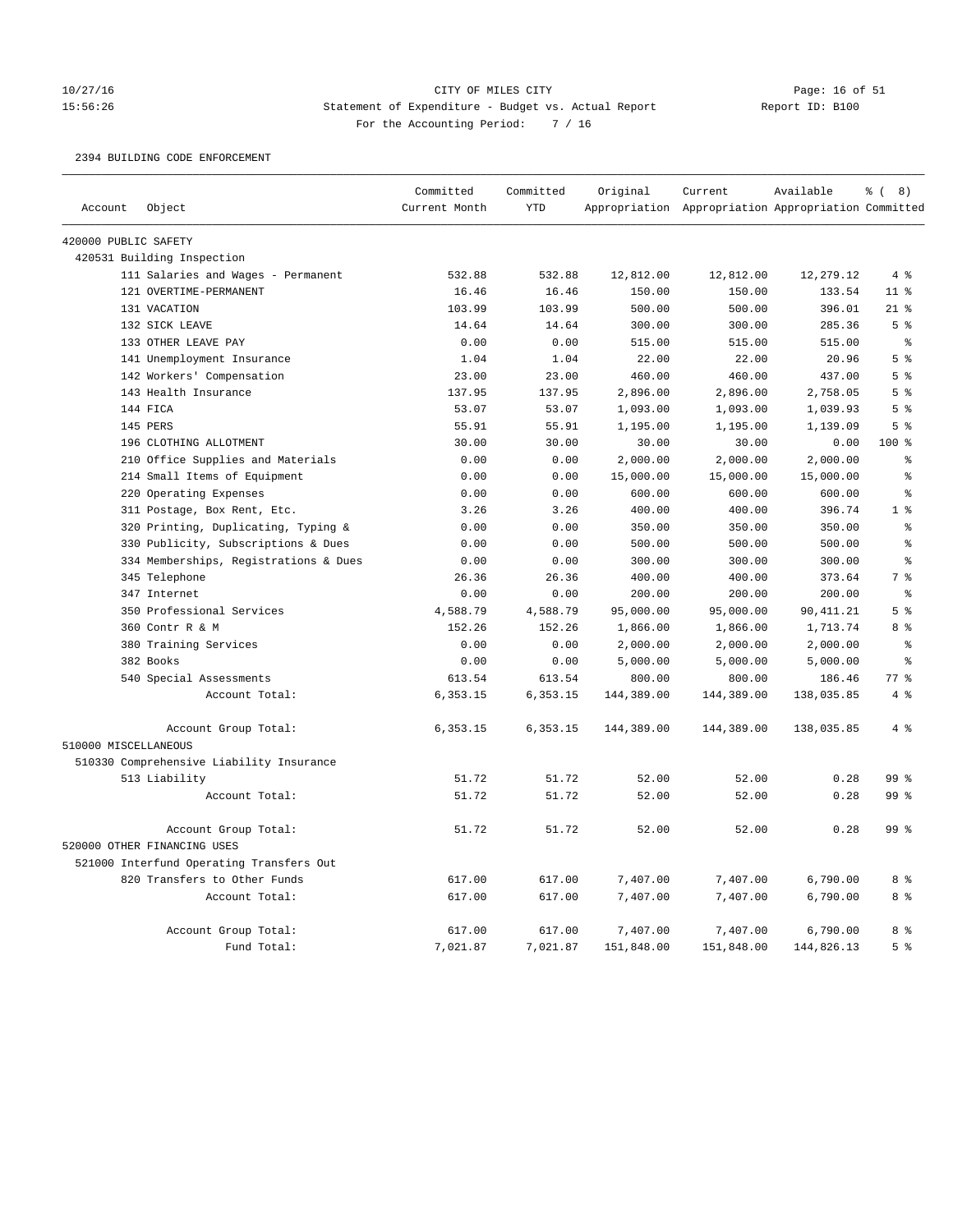#### 10/27/16 CITY OF MILES CITY Page: 17 of 51 15:56:26 Statement of Expenditure - Budget vs. Actual Report Report ID: B100 For the Accounting Period: 7 / 16

## 2400 LTG M D#165-(Gen City)

| Object<br>Account                        | Committed<br>Current Month | Committed<br><b>YTD</b> | Original<br>Appropriation | Current    | Available<br>Appropriation Appropriation Committed | $\frac{6}{6}$ ( 8) |
|------------------------------------------|----------------------------|-------------------------|---------------------------|------------|----------------------------------------------------|--------------------|
| 430000 Public Works                      |                            |                         |                           |            |                                                    |                    |
| 430263 STREET LIGHTING                   |                            |                         |                           |            |                                                    |                    |
| 341 Electric Utility Services            | 8,966.71                   | 8,966.71                | 117,500.00                | 117,500.00 | 108,533.29                                         | 8 %                |
| 533 Machinery and Equipment Rental       | 4,979.35                   | 4,979.35                | 47,000.00                 | 47,000.00  | 42,020.65                                          | $11$ %             |
| Account Total:                           | 13,946.06                  | 13,946.06               | 164,500.00                | 164,500.00 | 150,553.94                                         | 8 %                |
| Account Group Total:                     | 13,946.06                  | 13,946.06               | 164,500.00                | 164,500.00 | 150,553.94                                         | 8 %                |
| 520000 OTHER FINANCING USES              |                            |                         |                           |            |                                                    |                    |
| 521000 Interfund Operating Transfers Out |                            |                         |                           |            |                                                    |                    |
| 820 Transfers to Other Funds             | 1,000.00                   | 1,000.00                | 1,000.00                  | 1,000.00   | 0.00                                               | $100$ %            |
| Account Total:                           | 1,000.00                   | 1,000.00                | 1,000.00                  | 1,000.00   | 0.00                                               | $100*$             |
| Account Group Total:                     | 1,000.00                   | 1,000.00                | 1,000.00                  | 1,000.00   | 0.00                                               | $100*$             |
| Fund Total:                              | 14,946.06                  | 14,946.06               | 165,500.00                | 165,500.00 | 150,553.94                                         | 9 <sup>8</sup>     |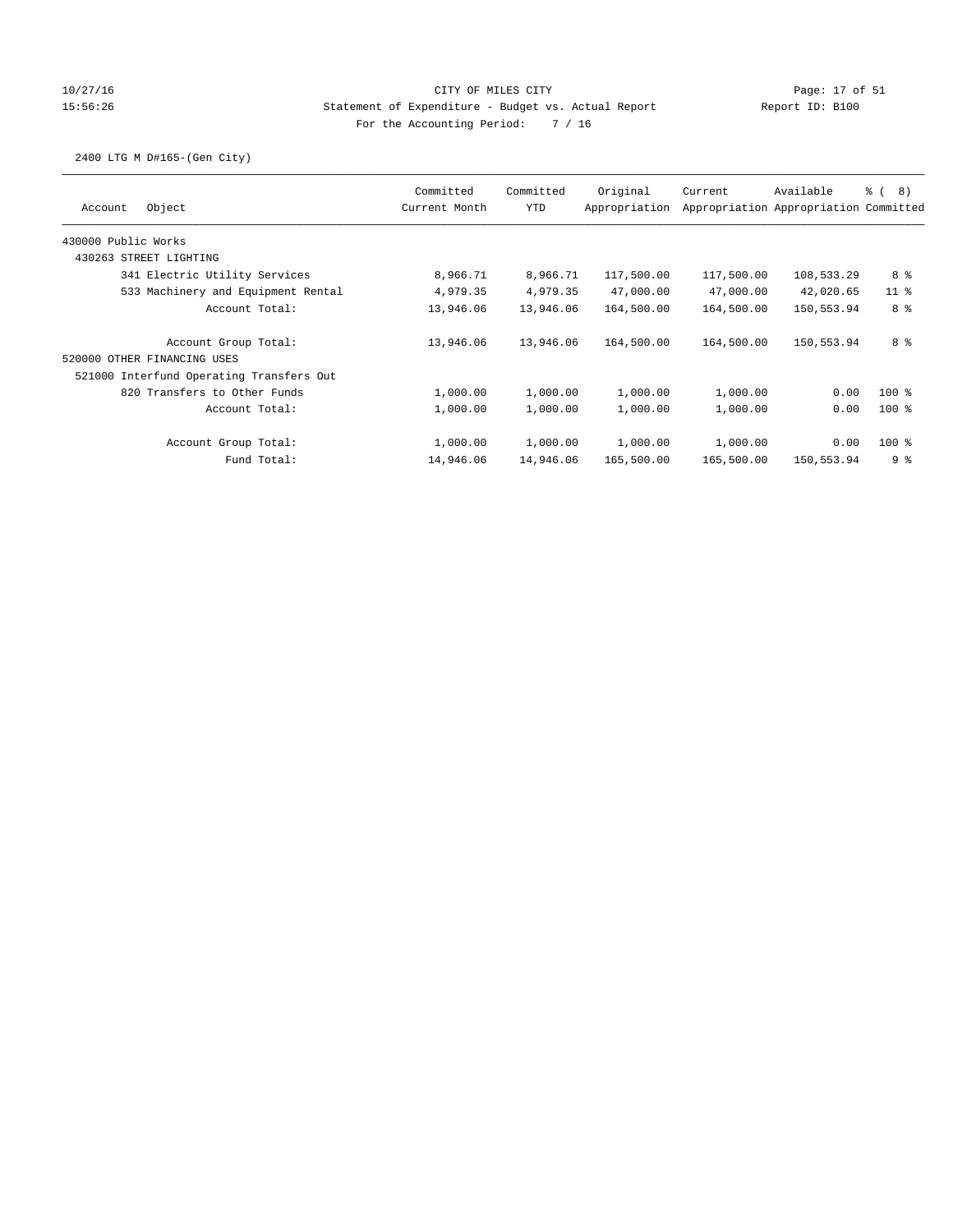## 10/27/16 CITY OF MILES CITY Page: 18 of 51 15:56:26 Statement of Expenditure - Budget vs. Actual Report Report ID: B100 For the Accounting Period: 7 / 16

## 2420 LTG M D#167-(MilesAddn Etc)

|                                          | Committed     | Committed  | Original<br>Appropriation | Current   | Available                             | $\frac{6}{6}$ ( 8) |
|------------------------------------------|---------------|------------|---------------------------|-----------|---------------------------------------|--------------------|
| Object<br>Account                        | Current Month | <b>YTD</b> |                           |           | Appropriation Appropriation Committed |                    |
| 430000 Public Works                      |               |            |                           |           |                                       |                    |
| 430263 STREET LIGHTING                   |               |            |                           |           |                                       |                    |
| 341 Electric Utility Services            | 1,658.86      | 1,658.86   | 23,280.00                 | 23,280.00 | 21,621.14                             | 7 %                |
| 360 Contr R & M                          | 0.00          | 0.00       | 9,000.00                  | 9,000.00  | 9,000.00                              | နွ                 |
| 533 Machinery and Equipment Rental       | 663.35        | 663.35     | 0.00                      | 0.00      | $-663.35$                             | နွ                 |
| Account Total:                           | 2,322.21      | 2,322.21   | 32,280.00                 | 32,280.00 | 29,957.79                             | 7 %                |
| Account Group Total:                     | 2,322.21      | 2,322.21   | 32,280.00                 | 32,280.00 | 29,957.79                             | 7 %                |
| 520000 OTHER FINANCING USES              |               |            |                           |           |                                       |                    |
| 521000 Interfund Operating Transfers Out |               |            |                           |           |                                       |                    |
| 820 Transfers to Other Funds             | 1,000.00      | 1,000.00   | 1,000.00                  | 1,000.00  | 0.00                                  | $100*$             |
| Account Total:                           | 1,000.00      | 1,000.00   | 1,000.00                  | 1,000.00  | 0.00                                  | $100*$             |
| Account Group Total:                     | 1,000.00      | 1,000.00   | 1,000.00                  | 1,000.00  | 0.00                                  | 100 %              |
| Fund Total:                              | 3,322.21      | 3,322.21   | 33,280.00                 | 33,280.00 | 29,957.79                             | $10*$              |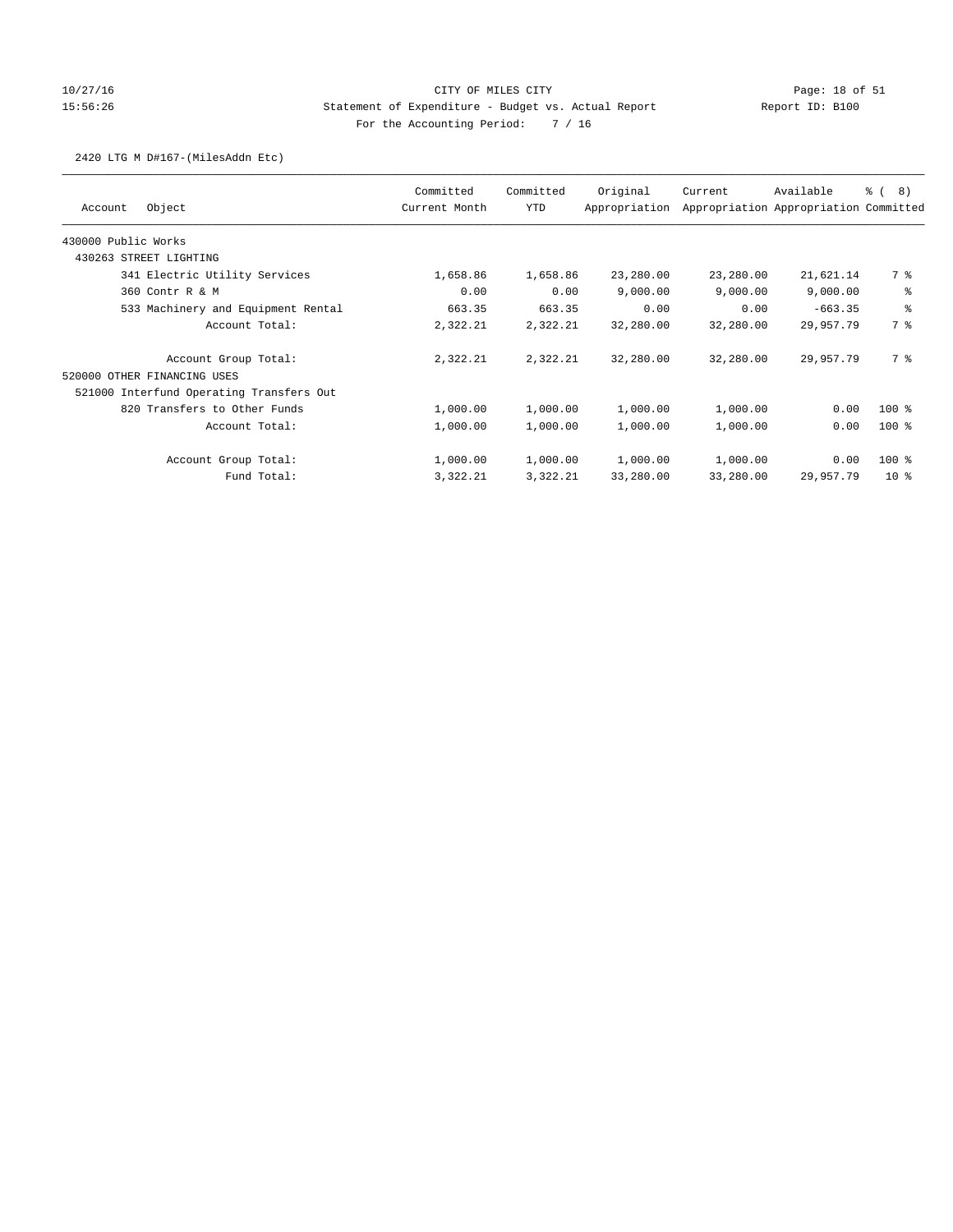## 10/27/16 CITY OF MILES CITY Page: 19 of 51 15:56:26 Statement of Expenditure - Budget vs. Actual Report Report ID: B100 For the Accounting Period: 7 / 16

## 2430 LTG M D#171-(Balsam Est)

|                                          | Committed     | Committed  | Original      | Current  | Available                             | ී (<br>8)      |
|------------------------------------------|---------------|------------|---------------|----------|---------------------------------------|----------------|
| Object<br>Account                        | Current Month | <b>YTD</b> | Appropriation |          | Appropriation Appropriation Committed |                |
| 430000 Public Works                      |               |            |               |          |                                       |                |
| 430263 STREET LIGHTING                   |               |            |               |          |                                       |                |
| 230 Repair and Maintenance Supplies      | 0.00          | 0.00       | 850.00        | 850.00   | 850.00                                | နွ             |
| 341 Electric Utility Services            | 116.79        | 116.79     | 1,801.00      | 1,801.00 | 1,684.21                              | 6 %            |
| 360 Contr R & M                          | 0.00          | 0.00       | 1,500.00      | 1,500.00 | 1,500.00                              | နွ             |
| Account Total:                           | 116.79        | 116.79     | 4,151.00      | 4,151.00 | 4,034.21                              | 3%             |
| Account Group Total:                     | 116.79        | 116.79     | 4,151.00      | 4,151.00 | 4,034.21                              | 3 <sup>8</sup> |
| 520000 OTHER FINANCING USES              |               |            |               |          |                                       |                |
| 521000 Interfund Operating Transfers Out |               |            |               |          |                                       |                |
| 820 Transfers to Other Funds             | 1,000.00      | 1,000.00   | 1,000.00      | 1,000.00 | 0.00                                  | $100$ %        |
| Account Total:                           | 1,000.00      | 1,000.00   | 1,000.00      | 1,000.00 | 0.00                                  | $100*$         |
| Account Group Total:                     | 1,000.00      | 1,000.00   | 1,000.00      | 1,000.00 | 0.00                                  | $100*$         |
| Fund Total:                              | 1,116.79      | 1,116.79   | 5,151.00      | 5,151.00 | 4,034.21                              | $22$ $%$       |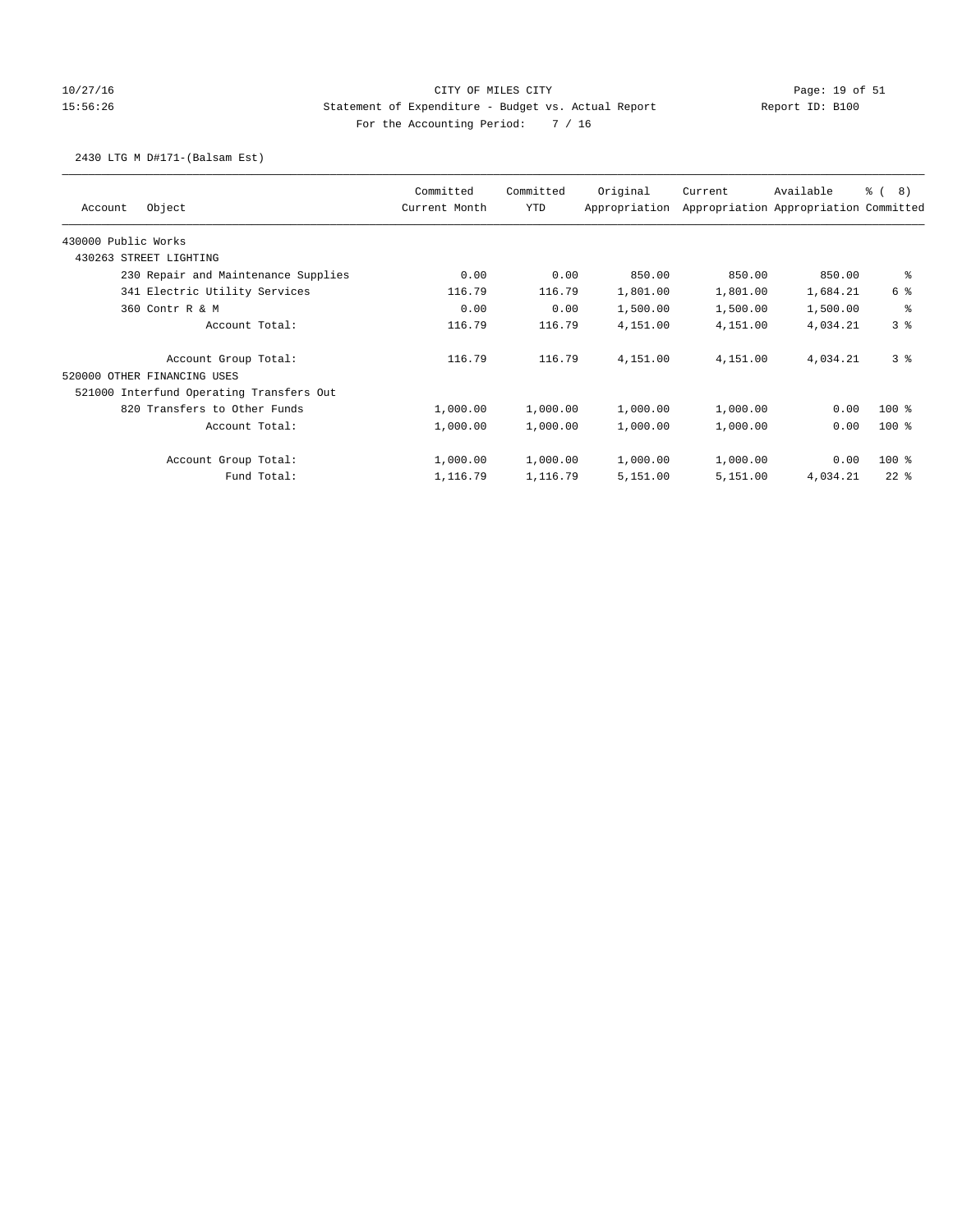## 10/27/16 CITY OF MILES CITY Page: 20 of 51 15:56:26 Statement of Expenditure - Budget vs. Actual Report Report ID: B100 For the Accounting Period: 7 / 16

## 2440 LTG M D#172-(Main Str)

| Object<br>Account                        | Committed<br>Current Month | Committed<br><b>YTD</b> | Original<br>Appropriation | Current   | Available<br>Appropriation Appropriation Committed | ී (<br>8)      |
|------------------------------------------|----------------------------|-------------------------|---------------------------|-----------|----------------------------------------------------|----------------|
|                                          |                            |                         |                           |           |                                                    |                |
| 430000 Public Works                      |                            |                         |                           |           |                                                    |                |
| 430263 STREET LIGHTING                   |                            |                         |                           |           |                                                    |                |
| 230 Repair and Maintenance Supplies      | 0.00                       | 0.00                    | 3,000.00                  | 3,000.00  | 3,000.00                                           | ႜ              |
| 341 Electric Utility Services            | 1,051.19                   | 1,051.19                | 14,890.00                 | 14,890.00 | 13,838.81                                          | 7 %            |
| 360 Contr R & M                          | 0.00                       | 0.00                    | 1,700.00                  | 1,700.00  | 1,700.00                                           | ႜ              |
| Account Total:                           | 1,051.19                   | 1,051.19                | 19,590.00                 | 19,590.00 | 18,538.81                                          | 5 <sup>8</sup> |
| Account Group Total:                     | 1,051.19                   | 1,051.19                | 19,590.00                 | 19,590.00 | 18,538.81                                          | 5 <sup>8</sup> |
| 520000 OTHER FINANCING USES              |                            |                         |                           |           |                                                    |                |
| 521000 Interfund Operating Transfers Out |                            |                         |                           |           |                                                    |                |
| 820 Transfers to Other Funds             | 1,000.00                   | 1,000.00                | 1,000.00                  | 1,000.00  | 0.00                                               | $100*$         |
| Account Total:                           | 1,000.00                   | 1,000.00                | 1,000.00                  | 1,000.00  | 0.00                                               | $100*$         |
| Account Group Total:                     | 1,000.00                   | 1,000.00                | 1,000.00                  | 1,000.00  | 0.00                                               | $100*$         |
| Fund Total:                              | 2,051.19                   | 2,051.19                | 20,590.00                 | 20,590.00 | 18,538.81                                          | $10*$          |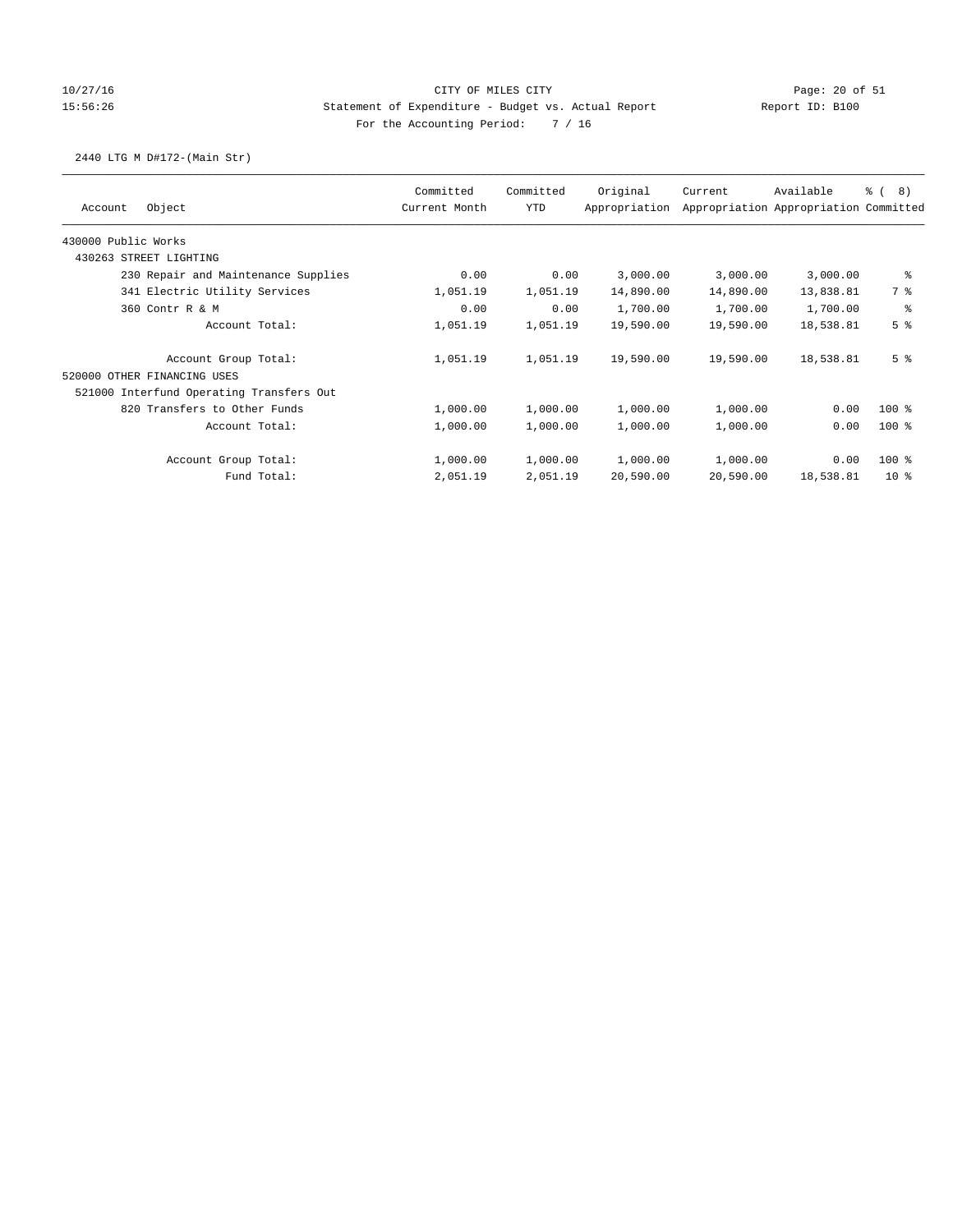## 10/27/16 CITY OF MILES CITY Page: 21 of 51 15:56:26 Statement of Expenditure - Budget vs. Actual Report Report ID: B100 For the Accounting Period: 7 / 16

## 2450 LTG M D#195-(SG-Trico)

| Object<br>Account                        | Committed<br>Current Month | Committed<br><b>YTD</b> | Original<br>Appropriation | Current  | Available<br>Appropriation Appropriation Committed | <sub>රි</sub> ( 8 ) |
|------------------------------------------|----------------------------|-------------------------|---------------------------|----------|----------------------------------------------------|---------------------|
| 430000 Public Works                      |                            |                         |                           |          |                                                    |                     |
| 430263 STREET LIGHTING                   |                            |                         |                           |          |                                                    |                     |
| 341 Electric Utility Services            | 401.84                     | 401.84                  | 5,505.00                  | 5,505.00 | 5,103.16                                           | 7 %                 |
| Account Total:                           | 401.84                     | 401.84                  | 5,505.00                  | 5,505.00 | 5,103.16                                           | 7 %                 |
| Account Group Total:                     | 401.84                     | 401.84                  | 5,505.00                  | 5,505.00 | 5,103.16                                           | 7 %                 |
| 520000 OTHER FINANCING USES              |                            |                         |                           |          |                                                    |                     |
| 521000 Interfund Operating Transfers Out |                            |                         |                           |          |                                                    |                     |
| 820 Transfers to Other Funds             | 1,000.00                   | 1,000.00                | 1,000.00                  | 1,000.00 | 0.00                                               | $100$ %             |
| Account Total:                           | 1,000.00                   | 1,000.00                | 1,000.00                  | 1,000.00 | 0.00                                               | $100*$              |
| Account Group Total:                     | 1,000.00                   | 1,000.00                | 1,000.00                  | 1,000.00 | 0.00                                               | $100*$              |
| Fund Total:                              | 1,401.84                   | 1,401.84                | 6,505.00                  | 6,505.00 | 5,103.16                                           | $22$ $%$            |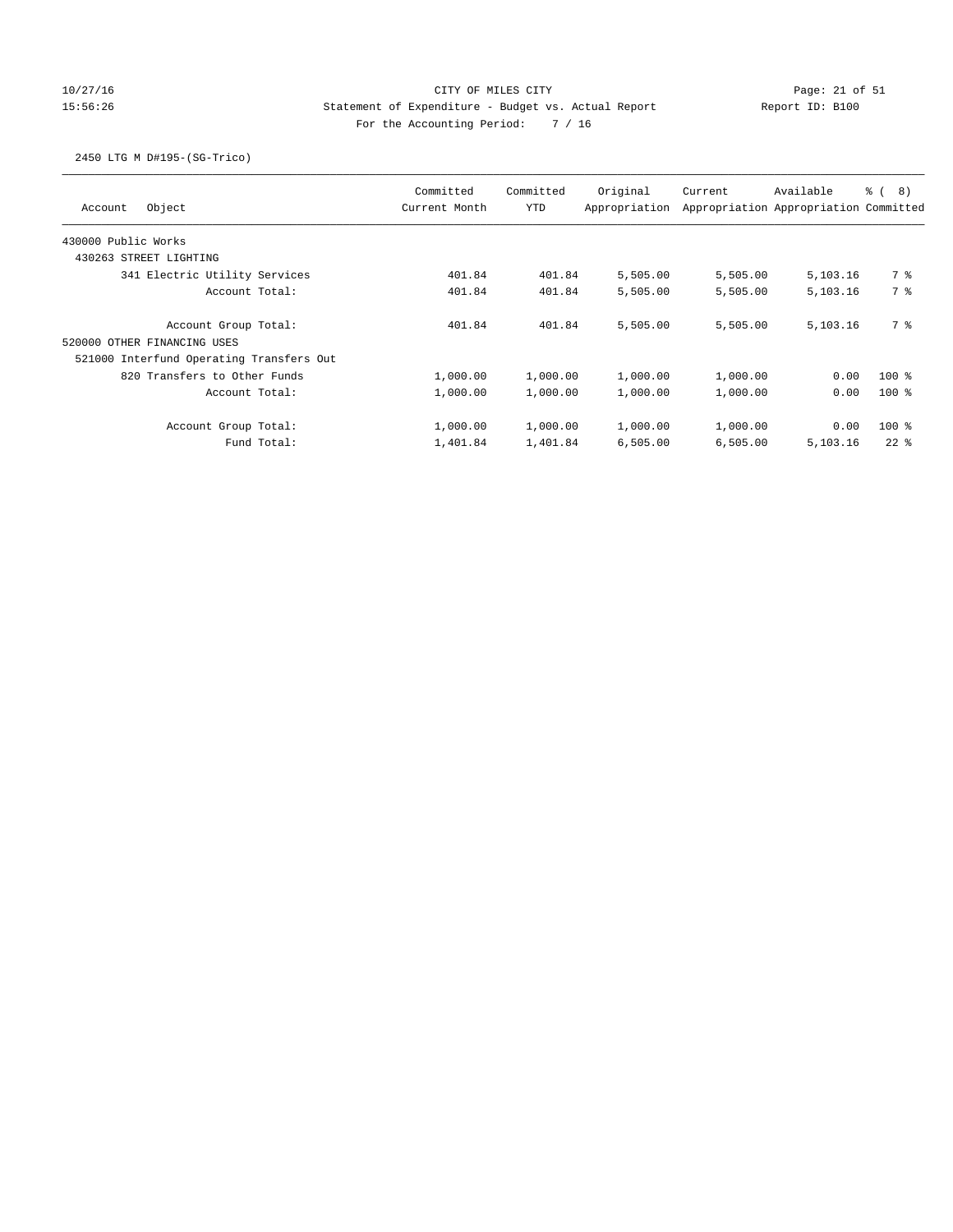# 10/27/16 Page: 22 of 51 15:56:26 Statement of Expenditure - Budget vs. Actual Report Report ID: B100 For the Accounting Period: 7 / 16

#### 2470 LTG M D#202-(SG-MDU&NV)

| Object<br>Account                        | Committed<br>Current Month | Committed<br><b>YTD</b> | Original<br>Appropriation | Current  | Available<br>Appropriation Appropriation Committed | $\frac{6}{6}$ ( 8) |
|------------------------------------------|----------------------------|-------------------------|---------------------------|----------|----------------------------------------------------|--------------------|
| 430000 Public Works                      |                            |                         |                           |          |                                                    |                    |
| 430263 STREET LIGHTING                   |                            |                         |                           |          |                                                    |                    |
| 341 Electric Utility Services            | 252.47                     | 252.47                  | 3,809.00                  | 3,809.00 | 3,556.53                                           | 7 %                |
| 533 Machinery and Equipment Rental       | 304.12                     | 304.12                  | 3,200.00                  | 3,200.00 | 2,895.88                                           | $10*$              |
| Account Total:                           | 556.59                     | 556.59                  | 7,009.00                  | 7,009.00 | 6,452.41                                           | 8 %                |
| Account Group Total:                     | 556.59                     | 556.59                  | 7,009.00                  | 7,009.00 | 6,452.41                                           | 8 %                |
| 520000 OTHER FINANCING USES              |                            |                         |                           |          |                                                    |                    |
| 521000 Interfund Operating Transfers Out |                            |                         |                           |          |                                                    |                    |
| 820 Transfers to Other Funds             | 1,000.00                   | 1,000.00                | 1,000.00                  | 1,000.00 | 0.00                                               | $100*$             |
| Account Total:                           | 1,000.00                   | 1,000.00                | 1,000.00                  | 1,000.00 | 0.00                                               | $100*$             |
| Account Group Total:                     | 1,000.00                   | 1,000.00                | 1,000.00                  | 1,000.00 | 0.00                                               | $100*$             |
| Fund Total:                              | 1,556.59                   | 1,556.59                | 8,009.00                  | 8,009.00 | 6,452.41                                           | 19 <sup>8</sup>    |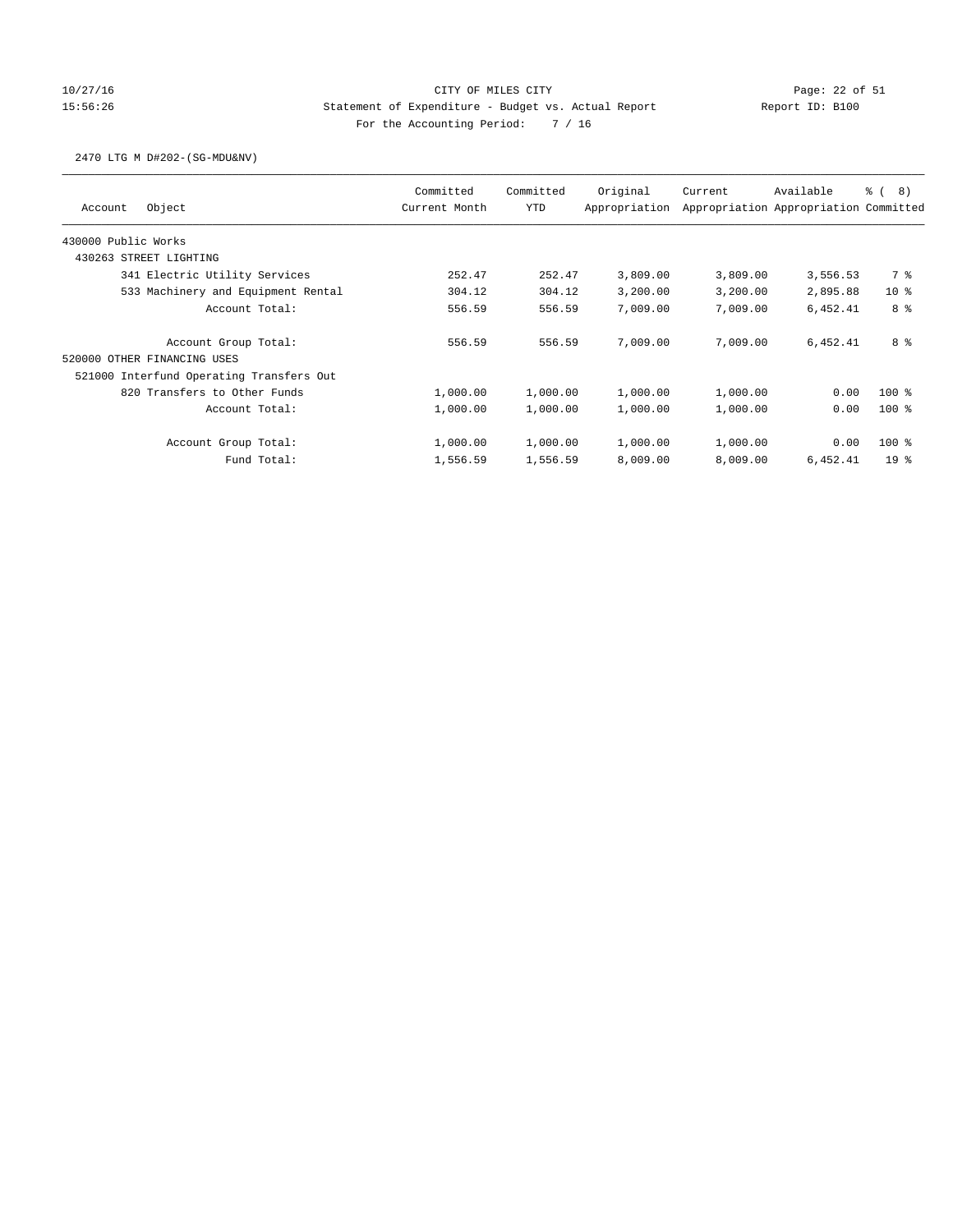# 10/27/16 CITY OF MILES CITY Page: 23 of 51 15:56:26 Statement of Expenditure - Budget vs. Actual Report Report ID: B100 For the Accounting Period: 7 / 16

#### 2480 LTG M M#173-(Milestown Estates)

|                                          | Committed     | Committed  | Original      | Current  | Available                             | ී (<br>8)       |
|------------------------------------------|---------------|------------|---------------|----------|---------------------------------------|-----------------|
| Object<br>Account                        | Current Month | <b>YTD</b> | Appropriation |          | Appropriation Appropriation Committed |                 |
| 430000 Public Works                      |               |            |               |          |                                       |                 |
| 430263 STREET LIGHTING                   |               |            |               |          |                                       |                 |
| 230 Repair and Maintenance Supplies      | 0.00          | 0.00       | 460.00        | 460.00   | 460.00                                | ႜ               |
| 341 Electric Utility Services            | 96.81         | 96.81      | 1,400.00      | 1,400.00 | 1,303.19                              | 7 %             |
| 360 Contr R & M                          | 0.00          | 0.00       | 100.00        | 100.00   | 100.00                                | နွ              |
| Account Total:                           | 96.81         | 96.81      | 1,960.00      | 1,960.00 | 1,863.19                              | 5 <sup>8</sup>  |
| Account Group Total:                     | 96.81         | 96.81      | 1,960.00      | 1,960.00 | 1,863.19                              | 5 <sup>8</sup>  |
| 520000 OTHER FINANCING USES              |               |            |               |          |                                       |                 |
| 521000 Interfund Operating Transfers Out |               |            |               |          |                                       |                 |
| 820 Transfers to Other Funds             | 250.00        | 250.00     | 250.00        | 250.00   | 0.00                                  | $100$ %         |
| Account Total:                           | 250.00        | 250.00     | 250.00        | 250.00   | 0.00                                  | $100$ %         |
| Account Group Total:                     | 250.00        | 250.00     | 250.00        | 250.00   | 0.00                                  | $100*$          |
| Fund Total:                              | 346.81        | 346.81     | 2,210.00      | 2,210.00 | 1,863.19                              | 16 <sup>8</sup> |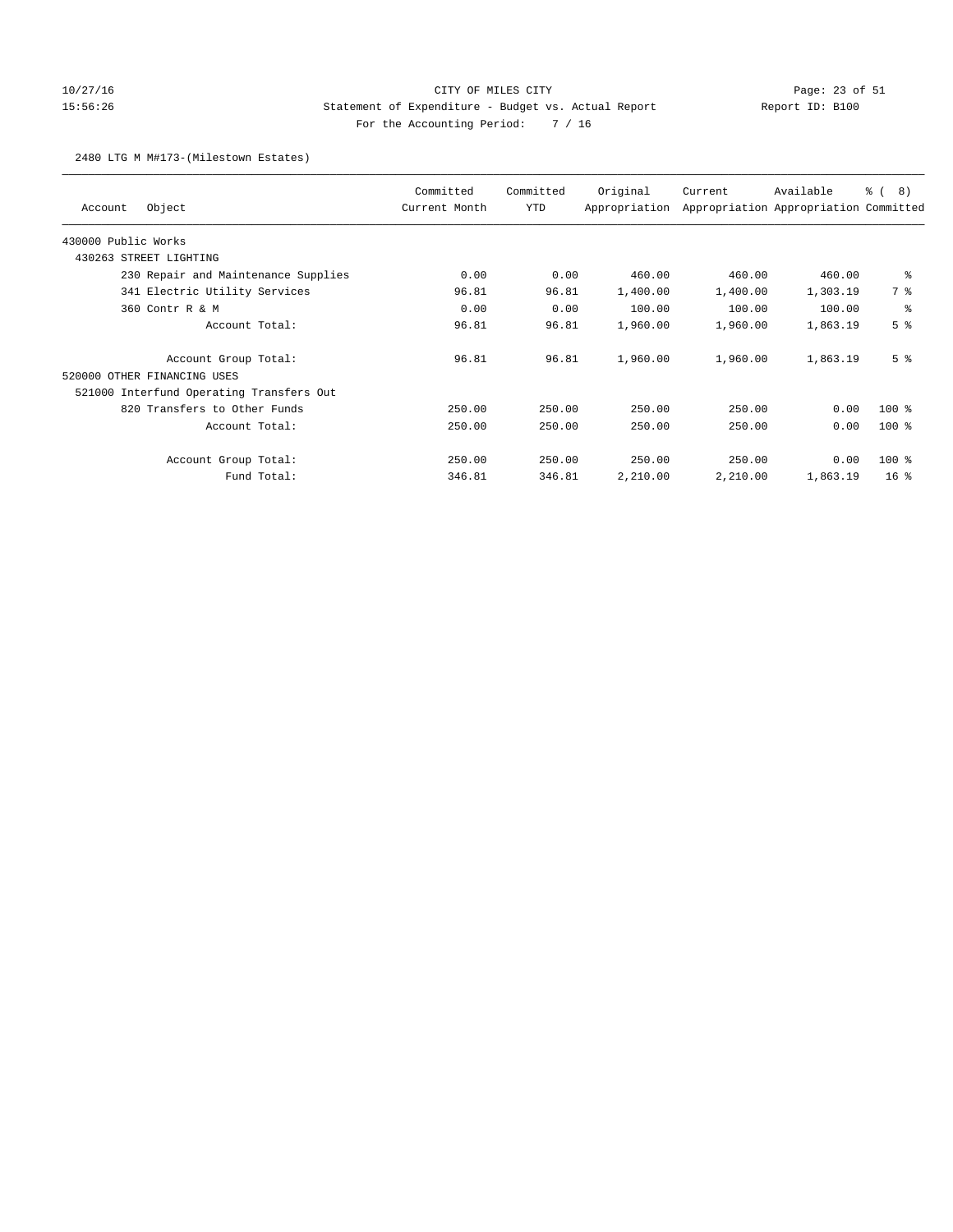## 10/27/16 Page: 24 of 51 15:56:26 Statement of Expenditure - Budget vs. Actual Report Changer Report ID: B100 For the Accounting Period: 7 / 16

| Account             | Object                                  | Committed<br>Current Month | Committed<br><b>YTD</b> | Original   | Current<br>Appropriation Appropriation Appropriation Committed | Available   | $\frac{6}{6}$ ( 8) |
|---------------------|-----------------------------------------|----------------------------|-------------------------|------------|----------------------------------------------------------------|-------------|--------------------|
| 430000 Public Works |                                         |                            |                         |            |                                                                |             |                    |
| 430220 Operations   |                                         |                            |                         |            |                                                                |             |                    |
|                     | 111 Salaries and Wages - Permanent      | 16,656.31                  | 16,656.31               | 240,512.00 | 242,930.00                                                     | 226, 273.69 | 7 %                |
|                     | 121 OVERTIME-PERMANENT                  | 1,810.28                   | 1,810.28                | 800.00     | 6,800.00                                                       | 4,989.72    | 27%                |
|                     | 131 VACATION                            | 1,696.14                   | 1,696.14                | 10,000.00  | 10,000.00                                                      | 8,303.86    | $17$ %             |
|                     | 132 SICK LEAVE                          | 1,348.68                   | 1,348.68                | 5,000.00   | 5,000.00                                                       | 3,651.32    | $27$ %             |
|                     | 133 OTHER LEAVE PAY                     | 0.00                       | 0.00                    | 4,135.00   | 4,135.00                                                       | 4,135.00    | နွ                 |
|                     | 134 HOLIDAY PAY                         | 0.00                       | 0.00                    | 400.00     | 1,296.00                                                       | 1,296.00    | $\epsilon$         |
|                     | 141 Unemployment Insurance              | 33.45                      | 33.45                   | 392.00     | 392.00                                                         | 358.55      | 9 <sup>8</sup>     |
|                     | 142 Workers' Compensation               | 1,218.80                   | 1,218.80                | 14,008.00  | 14,008.00                                                      | 12,789.20   | 9 <sup>8</sup>     |
|                     | 143 Health Insurance                    | 3,565.77                   | 3,565.77                | 45,456.00  | 45,456.00                                                      | 41,890.23   | 8 %                |
|                     | 144 FICA                                | 1,639.39                   | 1,639.39                | 19,955.00  | 19,955.00                                                      | 18,315.61   | 8 %                |
|                     | 145 PERS                                | 1,800.47                   | 1,800.47                | 21,833.00  | 21,833.00                                                      | 20,032.53   | 8 %                |
|                     | 196 CLOTHING ALLOTMENT                  | 775.50                     | 775.50                  | 800.00     | 800.00                                                         | 24.50       | 97%                |
|                     | 210 Office Supplies and Materials       | 0.00                       | 0.00                    | 500.00     | 500.00                                                         | 500.00      | ್ಠಿ                |
|                     | 214 Small Items of Equipment            | 0.00                       | 0.00                    | 7,000.00   | 7,000.00                                                       | 7,000.00    | ి                  |
|                     | 220 Operating Expenses                  | 0.00                       | 0.00                    | 15,000.00  | 15,000.00                                                      | 15,000.00   | န့                 |
|                     | 222 Chemicals, Lab & Med Supplies       | 0.00                       | 0.00                    | 600.00     | 600.00                                                         | 600.00      | ್ಠಿ                |
|                     | 226 Clothing and Uniforms               | 0.00                       | 0.00                    | 700.00     | 700.00                                                         | 700.00      | $\,$ $\,$ $\,$     |
|                     | 230 Repair and Maintenance Supplies     | 0.00                       | 0.00                    | 18,000.00  | 18,000.00                                                      | 18,000.00   | ್ಠಿ                |
|                     | 231 Gas, Oil, Diesel Fuel, Grease, etc. | 3,337.04                   | 3,337.04                | 36,000.00  | 36,000.00                                                      | 32,662.96   | 9%                 |
|                     | 241 Consumable Tools                    | 0.00                       | 0.00                    | 50.00      | 50.00                                                          | 50.00       | နွ                 |
|                     | 242 Sign Parts and Supplies             | 87.20                      | 87.20                   | 8,000.00   | 8,000.00                                                       | 7,912.80    | 1 <sup>8</sup>     |
|                     | 311 Postage, Box Rent, Etc.             | 0.00                       | 0.00                    | 75.00      | 75.00                                                          | 75.00       | る                  |
|                     | 320 Printing, Duplicating, Typing &     | 0.00                       | 0.00                    | 100.00     | 100.00                                                         | 100.00      | န့                 |
|                     | 330 Publicity, Subscriptions & Dues     | 0.00                       | 0.00                    | 500.00     | 500.00                                                         | 500.00      | $\epsilon$         |
|                     | 334 Memberships, Registrations & Dues   | 0.00                       | 0.00                    | 250.00     | 250.00                                                         | 250.00      | နွ                 |
|                     | 341 Electric Utility Services           | 62.34                      | 62.34                   | 1,060.00   | 1,060.00                                                       | 997.66      | 6 %                |
|                     | 344 Gas Utility Service                 | 0.00                       | 0.00                    | 1,050.00   | 1,050.00                                                       | 1,050.00    | $\epsilon$         |
|                     | 345 Telephone                           | 66.57                      | 66.57                   | 2,000.00   | 2,000.00                                                       | 1,933.43    | 3%                 |
|                     | 346 Garbage Service                     | 0.00                       | 0.00                    | 175.00     | 175.00                                                         | 175.00      | ್ಠಿ                |
|                     | 347 Internet                            | 0.00                       | 0.00                    | 200.00     | 200.00                                                         | 200.00      | る                  |
|                     | 350 Professional Services               | 2,250.00                   | 2,250.00                | 20,000.00  | 20,000.00                                                      | 17,750.00   | $11$ %             |
|                     | 360 Contr R & M                         | 103.45                     | 103.45                  | 10,453.00  | 10,453.00                                                      | 10,349.55   | 1 <sup>8</sup>     |
|                     | 363 R&M Vehicles/Equip/Labor-PW         | 3,565.79                   | 3,565.79                | 80,000.00  | 80,000.00                                                      | 76,434.21   | 4%                 |
|                     | 370 Travel                              | 0.00                       | 0.00                    | 1,000.00   | 1,000.00                                                       | 1,000.00    | ್ಠಿ                |
|                     | 380 Training Services                   | 0.00                       | 0.00                    | 1,000.00   | 1,000.00                                                       | 1,000.00    | $\,$ $\,$ $\,$     |
|                     | 382 Books                               | 0.00                       | 0.00                    | 200.00     | 200.00                                                         | 200.00      | ి                  |
|                     | 511 Insurance on Buildings              | 747.55                     | 747.55                  | 748.00     | 748.00                                                         | 0.45        | 100 %              |
|                     | 512 Insurance on Vehicles & Equipment   | 3,033.77                   | 3,033.77                | 3,034.00   | 3,034.00                                                       | 0.23        | 100 %              |
|                     | 513 Liability                           | 3,270.43                   | 3,270.43                | 3,271.00   | 3,271.00                                                       | 0.57        | 100 %              |
|                     | 531 Building & Office Rental            | 350.00                     | 350.00                  | 4,200.00   | 4,200.00                                                       | 3,850.00    | 8 %                |
|                     | 532 Land Rental                         | 4,983.24                   | 4,983.24                | 8,100.00   | 8,100.00                                                       | 3,116.76    | 62 %               |
|                     | Account Total:                          | 52,402.17                  | 52,402.17               | 586,557.00 | 595,871.00                                                     | 543,468.83  | 9 %                |
|                     | 430233 Roadway/Re-surfacing             |                            |                         |            |                                                                |             |                    |
|                     | 350 Professional Services               | 0.00                       | 0.00                    | 200,000.00 | 200,000.00                                                     | 200,000.00  | ိင                 |
|                     | Account Total:                          | 0.00                       | 0.00                    | 200,000.00 | 200,000.00                                                     | 200,000.00  | ႜ                  |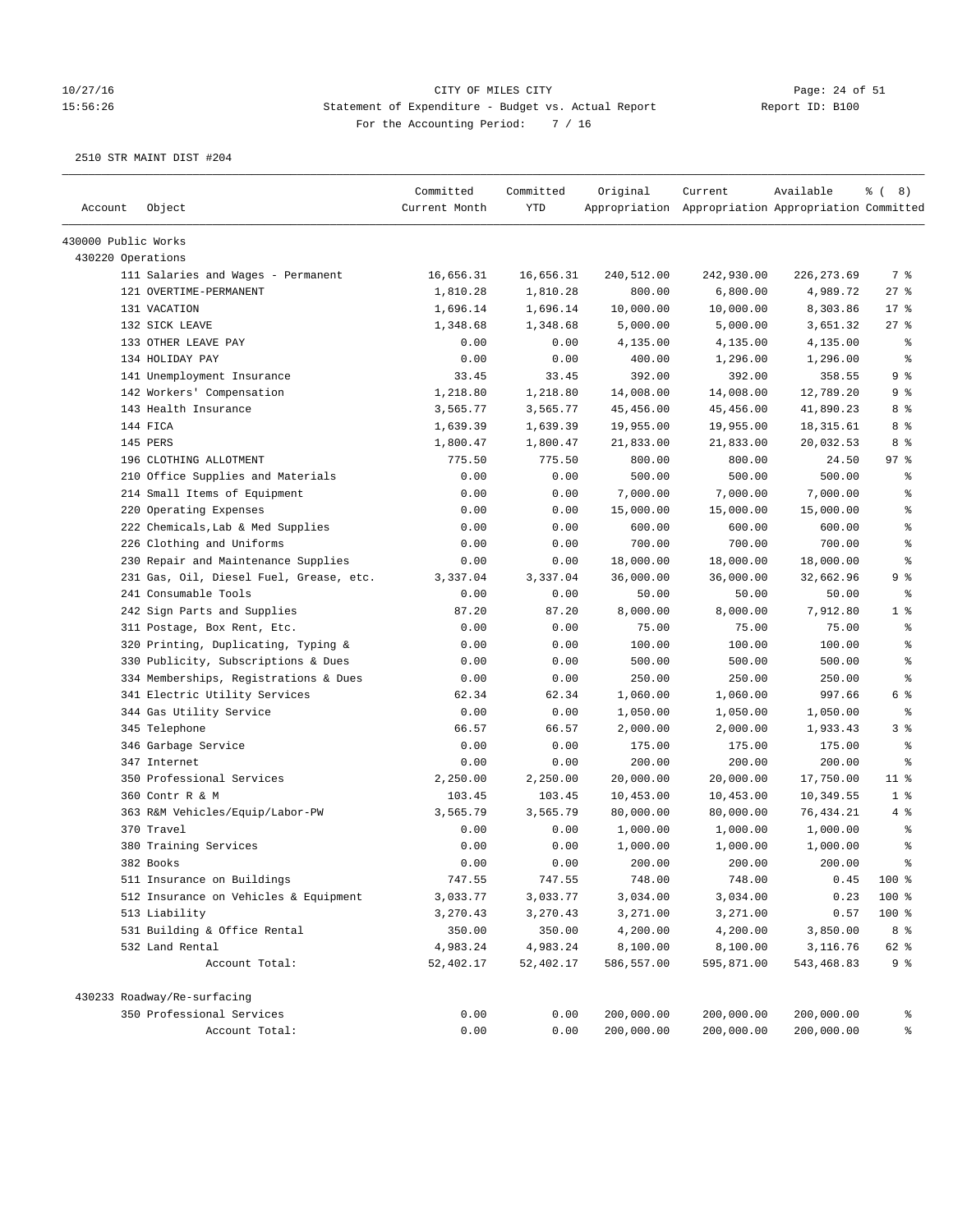#### 10/27/16 CITY OF MILES CITY Page: 25 of 51 15:56:26 Statement of Expenditure - Budget vs. Actual Report Report ID: B100 For the Accounting Period: 7 / 16

|                                          | Committed     | Committed | Original                  | Current      | Available                             | $\frac{6}{6}$ ( 8) |
|------------------------------------------|---------------|-----------|---------------------------|--------------|---------------------------------------|--------------------|
| Object<br>Account                        | Current Month | YTD       | Appropriation             |              | Appropriation Appropriation Committed |                    |
| 430234 CURB AND GUTTER                   |               |           |                           |              |                                       |                    |
| 350 Professional Services                | 7,194.41      | 7,194.41  | 110,000.00                | 110,000.00   | 102,805.59                            | 7 %                |
| Account Total:                           | 7,194.41      | 7,194.41  | 110,000.00                | 110,000.00   | 102,805.59                            | 7 %                |
| 430235 Storm Drain & Culvert Maintenance |               |           |                           |              |                                       |                    |
| 230 Repair and Maintenance Supplies      | 13,277.53     | 13,277.53 | 300,000.00                | 300,000.00   | 286,722.47                            | 4%                 |
| 350 Professional Services                | 2,248.50      | 2,248.50  | 80,000.00                 | 80,000.00    | 77,751.50                             | 3%                 |
| Account Total:                           | 15,526.03     | 15,526.03 | 380,000.00                | 380,000.00   | 364, 473.97                           | 4%                 |
| Account Group Total:                     | 75,122.61     |           | 75, 122.61 1, 276, 557.00 |              | 1,285,871.00 1,210,748.39             | 6 %                |
| 520000 OTHER FINANCING USES              |               |           |                           |              |                                       |                    |
| 521000 Interfund Operating Transfers Out |               |           |                           |              |                                       |                    |
| 820 Transfers to Other Funds             | 2,319.00      | 2,319.00  | 105,690.00                | 105,690.00   | 103,371.00                            | 2 <sup>8</sup>     |
| Account Total:                           | 2,319.00      | 2,319.00  | 105,690.00                | 105,690.00   | 103,371.00                            | 2 <sup>8</sup>     |
| Account Group Total:                     | 2,319.00      | 2,319.00  | 105,690.00                | 105,690.00   | 103,371.00                            | 2 <sup>8</sup>     |
| Fund Total:                              | 77,441.61     |           | 77,441.61 1,382,247.00    | 1,391,561.00 | 1, 314, 119.39                        | 6 %                |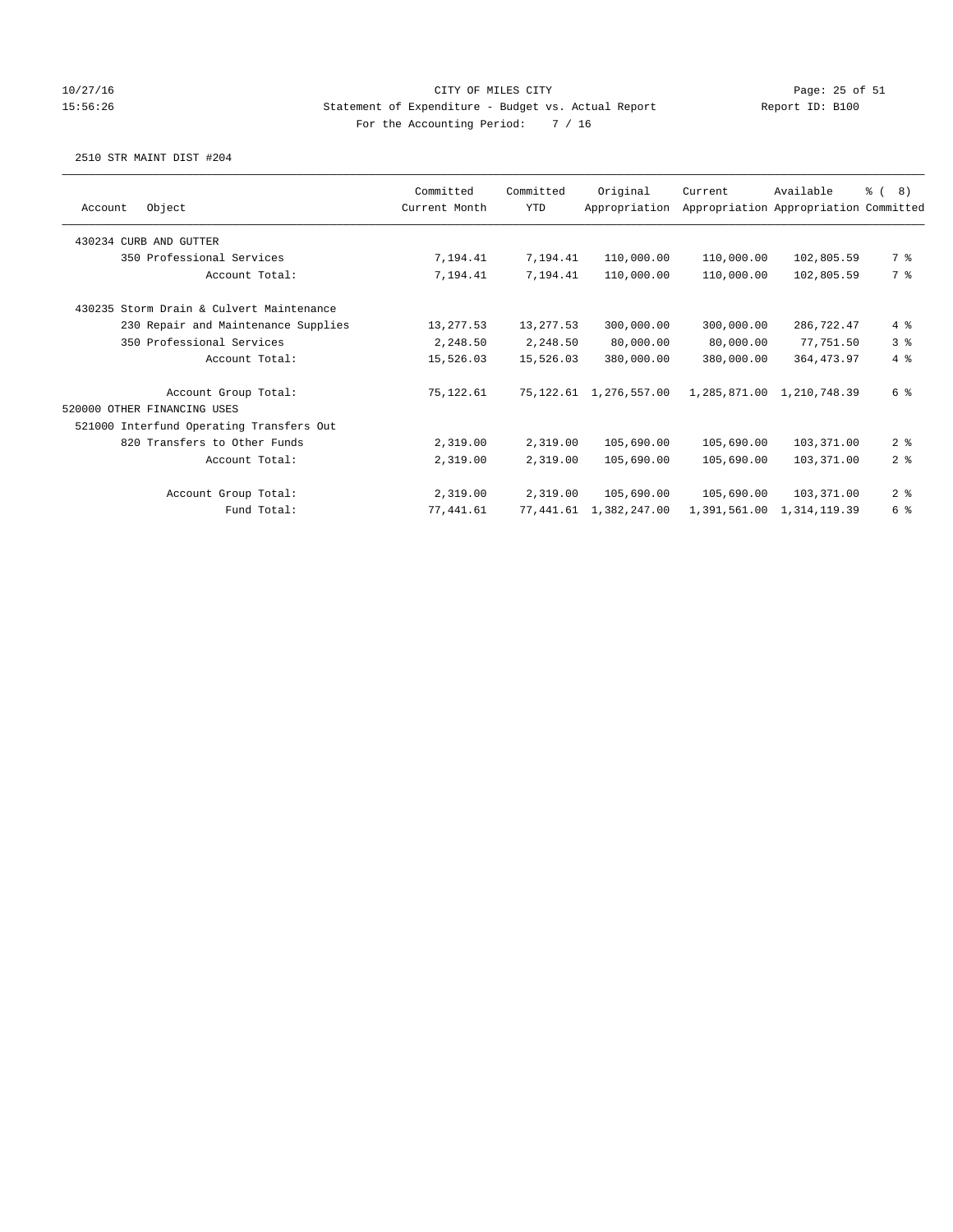# 10/27/16 Page: 26 of 51 15:56:26 Statement of Expenditure - Budget vs. Actual Report Changer Report ID: B100 For the Accounting Period: 7 / 16

|                     |                                          | Committed     | Committed | Original   | Current                                             | Available   | $\frac{6}{6}$ ( 8) |
|---------------------|------------------------------------------|---------------|-----------|------------|-----------------------------------------------------|-------------|--------------------|
| Account             | Object                                   | Current Month | YTD       |            | Appropriation Appropriation Appropriation Committed |             |                    |
| 430000 Public Works |                                          |               |           |            |                                                     |             |                    |
| 430220 Operations   |                                          |               |           |            |                                                     |             |                    |
|                     | 111 Salaries and Wages - Permanent       | 4,762.84      | 4,762.84  | 62,903.00  | 62,903.00                                           | 58,140.16   | 8 %                |
|                     | 121 OVERTIME-PERMANENT                   | 475.19        | 475.19    | 800.00     | 2,900.00                                            | 2,424.81    | 16 <sup>°</sup>    |
|                     | 131 VACATION                             | 605.58        | 605.58    | 10,000.00  | 10,000.00                                           | 9,394.42    | 6 <sup>8</sup>     |
|                     | 132 SICK LEAVE                           | 454.41        | 454.41    | 5,000.00   | 5,000.00                                            | 4,545.59    | 9 <sup>8</sup>     |
|                     | 133 OTHER LEAVE PAY                      | 0.00          | 0.00      | 1,463.00   | 1,463.00                                            | 1,463.00    | $\epsilon$         |
|                     | 134 HOLIDAY PAY                          | 0.00          | 0.00      | 400.00     | 400.00                                              | 400.00      | る                  |
|                     | 141 Unemployment Insurance               | 9.84          | 9.84      | 122.00     | 122.00                                              | 112.16      | 8 %                |
|                     | 142 Workers' Compensation                | 334.43        | 334.43    | 4,147.00   | 4,147.00                                            | 3,812.57    | 8 %                |
|                     | 143 Health Insurance                     | 1,048.32      | 1,048.32  | 13,153.00  | 13,153.00                                           | 12,104.68   | 8 %                |
|                     | 144 FICA                                 | 479.55        | 479.55    | 6,164.00   | 6,164.00                                            | 5,684.45    | 8 %                |
|                     | 145 PERS                                 | 527.12        | 527.12    | 6,744.00   | 6,744.00                                            | 6,216.88    | 8 %                |
|                     | 196 CLOTHING ALLOTMENT                   | 228.00        | 228.00    | 250.00     | 250.00                                              | 22.00       | $91$ %             |
|                     | 210 Office Supplies and Materials        | 0.00          | 0.00      | 200.00     | 200.00                                              | 200.00      | ್ಠಿ                |
|                     | 214 Small Items of Equipment             | 0.00          | 0.00      | 3,000.00   | 3,000.00                                            | 3,000.00    | る                  |
|                     | 220 Operating Expenses                   | 0.00          | 0.00      | 3,500.00   | 3,500.00                                            | 3,500.00    | $\epsilon$         |
|                     | 222 Chemicals, Lab & Med Supplies        | 0.00          | 0.00      | 500.00     | 500.00                                              | 500.00      | ٥P                 |
|                     | 226 Clothing and Uniforms                | 0.00          | 0.00      | 200.00     | 200.00                                              | 200.00      | $\epsilon$         |
|                     | 230 Repair and Maintenance Supplies      | 0.00          | 0.00      | 5,000.00   | 5,000.00                                            | 5,000.00    | ್ಠಿ                |
|                     | 231 Gas, Oil, Diesel Fuel, Grease, etc.  | 834.25        | 834.25    | 10,000.00  | 10,000.00                                           | 9,165.75    | 8 %                |
|                     | 242 Sign Parts and Supplies              | 21.80         | 21.80     | 2,500.00   | 2,500.00                                            | 2,478.20    | 1 <sup>8</sup>     |
|                     | 311 Postage, Box Rent, Etc.              | 0.00          | 0.00      | 40.00      | 40.00                                               | 40.00       | နွ                 |
|                     | 330 Publicity, Subscriptions & Dues      | 0.00          | 0.00      | 150.00     | 150.00                                              | 150.00      | ್ಠಿ                |
|                     | 334 Memberships, Registrations & Dues    | 0.00          | 0.00      | 50.00      | 50.00                                               | 50.00       | ٥P                 |
|                     | 341 Electric Utility Services            | 0.00          | 0.00      | 150.00     | 150.00                                              | 150.00      | $\epsilon$         |
|                     | 344 Gas Utility Service                  | 0.00          | 0.00      | 200.00     | 200.00                                              | 200.00      | နွ                 |
|                     | 345 Telephone                            | 31.89         | 31.89     | 750.00     | 750.00                                              | 718.11      | 4 %                |
|                     | 350 Professional Services                | 0.00          | 0.00      | 1,000.00   | 1,000.00                                            | 1,000.00    | $\epsilon$         |
|                     | 360 Contr R & M                          | 55.37         | 55.37     | 1,242.00   | 1,242.00                                            | 1,186.63    | 4%                 |
|                     | 363 R&M Vehicles/Equip/Labor-PW          | 867.82        | 867.82    | 35,000.00  | 35,000.00                                           | 34, 132. 18 | 2 <sup>8</sup>     |
|                     | 370 Travel                               | 0.00          | 0.00      | 250.00     | 250.00                                              | 250.00      | နွ                 |
|                     | 380 Training Services                    | 0.00          | 0.00      | 200.00     | 200.00                                              | 200.00      | る                  |
|                     | 382 Books                                | 0.00          | 0.00      | 100.00     | 100.00                                              | 100.00      | နွ                 |
|                     | 511 Insurance on Buildings               | 186.88        | 186.88    | 187.00     | 187.00                                              | 0.12        | $100*$             |
|                     | 512 Insurance on Vehicles & Equipment    | 760.96        | 760.96    | 761.00     | 761.00                                              | 0.04        | 100 %              |
|                     | 513 Liability                            | 460.89        | 460.89    | 461.00     | 461.00                                              | 0.11        | $100*$             |
|                     | 531 Building & Office Rental             | 166.66        | 166.66    | 2,000.00   | 2,000.00                                            | 1,833.34    | 8 %                |
|                     | 532 Land Rental                          | 0.00          | 0.00      | 1,500.00   | 1,500.00                                            | 1,500.00    | $\,$ $\,$ $\,$     |
|                     | Account Total:                           | 12,311.80     | 12,311.80 | 180,087.00 | 182,187.00                                          | 169,875.20  | 7%                 |
|                     | 430233 Roadway/Re-surfacing              |               |           |            |                                                     |             |                    |
|                     | 350 Professional Services                | 2,127.62      | 2,127.62  | 375,000.00 | 375,000.00                                          | 372,872.38  | 1 <sup>8</sup>     |
|                     | Account Total:                           | 2,127.62      | 2,127.62  | 375,000.00 | 375,000.00                                          | 372,872.38  | 1 <sup>8</sup>     |
|                     | 430235 Storm Drain & Culvert Maintenance |               |           |            |                                                     |             |                    |
|                     |                                          |               |           |            | 20,000.00                                           |             |                    |
|                     | 230 Repair and Maintenance Supplies      | 0.00          | 0.00      | 20,000.00  |                                                     | 20,000.00   | ိစ                 |
|                     | Account Total:                           | 0.00          | 0.00      | 20,000.00  | 20,000.00                                           | 20,000.00   | $\,$ $\,$ $\,$     |
|                     | Account Group Total:                     | 14,439.42     | 14,439.42 | 575,087.00 | 577,187.00                                          | 562,747.58  | 3%                 |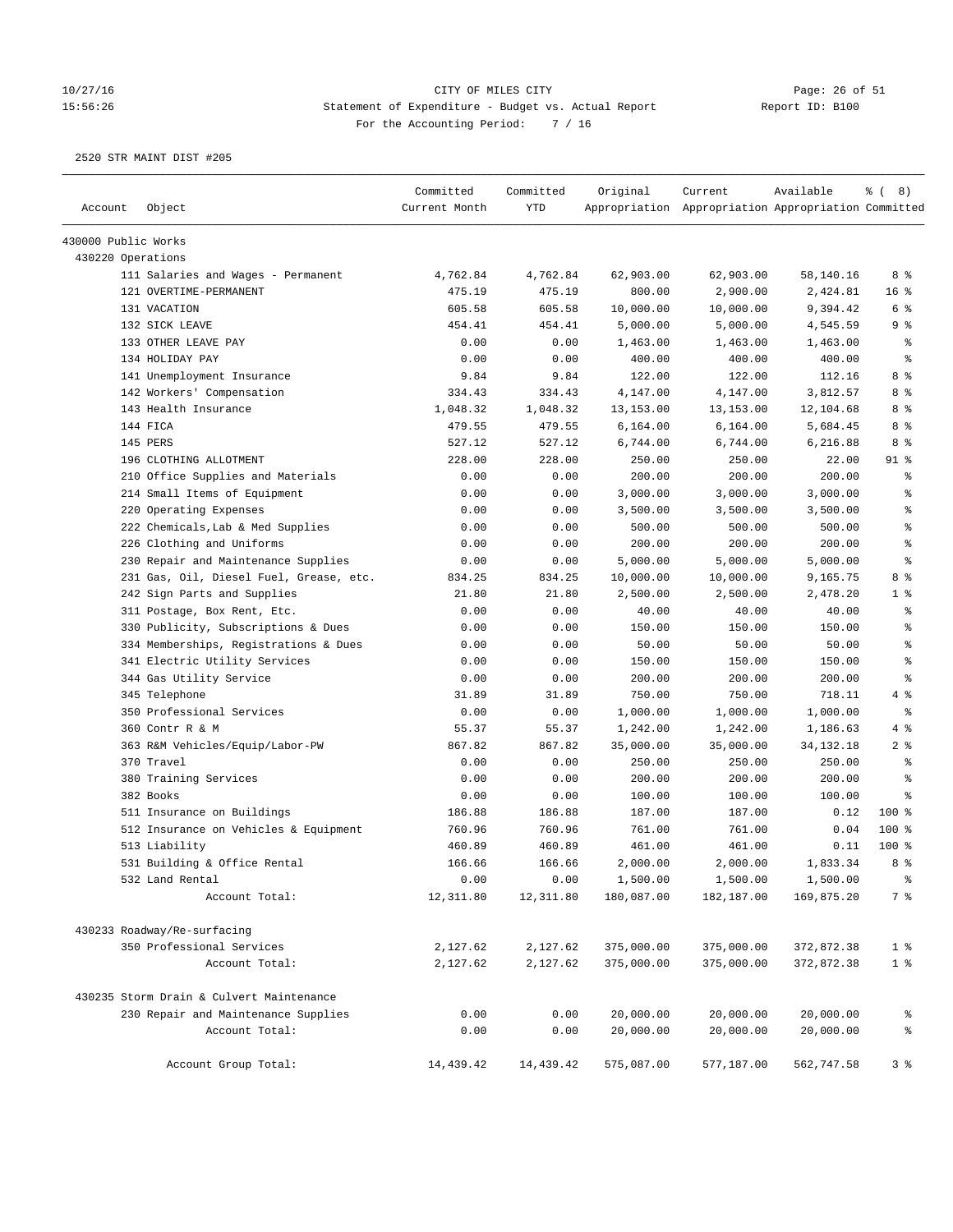## 10/27/16 CITY OF MILES CITY Page: 27 of 51 15:56:26 Statement of Expenditure - Budget vs. Actual Report Report ID: B100 For the Accounting Period: 7 / 16

| Object<br>Account                        | Committed<br>Current Month | Committed<br>YTD | Original<br>Appropriation | Current    | Available<br>Appropriation Appropriation Committed | ී ( 8 )    |
|------------------------------------------|----------------------------|------------------|---------------------------|------------|----------------------------------------------------|------------|
| 520000 OTHER FINANCING USES              |                            |                  |                           |            |                                                    |            |
| 521000 Interfund Operating Transfers Out |                            |                  |                           |            |                                                    |            |
| 820 Transfers to Other Funds             | 1,229.00                   | 1,229.00         | 34,207.00                 | 34,207.00  | 32,978.00                                          | $4\degree$ |
| Account Total:                           | 1,229.00                   | 1,229.00         | 34,207.00                 | 34,207.00  | 32,978.00                                          | $4\degree$ |
| Account Group Total:                     | 1,229.00                   | 1,229.00         | 34,207.00                 | 34,207.00  | 32,978.00                                          | $4\degree$ |
| Fund Total:                              | 15,668.42                  | 15,668.42        | 609,294.00                | 611,394.00 | 595,725.58                                         | 3%         |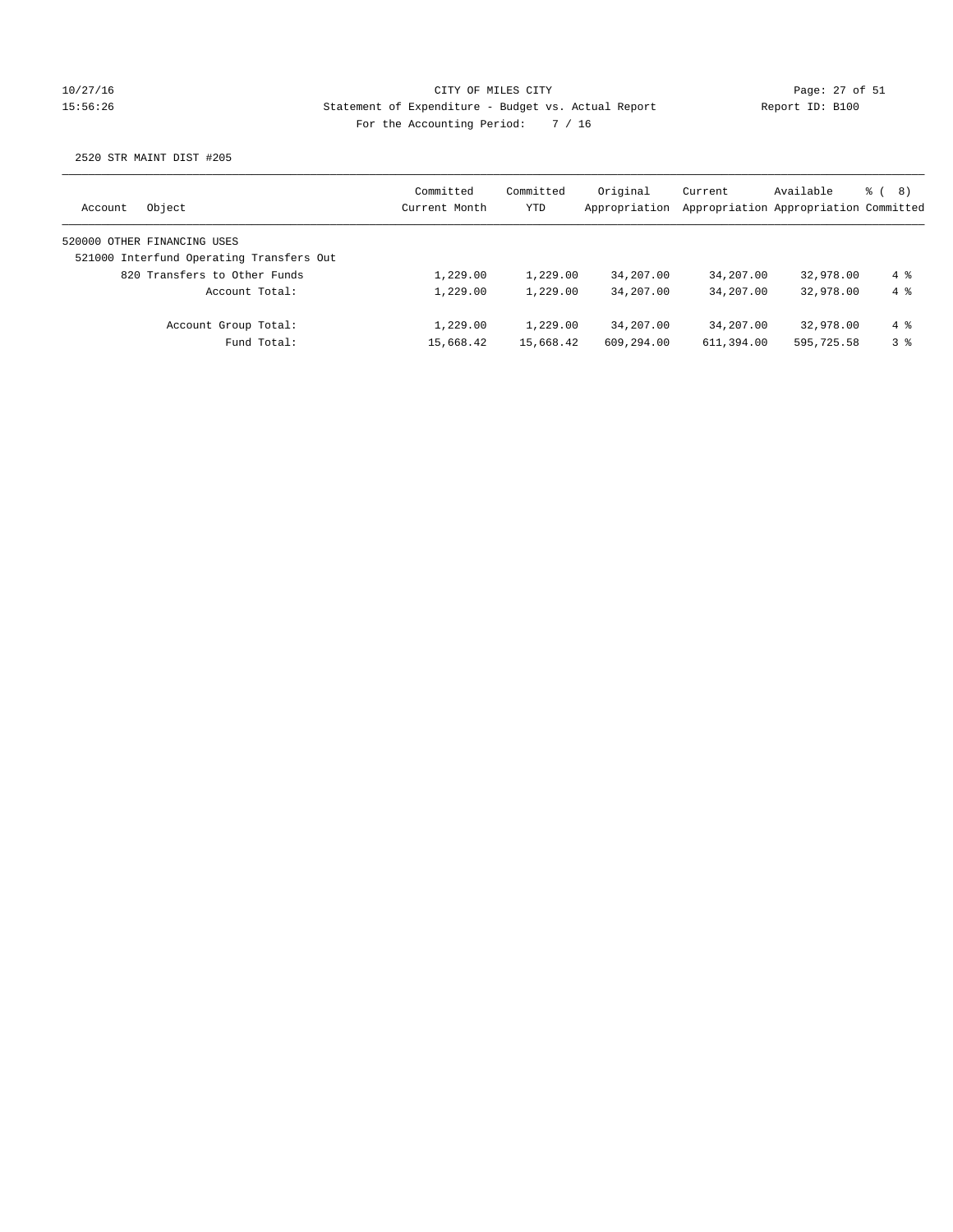## 10/27/16 CITY OF MILES CITY Page: 28 of 51 15:56:26 Statement of Expenditure - Budget vs. Actual Report Report ID: B100 For the Accounting Period: 7 / 16

#### 2540 STR MAINT DIST#207-(MILESTOWN ESTATES)

|                      |                                          | Committed     | Committed  | Original | Current                                             | Available | $\frac{6}{6}$ (<br>8) |
|----------------------|------------------------------------------|---------------|------------|----------|-----------------------------------------------------|-----------|-----------------------|
| Account              | Object                                   | Current Month | <b>YTD</b> |          | Appropriation Appropriation Appropriation Committed |           |                       |
| 430000 Public Works  |                                          |               |            |          |                                                     |           |                       |
| 430220 Operations    |                                          |               |            |          |                                                     |           |                       |
|                      | 111 Salaries and Wages - Permanent       | 255.56        | 255.56     | 3,322.00 | 3,322.00                                            | 3,066.44  | 8 %                   |
|                      | 121 OVERTIME-PERMANENT                   | 29.79         | 29.79      | 100.00   | 100.00                                              | 70.21     | $30*$                 |
|                      | 131 VACATION                             | 28.72         | 28.72      | 300.00   | 300.00                                              | 271.28    | $10*$                 |
|                      | 132 SICK LEAVE                           | 23.64         | 23.64      | 100.00   | 100.00                                              | 76.36     | $24$ %                |
|                      | 133 OTHER LEAVE PAY                      | 0.00          | 0.00       | 58.00    | 58.00                                               | 58.00     | ႜ                     |
|                      | 134 HOLIDAY PAY                          | 0.00          | 0.00       | 20.00    | 20.00                                               | 20.00     | ి                     |
|                      | 141 Unemployment Insurance               | 0.48          | 0.48       | 6.00     | 6.00                                                | 5.52      | 8 %                   |
|                      | 142 Workers' Compensation                | 17.89         | 17.89      | 199.00   | 199.00                                              | 181.11    | 9 <sub>8</sub>        |
|                      | 143 Health Insurance                     | 55.17         | 55.17      | 662.00   | 662.00                                              | 606.83    | 8 %                   |
|                      | 144 FICA                                 | 25.74         | 25.74      | 300.00   | 300.00                                              | 274.26    | 9 <sup>8</sup>        |
|                      | 145 PERS                                 | 28.28         | 28.28      | 326.00   | 326.00                                              | 297.72    | 9 <sup>8</sup>        |
|                      | 196 CLOTHING ALLOTMENT                   | 12.00         | 12.00      | 20.00    | 20.00                                               | 8.00      | 60 %                  |
|                      | 350 Professional Services                | 0.00          | 0.00       | 1,000.00 | 1,000.00                                            | 1,000.00  | နွ                    |
|                      | Account Total:                           | 477.27        | 477.27     | 6,413.00 | 6,413.00                                            | 5,935.73  | 7 %                   |
|                      | Account Group Total:                     | 477.27        | 477.27     | 6,413.00 | 6,413.00                                            | 5,935.73  | 7 %                   |
| 510000 MISCELLANEOUS |                                          |               |            |          |                                                     |           |                       |
|                      | 510330 Comprehensive Liability Insurance |               |            |          |                                                     |           |                       |
|                      | 513 Liability                            | 24.39         | 24.39      | 25.00    | 25.00                                               | 0.61      | 98 <sup>8</sup>       |
|                      | Account Total:                           | 24.39         | 24.39      | 25.00    | 25.00                                               | 0.61      | 98 %                  |
|                      | Account Group Total:                     | 24.39         | 24.39      | 25.00    | 25.00                                               | 0.61      | 98 <sup>8</sup>       |
|                      | Fund Total:                              | 501.66        | 501.66     | 6,438.00 | 6,438.00                                            | 5,936.34  | 8 %                   |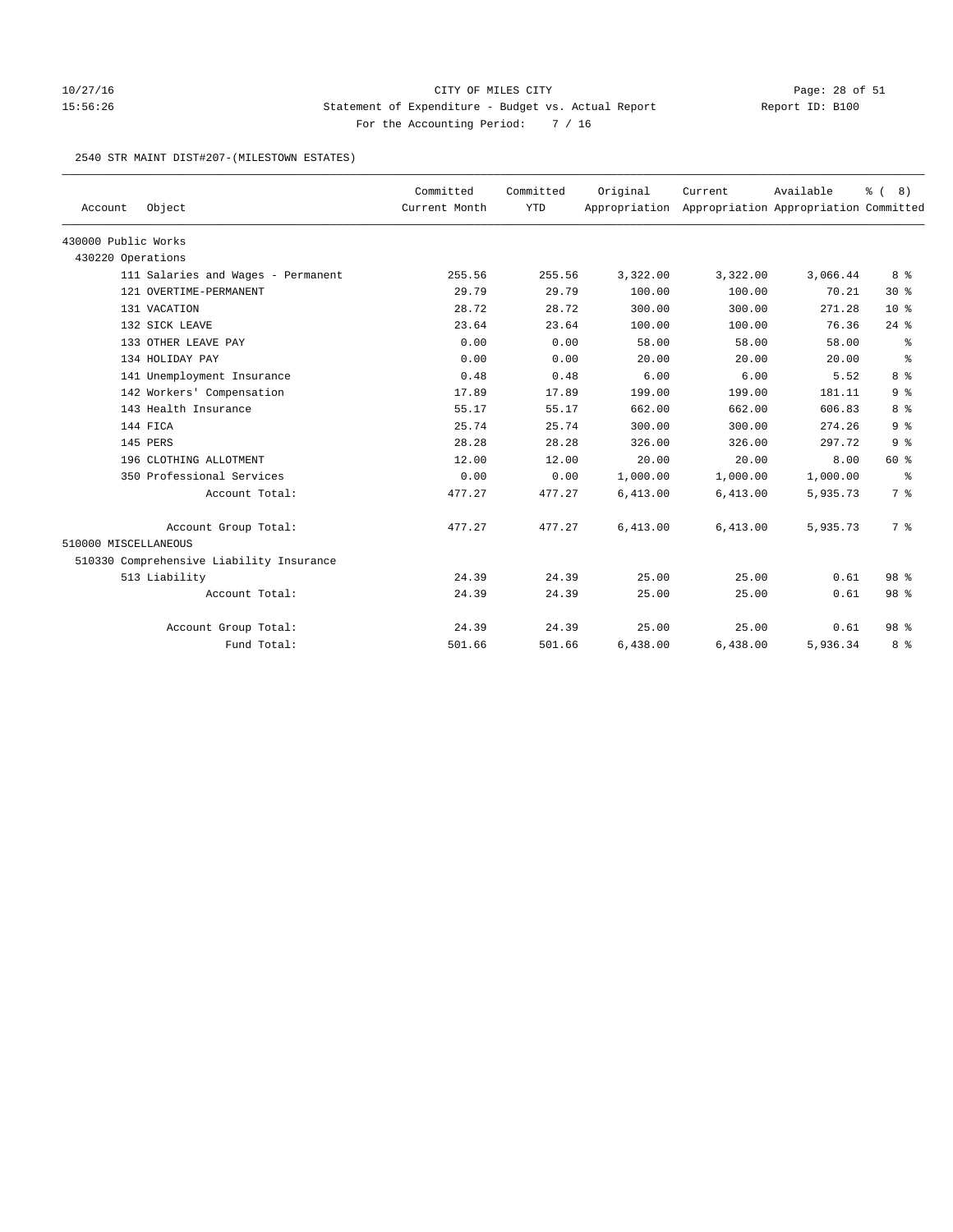## 10/27/16 CITY OF MILES CITY Page: 29 of 51 15:56:26 Statement of Expenditure - Budget vs. Actual Report Report ID: B100 For the Accounting Period: 7 / 16

#### 2820 GAS TAX

| Object<br>Account                        | Committed<br>Current Month | Committed<br><b>YTD</b> | Original<br>Appropriation | Current    | Available<br>Appropriation Appropriation Committed | $\frac{6}{6}$ ( 8) |
|------------------------------------------|----------------------------|-------------------------|---------------------------|------------|----------------------------------------------------|--------------------|
| 520000 OTHER FINANCING USES              |                            |                         |                           |            |                                                    |                    |
| 521000 Interfund Operating Transfers Out |                            |                         |                           |            |                                                    |                    |
| 820 Transfers to Other Funds             | 557.00                     | 557.00                  | 6,686.00                  | 6,686.00   | 6,129.00                                           | 8 %                |
| Account Total:                           | 557.00                     | 557.00                  | 6,686.00                  | 6,686.00   | 6,129.00                                           | 8 %                |
| 521204 TRANSFER:<br>SID 204              |                            |                         |                           |            |                                                    |                    |
| 820 Transfers to Other Funds             | 0.00                       | 0.00                    | 86,220.00                 | 86,220.00  | 86,220.00                                          | ి                  |
| Account Total:                           | 0.00                       | 0.00                    | 86,220.00                 | 86,220.00  | 86,220.00                                          | ి                  |
| 521205 TRANSFER:<br>SID 205              |                            |                         |                           |            |                                                    |                    |
| 820 Transfers to Other Funds             | 0.00                       | 0.00                    | 86,219.00                 | 86,219.00  | 86,219.00                                          | နွ                 |
| Account Total:                           | 0.00                       | 0.00                    | 86,219.00                 | 86,219.00  | 86,219.00                                          | ి                  |
| Account Group Total:                     | 557.00                     | 557.00                  | 179,125.00                | 179,125.00 | 178,568.00                                         | ి                  |
| Fund Total:                              | 557.00                     | 557.00                  | 179,125.00                | 179,125.00 | 178,568.00                                         | ి                  |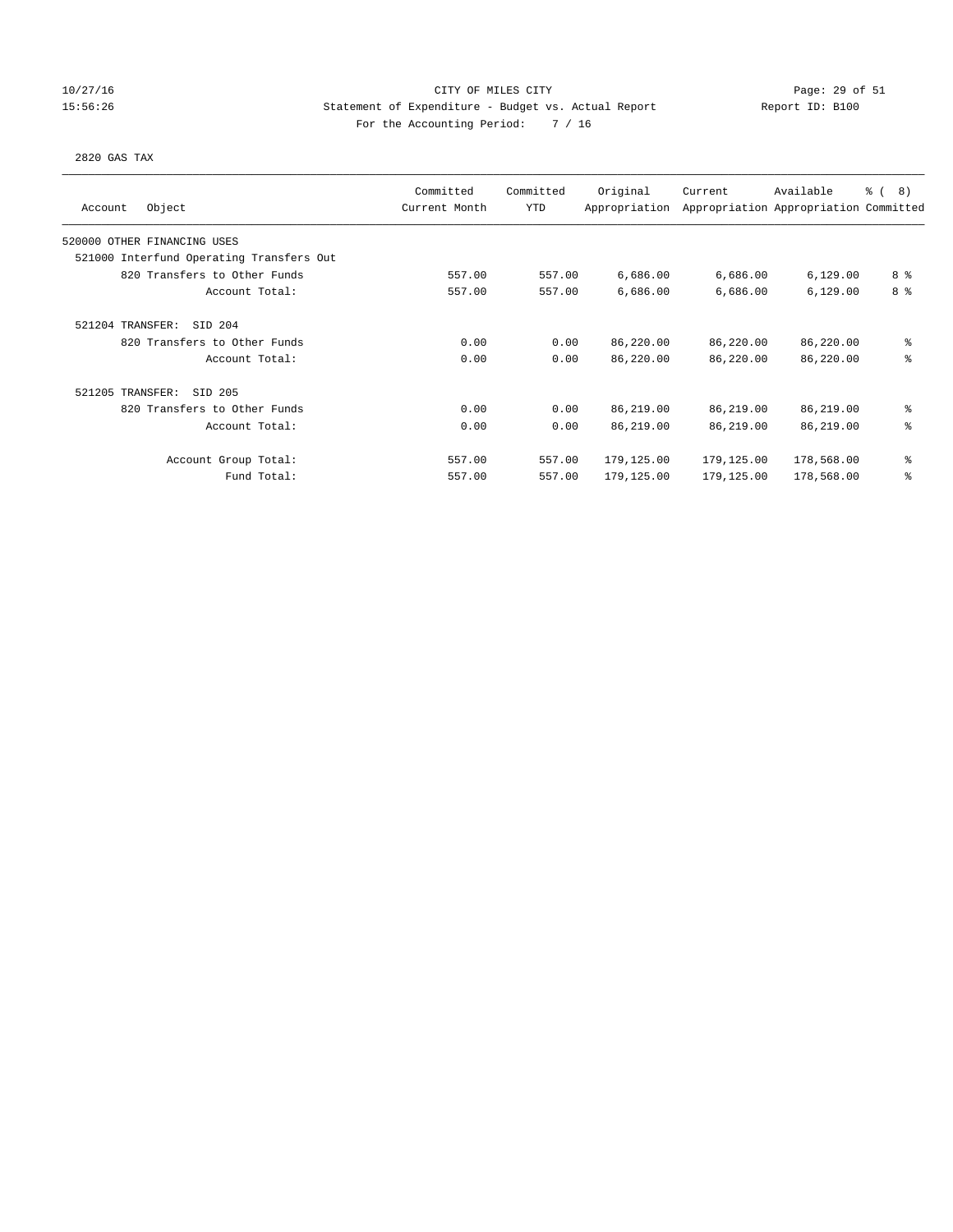#### 10/27/16 CITY OF MILES CITY Page: 30 of 51 15:56:26 Statement of Expenditure - Budget vs. Actual Report Report ID: B100 For the Accounting Period: 7 / 16

2850 911 EMERGENCY

| Account              | Object                                      | Committed<br>Current Month | Committed<br><b>YTD</b> | Original   | Current<br>Appropriation Appropriation Appropriation Committed | Available  | $\frac{6}{6}$ ( 8) |
|----------------------|---------------------------------------------|----------------------------|-------------------------|------------|----------------------------------------------------------------|------------|--------------------|
| 420000 PUBLIC SAFETY |                                             |                            |                         |            |                                                                |            |                    |
|                      | 420140 Crime Control and Investigation (05) |                            |                         |            |                                                                |            |                    |
|                      | 210 Office Supplies and Materials           | 0.00                       | 0.00                    | 1,000.00   | 1,000.00                                                       | 1,000.00   | နွ                 |
|                      | 214 Small Items of Equipment                | 0.00                       | 0.00                    | 2,000.00   | 2,000.00                                                       | 2,000.00   | နွ                 |
|                      | 220 Operating Expenses                      | 0.00                       | 0.00                    | 2,000.00   | 2,000.00                                                       | 2,000.00   | နွ                 |
|                      | 311 Postage, Box Rent, Etc.                 | 0.00                       | 0.00                    | 100.00     | 100.00                                                         | 100.00     | နွ                 |
|                      | 320 Printing, Duplicating, Typing &         | 0.00                       | 0.00                    | 100.00     | 100.00                                                         | 100.00     | နွ                 |
|                      | 334 Memberships, Registrations & Dues       | 0.00                       | 0.00                    | 100.00     | 100.00                                                         | 100.00     | နွ                 |
|                      | 341 Electric Utility Services               | 43.90                      | 43.90                   | 600.00     | 600.00                                                         | 556.10     | 7 %                |
|                      | 345 Telephone                               | 3,974.50                   | 3,974.50                | 25,250.00  | 25,250.00                                                      | 21, 275.50 | $16*$              |
|                      | 350 Professional Services                   | 7,723.48                   | 7,723.48                | 60,000.00  | 60,000.00                                                      | 52, 276.52 | $13*$              |
|                      | 370 Travel                                  | 0.00                       | 0.00                    | 500.00     | 500.00                                                         | 500.00     | ႜ                  |
|                      | 380 Training Services                       | 0.00                       | 0.00                    | 2,000.00   | 2,000.00                                                       | 2,000.00   | ႜ                  |
|                      | 512 Insurance on Vehicles & Equipment       | 152.93                     | 152.93                  | 153.00     | 153.00                                                         | 0.07       | 100 %              |
|                      | 940 Machinery & Equipment                   | 0.00                       | 0.00                    | 115,000.00 | 115,000.00                                                     | 115,000.00 | ႜ                  |
|                      | 941 911 Eq & Software (2/01)                | 0.00                       | 0.00                    | 82,000.00  | 82,000.00                                                      | 82,000.00  | ႜ                  |
|                      | Account Total:                              | 11,894.81                  | 11,894.81               | 290,803.00 | 290,803.00                                                     | 278,908.19 | 4%                 |
|                      | Account Group Total:                        | 11,894.81                  | 11,894.81               | 290,803.00 | 290,803.00                                                     | 278,908.19 | 4%                 |
|                      | 520000 OTHER FINANCING USES                 |                            |                         |            |                                                                |            |                    |
|                      | 521000 Interfund Operating Transfers Out    |                            |                         |            |                                                                |            |                    |
|                      | 820 Transfers to Other Funds                | 0.00                       | 0.00                    | 56,000.00  | 56,000.00                                                      | 56,000.00  | နွ                 |
|                      | Account Total:                              | 0.00                       | 0.00                    | 56,000.00  | 56,000.00                                                      | 56,000.00  | နွ                 |
|                      | Account Group Total:                        | 0.00                       | 0.00                    | 56,000.00  | 56,000.00                                                      | 56,000.00  | နွ                 |
|                      | Fund Total:                                 | 11,894.81                  | 11,894.81               | 346,803.00 | 346,803.00                                                     | 334,908.19 | 3 %                |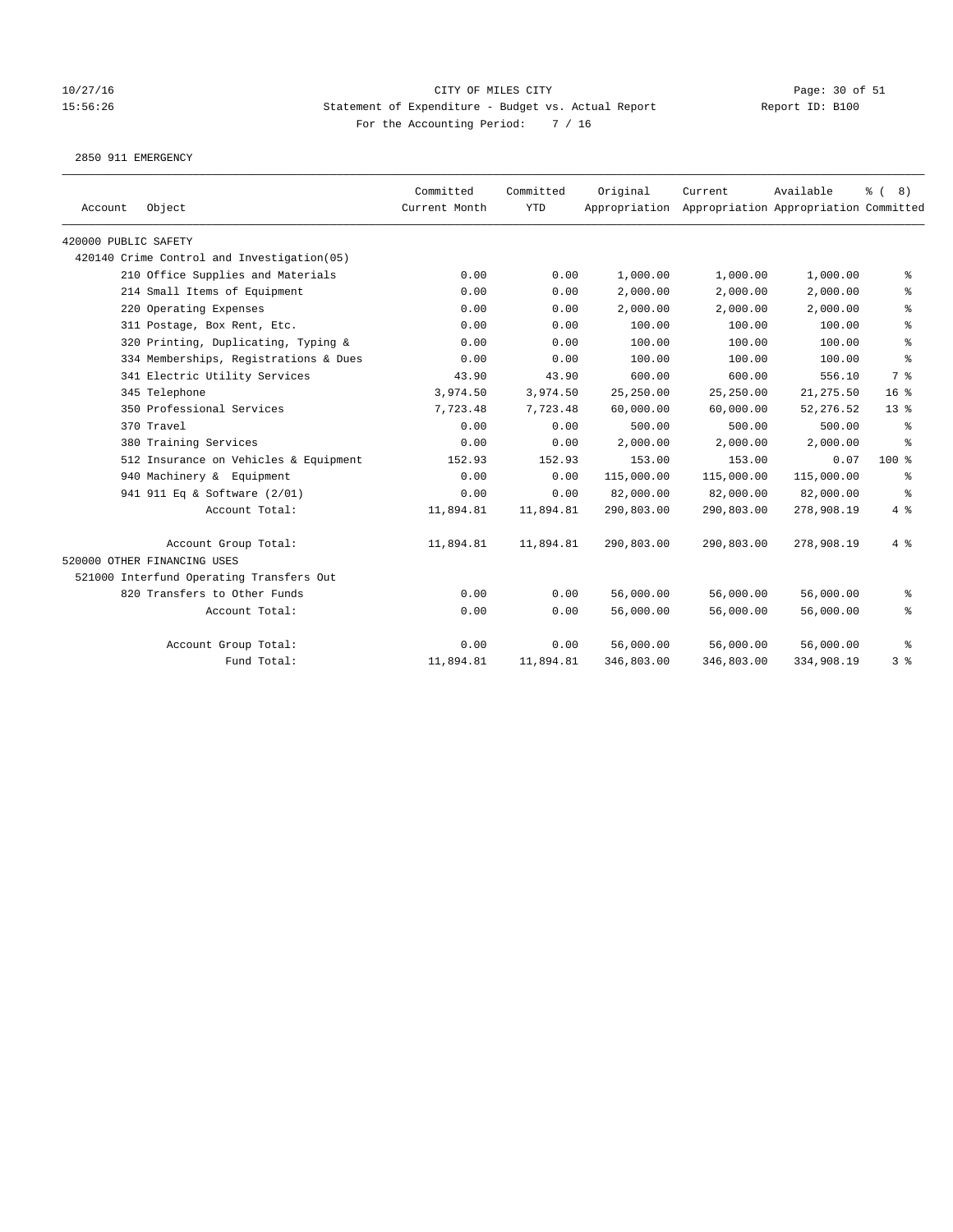## 10/27/16 CITY OF MILES CITY Page: 31 of 51 15:56:26 Statement of Expenditure - Budget vs. Actual Report Report ID: B100 For the Accounting Period: 7 / 16

2880 LIBRARY GRANTS

| Object<br>Account                 | Committed<br>Current Month | Committed<br>YTD | Original<br>Appropriation | Current   | Available<br>Appropriation Appropriation Committed | $\frac{6}{3}$ ( 8) |
|-----------------------------------|----------------------------|------------------|---------------------------|-----------|----------------------------------------------------|--------------------|
| 460000 CULTURE AND RECREATION     |                            |                  |                           |           |                                                    |                    |
| 460100 Library Services(16)       |                            |                  |                           |           |                                                    |                    |
| 210 Office Supplies and Materials | 0.00                       | 0.00             | 1,350.00                  | 1,350.00  | 1,350.00                                           | ៖                  |
| 311 Postage, Box Rent, Etc.       | 0.00                       | 0.00             | 4,900.00                  | 4,900.00  | 4,900.00                                           | ి                  |
| 350 Professional Services         | 0.00                       | 0.00             | 16,053.00                 | 16,053.00 | 16,053.00                                          | ి                  |
| 370 Travel                        | 0.00                       | 0.00             | 3,000.00                  | 3,000.00  | 3,000.00                                           | ್ಠಿ                |
| 380 Training Services             | 0.00                       | 0.00             | 1,000.00                  | 1,000.00  | 1,000.00                                           | ి                  |
| 382 Books                         | 0.00                       | 0.00             | 100.00                    | 100.00    | 100.00                                             | နွ                 |
| Account Total:                    | 0.00                       | 0.00             | 26,403.00                 | 26,403.00 | 26,403.00                                          | ి                  |
| Account Group Total:              | 0.00                       | 0.00             | 26,403.00                 | 26,403.00 | 26,403.00                                          | ៖                  |
| Fund Total:                       | 0.00                       | 0.00             | 26,403.00                 | 26,403.00 | 26,403.00                                          | ి                  |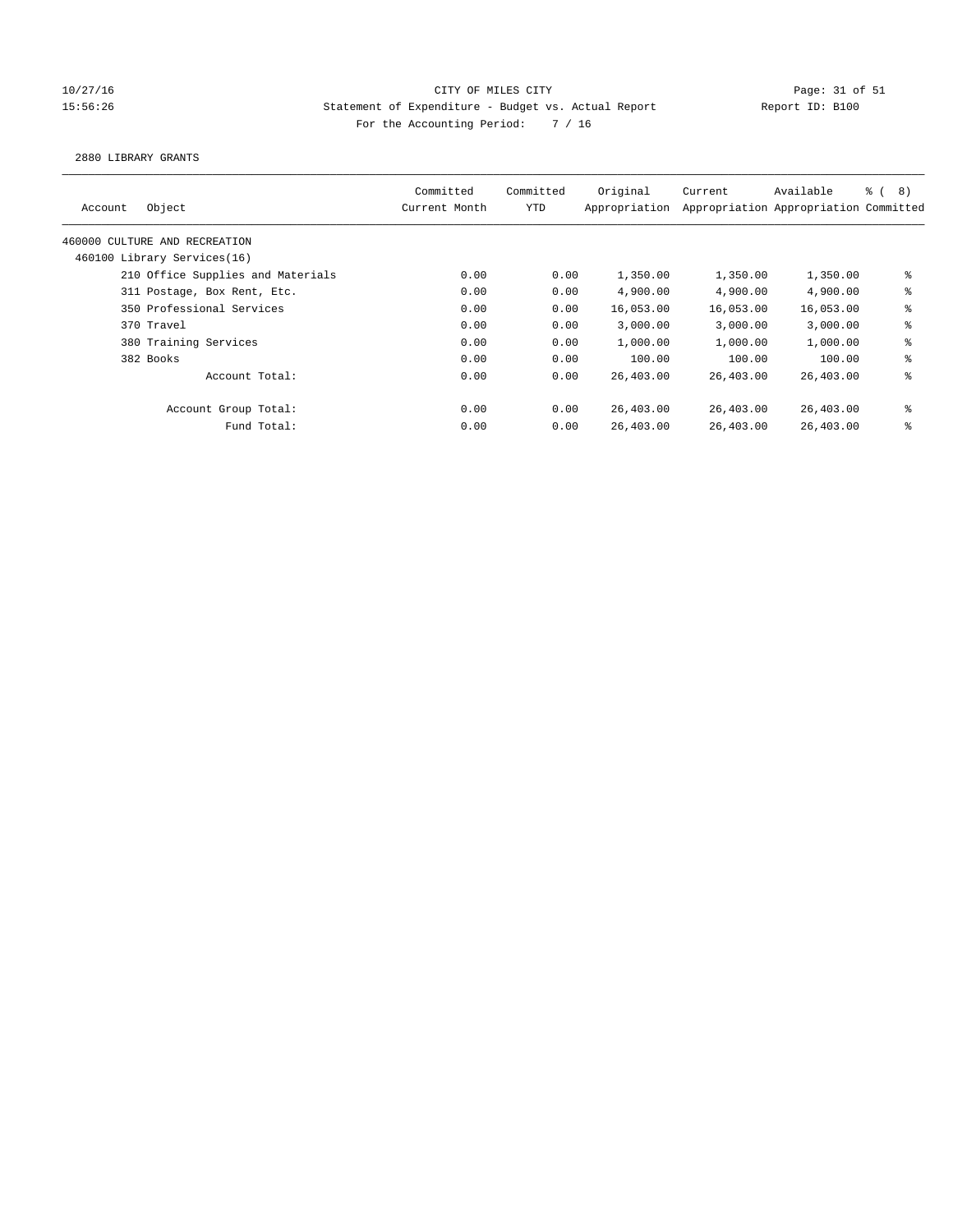# 10/27/16 Page: 32 of 51 15:56:26 Statement of Expenditure - Budget vs. Actual Report Report ID: B100 For the Accounting Period: 7 / 16

2935 Historic Preservation

| Account | Object                                      | Committed<br>Current Month | Committed<br><b>YTD</b> | Original  | Current<br>Appropriation Appropriation Appropriation Committed | Available  | % (8)           |
|---------|---------------------------------------------|----------------------------|-------------------------|-----------|----------------------------------------------------------------|------------|-----------------|
|         | 460000 CULTURE AND RECREATION               |                            |                         |           |                                                                |            |                 |
|         | 460461 Historic Preservation-Administration |                            |                         |           |                                                                |            |                 |
|         | 111 Salaries and Wages - Permanent          | 135.88                     | 135.88                  | 4,254.00  | 4,254.00                                                       | 4, 118. 12 | 3 <sup>8</sup>  |
|         | 131 VACATION                                | 36.98                      | 36.98                   | 64.00     | 64.00                                                          | 27.02      | 58 %            |
|         | 132 SICK LEAVE                              | 8.20                       | 8.20                    | 66.00     | 66.00                                                          | 57.80      | $12*$           |
|         | 133 OTHER LEAVE PAY                         | 0.48                       | 0.48                    | 380.00    | 380.00                                                         | 379.52     | ႜ               |
|         | 141 Unemployment Insurance                  | 0.27                       | 0.27                    | 8.00      | 8.00                                                           | 7.73       | 3 <sup>8</sup>  |
|         | 142 Workers' Compensation                   | 2.30                       | 2.30                    | 58.00     | 58.00                                                          | 55.70      | 4%              |
|         | 143 Health Insurance                        | 2.99                       | 2.99                    | 0.00      | 0.00                                                           | $-2.99$    | နွ              |
|         | 144 FICA                                    | 14.63                      | 14.63                   | 364.00    | 364.00                                                         | 349.37     | $4 \text{ }$    |
|         | 145 PERS                                    | 15.20                      | 15.20                   | 398.00    | 398.00                                                         | 382.80     | 4%              |
|         | 196 CLOTHING ALLOTMENT                      | 9.75                       | 9.75                    | 10.00     | 10.00                                                          | 0.25       | 98 <sup>8</sup> |
|         | 210 Office Supplies and Materials           | 0.00                       | 0.00                    | 1,000.00  | 1,000.00                                                       | 1,000.00   | နွ              |
|         | 220 Operating Expenses                      | 0.00                       | 0.00                    | 1,000.00  | 1,000.00                                                       | 1,000.00   | နွ              |
|         | 311 Postage, Box Rent, Etc.                 | 0.89                       | 0.89                    | 200.00    | 200.00                                                         | 199.11     | နွ              |
|         | 320 Printing, Duplicating, Typing &         | 0.00                       | 0.00                    | 750.00    | 750.00                                                         | 750.00     | နွ              |
|         | 330 Publicity, Subscriptions & Dues         | 0.00                       | 0.00                    | 250.00    | 250.00                                                         | 250.00     | နွ              |
|         | 350 Professional Services                   | 0.00                       | 0.00                    | 4,162.00  | 4,162.00                                                       | 4,162.00   | န့              |
|         | 360 Contr R & M                             | 72.85                      | 72.85                   | 0.00      | 0.00                                                           | $-72.85$   | နွ              |
|         | 370 Travel                                  | 0.00                       | 0.00                    | 1,000.00  | 1,000.00                                                       | 1,000.00   | နွ              |
|         | Account Total:                              | 300.42                     | 300.42                  | 13,964.00 | 13,964.00                                                      | 13,663.58  | 2 <sup>8</sup>  |
|         | Account Group Total:                        | 300.42                     | 300.42                  | 13,964.00 | 13,964.00                                                      | 13,663.58  | 2 <sup>8</sup>  |
|         | Fund Total:                                 | 300.42                     | 300.42                  | 13,964.00 | 13,964.00                                                      | 13,663.58  | 2 <sup>8</sup>  |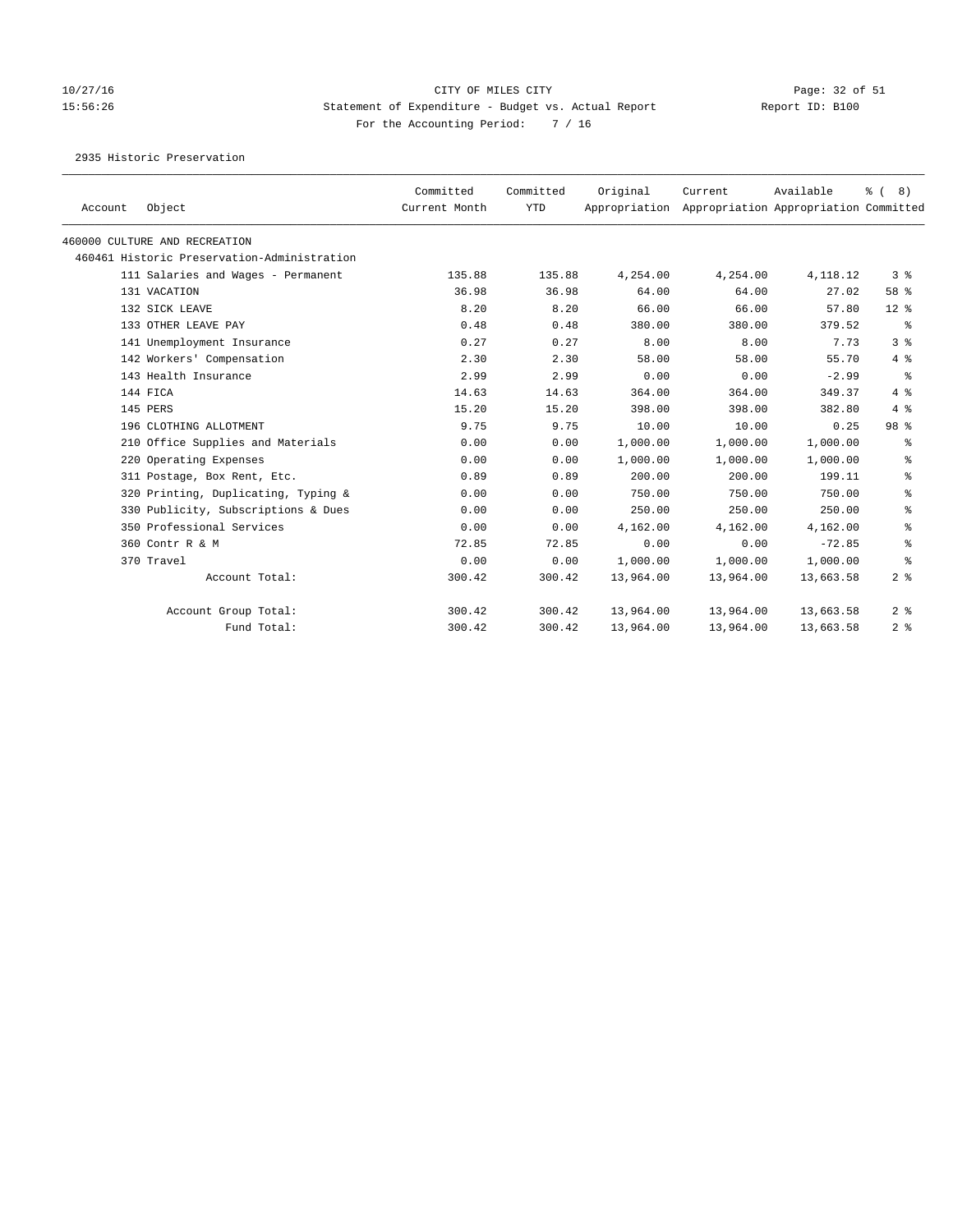# 10/27/16 CITY OF MILES CITY<br>15:56:26 Statement of Expenditure - Budget vs. Actual Report Report ID: B100 15:56:26 Statement of Expenditure - Budget vs. Actual Report For the Accounting Period: 7 / 16

2985 RETIRED SENIOR VOLUNTEER PROG (RSVP)

|                    |                                          | Committed     | Committed  | Original  | Current                                             | Available  | <sub>රී</sub> (<br>8) |
|--------------------|------------------------------------------|---------------|------------|-----------|-----------------------------------------------------|------------|-----------------------|
| Account            | Object                                   | Current Month | <b>YTD</b> |           | Appropriation Appropriation Appropriation Committed |            |                       |
|                    | 450000 Social and Economic Services      |               |            |           |                                                     |            |                       |
|                    | 450330 RSVP Non-Federal                  |               |            |           |                                                     |            |                       |
|                    | 210 Office Supplies and Materials        | 0.00          | 0.00       | 2,000.00  | 2,000.00                                            | 2,000.00   | နွ                    |
|                    | 220 Operating Expenses                   | 556.50        | 556.50     | 5,558.00  | 5,558.00                                            | 5,001.50   | $10*$                 |
|                    | 311 Postage, Box Rent, Etc.              | 73.22         | 73.22      | 750.00    | 750.00                                              | 676.78     | $10*$                 |
|                    | 370 Travel                               | 0.00          | 0.00       | 300.00    | 300.00                                              | 300.00     | နွ                    |
|                    | 379 Other Travel                         | 0.00          | 0.00       | 878.00    | 878.00                                              | 878.00     | နွ                    |
|                    | 512 Insurance on Vehicles & Equipment    | 0.00          | 0.00       | 671.00    | 671.00                                              | 671.00     | နွ                    |
|                    | 513 Liability                            | 0.00          | 0.00       | 656.00    | 656.00                                              | 656.00     | $\epsilon$            |
|                    | 530 Rent                                 | 0.00          | 0.00       | 450.00    | 450.00                                              | 450.00     | နွ                    |
|                    | Account Total:                           | 629.72        | 629.72     | 11,263.00 | 11,263.00                                           | 10,633.28  | 6 <sup>8</sup>        |
|                    | 450340 RSVP FEDERAL GRANT- FALLON/CUSTER |               |            |           |                                                     |            |                       |
|                    | 111 Salaries and Wages - Permanent       | 3,781.62      | 3,781.62   | 48,000.00 | 48,000.00                                           | 44, 218.38 | 8 %                   |
|                    | 131 VACATION                             | 126.43        | 126.43     | 0.00      | 0.00                                                | $-126.43$  | g.                    |
|                    | 132 SICK LEAVE                           | 91.95         | 91.95      | 0.00      | 0.00                                                | $-91.95$   | ి                     |
|                    | 141 Unemployment Insurance               | 6.00          | 6.00       | 216.00    | 216.00                                              | 210.00     | 3 <sup>8</sup>        |
|                    | 142 Workers' Compensation                | 48.12         | 48.12      | 596.00    | 596.00                                              | 547.88     | 8 %                   |
|                    | 143 Health Insurance                     | 689.35        | 689.35     | 8,272.00  | 8,272.00                                            | 7,582.65   | 8 %                   |
|                    | 144 FICA                                 | 306.00        | 306.00     | 3,672.00  | 3,672.00                                            | 3,366.00   | 8 <sup>8</sup>        |
|                    | 145 PERS                                 | 334.80        | 334.80     | 3,312.00  | 3,312.00                                            | 2,977.20   | 10 <sup>8</sup>       |
|                    | 210 Office Supplies and Materials        | 0.00          | 0.00       | 2,073.00  | 2,073.00                                            | 2,073.00   | နွ                    |
|                    | 220 Operating Expenses                   | 400.84        | 400.84     | 1,875.00  | 1,875.00                                            | 1,474.16   | $21*$                 |
|                    | 311 Postage, Box Rent, Etc.              | 0.00          | 0.00       | 250.00    | 250.00                                              | 250.00     | $\epsilon$            |
|                    | 330 Publicity, Subscriptions & Dues      | 0.00          | 0.00       | 140.00    | 140.00                                              | 140.00     | $\approx$             |
|                    | 334 Memberships, Registrations & Dues    | 50.00         | 50.00      | 250.00    | 250.00                                              | 200.00     | $20*$                 |
|                    | 345 Telephone                            | 146.72        | 146.72     | 1,680.00  | 1,680.00                                            | 1,533.28   | 9 <sub>8</sub>        |
|                    | 370 Travel                               | 882.70        | 882.70     | 7,066.00  | 7,066.00                                            | 6,183.30   | $12*$                 |
|                    | 530 Rent                                 | 0.00          | 0.00       | 5,010.00  | 5,010.00                                            | 5,010.00   | $\epsilon$            |
|                    | Account Total:                           | 6,864.53      | 6,864.53   | 82,412.00 | 82, 412.00                                          | 75,547.47  | 8%                    |
| 450351 RSVP-Excess |                                          |               |            |           |                                                     |            |                       |
|                    | 111 Salaries and Wages - Permanent       | 0.00          | 0.00       | 1,997.00  | 1,997.00                                            | 1,997.00   | ႜ                     |
|                    | 141 Unemployment Insurance               | 0.00          | 0.00       | 9.00      | 9.00                                                | 9.00       | နွ                    |
|                    | 142 Workers' Compensation                | 0.00          | 0.00       | 27.00     | 27.00                                               | 27.00      | g                     |
|                    | 144 FICA                                 | 0.00          | 0.00       | 153.00    | 153.00                                              | 153.00     | g                     |
|                    | 145 PERS                                 | 0.00          | 0.00       | 138.00    | 138.00                                              | 138.00     | နွ                    |
|                    | Account Total:                           | 0.00          | 0.00       | 2,324.00  | 2,324.00                                            | 2,324.00   | $\approx$             |
|                    | Account Group Total:                     | 7,494.25      | 7,494.25   | 95,999.00 | 95,999.00                                           | 88,504.75  | 8 %                   |
|                    | Fund Total:                              | 7,494.25      | 7,494.25   | 95,999.00 | 95,999.00                                           | 88,504.75  | 8 %                   |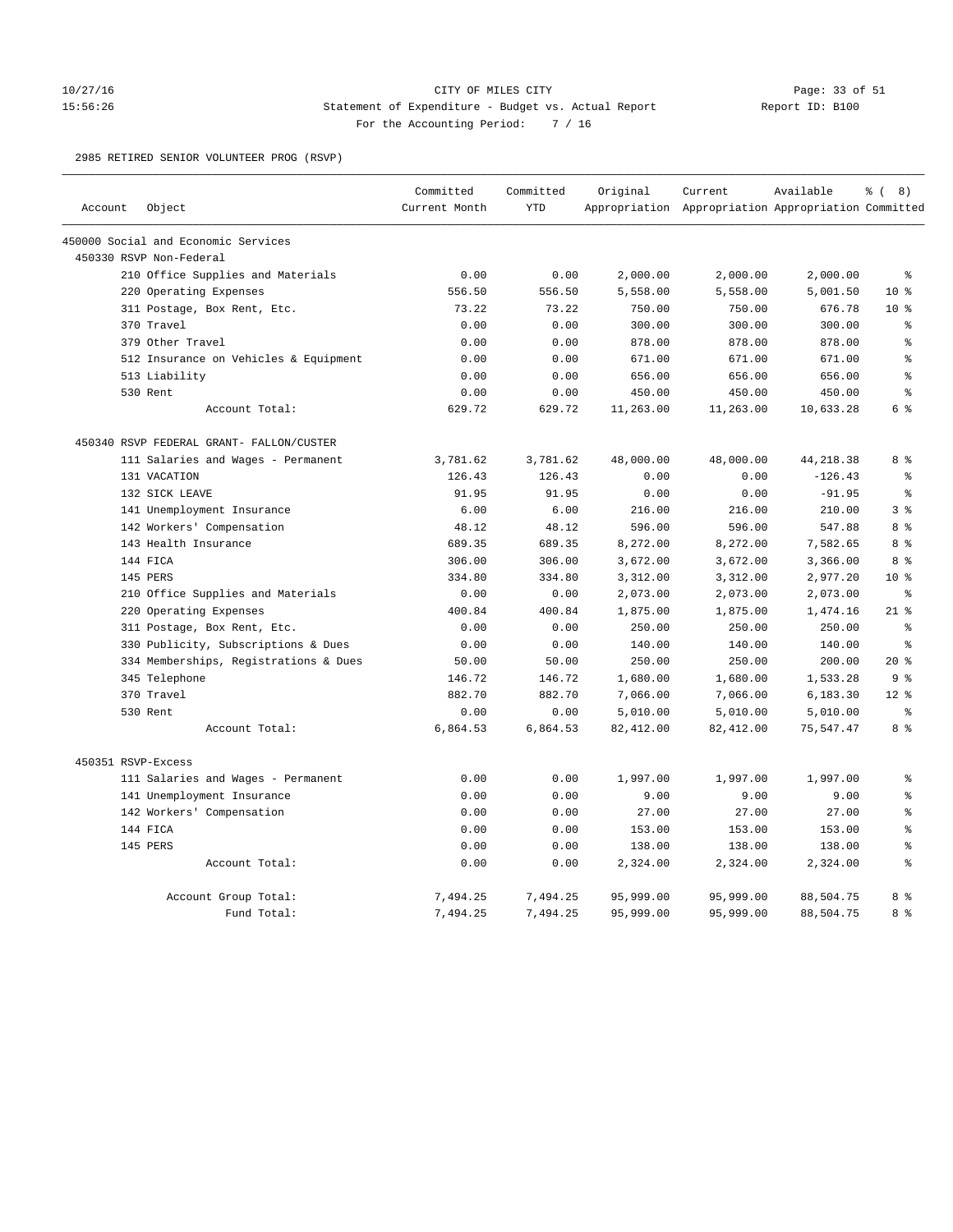#### 10/27/16 CITY OF MILES CITY Page: 34 of 51 15:56:26 Statement of Expenditure - Budget vs. Actual Report Report ID: B100 For the Accounting Period: 7 / 16

3670 SID 211

| Object<br>Account                  | Committed<br>Current Month | Committed<br>YTD | Original<br>Appropriation | Current  | Available<br>Appropriation Appropriation Committed | $\frac{6}{6}$ ( 8) |
|------------------------------------|----------------------------|------------------|---------------------------|----------|----------------------------------------------------|--------------------|
| 490000 DEBT SERVICE                |                            |                  |                           |          |                                                    |                    |
| 490500 Other Debt Service Payments |                            |                  |                           |          |                                                    |                    |
| 643 Principal- SID 211             | 1,829.29                   | 1,829.29         | 3,667.00                  | 3,667.00 | 1,837.71                                           | $50*$              |
| 644 Interest- SID 211              | 446.89                     | 446.89           | 884.00                    | 884.00   | 437.11                                             | $51$ %             |
| Account Total:                     | 2,276.18                   | 2,276.18         | 4,551.00                  | 4,551.00 | 2, 274, 82                                         | $50*$              |
| Account Group Total:               | 2,276.18                   | 2,276.18         | 4,551.00                  | 4,551.00 | 2, 274, 82                                         | $50*$              |
| Fund Total:                        | 2,276.18                   | 2,276.18         | 4,551.00                  | 4,551.00 | 2, 274, 82                                         | $50*$              |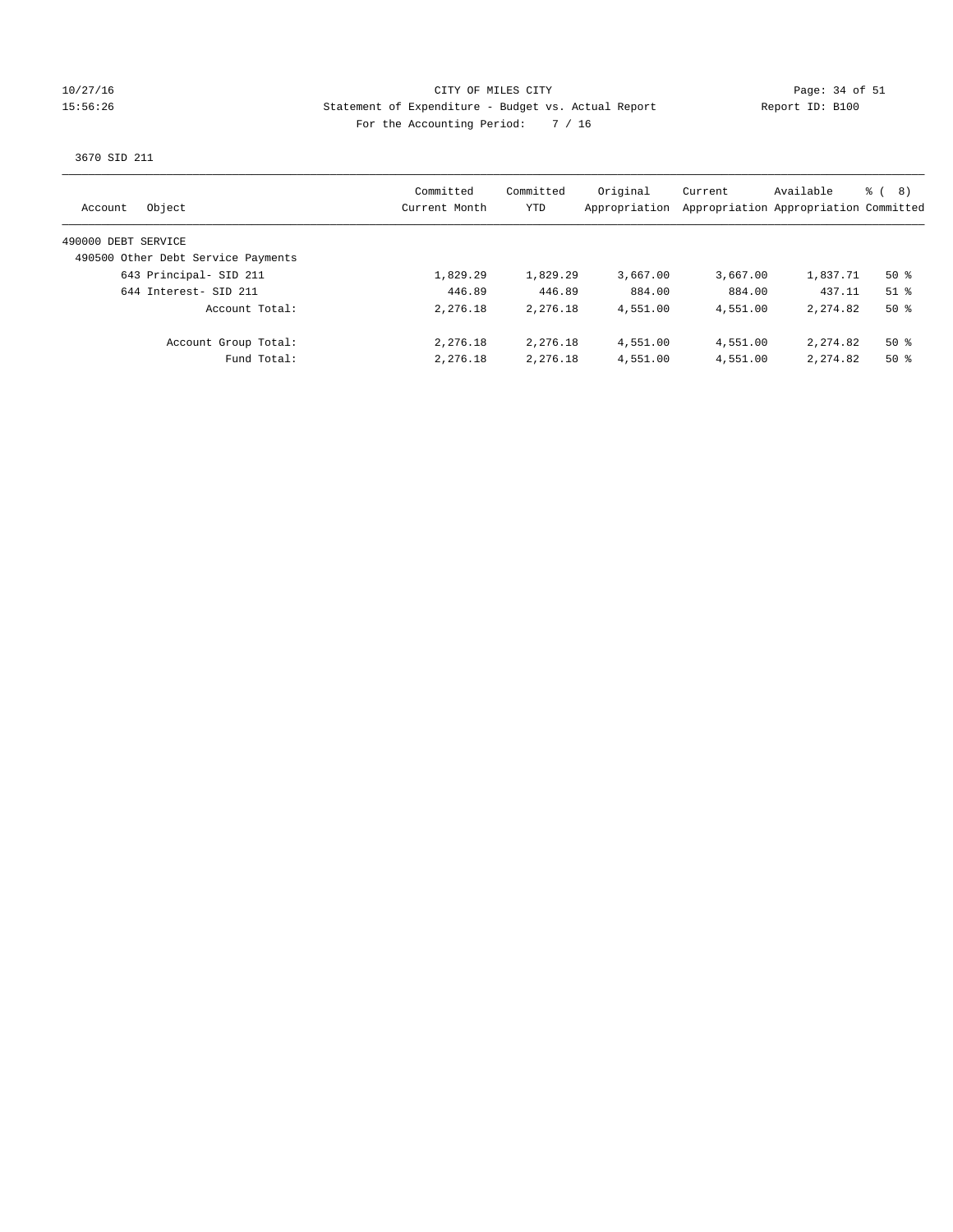# 10/27/16 Page: 35 of 51 15:56:26 Statement of Expenditure - Budget vs. Actual Report Changer Report ID: B100 For the Accounting Period: 7 / 16

4000 General Fund Capitol Improvement Fund

| Object<br>Account               | Committed<br>Current Month | Committed<br>YTD | Original<br>Appropriation | Current<br>Appropriation Appropriation Committed | Available | $\frac{6}{5}$ ( 8) |
|---------------------------------|----------------------------|------------------|---------------------------|--------------------------------------------------|-----------|--------------------|
| 410000 GENERAL GOVERNMENT       |                            |                  |                           |                                                  |           |                    |
| 410100 Legislative Services(02) |                            |                  |                           |                                                  |           |                    |
| 940 Machinery &<br>Equipment    | 0.00                       | 0.00             | 40,000.00                 | 40,000.00                                        | 40,000.00 | ⊱                  |
| Account Total:                  | 0.00                       | 0.00             | 40,000.00                 | 40,000.00                                        | 40,000.00 | နွ                 |
| Account Group Total:            | 0.00                       | 0.00             | 40,000.00                 | 40,000.00                                        | 40,000.00 | နွ                 |
| Fund Total:                     | 0.00                       | 0.00             | 40,000.00                 | 40,000.00                                        | 40,000.00 | နွ                 |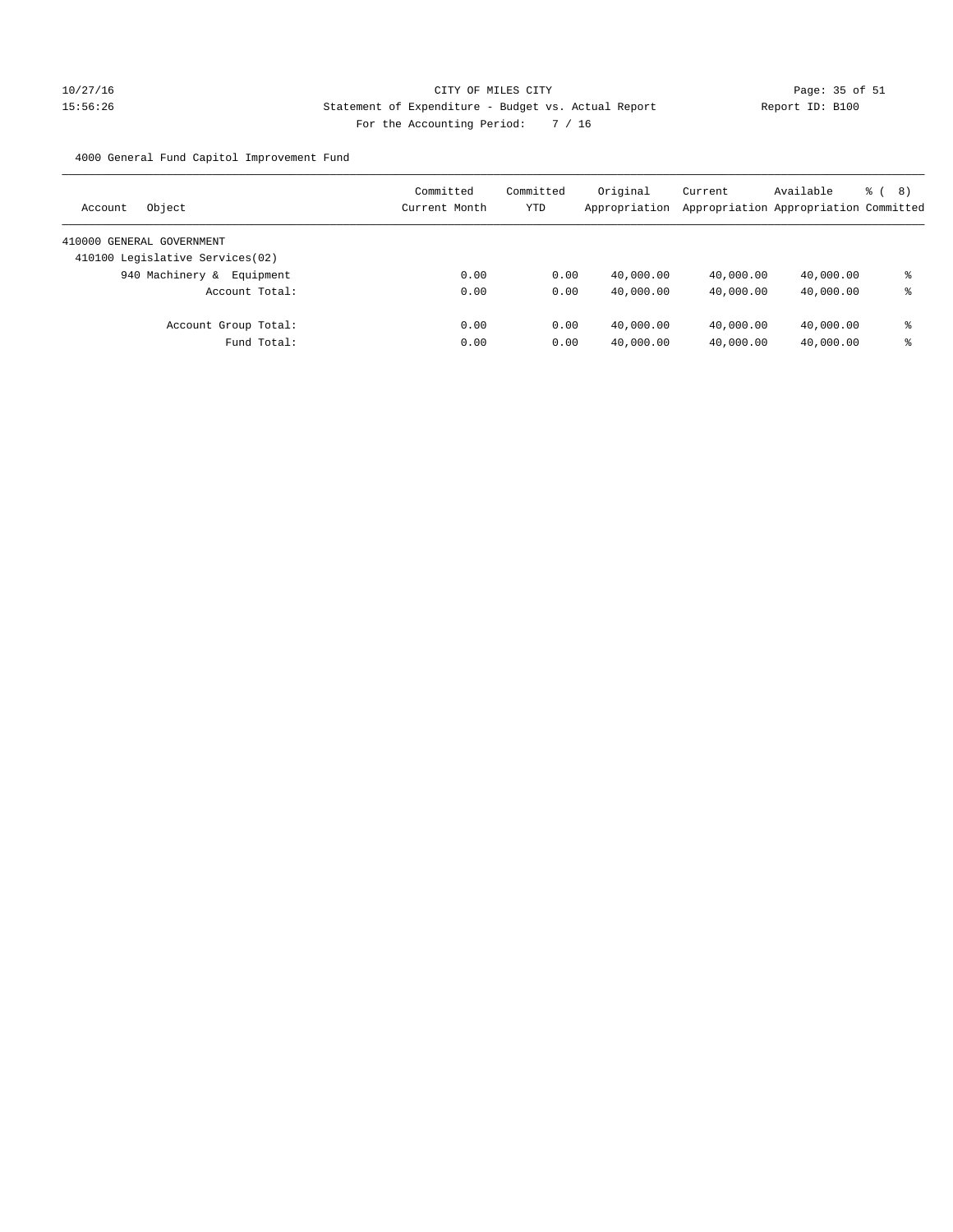# 10/27/16 Page: 36 of 51 15:56:26 Statement of Expenditure - Budget vs. Actual Report Changer Report ID: B100 For the Accounting Period: 7 / 16

4050 Ambulance Capital Improvement Fund

| Object<br>Account                           | Committed<br>Current Month | Committed<br>YTD | Original<br>Appropriation | Current<br>Appropriation Appropriation Committed | Available | <u> ද</u> ි ( 8 ) |
|---------------------------------------------|----------------------------|------------------|---------------------------|--------------------------------------------------|-----------|-------------------|
| 420000 PUBLIC SAFETY                        |                            |                  |                           |                                                  |           |                   |
| 420730 Emergency Medical Services-Ambulance |                            |                  |                           |                                                  |           |                   |
| 940 Machinery &<br>Equipment                | 0.00                       | 0.00             | 13,779.00                 | 13,779.00                                        | 13,779.00 | နွ                |
| Account Total:                              | 0.00                       | 0.00             | 13,779.00                 | 13,779.00                                        | 13,779.00 | နွ                |
| Account Group Total:                        | 0.00                       | 0.00             | 13,779.00                 | 13,779.00                                        | 13,779.00 | နွ                |
| Fund Total:                                 | 0.00                       | 0.00             | 13,779.00                 | 13,779.00                                        | 13,779.00 | နွ                |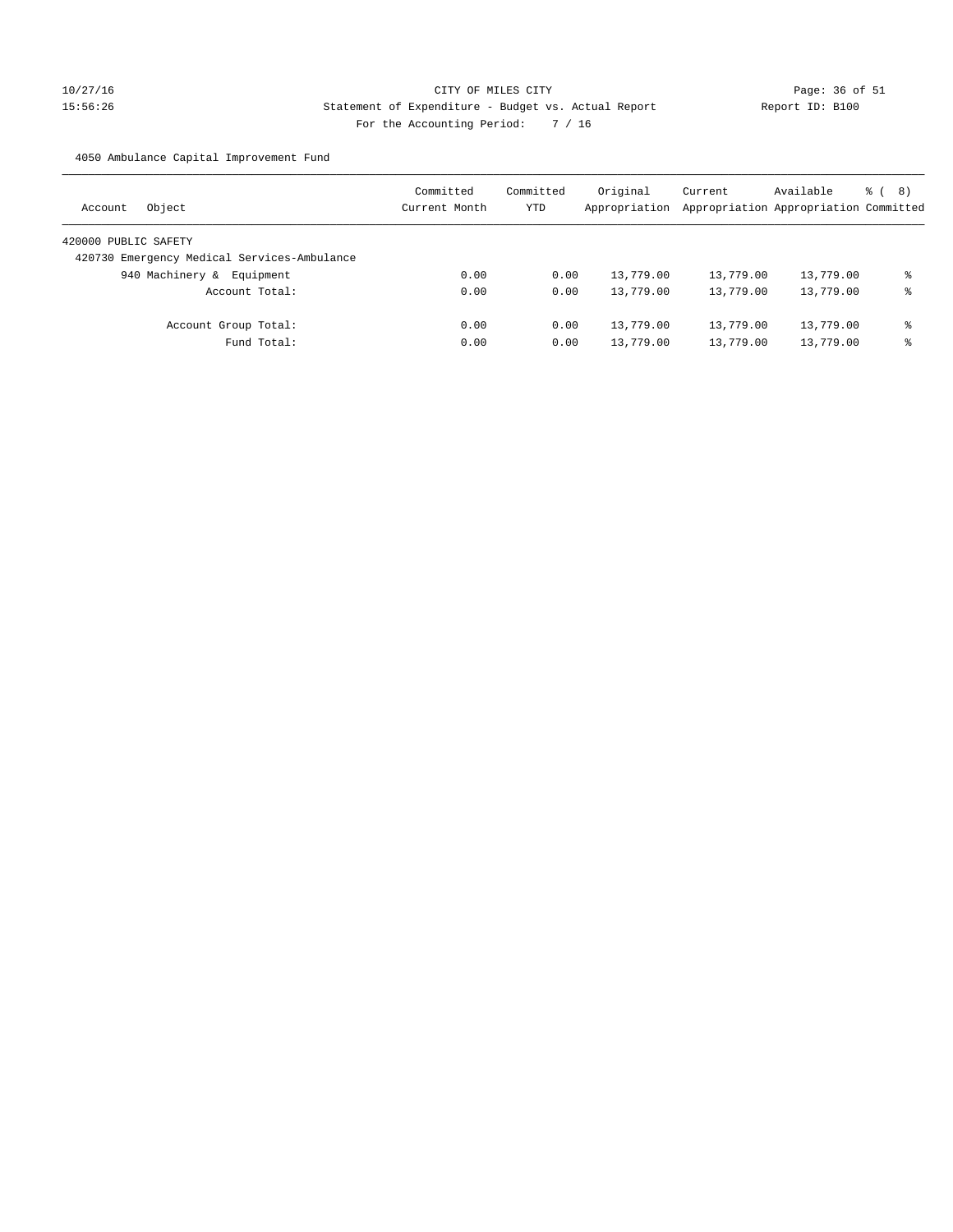# 10/27/16 Page: 37 of 51 15:56:26 Statement of Expenditure - Budget vs. Actual Report Changer Report ID: B100 For the Accounting Period: 7 / 16

4056 Airport- Capital Improvement Plan

| Account             | Object                              | Committed<br>Current Month | Committed<br>YTD | Original<br>Appropriation | Current   | Available<br>Appropriation Appropriation Committed | <sub>රි</sub> ( 8 ) |
|---------------------|-------------------------------------|----------------------------|------------------|---------------------------|-----------|----------------------------------------------------|---------------------|
| 430000 Public Works |                                     |                            |                  |                           |           |                                                    |                     |
| 430300 Airport (87) |                                     |                            |                  |                           |           |                                                    |                     |
|                     | 230 Repair and Maintenance Supplies | 0.00                       | 0.00             | 1,000.00                  | 1,000.00  | 1,000.00                                           | နွ                  |
|                     | 360 Contr R & M                     | 0.00                       | 0.00             | 50,000.00                 | 50,000.00 | 50,000.00                                          | နွ                  |
|                     | Account Total:                      | 0.00                       | 0.00             | 51,000.00                 | 51,000.00 | 51,000.00                                          | နွ                  |
|                     | Account Group Total:                | 0.00                       | 0.00             | 51,000.00                 | 51,000.00 | 51,000.00                                          | နွ                  |
|                     | Fund Total:                         | 0.00                       | 0.00             | 51,000.00                 | 51,000.00 | 51,000.00                                          | နွ                  |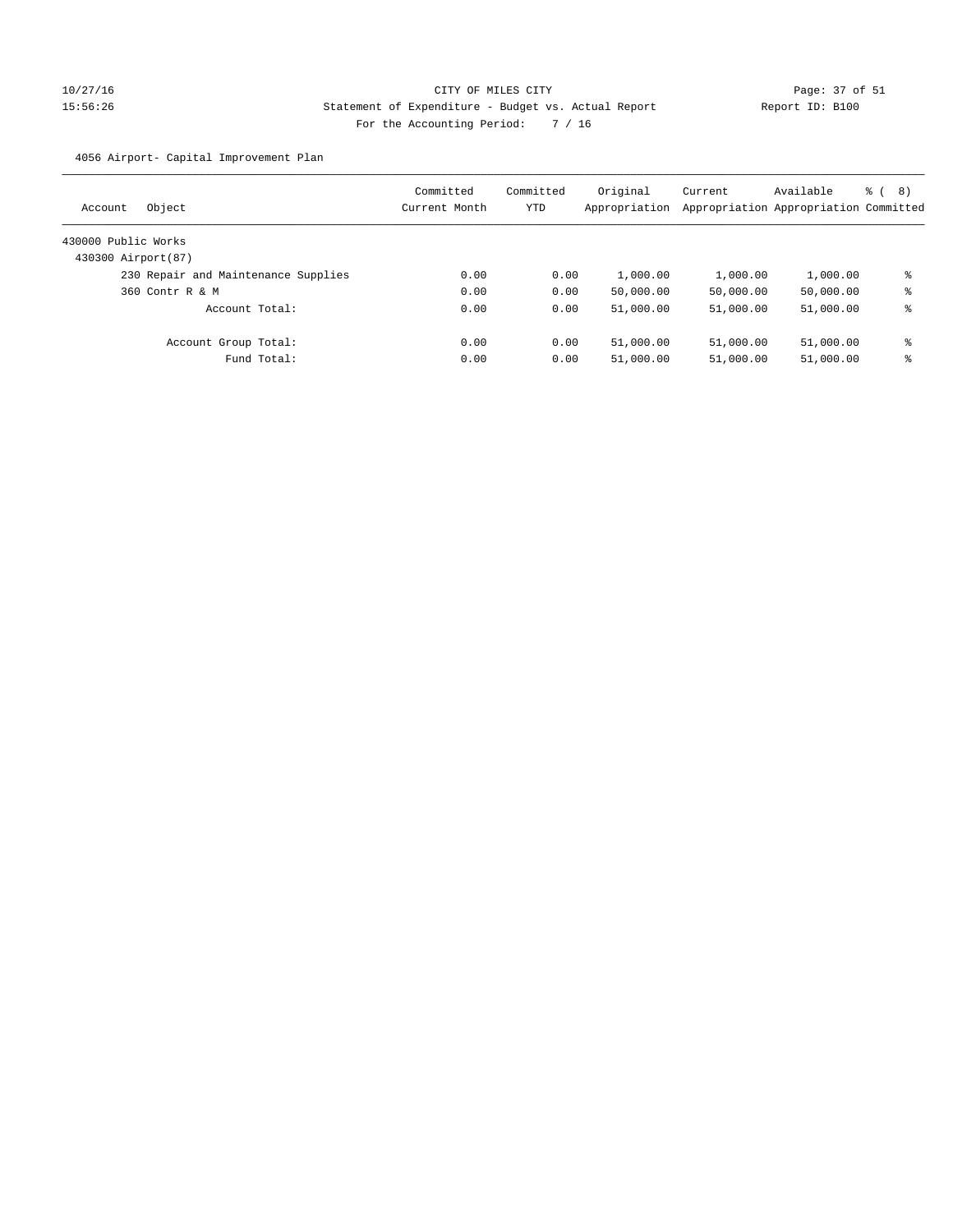# 10/27/16 CITY OF MILES CITY Page: 38 of 51 15:56:26 Statement of Expenditure - Budget vs. Actual Report Report ID: B100 For the Accounting Period: 7 / 16

4060 CAPITAL IMPROV-PUBLIC WORKS

| Object<br>Account            | Committed<br>Current Month | Committed<br>YTD | Original<br>Appropriation | Current   | Available<br>Appropriation Appropriation Committed | ී ( 8 ) |
|------------------------------|----------------------------|------------------|---------------------------|-----------|----------------------------------------------------|---------|
| 430000 Public Works          |                            |                  |                           |           |                                                    |         |
| 430233 Roadway/Re-surfacing  |                            |                  |                           |           |                                                    |         |
| 940 Machinery &<br>Equipment | 0.00                       | 0.00             | 75,000.00                 | 75,000.00 | 75,000.00                                          | ఄ       |
| Account Total:               | 0.00                       | 0.00             | 75,000.00                 | 75,000.00 | 75,000.00                                          | ႜ       |
| Account Group Total:         | 0.00                       | 0.00             | 75,000.00                 | 75,000.00 | 75,000.00                                          | နွ      |
| Fund Total:                  | 0.00                       | 0.00             | 75,000.00                 | 75,000.00 | 75,000.00                                          | ఄ       |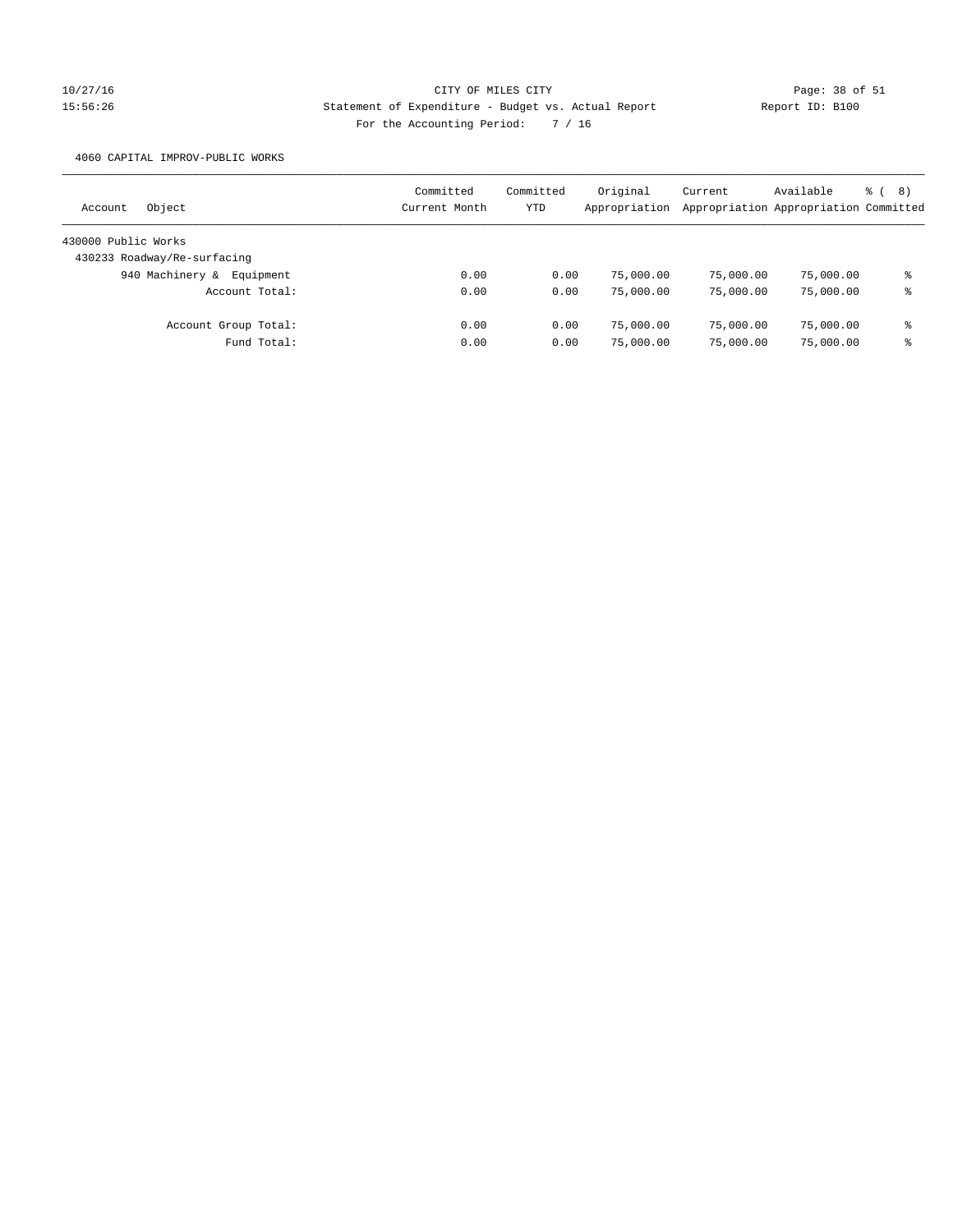# 10/27/16 Page: 39 of 51 15:56:26 Statement of Expenditure - Budget vs. Actual Report Report ID: B100 For the Accounting Period: 7 / 16

| Account             | Object                                        | Committed<br>Current Month | Committed<br>YTD | Original   | Current<br>Appropriation Appropriation Appropriation Committed | Available  | $\frac{6}{6}$ ( 8) |
|---------------------|-----------------------------------------------|----------------------------|------------------|------------|----------------------------------------------------------------|------------|--------------------|
| 430000 Public Works |                                               |                            |                  |            |                                                                |            |                    |
|                     | 430510 Water Administration (25)              |                            |                  |            |                                                                |            |                    |
|                     | 111 Salaries and Wages - Permanent            | 1,797.04                   | 1,797.04         | 25,762.00  | 25,762.00                                                      | 23,964.96  | 7 %                |
|                     | 121 OVERTIME-PERMANENT                        | 0.00                       | 0.00             | 250.00     | 250.00                                                         | 250.00     | ႜ                  |
|                     | 131 VACATION                                  | 339.74                     | 339.74           | 1,500.00   | 1,500.00                                                       | 1,160.26   | $23$ %             |
|                     | 132 SICK LEAVE                                | 2.90                       | 2.90             | 1,000.00   | 1,000.00                                                       | 997.10     | နွ                 |
|                     | 141 Unemployment Insurance                    | 3.32                       | 3.32             | 39.00      | 39.00                                                          | 35.68      | 9 %                |
|                     | 142 Workers' Compensation                     | 26.65                      | 26.65            | 312.00     | 312.00                                                         | 285.35     | 9 %                |
|                     | 143 Health Insurance                          | 344.91                     | 344.91           | 4,136.00   | 4,136.00                                                       | 3,791.09   | 8 %                |
|                     | 144 FICA                                      | 168.13                     | 168.13           | 1,985.00   | 1,985.00                                                       | 1,816.87   | 8 %                |
|                     | 145 PERS                                      | 89.46                      | 89.46            | 2,171.00   | 2,171.00                                                       | 2,081.54   | 4%                 |
|                     | 196 CLOTHING ALLOTMENT                        | 75.00                      | 75.00            | 150.00     | 150.00                                                         | 75.00      | 50%                |
|                     | 210 Office Supplies and Materials             | 0.00                       | 0.00             | 2,000.00   | 2,000.00                                                       | 2,000.00   | ႜ                  |
|                     | 214 Small Items of Equipment                  | 0.00                       | 0.00             | 3,000.00   | 3,000.00                                                       | 3,000.00   | နွ                 |
|                     | 220 Operating Expenses                        | 129.05                     | 129.05           | 2,200.00   | 2,200.00                                                       | 2,070.95   | 6 %                |
|                     | 230 Repair and Maintenance Supplies           | 0.00                       | 0.00             | 500.00     | 500.00                                                         | 500.00     | နွ                 |
|                     | 311 Postage, Box Rent, Etc.                   | 579.38                     | 579.38           | 10,000.00  | 10,000.00                                                      | 9,420.62   | 6 %                |
|                     | 320 Printing, Duplicating, Typing &           | 0.00                       | 0.00             | 2,300.00   | 2,300.00                                                       | 2,300.00   | ႜ                  |
|                     | 330 Publicity, Subscriptions & Dues           | 0.00                       | 0.00             | 1,000.00   | 1,000.00                                                       | 1,000.00   | နွ                 |
|                     | 345 Telephone                                 | 46.23                      | 46.23            | 600.00     | 600.00                                                         | 553.77     | 8 %                |
|                     | 347 Internet                                  | 12.15                      | 12.15            | 200.00     | 200.00                                                         | 187.85     | 6 %                |
|                     | 350 Professional Services                     | 50.00                      | 50.00            | 2,500.00   | 2,500.00                                                       | 2,450.00   | 2%                 |
|                     | 360 Contr R & M                               | 6,016.11                   | 6,016.11         | 8,099.00   | 8,099.00                                                       | 2,082.89   | 74 %               |
|                     | 370 Travel                                    | 0.00                       | 0.00             | 500.00     | 500.00                                                         | 500.00     | နွ                 |
|                     | 380 Training Services                         | 0.00                       | 0.00             | 500.00     | 500.00                                                         | 500.00     | ್ಠಿ                |
|                     | 382 Books                                     | 0.00                       | 0.00             | 100.00     | 100.00                                                         | 100.00     | ి                  |
|                     | 513 Liability                                 | 4, 411.86                  | 4,411.86         | 4,412.00   | 4,412.00                                                       | 0.14       | $100$ %            |
|                     | 531 Building & Office Rental                  | 500.00                     | 500.00           | 6,000.00   | 6,000.00                                                       | 5,500.00   | 8 %                |
|                     | 810 Losses (Bad debt expense - Enterprise     | 0.00                       | 0.00             | 500.00     | 500.00                                                         | 500.00     | ႜ                  |
|                     | Account Total:                                | 14,591.93                  | 14,591.93        | 81,716.00  | 81,716.00                                                      | 67,124.07  | 18 <sup>°</sup>    |
|                     | 430530 Water Source of Supply and Pumping(22) |                            |                  |            |                                                                |            |                    |
|                     | 111 Salaries and Wages - Permanent            | 20,545.11                  | 20,545.11        | 242,361.00 | 242,361.00                                                     | 221,815.89 | 8 %                |
|                     | 121 OVERTIME-PERMANENT                        | 1,402.36                   | 1,402.36         | 16,709.00  | 16,709.00                                                      | 15,306.64  | 8 %                |
|                     | 131 VACATION                                  | 1,991.20                   | 1,991.20         | 15,773.00  | 15,773.00                                                      | 13,781.80  | $13*$              |
|                     | 132 SICK LEAVE                                | 532.36                     | 532.36           | 7,093.00   | 7,093.00                                                       | 6,560.64   | 8%                 |
|                     | 133 OTHER LEAVE PAY                           | 98.79                      | 98.79            | 4,090.00   | 4,090.00                                                       | 3,991.21   | 2%                 |
|                     | 134 HOLIDAY PAY                               | 673.75                     | 673.75           | 5,002.00   | 5,002.00                                                       | 4,328.25   | $13*$              |
|                     | 141 Unemployment Insurance                    | 39.06                      | 39.06            | 436.00     | 436.00                                                         | 396.94     | 9%                 |
|                     | 142 Workers' Compensation                     | 1,579.97                   | 1,579.97         | 15,893.00  | 15,893.00                                                      | 14, 313.03 | 10 <sup>°</sup>    |
|                     | 143 Health Insurance                          | 4,204.64                   | 4,204.64         | 46,324.00  | 46,324.00                                                      | 42,119.36  | 9%                 |
|                     | 144 FICA                                      | 1,909.45                   | 1,909.45         | 22,264.00  | 22,264.00                                                      | 20,354.55  | 9%                 |
|                     | 145 PERS                                      | 1,810.09                   | 1,810.09         | 24,359.00  | 24,359.00                                                      | 22,548.91  | 7 %                |
|                     | 196 CLOTHING ALLOTMENT                        | 840.00                     | 840.00           | 840.00     | 840.00                                                         | 0.00       | 100 %              |
|                     | 210 Office Supplies and Materials             | 0.00                       | 0.00             | 250.00     | 250.00                                                         | 250.00     | ፟፟፟                |
|                     | 214 Small Items of Equipment                  | 1,534.00                   | 1,534.00         | 5,950.00   | 5,950.00                                                       | 4,416.00   | 26%                |
|                     | 220 Operating Expenses                        | 0.00                       | 0.00             | 2,000.00   | 2,000.00                                                       | 2,000.00   | ႜ                  |
|                     | 222 Chemicals, Lab & Med Supplies             | 0.00                       | 0.00             | 150.00     | 150.00                                                         | 150.00     | ိစ                 |
|                     | 226 Clothing and Uniforms                     | 0.00                       | 0.00             | 500.00     | 500.00                                                         | 500.00     | ိစ                 |
|                     | 230 Repair and Maintenance Supplies           | 75.00                      | 75.00            | 12,000.00  | 12,000.00                                                      | 11,925.00  | $1$ %              |
|                     | 231 Gas, Oil, Diesel Fuel, Grease, etc.       | 93.04                      | 93.04            | 1,500.00   | 1,500.00                                                       | 1,406.96   | 6 %                |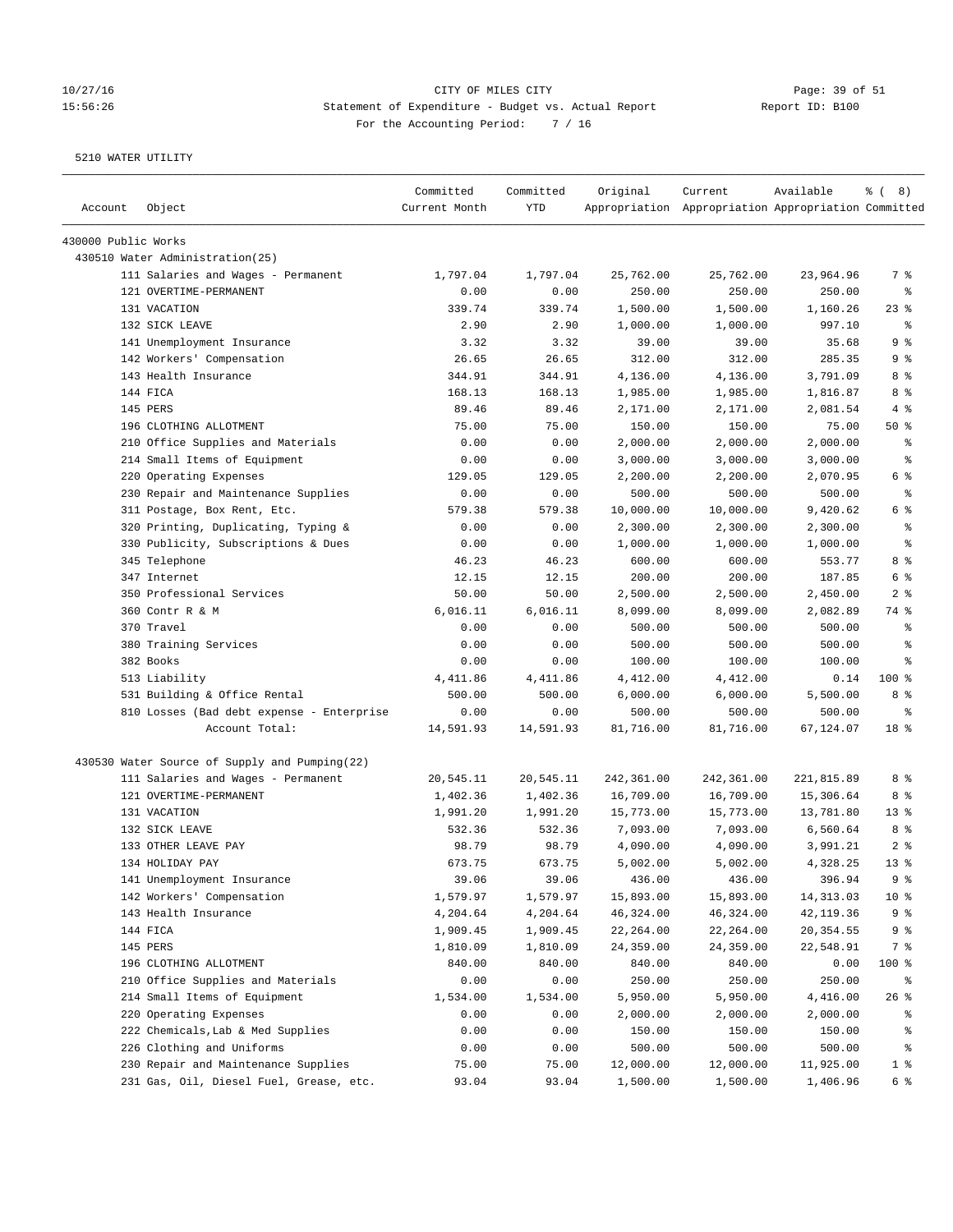# 10/27/16 Page: 40 of 51 15:56:26 Statement of Expenditure - Budget vs. Actual Report Changer Report ID: B100 For the Accounting Period: 7 / 16

| Account | Object                                  | Committed<br>Current Month | Committed<br>YTD | Original   | Current<br>Appropriation Appropriation Appropriation Committed | Available  | <sub>ර</sub> 8) |
|---------|-----------------------------------------|----------------------------|------------------|------------|----------------------------------------------------------------|------------|-----------------|
|         | 241 Consumable Tools                    | 0.00                       | 0.00             | 200.00     | 200.00                                                         | 200.00     | ႜ               |
|         | 311 Postage, Box Rent, Etc.             | 0.00                       | 0.00             | 50.00      | 50.00                                                          | 50.00      | ి               |
|         | 330 Publicity, Subscriptions & Dues     | 0.00                       | 0.00             | 250.00     | 250.00                                                         | 250.00     | နွ              |
|         | 334 Memberships, Registrations & Dues   | 0.00                       | 0.00             | 400.00     | 400.00                                                         | 400.00     | ್ಠಿ             |
|         | 341 Electric Utility Services           | 10,330.67                  | 10,330.67        | 55,000.00  | 55,000.00                                                      | 44,669.33  | 19 <sup>°</sup> |
|         | 344 Gas Utility Service                 | 108.53                     | 108.53           | 20,000.00  | 20,000.00                                                      | 19,891.47  | 1 <sup>8</sup>  |
|         | 345 Telephone                           | 75.34                      | 75.34            | 1,000.00   | 1,000.00                                                       | 924.66     | 8 %             |
|         | 346 Garbage Service                     | 291.12                     | 291.12           | 300.00     | 300.00                                                         | 8.88       | 97%             |
|         | 347 Internet                            | 80.25                      | 80.25            | 1,000.00   | 1,000.00                                                       | 919.75     | 8 %             |
|         | 350 Professional Services               | 0.00                       | 0.00             | 500.00     | 500.00                                                         | 500.00     | ್ಠಿ             |
|         | 352 Wtr/Swr Lab Testing                 | 0.00                       | 0.00             | 1,000.00   | 1,000.00                                                       | 1,000.00   | ್ಠಿ             |
|         | 357 Architectual, Engineering Serv Etc. | 0.00                       | 0.00             | 10,000.00  | 10,000.00                                                      | 10,000.00  | ್ಠಿ             |
|         | 360 Contr R & M                         | 489.50                     | 489.50           | 40,000.00  | 40,000.00                                                      | 39,510.50  | 1 <sup>8</sup>  |
|         | 363 R&M Vehicles/Equip/Labor-PW         | 0.00                       | 0.00             | 3,000.00   | 3,000.00                                                       | 3,000.00   | ್ಠಿ             |
|         | 369 Other Repair and Maintenance        | 0.00                       | 0.00             | 2,000.00   | 2,000.00                                                       | 2,000.00   | ್ಠಿ             |
|         | 370 Travel                              | 0.00                       | 0.00             | 1,000.00   | 1,000.00                                                       | 1,000.00   | ್ಠಿ             |
|         | 380 Training Services                   | 0.00                       | 0.00             | 1,500.00   | 1,500.00                                                       | 1,500.00   | ್ಠಿ             |
|         | 382 Books                               | 0.00                       | 0.00             | 200.00     | 200.00                                                         | 200.00     | ್ಠಿ             |
|         | 400 BUILDING MATERIALS                  | 0.00                       | 0.00             | 500.00     | 500.00                                                         | 500.00     | ి               |
|         | 511 Insurance on Buildings              | 11,965.84                  | 11,965.84        | 11,966.00  | 11,966.00                                                      | 0.16       | $100*$          |
|         | 512 Insurance on Vehicles & Equipment   | 292.31                     | 292.31           | 293.00     | 293.00                                                         | 0.69       | $100$ %         |
|         | 940 Machinery & Equipment               | 0.00                       | 0.00             | 130,000.00 | 130,000.00                                                     | 130,000.00 | နွ              |
|         | Account Total:                          | 60,962.38                  | 60,962.38        | 703,653.00 | 703,653.00                                                     | 642,690.62 | 9 %             |
|         | 430540 Water Purification and Treatment |                            |                  |            |                                                                |            |                 |
|         | 210 Office Supplies and Materials       | 0.00                       | 0.00             | 200.00     | 200.00                                                         | 200.00     | နွ              |
|         | 214 Small Items of Equipment            | 2,116.20                   | 2,116.20         | 13,700.00  | 13,700.00                                                      | 11,583.80  | 15 <sup>°</sup> |
|         | 220 Operating Expenses                  | 0.00                       | 0.00             | 3,000.00   | 3,000.00                                                       | 3,000.00   | နွ              |
|         | 222 Chemicals, Lab & Med Supplies       | 3,468.80                   | 3,468.80         | 58,350.00  | 58,350.00                                                      | 54,881.20  | 6 %             |
|         | 226 Clothing and Uniforms               | 0.00                       | 0.00             | 500.00     | 500.00                                                         | 500.00     | ್ಠಿ             |
|         | 230 Repair and Maintenance Supplies     | 75.00                      | 75.00            | 9,500.00   | 9,500.00                                                       | 9,425.00   | 1 <sub>8</sub>  |
|         | 231 Gas, Oil, Diesel Fuel, Grease, etc. | 62.03                      | 62.03            | 1,000.00   | 1,000.00                                                       | 937.97     | 6 %             |
|         | 241 Consumable Tools                    | 0.00                       | 0.00             | 150.00     | 150.00                                                         | 150.00     | ႜ               |
|         | 311 Postage, Box Rent, Etc.             | 0.00                       | 0.00             | 150.00     | 150.00                                                         | 150.00     | ್ಠಿ             |
|         | 320 Printing, Duplicating, Typing &     | 0.00                       | 0.00             | 100.00     | 100.00                                                         | 100.00     | ್ಠಿ             |
|         | 330 Publicity, Subscriptions & Dues     | 0.00                       | 0.00             | 400.00     | 400.00                                                         | 400.00     | ್ಠಿ             |
|         | 334 Memberships, Registrations & Dues   | 0.00                       | 0.00             | 450.00     | 450.00                                                         | 450.00     | $\,$ $\,$ $\,$  |
|         | 352 Wtr/Swr Lab Testing                 | 0.00                       | 0.00             | 10,000.00  | 10,000.00                                                      | 10,000.00  | ి               |
|         | 357 Architectual, Engineering Serv Etc. | 0.00                       | 0.00             | 12,000.00  | 12,000.00                                                      | 12,000.00  | ိစ              |
|         | 360 Contr R & M                         | 82.50                      | 82.50            | 6,000.00   | 6,000.00                                                       | 5,917.50   | 1 <sup>8</sup>  |
|         | 369 Other Repair and Maintenance        | 0.00                       | 0.00             | 1,500.00   | 1,500.00                                                       | 1,500.00   | န့              |
|         | 370 Travel                              | 0.00                       | 0.00             | 1,500.00   | 1,500.00                                                       | 1,500.00   | န့              |
|         | 380 Training Services                   | 0.00                       | 0.00             | 1,250.00   | 1,250.00                                                       | 1,250.00   | ိစ              |
|         | 382 Books                               | 0.00                       | 0.00             | 200.00     | 200.00                                                         | 200.00     | ိစ              |
|         | 533 Machinery and Equipment Rental      | 0.00                       | 0.00             | 1,000.00   | 1,000.00                                                       | 1,000.00   | ိစ              |
|         | 930 Improvements Other than Buildings   | 0.00                       | 0.00             | 15,500.00  | 15,500.00                                                      | 15,500.00  | ိစ              |
|         | Account Total:                          | 5,804.53                   | 5,804.53         | 136,450.00 | 136,450.00                                                     | 130,645.47 | 4 %             |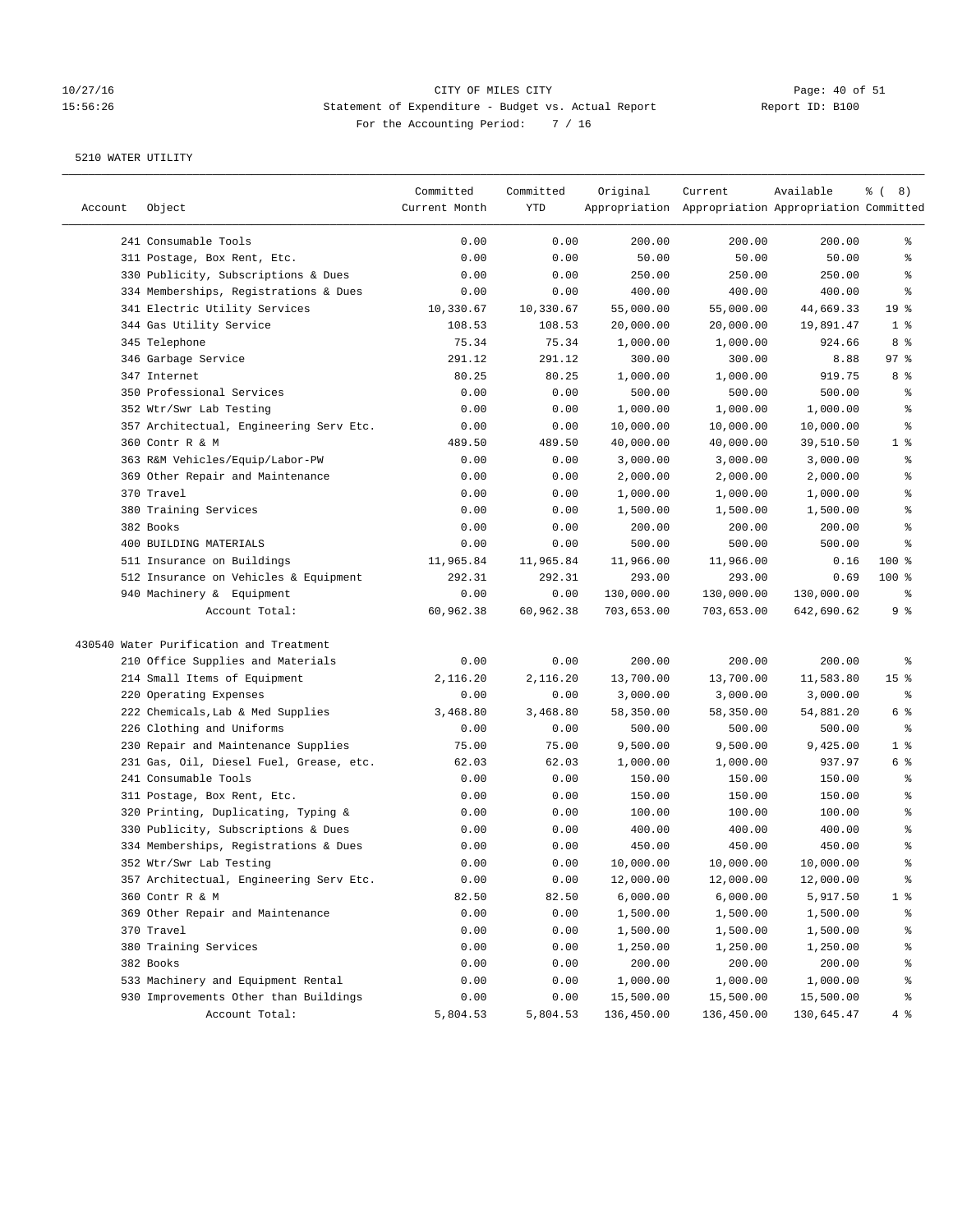# 10/27/16 Page: 41 of 51 15:56:26 Statement of Expenditure - Budget vs. Actual Report Report ID: B100 For the Accounting Period: 7 / 16

| Account | Object                                   | Committed<br>Current Month | Committed<br>YTD | Original               | Current<br>Appropriation Appropriation Appropriation Committed | Available                 | $\frac{6}{6}$ ( 8) |
|---------|------------------------------------------|----------------------------|------------------|------------------------|----------------------------------------------------------------|---------------------------|--------------------|
|         | 430550 Transmission and Distribution(23) |                            |                  |                        |                                                                |                           |                    |
|         | 111 Salaries and Wages - Permanent       | 13,039.47                  | 13,039.47        | 137,531.00             | 137,531.00                                                     | 124,491.53                | 9 %                |
|         | 121 OVERTIME-PERMANENT                   | 1,207.48                   | 1,207.48         | 10,599.00              | 10,599.00                                                      | 9,391.52                  | $11$ %             |
|         | 131 VACATION                             | 669.44                     | 669.44           | 15,773.00              | 15,773.00                                                      | 15,103.56                 | 4%                 |
|         | 132 SICK LEAVE                           | 323.55                     | 323.55           | 7,093.00               | 7,093.00                                                       | 6,769.45                  | 5 <sup>8</sup>     |
|         | 133 OTHER LEAVE PAY                      | 0.00                       | 0.00             | 2,243.00               | 2,243.00                                                       | 2,243.00                  | ್ಠಿ                |
|         | 134 HOLIDAY PAY                          | 111.94                     | 111.94           | 4,558.00               | 4,558.00                                                       | 4,446.06                  | 2 <sub>8</sub>     |
|         | 141 Unemployment Insurance               | 23.89                      | 23.89            | 267.00                 | 267.00                                                         | 243.11                    | 9 %                |
|         | 142 Workers' Compensation                | 845.95                     | 845.95           | 9,573.00               | 9,573.00                                                       | 8,727.05                  | 9%                 |
|         | 143 Health Insurance                     | 2,655.00                   | 2,655.00         | 29,615.00              | 29,615.00                                                      | 26,960.00                 | 9 %                |
|         | 144 FICA                                 | 1,212.22                   | 1,212.22         | 13,602.00              | 13,602.00                                                      | 12,389.78                 | 9 %                |
|         | 145 PERS                                 | 1,284.92                   | 1,284.92         |                        | 14,882.00                                                      |                           | 9 %                |
|         | 196 CLOTHING ALLOTMENT                   |                            |                  | 14,882.00              |                                                                | 13,597.08                 | 89 %               |
|         |                                          | 577.50                     | 577.50           | 650.00                 | 650.00                                                         | 72.50                     |                    |
|         | 210 Office Supplies and Materials        | 0.00                       | 0.00             | 500.00<br>19,500.00    | 500.00                                                         | 500.00<br>19,500.00       | ್ಠಿ                |
|         | 214 Small Items of Equipment             | 0.00                       | 0.00             |                        | 19,500.00                                                      |                           | န့                 |
|         | 220 Operating Expenses                   | 0.00                       | 0.00             | 35,000.00              | 35,000.00                                                      | 35,000.00                 | နွ                 |
|         | 222 Chemicals, Lab & Med Supplies        | 0.00                       | 0.00             | 200.00                 | 200.00                                                         | 200.00                    | ి                  |
|         | 226 Clothing and Uniforms                | 0.00                       | 0.00             | 700.00                 | 700.00                                                         | 700.00                    | ి                  |
|         | 230 Repair and Maintenance Supplies      | 900.54                     | 900.54           | 40,000.00              | 40,000.00                                                      | 39,099.46                 | 2 <sub>8</sub>     |
|         | 231 Gas, Oil, Diesel Fuel, Grease, etc.  | 1,112.46                   | 1,112.46         | 10,000.00              | 10,000.00                                                      | 8,887.54                  | $11$ %             |
|         | 233 Water/Sewer Main Replacement and     | 0.00                       | 0.00             | 10,000.00              | 10,000.00                                                      | 10,000.00                 | န့                 |
|         | 234 Hydrant/Manhole Replacement, Valves  | 0.00                       | 0.00             | 45,000.00              | 45,000.00                                                      | 45,000.00                 | နွ                 |
|         | 235 Curb Stop Replacement                | $-67.17$                   | $-67.17$         | 18,000.00              | 18,000.00                                                      | 18,067.17                 | နွ                 |
|         | 241 Consumable Tools                     | 0.00                       | 0.00             | 200.00                 | 200.00                                                         | 200.00                    | န့                 |
|         | 311 Postage, Box Rent, Etc.              | 0.00                       | 0.00             | 100.00                 | 100.00                                                         | 100.00                    | န့                 |
|         | 320 Printing, Duplicating, Typing &      | 0.00                       | 0.00             | 100.00                 | 100.00                                                         | 100.00                    | နွ                 |
|         | 330 Publicity, Subscriptions & Dues      | 0.00                       | 0.00             | 250.00                 | 250.00                                                         | 250.00                    | ి                  |
|         | 334 Memberships, Registrations & Dues    | 125.00                     | 125.00           | 325.00                 | 325.00                                                         | 200.00                    | 38 <sup>8</sup>    |
|         | 341 Electric Utility Services            | 48.52                      | 48.52            | 650.00                 | 650.00                                                         | 601.48                    | 7 %                |
|         | 344 Gas Utility Service                  | 18.64                      | 18.64            | 450.00                 | 450.00                                                         | 431.36                    | 4 %                |
|         | 345 Telephone                            | 36.05                      | 36.05            | 600.00                 | 600.00                                                         | 563.95                    | 6 %                |
|         | 347 Internet                             | 11.40                      | 11.40            | 200.00                 | 200.00                                                         | 188.60                    | 6 %                |
|         | 350 Professional Services                | 0.00                       | 0.00             | 8,400.00               | 8,400.00                                                       | 8,400.00                  | ್ಠಿ                |
|         | 357 Architectual, Engineering Serv Etc.  | 0.00                       | 0.00             | 70,000.00              | 70,000.00                                                      | 70,000.00                 | ್ಠಿ                |
|         | 360 Contr R & M                          | 144.24                     | 144.24           | 18,500.00              | 18,500.00                                                      | 18, 355. 76               | 1 <sup>8</sup>     |
|         | 363 R&M Vehicles/Equip/Labor-PW          | 533.29                     | 533.29           | 29,000.00              | 29,000.00                                                      | 28,466.71                 | 2 <sup>8</sup>     |
|         | 369 Other Repair and Maintenance         | 0.00                       | 0.00             | 1,000.00               | 1,000.00                                                       | 1,000.00                  | ್ಠಿ                |
|         | 370 Travel                               | 0.00                       | 0.00             | 750.00                 | 750.00                                                         | 750.00                    | နွ                 |
|         | 380 Training Services                    | 0.00                       | 0.00             | 700.00                 | 700.00                                                         | 700.00                    | န့                 |
|         | 382 Books                                | 0.00                       | 0.00             | 200.00                 | 200.00                                                         | 200.00                    | ್ಠಿ                |
|         | 400 BUILDING MATERIALS                   | 0.00                       | 0.00             | 500.00                 | 500.00                                                         | 500.00                    | ್ಠಿ                |
|         | 511 Insurance on Buildings               | 2,998.30                   | 2,998.30         | 2,999.00               | 2,999.00                                                       | 0.70                      | 100 %              |
|         | 512 Insurance on Vehicles & Equipment    | 716.97                     | 716.97           | 717.00                 | 717.00                                                         | 0.03                      | 100 %              |
|         | 532 Land Rental                          | 176.86                     | 176.86           | 1,500.00               | 1,500.00                                                       | 1,323.14                  | $12*$              |
|         | 533 Machinery and Equipment Rental       | 0.00                       | 0.00             | 1,000.00               | 1,000.00                                                       | 1,000.00                  | ್ಠಿ                |
|         | 940 Machinery & Equipment                | 1,857.14                   | 1,857.14         | 2,005,000.00           | 2,005,000.00                                                   | 2,003,142.86              | ိစ                 |
|         | Account Total:                           | 30,563.60                  |                  | 30,563.60 2,568,427.00 |                                                                | 2,568,427.00 2,537,863.40 | $1$ %              |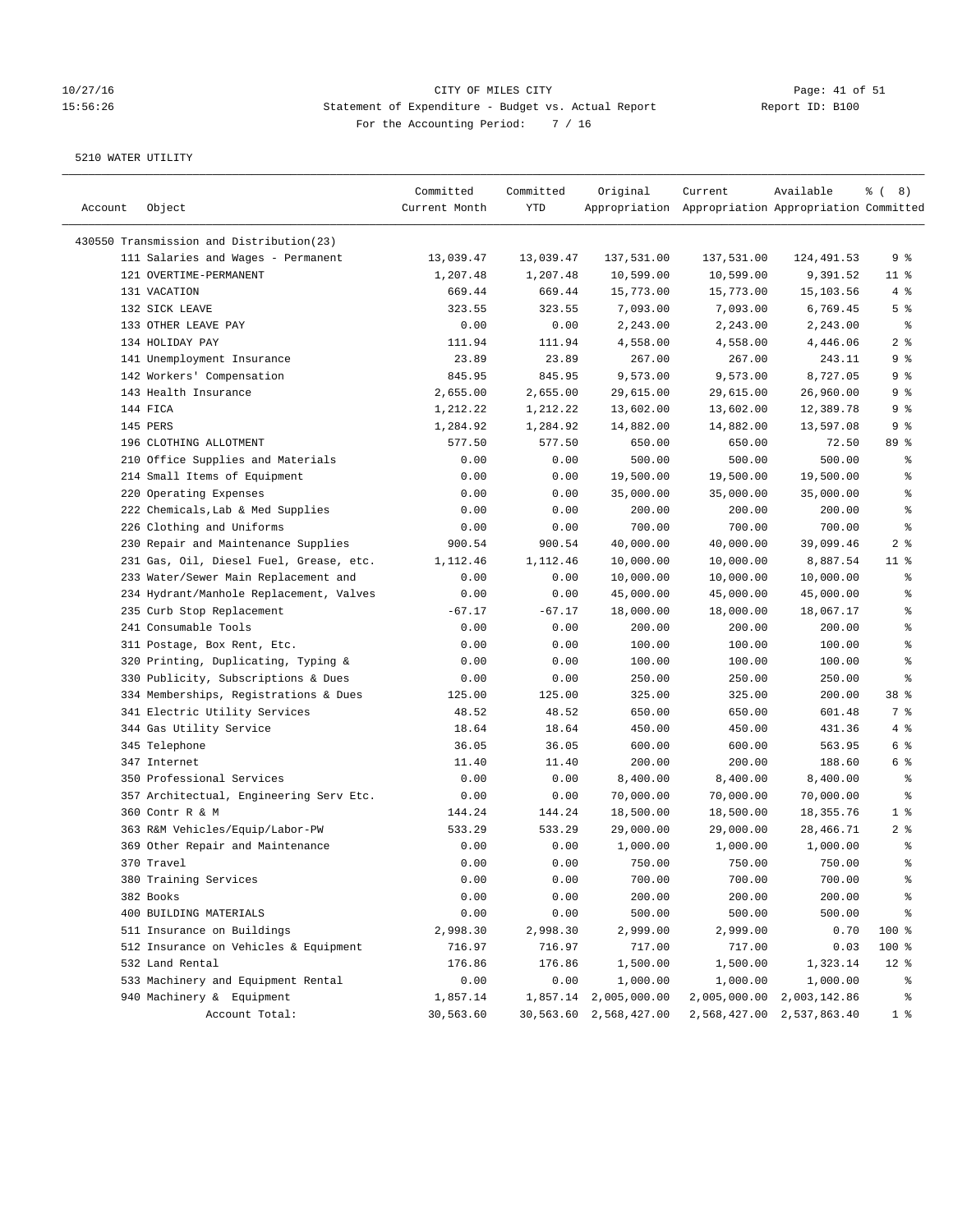### 10/27/16 CITY OF MILES CITY Page: 42 of 51 15:56:26 Statement of Expenditure - Budget vs. Actual Report Report ID: B100 For the Accounting Period: 7 / 16

| Account             | Object                                     | Committed<br>Current Month | Committed<br><b>YTD</b> | Original                | Current<br>Appropriation Appropriation Appropriation Committed | Available                 | ී (<br>8)      |
|---------------------|--------------------------------------------|----------------------------|-------------------------|-------------------------|----------------------------------------------------------------|---------------------------|----------------|
|                     | 430690 Sewer Lift Stations(32)             |                            |                         |                         |                                                                |                           |                |
|                     | 360 Contr R & M                            | 65.00                      | 65.00                   | 0.00                    | 0.00                                                           | $-65.00$                  | °              |
|                     | Account Total:                             | 65.00                      | 65.00                   | 0.00                    | 0.00                                                           | $-65.00$                  | る              |
|                     | Account Group Total:                       | 111,987.44                 |                         | 111,987.44 3,490,246.00 |                                                                | 3,490,246.00 3,378,258.56 | 3 <sup>8</sup> |
| 490000 DEBT SERVICE |                                            |                            |                         |                         |                                                                |                           |                |
|                     | 490200 Revenue Bonds                       |                            |                         |                         |                                                                |                           |                |
|                     | 611 Principal-NE Wtr Line Phase II         | 0.00                       | 0.00                    | 16,000.00               | 16,000.00                                                      | 16,000.00                 | နွ             |
|                     | 615 Principal-Northeast Water Ln \$2.2     | 0.00                       | 0.00                    | 62,000.00               | 62,000.00                                                      | 62,000.00                 | ್ಠಿ            |
|                     | 616 Principal-Carbon Hill Water Tank \$2.2 | 0.00                       | 0.00                    | 60,000.00               | 60,000.00                                                      | 60,000.00                 | နွ             |
|                     | 617 Principal - NE Wtr Line \$500k         | 0.00                       | 0.00                    | 14,000.00               | 14,000.00                                                      | 14,000.00                 | ి              |
|                     | 618 Principal-Carbon Hill \$500k           | 0.00                       | 0.00                    | 14,000.00               | 14,000.00                                                      | 14,000.00                 | る              |
|                     | 622 Interest-NE Wtr Line Phase II          | 0.00                       | 0.00                    | 1,688.00                | 1,688.00                                                       | 1,688.00                  | ್ಠಿ            |
|                     | 631 Interest - NE Wtr Line \$500k          | 0.00                       | 0.00                    | 11,207.00               | 11,207.00                                                      | 11,207.00                 | る              |
|                     | 632 Interest - Carbon Hill Wtr Tank \$500k | 0.00                       | 0.00                    | 11,207.00               | 11,207.00                                                      | 11,207.00                 | る              |
|                     | 634 Interest-Northeast Wtr Ln \$2.2        | 0.00                       | 0.00                    | 54,465.00               | 54,465.00                                                      | 54,465.00                 | る              |
|                     | 638 Interest-Carbon Hill Tank \$2.2        | 0.00                       | 0.00                    | 53,040.00               | 53,040.00                                                      | 53,040.00                 | နွ             |
|                     | Account Total:                             | 0.00                       | 0.00                    | 297,607.00              | 297,607.00                                                     | 297,607.00                | る              |
|                     | Account Group Total:                       | 0.00                       | 0.00                    | 297,607.00              | 297,607.00                                                     | 297,607.00                | ి              |
|                     | 520000 OTHER FINANCING USES                |                            |                         |                         |                                                                |                           |                |
|                     | 521000 Interfund Operating Transfers Out   |                            |                         |                         |                                                                |                           |                |
|                     | 820 Transfers to Other Funds               | 5,456.00                   | 5,456.00                | 76,630.00               | 76,630.00                                                      | 71,174.00                 | 7 %            |
|                     | Account Total:                             | 5,456.00                   | 5,456.00                | 76,630.00               | 76,630.00                                                      | 71,174.00                 | 7 %            |
|                     | Account Group Total:                       | 5,456.00                   | 5,456.00                | 76,630.00               | 76,630.00                                                      | 71,174.00                 | 7 %            |
|                     | Fund Total:                                | 117, 443.44                | 117,443.44              | 3,864,483.00            | 3,864,483.00                                                   | 3,747,039.56              | 3%             |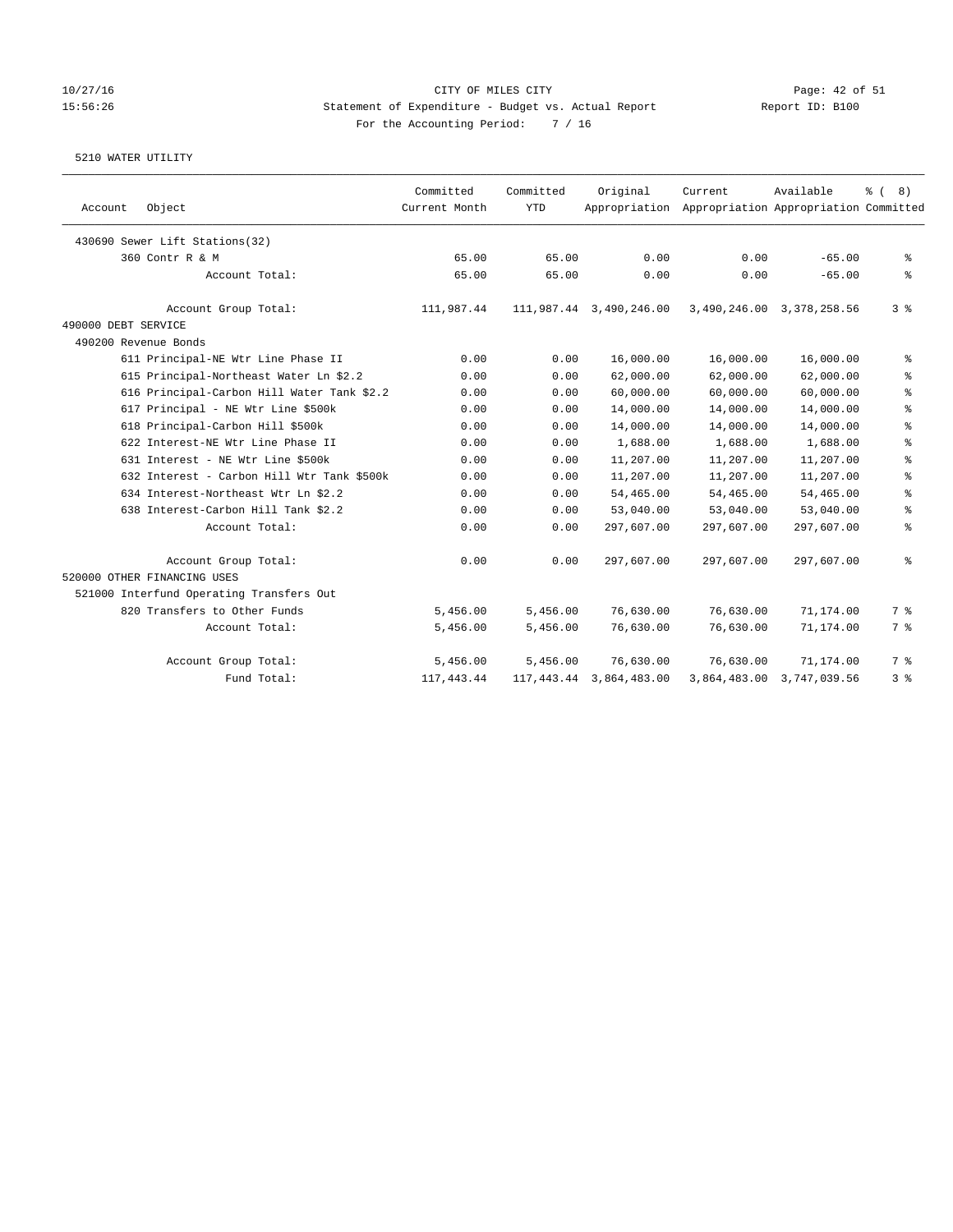# 10/27/16 Page: 43 of 51 15:56:26 Statement of Expenditure - Budget vs. Actual Report Changer Report ID: B100 For the Accounting Period: 7 / 16

————————————————————————————————————————————————————————————————————————————————————————————————————————————————————————————————————

|                     |                                              | Committed     | Committed | Original   | Current                                             | Available  | ී (<br>8)                |
|---------------------|----------------------------------------------|---------------|-----------|------------|-----------------------------------------------------|------------|--------------------------|
| Account             | Object                                       | Current Month | YTD       |            | Appropriation Appropriation Appropriation Committed |            |                          |
| 430000 Public Works |                                              |               |           |            |                                                     |            |                          |
|                     | 430610 Sewer Administration(29)              |               |           |            |                                                     |            |                          |
|                     | 111 Salaries and Wages - Permanent           | 1,796.79      | 1,796.79  | 25,800.00  | 25,800.00                                           | 24,003.21  | 7 %                      |
|                     | 121 OVERTIME-PERMANENT                       | 0.00          | 0.00      | 250.00     | 250.00                                              | 250.00     | ႜ                        |
|                     | 131 VACATION                                 | 339.74        | 339.74    | 1,500.00   | 1,500.00                                            | 1,160.26   | $23$ $%$                 |
|                     | 132 SICK LEAVE                               | 2.74          | 2.74      | 1,000.00   | 1,000.00                                            | 997.26     | ႜ                        |
|                     | 141 Unemployment Insurance                   | 3.33          | 3.33      | 39.00      | 39.00                                               | 35.67      | 9 <sub>8</sub>           |
|                     | 142 Workers' Compensation                    | 26.62         | 26.62     | 311.00     | 311.00                                              | 284.38     | 9 <sup>8</sup>           |
|                     | 143 Health Insurance                         | 344.79        | 344.79    | 4,136.00   | 4,136.00                                            | 3,791.21   | 8 %                      |
|                     | 144 FICA                                     | 168.14        | 168.14    | 1,979.00   | 1,979.00                                            | 1,810.86   | 8 %                      |
|                     | 145 PERS                                     | 89.45         | 89.45     | 2,139.00   | 2,139.00                                            | 2,049.55   | 4%                       |
|                     | 196 CLOTHING ALLOTMENT                       | 75.00         | 75.00     | 138.00     | 138.00                                              | 63.00      | 54 %                     |
|                     | 210 Office Supplies and Materials            | 0.00          | 0.00      | 2,000.00   | 2,000.00                                            | 2,000.00   | ႜ                        |
|                     | 214 Small Items of Equipment                 | 0.00          | 0.00      | 3,000.00   | 3,000.00                                            | 3,000.00   | $\epsilon$               |
|                     | 220 Operating Expenses                       | 129.05        | 129.05    | 2,200.00   | 2,200.00                                            | 2,070.95   | 6 %                      |
|                     | 230 Repair and Maintenance Supplies          | 0.00          | 0.00      | 500.00     | 500.00                                              | 500.00     | ႜ                        |
|                     | 311 Postage, Box Rent, Etc.                  | 579.36        | 579.36    | 10,000.00  | 10,000.00                                           | 9,420.64   | 6 %                      |
|                     | 320 Printing, Duplicating, Typing &          | 0.00          | 0.00      | 2,300.00   | 2,300.00                                            | 2,300.00   | $\,{}^{\circ}\!\!\delta$ |
|                     | 330 Publicity, Subscriptions & Dues          | 0.00          | 0.00      | 1,000.00   | 1,000.00                                            | 1,000.00   | $\epsilon$               |
|                     | 345 Telephone                                | 46.21         | 46.21     | 600.00     | 600.00                                              | 553.79     | 8 %                      |
|                     | 347 Internet                                 | 19.51         | 19.51     | 200.00     | 200.00                                              | 180.49     | $10*$                    |
|                     | 350 Professional Services                    | 50.00         | 50.00     | 2,500.00   | 2,500.00                                            | 2,450.00   | 2 <sup>8</sup>           |
|                     | 360 Contr R & M                              | 6,016.12      | 6,016.12  | 8,099.00   | 8,099.00                                            | 2,082.88   | 74 %                     |
|                     | 370 Travel                                   | 0.00          | 0.00      | 500.00     | 500.00                                              | 500.00     | နွ                       |
|                     | 380 Training Services                        | 0.00          | 0.00      | 500.00     | 500.00                                              | 500.00     | နွ                       |
|                     | 382 Books                                    | 0.00          | 0.00      | 100.00     | 100.00                                              | 100.00     | $\epsilon$               |
|                     | 513 Liability                                | 0.00          | 0.00      | 5,037.00   | 5,037.00                                            | 5,037.00   | နွ                       |
|                     | 531 Building & Office Rental                 | 333.33        | 333.33    | 6,000.00   | 6,000.00                                            | 5,666.67   | 6 %                      |
|                     | 540 Special Assessments                      | 0.00          | 0.00      | 4,000.00   | 4,000.00                                            | 4,000.00   | $\,{}^{\circ}\!\!\delta$ |
|                     | 810 Losses (Bad debt expense - Enterprise    | 0.00          | 0.00      | 500.00     | 500.00                                              | 500.00     | နွ                       |
|                     | Account Total:                               | 10,020.18     | 10,020.18 | 86,328.00  | 86,328.00                                           | 76,307.82  | $12*$                    |
|                     | 430630 Sewer Collection and Transmission(31) |               |           |            |                                                     |            |                          |
|                     | 111 Salaries and Wages - Permanent           | 12,772.61     | 12,772.61 | 133,489.00 | 133,489.00                                          | 120,716.39 | 10 <sub>8</sub>          |
|                     | 121 OVERTIME-PERMANENT                       | 1,206.81      | 1,206.81  | 10,599.00  | 10,599.00                                           | 9,392.19   | $11$ %                   |
|                     | 131 VACATION                                 | 637.28        | 637.28    | 15,773.00  | 15,773.00                                           | 15,135.72  | 4%                       |
|                     | 132 SICK LEAVE                               | 323.53        | 323.53    | 7,093.00   | 7,093.00                                            | 6,769.47   | 5 <sup>8</sup>           |
|                     | 133 OTHER LEAVE PAY                          | 0.00          | 0.00      | 1,927.00   | 1,927.00                                            | 1,927.00   | ႜ                        |
|                     | 134 HOLIDAY PAY                              | 111.94        | 111.94    | 4,558.00   | 4,558.00                                            | 4,446.06   | 2 <sup>°</sup>           |
|                     | 141 Unemployment Insurance                   | 23.53         | 23.53     | 262.00     | 262.00                                              | 238.47     | 9%                       |
|                     | 142 Workers' Compensation                    | 829.25        | 829.25    | 9,349.00   | 9,349.00                                            | 8,519.75   | 9%                       |
|                     | 143 Health Insurance                         | 2,620.48      | 2,620.48  | 29,119.00  | 29,119.00                                           | 26,498.52  | 9 %                      |
|                     | 144 FICA                                     | 1,189.03      | 1,189.03  | 13,268.00  | 13,268.00                                           | 12,078.97  | 9 %                      |
|                     | 145 PERS                                     | 1,259.87      | 1,259.87  | 14,517.00  | 14,517.00                                           | 13,257.13  | 9 %                      |
|                     | 196 CLOTHING ALLOTMENT                       | 570.00        | 570.00    | 495.00     | 495.00                                              | $-75.00$   | 115 %                    |
|                     | 210 Office Supplies and Materials            | 0.00          | 0.00      | 350.00     | 350.00                                              | 350.00     | ိစ                       |
|                     | 214 Small Items of Equipment                 | $-867.00$     | $-867.00$ | 18,750.00  | 18,750.00                                           | 19,617.00  | $-5$ %                   |
|                     | 220 Operating Expenses                       | 0.00          | 0.00      | 2,600.00   | 2,600.00                                            | 2,600.00   | နွ                       |
|                     | 222 Chemicals, Lab & Med Supplies            | 0.00          | 0.00      | 2,000.00   | 2,000.00                                            | 2,000.00   | ್ಠಿ                      |
|                     | 226 Clothing and Uniforms                    | 0.00          | 0.00      | 700.00     | 700.00                                              | 700.00     | ိစ                       |
|                     | 230 Repair and Maintenance Supplies          | $-6.95$       | $-6.95$   | 5,000.00   | 5,000.00                                            | 5,006.95   | ႜ                        |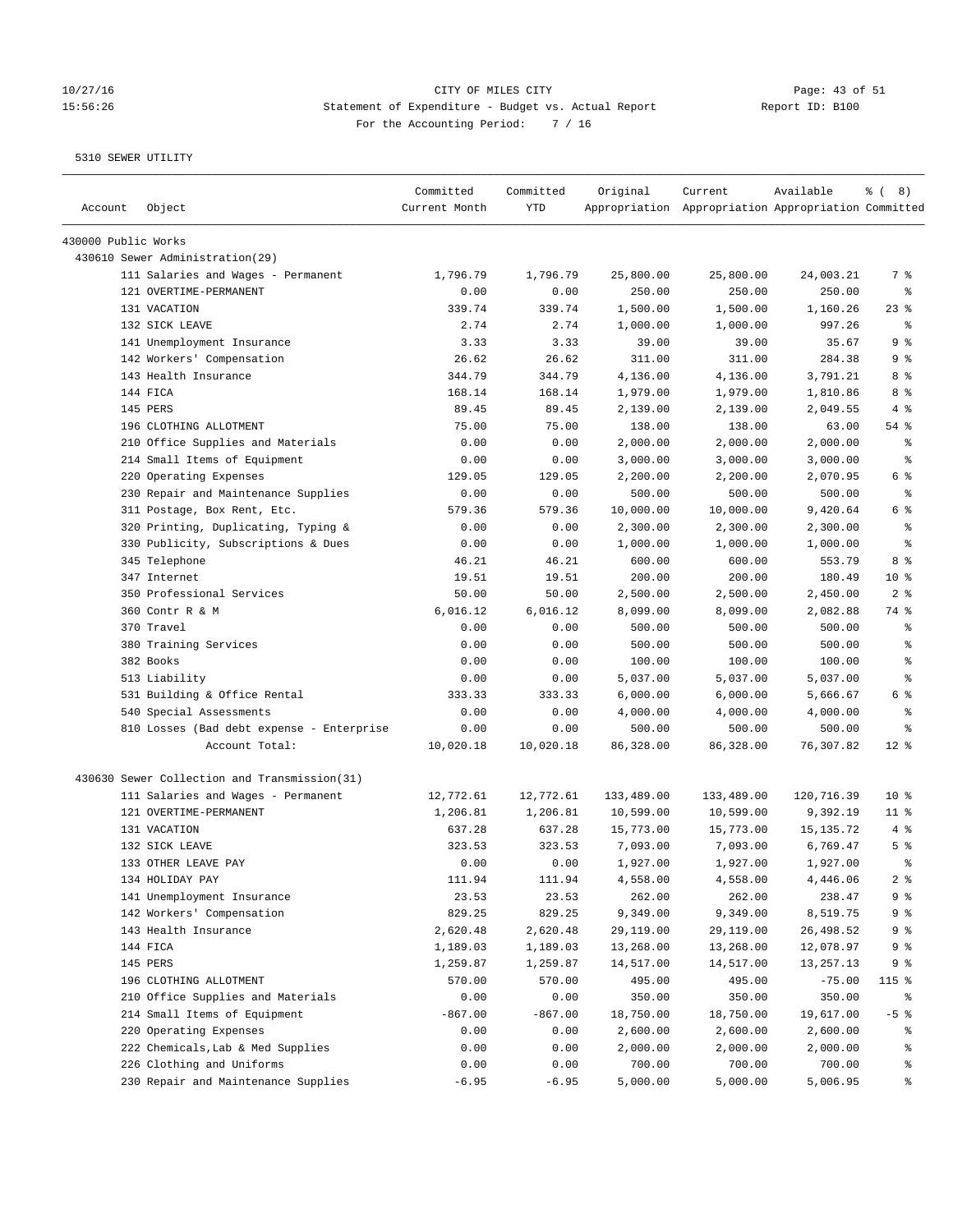# 10/27/16 <br>15:56:26 Page: 44 of 51 CITY OF MILES CITY<br>15:56:26 Statement of Expenditure - Budget vs. Actual Report (Report ID: B100 15:56:26 Statement of Expenditure - Budget vs. Actual Report For the Accounting Period: 7 / 16

| Account | Object                                  | Committed<br>Current Month | Committed<br>YTD | Original   | Current<br>Appropriation Appropriation Appropriation Committed | Available  | $\frac{6}{6}$ ( 8) |
|---------|-----------------------------------------|----------------------------|------------------|------------|----------------------------------------------------------------|------------|--------------------|
|         | 231 Gas, Oil, Diesel Fuel, Grease, etc. | 1,112.46                   | 1,112.46         | 10,000.00  | 10,000.00                                                      | 8,887.54   | $11$ %             |
|         | 233 Water/Sewer Main Replacement and    | 0.00                       | 0.00             | 5,000.00   | 5,000.00                                                       | 5,000.00   | ႜ                  |
|         | 234 Hydrant/Manhole Replacement, Valves | 0.00                       | 0.00             | 10,000.00  | 10,000.00                                                      | 10,000.00  | နွ                 |
|         | 241 Consumable Tools                    | 0.00                       | 0.00             | 100.00     | 100.00                                                         | 100.00     | ್ಠಿ                |
|         | 311 Postage, Box Rent, Etc.             | 0.00                       | 0.00             | 50.00      | 50.00                                                          | 50.00      | $\,$ $\,$ $\,$     |
|         | 320 Printing, Duplicating, Typing &     | 0.00                       | 0.00             | 75.00      | 75.00                                                          | 75.00      | ి                  |
|         | 330 Publicity, Subscriptions & Dues     | 0.00                       | 0.00             | 125.00     | 125.00                                                         | 125.00     | ి                  |
|         | 334 Memberships, Registrations & Dues   | 125.00                     | 125.00           | 300.00     | 300.00                                                         | 175.00     | $42$ %             |
|         | 341 Electric Utility Services           | 0.00                       | 0.00             | 220.00     | 220.00                                                         | 220.00     | ್ಠಿ                |
|         | 344 Gas Utility Service                 | 0.00                       | 0.00             | 500.00     | 500.00                                                         | 500.00     | ್ಠಿ                |
|         | 345 Telephone                           | 36.04                      | 36.04            | 550.00     | 550.00                                                         | 513.96     | 7 %                |
|         | 347 Internet                            | 11.40                      | 11.40            | 140.00     | 140.00                                                         | 128.60     | 8 %                |
|         | 350 Professional Services               | 175.00                     | 175.00           | 30,000.00  | 30,000.00                                                      | 29,825.00  | 1 <sup>8</sup>     |
|         | 357 Architectual, Engineering Serv Etc. | 0.00                       | 0.00             | 10,000.00  | 10,000.00                                                      | 10,000.00  | $\epsilon$         |
|         | 360 Contr R & M                         | 144.24                     | 144.24           | 8,000.00   | 8,000.00                                                       | 7,855.76   | 2%                 |
|         | 363 R&M Vehicles/Equip/Labor-PW         | 533.29                     | 533.29           | 29,000.00  | 29,000.00                                                      | 28,466.71  | 2%                 |
|         | 369 Other Repair and Maintenance        | 0.00                       | 0.00             | 2,500.00   | 2,500.00                                                       | 2,500.00   | ್ಠಿ                |
|         | 370 Travel                              | 0.00                       | 0.00             | 500.00     | 500.00                                                         | 500.00     | ి                  |
|         | 380 Training Services                   | 0.00                       | 0.00             | 550.00     | 550.00                                                         | 550.00     | ್ಠಿ                |
|         | 382 Books                               | 0.00                       | 0.00             | 100.00     | 100.00                                                         | 100.00     | ್ಠಿ                |
|         | 400 BUILDING MATERIALS                  | 0.00                       | 0.00             | 400.00     | 400.00                                                         | 400.00     | နွ                 |
|         | 512 Insurance on Vehicles & Equipment   | 1,528.34                   | 1,528.34         | 1,529.00   | 1,529.00                                                       | 0.66       | $100$ %            |
|         | 513 Liability                           | 0.00                       | 0.00             | 5,000.00   | 5,000.00                                                       | 5,000.00   | နွ                 |
|         | 532 Land Rental                         | 739.61                     | 739.61           | 720.00     | 720.00                                                         | $-19.61$   | 103 %              |
|         | Account Total:                          | 25,075.76                  | 25,075.76        | 385,208.00 | 385,208.00                                                     | 360,132.24 | 7 %                |
|         | 430640 Sewer Treatment and Disposal(33) |                            |                  |            |                                                                |            |                    |
|         | 111 Salaries and Wages - Permanent      | 8,778.83                   | 8,778.83         | 104,289.00 | 104,289.00                                                     | 95,510.17  | 8 %                |
|         | 121 OVERTIME-PERMANENT                  | 561.04                     | 561.04           | 6,848.00   | 6,848.00                                                       | 6,286.96   | 8 %                |
|         | 131 VACATION                            | 860.78                     | 860.78           | 6,309.00   | 6,309.00                                                       | 5,448.22   | $14$ %             |
|         | 132 SICK LEAVE                          | 212.99                     | 212.99           | 2,810.00   | 2,810.00                                                       | 2,597.01   | 8 %                |
|         | 133 OTHER LEAVE PAY                     | 39.51                      | 39.51            | 4,090.00   | 4,090.00                                                       | 4,050.49   | 1 <sup>8</sup>     |
|         | 134 HOLIDAY PAY                         | 269.50                     | 269.50           | 2,167.00   | 2,167.00                                                       | 1,897.50   | $12*$              |
|         | 141 Unemployment Insurance              | 16.62                      | 16.62            | 190.00     | 190.00                                                         | 173.38     | 9%                 |
|         | 142 Workers' Compensation               | 667.12                     | 667.12           | 7,027.00   | 7,027.00                                                       | 6,359.88   | 9%                 |
|         | 143 Health Insurance                    | 1,613.88                   | 1,613.88         | 18,861.00  | 18,861.00                                                      | 17,247.12  | 9%                 |
|         | 144 FICA                                | 812.07                     | 812.07           | 9,678.00   | 9,678.00                                                       | 8,865.93   | 8 %                |
|         | 145 PERS                                | 776.36                     | 776.36           | 10,589.00  | 10,589.00                                                      | 9,812.64   | 7 %                |
|         | 196 CLOTHING ALLOTMENT                  | 351.00                     | 351.00           | 351.00     | 351.00                                                         | 0.00       | 100 %              |
|         | 210 Office Supplies and Materials       | 0.00                       | 0.00             | 150.00     | 150.00                                                         | 150.00     | ိစ                 |
|         | 214 Small Items of Equipment            | 0.00                       | 0.00             | 15,500.00  | 15,500.00                                                      | 15,500.00  | ိစ                 |
|         | 220 Operating Expenses                  | 259.15                     | 259.15           | 7,000.00   | 7,000.00                                                       | 6,740.85   | 4 %                |
|         | 222 Chemicals, Lab & Med Supplies       | 269.00                     | 269.00           | 7,000.00   | 7,000.00                                                       | 6,731.00   | 4 %                |
|         | 226 Clothing and Uniforms               | 0.00                       | 0.00             | 600.00     | 600.00                                                         | 600.00     | ್ಠಿ                |
|         | 230 Repair and Maintenance Supplies     | 1,060.00                   | 1,060.00         | 12,000.00  | 12,000.00                                                      | 10,940.00  | 9 %                |
|         | 231 Gas, Oil, Diesel Fuel, Grease, etc. | 124.05                     | 124.05           | 2,000.00   | 2,000.00                                                       | 1,875.95   | 6 %                |
|         | 241 Consumable Tools                    | 0.00                       | 0.00             | 100.00     | 100.00                                                         | 100.00     | ိစ                 |
|         | 311 Postage, Box Rent, Etc.             | 0.00                       | 0.00             | 100.00     | 100.00                                                         | 100.00     | ႜ                  |
|         | 320 Printing, Duplicating, Typing &     | 0.00                       | 0.00             | 100.00     | 100.00                                                         | 100.00     | ႜ                  |
|         | 330 Publicity, Subscriptions & Dues     | 0.00                       | 0.00             | 170.00     | 170.00                                                         | 170.00     | ွေ                 |
|         | 334 Memberships, Registrations & Dues   | 0.00                       | 0.00             | 600.00     | 600.00                                                         | 600.00     | နွ                 |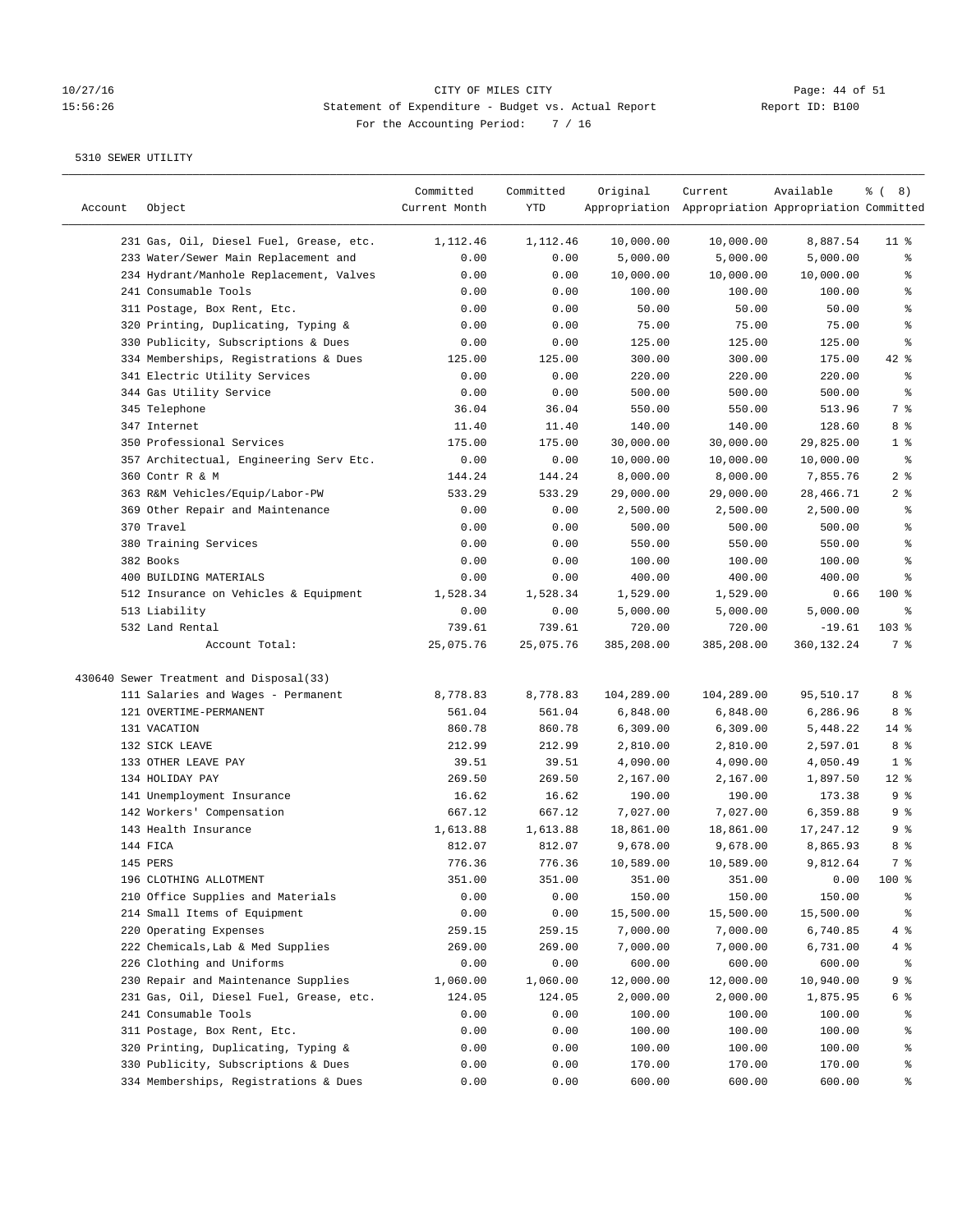# 10/27/16 CITY OF MILES CITY<br>15:56:26 Statement of Expenditure - Budget vs. Actual Report Report ID: B100 15:56:26 Statement of Expenditure - Budget vs. Actual Report For the Accounting Period: 7 / 16

| 341 Electric Utility Services<br>4,185.59<br>4,185.59<br>73,000.00<br>73,000.00<br>68,814.41<br>6 %<br>6 %<br>342 Water Utility Services<br>63.78<br>63.78<br>936.22<br>1,000.00<br>1,000.00<br>343 Sewer Utility Services<br>80.48<br>80.48<br>600.00<br>600.00<br>519.52<br>$13*$<br>345 Telephone<br>34.08<br>34.08<br>800.00<br>800.00<br>765.92<br>4%<br>346 Garbage Service<br>47.42<br>47.42<br>800.00<br>800.00<br>752.58<br>6 %<br>9%<br>347 Internet<br>45.60<br>45.60<br>500.00<br>500.00<br>454.40<br>350 Professional Services<br>0.00<br>0.00<br>500.00<br>500.00<br>500.00<br>್ಠಿ<br>352 Wtr/Swr Lab Testing<br>0.00<br>0.00<br>8,000.00<br>8,000.00<br>8,000.00<br>နွ<br>357 Architectual, Engineering Serv Etc.<br>0.00<br>0.00<br>5,000.00<br>5,000.00<br>5,000.00<br>್ಠಿ<br>360 Contr R & M<br>202.40<br>202.40<br>7,500.00<br>7,500.00<br>7,297.60<br>3 %<br>363 R&M Vehicles/Equip/Labor-PW<br>0.00<br>0.00<br>8,000.00<br>8,000.00<br>8,000.00<br>ႜ<br>370 Travel<br>0.00<br>0.00<br>900.00<br>900.00<br>ి<br>900.00<br>380 Training Services<br>0.00<br>0.00<br>900.00<br>900.00<br>900.00<br>နွ<br>382 Books<br>0.00<br>0.00<br>200.00<br>200.00<br>200.00<br>್ಠಿ<br>400 BUILDING MATERIALS<br>0.00<br>0.00<br>500.00<br>500.00<br>500.00<br>နွ<br>511 Insurance on Buildings<br>2,322.06<br>2,322.06<br>2,323.00<br>2,323.00<br>0.94<br>$100$ %<br>512 Insurance on Vehicles & Equipment<br>127.69<br>127.69<br>128.00<br>128.00<br>0.31<br>$100$ %<br>513 Liability<br>0.00<br>0.00<br>2,000.00<br>2,000.00<br>2,000.00<br>နွ<br>533 Machinery and Equipment Rental<br>0.00<br>0.00<br>2,000.00<br>2,000.00<br>2,000.00<br>್ಠಿ<br>940 Machinery & Equipment<br>35,707.54<br>35,707.54 6,900,000.00<br>6,900,000.00 6,864,292.46<br>1 <sup>8</sup><br>951 WWTP Phase II<br>0.00<br>್ಠಿ<br>0.00<br>1.00<br>1.00<br>1.00<br>Account Total:<br>59,488.54<br>59,488.54 7,233,181.00<br>7, 233, 181.00 7, 173, 692.46<br>1 <sup>8</sup><br>430690 Sewer Lift Stations(32)<br>111 Salaries and Wages - Permanent<br>5,585.67<br>5,585.67<br>65,901.00<br>65,901.00<br>60, 315.33<br>8 %<br>121 OVERTIME-PERMANENT<br>373.91<br>373.91<br>3,134.00<br>3,134.00<br>2,760.09<br>$12*$<br>131 VACATION<br>541.74<br>541.74<br>4,206.00<br>4,206.00<br>$13*$<br>3,664.26<br>132 SICK LEAVE<br>141.92<br>141.92<br>1,840.00<br>1,840.00<br>1,698.08<br>8 %<br>2 <sup>8</sup><br>133 OTHER LEAVE PAY<br>26.34<br>26.34<br>1,196.00<br>1,196.00<br>1,169.66<br>134 HOLIDAY PAY<br>179.68<br>179.68<br>16 <sup>8</sup><br>1,133.00<br>1,133.00<br>953.32<br>9%<br>141 Unemployment Insurance<br>10.70<br>10.70<br>116.00<br>116.00<br>105.30<br>142 Workers' Compensation<br>427.98<br>427.98<br>4,227.00<br>4,227.00<br>$10*$<br>3,799.02<br>143 Health Insurance<br>1,041.40<br>1,041.40<br>12,491.00<br>12,491.00<br>11,449.60<br>8 %<br>9%<br>144 FICA<br>518.19<br>518.19<br>5,921.00<br>5,921.00<br>5,402.81<br>8 %<br>145 PERS<br>492.51<br>492.51<br>6,479.00<br>6,479.00<br>5,986.49<br>$91$ %<br>196 CLOTHING ALLOTMENT<br>226.50<br>226.50<br>250.00<br>250.00<br>23.50<br>210 Office Supplies and Materials<br>0.00<br>0.00<br>150.00<br>150.00<br>150.00<br>್ಠಿ<br>214 Small Items of Equipment<br>0.00<br>0.00<br>14,500.00<br>14,500.00<br>14,500.00<br>နွ<br>220 Operating Expenses<br>259.15<br>259.15<br>1,000.00<br>1,000.00<br>740.85<br>26%<br>222 Chemicals, Lab & Med Supplies<br>0.00<br>0.00<br>1,500.00<br>1,500.00<br>1,500.00<br>ိစ<br>226 Clothing and Uniforms<br>0.00<br>0.00<br>200.00<br>200.00<br>200.00<br>ိစ<br>230 Repair and Maintenance Supplies<br>7,000.00<br>0.00<br>0.00<br>7,000.00<br>7,000.00<br>ိစ<br>231 Gas, Oil, Diesel Fuel, Grease, etc.<br>6 %<br>155.07<br>155.07<br>2,500.00<br>2,500.00<br>2,344.93<br>241 Consumable Tools<br>100.00<br>0.00<br>0.00<br>100.00<br>100.00<br>್ಠಿ<br>0.00<br>50.00<br>್ಠಿ<br>311 Postage, Box Rent, Etc.<br>0.00<br>50.00<br>50.00<br>341 Electric Utility Services<br>983.45<br>983.45<br>16,000.00<br>16,000.00<br>15,016.55<br>6 %<br>344 Gas Utility Service<br>50.67<br>50.67<br>1,500.00<br>1,500.00<br>1,449.33<br>3 %<br>346 Garbage Service<br>63.00<br>63.00<br>25%<br>250.00<br>250.00<br>187.00<br>352 Wtr/Swr Lab Testing<br>0.00<br>0.00<br>250.00<br>250.00<br>250.00<br>ွေ<br>0.00<br>0.00<br>2,500.00<br>2,500.00<br>2,500.00<br>360 Contr R & M<br>ွေ<br>369 Other Repair and Maintenance<br>0.00<br>1,000.00<br>1,000.00<br>1,000.00<br>0.00<br>နွ | Account | Object | Committed<br>Current Month | Committed<br>YTD | Original | Current<br>Appropriation Appropriation Appropriation Committed | Available | $\frac{6}{6}$ ( 8) |
|------------------------------------------------------------------------------------------------------------------------------------------------------------------------------------------------------------------------------------------------------------------------------------------------------------------------------------------------------------------------------------------------------------------------------------------------------------------------------------------------------------------------------------------------------------------------------------------------------------------------------------------------------------------------------------------------------------------------------------------------------------------------------------------------------------------------------------------------------------------------------------------------------------------------------------------------------------------------------------------------------------------------------------------------------------------------------------------------------------------------------------------------------------------------------------------------------------------------------------------------------------------------------------------------------------------------------------------------------------------------------------------------------------------------------------------------------------------------------------------------------------------------------------------------------------------------------------------------------------------------------------------------------------------------------------------------------------------------------------------------------------------------------------------------------------------------------------------------------------------------------------------------------------------------------------------------------------------------------------------------------------------------------------------------------------------------------------------------------------------------------------------------------------------------------------------------------------------------------------------------------------------------------------------------------------------------------------------------------------------------------------------------------------------------------------------------------------------------------------------------------------------------------------------------------------------------------------------------------------------------------------------------------------------------------------------------------------------------------------------------------------------------------------------------------------------------------------------------------------------------------------------------------------------------------------------------------------------------------------------------------------------------------------------------------------------------------------------------------------------------------------------------------------------------------------------------------------------------------------------------------------------------------------------------------------------------------------------------------------------------------------------------------------------------------------------------------------------------------------------------------------------------------------------------------------------------------------------------------------------------------------------------------------------------------------------------------------------------------------------------------------------------------------------------------------------------------------------------------------------------------------------------------------------------------------------------------------------------------------------------------------------------------------------------------------------------------------------------------------------------------------------------------------------------------------------------------------------------------------------------------------------------------------------------------------------------------------------------------------------------------------------------------------------------------------------------------------------------|---------|--------|----------------------------|------------------|----------|----------------------------------------------------------------|-----------|--------------------|
|                                                                                                                                                                                                                                                                                                                                                                                                                                                                                                                                                                                                                                                                                                                                                                                                                                                                                                                                                                                                                                                                                                                                                                                                                                                                                                                                                                                                                                                                                                                                                                                                                                                                                                                                                                                                                                                                                                                                                                                                                                                                                                                                                                                                                                                                                                                                                                                                                                                                                                                                                                                                                                                                                                                                                                                                                                                                                                                                                                                                                                                                                                                                                                                                                                                                                                                                                                                                                                                                                                                                                                                                                                                                                                                                                                                                                                                                                                                                                                                                                                                                                                                                                                                                                                                                                                                                                                                                                                                                        |         |        |                            |                  |          |                                                                |           |                    |
|                                                                                                                                                                                                                                                                                                                                                                                                                                                                                                                                                                                                                                                                                                                                                                                                                                                                                                                                                                                                                                                                                                                                                                                                                                                                                                                                                                                                                                                                                                                                                                                                                                                                                                                                                                                                                                                                                                                                                                                                                                                                                                                                                                                                                                                                                                                                                                                                                                                                                                                                                                                                                                                                                                                                                                                                                                                                                                                                                                                                                                                                                                                                                                                                                                                                                                                                                                                                                                                                                                                                                                                                                                                                                                                                                                                                                                                                                                                                                                                                                                                                                                                                                                                                                                                                                                                                                                                                                                                                        |         |        |                            |                  |          |                                                                |           |                    |
|                                                                                                                                                                                                                                                                                                                                                                                                                                                                                                                                                                                                                                                                                                                                                                                                                                                                                                                                                                                                                                                                                                                                                                                                                                                                                                                                                                                                                                                                                                                                                                                                                                                                                                                                                                                                                                                                                                                                                                                                                                                                                                                                                                                                                                                                                                                                                                                                                                                                                                                                                                                                                                                                                                                                                                                                                                                                                                                                                                                                                                                                                                                                                                                                                                                                                                                                                                                                                                                                                                                                                                                                                                                                                                                                                                                                                                                                                                                                                                                                                                                                                                                                                                                                                                                                                                                                                                                                                                                                        |         |        |                            |                  |          |                                                                |           |                    |
|                                                                                                                                                                                                                                                                                                                                                                                                                                                                                                                                                                                                                                                                                                                                                                                                                                                                                                                                                                                                                                                                                                                                                                                                                                                                                                                                                                                                                                                                                                                                                                                                                                                                                                                                                                                                                                                                                                                                                                                                                                                                                                                                                                                                                                                                                                                                                                                                                                                                                                                                                                                                                                                                                                                                                                                                                                                                                                                                                                                                                                                                                                                                                                                                                                                                                                                                                                                                                                                                                                                                                                                                                                                                                                                                                                                                                                                                                                                                                                                                                                                                                                                                                                                                                                                                                                                                                                                                                                                                        |         |        |                            |                  |          |                                                                |           |                    |
|                                                                                                                                                                                                                                                                                                                                                                                                                                                                                                                                                                                                                                                                                                                                                                                                                                                                                                                                                                                                                                                                                                                                                                                                                                                                                                                                                                                                                                                                                                                                                                                                                                                                                                                                                                                                                                                                                                                                                                                                                                                                                                                                                                                                                                                                                                                                                                                                                                                                                                                                                                                                                                                                                                                                                                                                                                                                                                                                                                                                                                                                                                                                                                                                                                                                                                                                                                                                                                                                                                                                                                                                                                                                                                                                                                                                                                                                                                                                                                                                                                                                                                                                                                                                                                                                                                                                                                                                                                                                        |         |        |                            |                  |          |                                                                |           |                    |
|                                                                                                                                                                                                                                                                                                                                                                                                                                                                                                                                                                                                                                                                                                                                                                                                                                                                                                                                                                                                                                                                                                                                                                                                                                                                                                                                                                                                                                                                                                                                                                                                                                                                                                                                                                                                                                                                                                                                                                                                                                                                                                                                                                                                                                                                                                                                                                                                                                                                                                                                                                                                                                                                                                                                                                                                                                                                                                                                                                                                                                                                                                                                                                                                                                                                                                                                                                                                                                                                                                                                                                                                                                                                                                                                                                                                                                                                                                                                                                                                                                                                                                                                                                                                                                                                                                                                                                                                                                                                        |         |        |                            |                  |          |                                                                |           |                    |
|                                                                                                                                                                                                                                                                                                                                                                                                                                                                                                                                                                                                                                                                                                                                                                                                                                                                                                                                                                                                                                                                                                                                                                                                                                                                                                                                                                                                                                                                                                                                                                                                                                                                                                                                                                                                                                                                                                                                                                                                                                                                                                                                                                                                                                                                                                                                                                                                                                                                                                                                                                                                                                                                                                                                                                                                                                                                                                                                                                                                                                                                                                                                                                                                                                                                                                                                                                                                                                                                                                                                                                                                                                                                                                                                                                                                                                                                                                                                                                                                                                                                                                                                                                                                                                                                                                                                                                                                                                                                        |         |        |                            |                  |          |                                                                |           |                    |
|                                                                                                                                                                                                                                                                                                                                                                                                                                                                                                                                                                                                                                                                                                                                                                                                                                                                                                                                                                                                                                                                                                                                                                                                                                                                                                                                                                                                                                                                                                                                                                                                                                                                                                                                                                                                                                                                                                                                                                                                                                                                                                                                                                                                                                                                                                                                                                                                                                                                                                                                                                                                                                                                                                                                                                                                                                                                                                                                                                                                                                                                                                                                                                                                                                                                                                                                                                                                                                                                                                                                                                                                                                                                                                                                                                                                                                                                                                                                                                                                                                                                                                                                                                                                                                                                                                                                                                                                                                                                        |         |        |                            |                  |          |                                                                |           |                    |
|                                                                                                                                                                                                                                                                                                                                                                                                                                                                                                                                                                                                                                                                                                                                                                                                                                                                                                                                                                                                                                                                                                                                                                                                                                                                                                                                                                                                                                                                                                                                                                                                                                                                                                                                                                                                                                                                                                                                                                                                                                                                                                                                                                                                                                                                                                                                                                                                                                                                                                                                                                                                                                                                                                                                                                                                                                                                                                                                                                                                                                                                                                                                                                                                                                                                                                                                                                                                                                                                                                                                                                                                                                                                                                                                                                                                                                                                                                                                                                                                                                                                                                                                                                                                                                                                                                                                                                                                                                                                        |         |        |                            |                  |          |                                                                |           |                    |
|                                                                                                                                                                                                                                                                                                                                                                                                                                                                                                                                                                                                                                                                                                                                                                                                                                                                                                                                                                                                                                                                                                                                                                                                                                                                                                                                                                                                                                                                                                                                                                                                                                                                                                                                                                                                                                                                                                                                                                                                                                                                                                                                                                                                                                                                                                                                                                                                                                                                                                                                                                                                                                                                                                                                                                                                                                                                                                                                                                                                                                                                                                                                                                                                                                                                                                                                                                                                                                                                                                                                                                                                                                                                                                                                                                                                                                                                                                                                                                                                                                                                                                                                                                                                                                                                                                                                                                                                                                                                        |         |        |                            |                  |          |                                                                |           |                    |
|                                                                                                                                                                                                                                                                                                                                                                                                                                                                                                                                                                                                                                                                                                                                                                                                                                                                                                                                                                                                                                                                                                                                                                                                                                                                                                                                                                                                                                                                                                                                                                                                                                                                                                                                                                                                                                                                                                                                                                                                                                                                                                                                                                                                                                                                                                                                                                                                                                                                                                                                                                                                                                                                                                                                                                                                                                                                                                                                                                                                                                                                                                                                                                                                                                                                                                                                                                                                                                                                                                                                                                                                                                                                                                                                                                                                                                                                                                                                                                                                                                                                                                                                                                                                                                                                                                                                                                                                                                                                        |         |        |                            |                  |          |                                                                |           |                    |
|                                                                                                                                                                                                                                                                                                                                                                                                                                                                                                                                                                                                                                                                                                                                                                                                                                                                                                                                                                                                                                                                                                                                                                                                                                                                                                                                                                                                                                                                                                                                                                                                                                                                                                                                                                                                                                                                                                                                                                                                                                                                                                                                                                                                                                                                                                                                                                                                                                                                                                                                                                                                                                                                                                                                                                                                                                                                                                                                                                                                                                                                                                                                                                                                                                                                                                                                                                                                                                                                                                                                                                                                                                                                                                                                                                                                                                                                                                                                                                                                                                                                                                                                                                                                                                                                                                                                                                                                                                                                        |         |        |                            |                  |          |                                                                |           |                    |
|                                                                                                                                                                                                                                                                                                                                                                                                                                                                                                                                                                                                                                                                                                                                                                                                                                                                                                                                                                                                                                                                                                                                                                                                                                                                                                                                                                                                                                                                                                                                                                                                                                                                                                                                                                                                                                                                                                                                                                                                                                                                                                                                                                                                                                                                                                                                                                                                                                                                                                                                                                                                                                                                                                                                                                                                                                                                                                                                                                                                                                                                                                                                                                                                                                                                                                                                                                                                                                                                                                                                                                                                                                                                                                                                                                                                                                                                                                                                                                                                                                                                                                                                                                                                                                                                                                                                                                                                                                                                        |         |        |                            |                  |          |                                                                |           |                    |
|                                                                                                                                                                                                                                                                                                                                                                                                                                                                                                                                                                                                                                                                                                                                                                                                                                                                                                                                                                                                                                                                                                                                                                                                                                                                                                                                                                                                                                                                                                                                                                                                                                                                                                                                                                                                                                                                                                                                                                                                                                                                                                                                                                                                                                                                                                                                                                                                                                                                                                                                                                                                                                                                                                                                                                                                                                                                                                                                                                                                                                                                                                                                                                                                                                                                                                                                                                                                                                                                                                                                                                                                                                                                                                                                                                                                                                                                                                                                                                                                                                                                                                                                                                                                                                                                                                                                                                                                                                                                        |         |        |                            |                  |          |                                                                |           |                    |
|                                                                                                                                                                                                                                                                                                                                                                                                                                                                                                                                                                                                                                                                                                                                                                                                                                                                                                                                                                                                                                                                                                                                                                                                                                                                                                                                                                                                                                                                                                                                                                                                                                                                                                                                                                                                                                                                                                                                                                                                                                                                                                                                                                                                                                                                                                                                                                                                                                                                                                                                                                                                                                                                                                                                                                                                                                                                                                                                                                                                                                                                                                                                                                                                                                                                                                                                                                                                                                                                                                                                                                                                                                                                                                                                                                                                                                                                                                                                                                                                                                                                                                                                                                                                                                                                                                                                                                                                                                                                        |         |        |                            |                  |          |                                                                |           |                    |
|                                                                                                                                                                                                                                                                                                                                                                                                                                                                                                                                                                                                                                                                                                                                                                                                                                                                                                                                                                                                                                                                                                                                                                                                                                                                                                                                                                                                                                                                                                                                                                                                                                                                                                                                                                                                                                                                                                                                                                                                                                                                                                                                                                                                                                                                                                                                                                                                                                                                                                                                                                                                                                                                                                                                                                                                                                                                                                                                                                                                                                                                                                                                                                                                                                                                                                                                                                                                                                                                                                                                                                                                                                                                                                                                                                                                                                                                                                                                                                                                                                                                                                                                                                                                                                                                                                                                                                                                                                                                        |         |        |                            |                  |          |                                                                |           |                    |
|                                                                                                                                                                                                                                                                                                                                                                                                                                                                                                                                                                                                                                                                                                                                                                                                                                                                                                                                                                                                                                                                                                                                                                                                                                                                                                                                                                                                                                                                                                                                                                                                                                                                                                                                                                                                                                                                                                                                                                                                                                                                                                                                                                                                                                                                                                                                                                                                                                                                                                                                                                                                                                                                                                                                                                                                                                                                                                                                                                                                                                                                                                                                                                                                                                                                                                                                                                                                                                                                                                                                                                                                                                                                                                                                                                                                                                                                                                                                                                                                                                                                                                                                                                                                                                                                                                                                                                                                                                                                        |         |        |                            |                  |          |                                                                |           |                    |
|                                                                                                                                                                                                                                                                                                                                                                                                                                                                                                                                                                                                                                                                                                                                                                                                                                                                                                                                                                                                                                                                                                                                                                                                                                                                                                                                                                                                                                                                                                                                                                                                                                                                                                                                                                                                                                                                                                                                                                                                                                                                                                                                                                                                                                                                                                                                                                                                                                                                                                                                                                                                                                                                                                                                                                                                                                                                                                                                                                                                                                                                                                                                                                                                                                                                                                                                                                                                                                                                                                                                                                                                                                                                                                                                                                                                                                                                                                                                                                                                                                                                                                                                                                                                                                                                                                                                                                                                                                                                        |         |        |                            |                  |          |                                                                |           |                    |
|                                                                                                                                                                                                                                                                                                                                                                                                                                                                                                                                                                                                                                                                                                                                                                                                                                                                                                                                                                                                                                                                                                                                                                                                                                                                                                                                                                                                                                                                                                                                                                                                                                                                                                                                                                                                                                                                                                                                                                                                                                                                                                                                                                                                                                                                                                                                                                                                                                                                                                                                                                                                                                                                                                                                                                                                                                                                                                                                                                                                                                                                                                                                                                                                                                                                                                                                                                                                                                                                                                                                                                                                                                                                                                                                                                                                                                                                                                                                                                                                                                                                                                                                                                                                                                                                                                                                                                                                                                                                        |         |        |                            |                  |          |                                                                |           |                    |
|                                                                                                                                                                                                                                                                                                                                                                                                                                                                                                                                                                                                                                                                                                                                                                                                                                                                                                                                                                                                                                                                                                                                                                                                                                                                                                                                                                                                                                                                                                                                                                                                                                                                                                                                                                                                                                                                                                                                                                                                                                                                                                                                                                                                                                                                                                                                                                                                                                                                                                                                                                                                                                                                                                                                                                                                                                                                                                                                                                                                                                                                                                                                                                                                                                                                                                                                                                                                                                                                                                                                                                                                                                                                                                                                                                                                                                                                                                                                                                                                                                                                                                                                                                                                                                                                                                                                                                                                                                                                        |         |        |                            |                  |          |                                                                |           |                    |
|                                                                                                                                                                                                                                                                                                                                                                                                                                                                                                                                                                                                                                                                                                                                                                                                                                                                                                                                                                                                                                                                                                                                                                                                                                                                                                                                                                                                                                                                                                                                                                                                                                                                                                                                                                                                                                                                                                                                                                                                                                                                                                                                                                                                                                                                                                                                                                                                                                                                                                                                                                                                                                                                                                                                                                                                                                                                                                                                                                                                                                                                                                                                                                                                                                                                                                                                                                                                                                                                                                                                                                                                                                                                                                                                                                                                                                                                                                                                                                                                                                                                                                                                                                                                                                                                                                                                                                                                                                                                        |         |        |                            |                  |          |                                                                |           |                    |
|                                                                                                                                                                                                                                                                                                                                                                                                                                                                                                                                                                                                                                                                                                                                                                                                                                                                                                                                                                                                                                                                                                                                                                                                                                                                                                                                                                                                                                                                                                                                                                                                                                                                                                                                                                                                                                                                                                                                                                                                                                                                                                                                                                                                                                                                                                                                                                                                                                                                                                                                                                                                                                                                                                                                                                                                                                                                                                                                                                                                                                                                                                                                                                                                                                                                                                                                                                                                                                                                                                                                                                                                                                                                                                                                                                                                                                                                                                                                                                                                                                                                                                                                                                                                                                                                                                                                                                                                                                                                        |         |        |                            |                  |          |                                                                |           |                    |
|                                                                                                                                                                                                                                                                                                                                                                                                                                                                                                                                                                                                                                                                                                                                                                                                                                                                                                                                                                                                                                                                                                                                                                                                                                                                                                                                                                                                                                                                                                                                                                                                                                                                                                                                                                                                                                                                                                                                                                                                                                                                                                                                                                                                                                                                                                                                                                                                                                                                                                                                                                                                                                                                                                                                                                                                                                                                                                                                                                                                                                                                                                                                                                                                                                                                                                                                                                                                                                                                                                                                                                                                                                                                                                                                                                                                                                                                                                                                                                                                                                                                                                                                                                                                                                                                                                                                                                                                                                                                        |         |        |                            |                  |          |                                                                |           |                    |
|                                                                                                                                                                                                                                                                                                                                                                                                                                                                                                                                                                                                                                                                                                                                                                                                                                                                                                                                                                                                                                                                                                                                                                                                                                                                                                                                                                                                                                                                                                                                                                                                                                                                                                                                                                                                                                                                                                                                                                                                                                                                                                                                                                                                                                                                                                                                                                                                                                                                                                                                                                                                                                                                                                                                                                                                                                                                                                                                                                                                                                                                                                                                                                                                                                                                                                                                                                                                                                                                                                                                                                                                                                                                                                                                                                                                                                                                                                                                                                                                                                                                                                                                                                                                                                                                                                                                                                                                                                                                        |         |        |                            |                  |          |                                                                |           |                    |
|                                                                                                                                                                                                                                                                                                                                                                                                                                                                                                                                                                                                                                                                                                                                                                                                                                                                                                                                                                                                                                                                                                                                                                                                                                                                                                                                                                                                                                                                                                                                                                                                                                                                                                                                                                                                                                                                                                                                                                                                                                                                                                                                                                                                                                                                                                                                                                                                                                                                                                                                                                                                                                                                                                                                                                                                                                                                                                                                                                                                                                                                                                                                                                                                                                                                                                                                                                                                                                                                                                                                                                                                                                                                                                                                                                                                                                                                                                                                                                                                                                                                                                                                                                                                                                                                                                                                                                                                                                                                        |         |        |                            |                  |          |                                                                |           |                    |
|                                                                                                                                                                                                                                                                                                                                                                                                                                                                                                                                                                                                                                                                                                                                                                                                                                                                                                                                                                                                                                                                                                                                                                                                                                                                                                                                                                                                                                                                                                                                                                                                                                                                                                                                                                                                                                                                                                                                                                                                                                                                                                                                                                                                                                                                                                                                                                                                                                                                                                                                                                                                                                                                                                                                                                                                                                                                                                                                                                                                                                                                                                                                                                                                                                                                                                                                                                                                                                                                                                                                                                                                                                                                                                                                                                                                                                                                                                                                                                                                                                                                                                                                                                                                                                                                                                                                                                                                                                                                        |         |        |                            |                  |          |                                                                |           |                    |
|                                                                                                                                                                                                                                                                                                                                                                                                                                                                                                                                                                                                                                                                                                                                                                                                                                                                                                                                                                                                                                                                                                                                                                                                                                                                                                                                                                                                                                                                                                                                                                                                                                                                                                                                                                                                                                                                                                                                                                                                                                                                                                                                                                                                                                                                                                                                                                                                                                                                                                                                                                                                                                                                                                                                                                                                                                                                                                                                                                                                                                                                                                                                                                                                                                                                                                                                                                                                                                                                                                                                                                                                                                                                                                                                                                                                                                                                                                                                                                                                                                                                                                                                                                                                                                                                                                                                                                                                                                                                        |         |        |                            |                  |          |                                                                |           |                    |
|                                                                                                                                                                                                                                                                                                                                                                                                                                                                                                                                                                                                                                                                                                                                                                                                                                                                                                                                                                                                                                                                                                                                                                                                                                                                                                                                                                                                                                                                                                                                                                                                                                                                                                                                                                                                                                                                                                                                                                                                                                                                                                                                                                                                                                                                                                                                                                                                                                                                                                                                                                                                                                                                                                                                                                                                                                                                                                                                                                                                                                                                                                                                                                                                                                                                                                                                                                                                                                                                                                                                                                                                                                                                                                                                                                                                                                                                                                                                                                                                                                                                                                                                                                                                                                                                                                                                                                                                                                                                        |         |        |                            |                  |          |                                                                |           |                    |
|                                                                                                                                                                                                                                                                                                                                                                                                                                                                                                                                                                                                                                                                                                                                                                                                                                                                                                                                                                                                                                                                                                                                                                                                                                                                                                                                                                                                                                                                                                                                                                                                                                                                                                                                                                                                                                                                                                                                                                                                                                                                                                                                                                                                                                                                                                                                                                                                                                                                                                                                                                                                                                                                                                                                                                                                                                                                                                                                                                                                                                                                                                                                                                                                                                                                                                                                                                                                                                                                                                                                                                                                                                                                                                                                                                                                                                                                                                                                                                                                                                                                                                                                                                                                                                                                                                                                                                                                                                                                        |         |        |                            |                  |          |                                                                |           |                    |
|                                                                                                                                                                                                                                                                                                                                                                                                                                                                                                                                                                                                                                                                                                                                                                                                                                                                                                                                                                                                                                                                                                                                                                                                                                                                                                                                                                                                                                                                                                                                                                                                                                                                                                                                                                                                                                                                                                                                                                                                                                                                                                                                                                                                                                                                                                                                                                                                                                                                                                                                                                                                                                                                                                                                                                                                                                                                                                                                                                                                                                                                                                                                                                                                                                                                                                                                                                                                                                                                                                                                                                                                                                                                                                                                                                                                                                                                                                                                                                                                                                                                                                                                                                                                                                                                                                                                                                                                                                                                        |         |        |                            |                  |          |                                                                |           |                    |
|                                                                                                                                                                                                                                                                                                                                                                                                                                                                                                                                                                                                                                                                                                                                                                                                                                                                                                                                                                                                                                                                                                                                                                                                                                                                                                                                                                                                                                                                                                                                                                                                                                                                                                                                                                                                                                                                                                                                                                                                                                                                                                                                                                                                                                                                                                                                                                                                                                                                                                                                                                                                                                                                                                                                                                                                                                                                                                                                                                                                                                                                                                                                                                                                                                                                                                                                                                                                                                                                                                                                                                                                                                                                                                                                                                                                                                                                                                                                                                                                                                                                                                                                                                                                                                                                                                                                                                                                                                                                        |         |        |                            |                  |          |                                                                |           |                    |
|                                                                                                                                                                                                                                                                                                                                                                                                                                                                                                                                                                                                                                                                                                                                                                                                                                                                                                                                                                                                                                                                                                                                                                                                                                                                                                                                                                                                                                                                                                                                                                                                                                                                                                                                                                                                                                                                                                                                                                                                                                                                                                                                                                                                                                                                                                                                                                                                                                                                                                                                                                                                                                                                                                                                                                                                                                                                                                                                                                                                                                                                                                                                                                                                                                                                                                                                                                                                                                                                                                                                                                                                                                                                                                                                                                                                                                                                                                                                                                                                                                                                                                                                                                                                                                                                                                                                                                                                                                                                        |         |        |                            |                  |          |                                                                |           |                    |
|                                                                                                                                                                                                                                                                                                                                                                                                                                                                                                                                                                                                                                                                                                                                                                                                                                                                                                                                                                                                                                                                                                                                                                                                                                                                                                                                                                                                                                                                                                                                                                                                                                                                                                                                                                                                                                                                                                                                                                                                                                                                                                                                                                                                                                                                                                                                                                                                                                                                                                                                                                                                                                                                                                                                                                                                                                                                                                                                                                                                                                                                                                                                                                                                                                                                                                                                                                                                                                                                                                                                                                                                                                                                                                                                                                                                                                                                                                                                                                                                                                                                                                                                                                                                                                                                                                                                                                                                                                                                        |         |        |                            |                  |          |                                                                |           |                    |
|                                                                                                                                                                                                                                                                                                                                                                                                                                                                                                                                                                                                                                                                                                                                                                                                                                                                                                                                                                                                                                                                                                                                                                                                                                                                                                                                                                                                                                                                                                                                                                                                                                                                                                                                                                                                                                                                                                                                                                                                                                                                                                                                                                                                                                                                                                                                                                                                                                                                                                                                                                                                                                                                                                                                                                                                                                                                                                                                                                                                                                                                                                                                                                                                                                                                                                                                                                                                                                                                                                                                                                                                                                                                                                                                                                                                                                                                                                                                                                                                                                                                                                                                                                                                                                                                                                                                                                                                                                                                        |         |        |                            |                  |          |                                                                |           |                    |
|                                                                                                                                                                                                                                                                                                                                                                                                                                                                                                                                                                                                                                                                                                                                                                                                                                                                                                                                                                                                                                                                                                                                                                                                                                                                                                                                                                                                                                                                                                                                                                                                                                                                                                                                                                                                                                                                                                                                                                                                                                                                                                                                                                                                                                                                                                                                                                                                                                                                                                                                                                                                                                                                                                                                                                                                                                                                                                                                                                                                                                                                                                                                                                                                                                                                                                                                                                                                                                                                                                                                                                                                                                                                                                                                                                                                                                                                                                                                                                                                                                                                                                                                                                                                                                                                                                                                                                                                                                                                        |         |        |                            |                  |          |                                                                |           |                    |
|                                                                                                                                                                                                                                                                                                                                                                                                                                                                                                                                                                                                                                                                                                                                                                                                                                                                                                                                                                                                                                                                                                                                                                                                                                                                                                                                                                                                                                                                                                                                                                                                                                                                                                                                                                                                                                                                                                                                                                                                                                                                                                                                                                                                                                                                                                                                                                                                                                                                                                                                                                                                                                                                                                                                                                                                                                                                                                                                                                                                                                                                                                                                                                                                                                                                                                                                                                                                                                                                                                                                                                                                                                                                                                                                                                                                                                                                                                                                                                                                                                                                                                                                                                                                                                                                                                                                                                                                                                                                        |         |        |                            |                  |          |                                                                |           |                    |
|                                                                                                                                                                                                                                                                                                                                                                                                                                                                                                                                                                                                                                                                                                                                                                                                                                                                                                                                                                                                                                                                                                                                                                                                                                                                                                                                                                                                                                                                                                                                                                                                                                                                                                                                                                                                                                                                                                                                                                                                                                                                                                                                                                                                                                                                                                                                                                                                                                                                                                                                                                                                                                                                                                                                                                                                                                                                                                                                                                                                                                                                                                                                                                                                                                                                                                                                                                                                                                                                                                                                                                                                                                                                                                                                                                                                                                                                                                                                                                                                                                                                                                                                                                                                                                                                                                                                                                                                                                                                        |         |        |                            |                  |          |                                                                |           |                    |
|                                                                                                                                                                                                                                                                                                                                                                                                                                                                                                                                                                                                                                                                                                                                                                                                                                                                                                                                                                                                                                                                                                                                                                                                                                                                                                                                                                                                                                                                                                                                                                                                                                                                                                                                                                                                                                                                                                                                                                                                                                                                                                                                                                                                                                                                                                                                                                                                                                                                                                                                                                                                                                                                                                                                                                                                                                                                                                                                                                                                                                                                                                                                                                                                                                                                                                                                                                                                                                                                                                                                                                                                                                                                                                                                                                                                                                                                                                                                                                                                                                                                                                                                                                                                                                                                                                                                                                                                                                                                        |         |        |                            |                  |          |                                                                |           |                    |
|                                                                                                                                                                                                                                                                                                                                                                                                                                                                                                                                                                                                                                                                                                                                                                                                                                                                                                                                                                                                                                                                                                                                                                                                                                                                                                                                                                                                                                                                                                                                                                                                                                                                                                                                                                                                                                                                                                                                                                                                                                                                                                                                                                                                                                                                                                                                                                                                                                                                                                                                                                                                                                                                                                                                                                                                                                                                                                                                                                                                                                                                                                                                                                                                                                                                                                                                                                                                                                                                                                                                                                                                                                                                                                                                                                                                                                                                                                                                                                                                                                                                                                                                                                                                                                                                                                                                                                                                                                                                        |         |        |                            |                  |          |                                                                |           |                    |
|                                                                                                                                                                                                                                                                                                                                                                                                                                                                                                                                                                                                                                                                                                                                                                                                                                                                                                                                                                                                                                                                                                                                                                                                                                                                                                                                                                                                                                                                                                                                                                                                                                                                                                                                                                                                                                                                                                                                                                                                                                                                                                                                                                                                                                                                                                                                                                                                                                                                                                                                                                                                                                                                                                                                                                                                                                                                                                                                                                                                                                                                                                                                                                                                                                                                                                                                                                                                                                                                                                                                                                                                                                                                                                                                                                                                                                                                                                                                                                                                                                                                                                                                                                                                                                                                                                                                                                                                                                                                        |         |        |                            |                  |          |                                                                |           |                    |
|                                                                                                                                                                                                                                                                                                                                                                                                                                                                                                                                                                                                                                                                                                                                                                                                                                                                                                                                                                                                                                                                                                                                                                                                                                                                                                                                                                                                                                                                                                                                                                                                                                                                                                                                                                                                                                                                                                                                                                                                                                                                                                                                                                                                                                                                                                                                                                                                                                                                                                                                                                                                                                                                                                                                                                                                                                                                                                                                                                                                                                                                                                                                                                                                                                                                                                                                                                                                                                                                                                                                                                                                                                                                                                                                                                                                                                                                                                                                                                                                                                                                                                                                                                                                                                                                                                                                                                                                                                                                        |         |        |                            |                  |          |                                                                |           |                    |
|                                                                                                                                                                                                                                                                                                                                                                                                                                                                                                                                                                                                                                                                                                                                                                                                                                                                                                                                                                                                                                                                                                                                                                                                                                                                                                                                                                                                                                                                                                                                                                                                                                                                                                                                                                                                                                                                                                                                                                                                                                                                                                                                                                                                                                                                                                                                                                                                                                                                                                                                                                                                                                                                                                                                                                                                                                                                                                                                                                                                                                                                                                                                                                                                                                                                                                                                                                                                                                                                                                                                                                                                                                                                                                                                                                                                                                                                                                                                                                                                                                                                                                                                                                                                                                                                                                                                                                                                                                                                        |         |        |                            |                  |          |                                                                |           |                    |
|                                                                                                                                                                                                                                                                                                                                                                                                                                                                                                                                                                                                                                                                                                                                                                                                                                                                                                                                                                                                                                                                                                                                                                                                                                                                                                                                                                                                                                                                                                                                                                                                                                                                                                                                                                                                                                                                                                                                                                                                                                                                                                                                                                                                                                                                                                                                                                                                                                                                                                                                                                                                                                                                                                                                                                                                                                                                                                                                                                                                                                                                                                                                                                                                                                                                                                                                                                                                                                                                                                                                                                                                                                                                                                                                                                                                                                                                                                                                                                                                                                                                                                                                                                                                                                                                                                                                                                                                                                                                        |         |        |                            |                  |          |                                                                |           |                    |
|                                                                                                                                                                                                                                                                                                                                                                                                                                                                                                                                                                                                                                                                                                                                                                                                                                                                                                                                                                                                                                                                                                                                                                                                                                                                                                                                                                                                                                                                                                                                                                                                                                                                                                                                                                                                                                                                                                                                                                                                                                                                                                                                                                                                                                                                                                                                                                                                                                                                                                                                                                                                                                                                                                                                                                                                                                                                                                                                                                                                                                                                                                                                                                                                                                                                                                                                                                                                                                                                                                                                                                                                                                                                                                                                                                                                                                                                                                                                                                                                                                                                                                                                                                                                                                                                                                                                                                                                                                                                        |         |        |                            |                  |          |                                                                |           |                    |
|                                                                                                                                                                                                                                                                                                                                                                                                                                                                                                                                                                                                                                                                                                                                                                                                                                                                                                                                                                                                                                                                                                                                                                                                                                                                                                                                                                                                                                                                                                                                                                                                                                                                                                                                                                                                                                                                                                                                                                                                                                                                                                                                                                                                                                                                                                                                                                                                                                                                                                                                                                                                                                                                                                                                                                                                                                                                                                                                                                                                                                                                                                                                                                                                                                                                                                                                                                                                                                                                                                                                                                                                                                                                                                                                                                                                                                                                                                                                                                                                                                                                                                                                                                                                                                                                                                                                                                                                                                                                        |         |        |                            |                  |          |                                                                |           |                    |
|                                                                                                                                                                                                                                                                                                                                                                                                                                                                                                                                                                                                                                                                                                                                                                                                                                                                                                                                                                                                                                                                                                                                                                                                                                                                                                                                                                                                                                                                                                                                                                                                                                                                                                                                                                                                                                                                                                                                                                                                                                                                                                                                                                                                                                                                                                                                                                                                                                                                                                                                                                                                                                                                                                                                                                                                                                                                                                                                                                                                                                                                                                                                                                                                                                                                                                                                                                                                                                                                                                                                                                                                                                                                                                                                                                                                                                                                                                                                                                                                                                                                                                                                                                                                                                                                                                                                                                                                                                                                        |         |        |                            |                  |          |                                                                |           |                    |
|                                                                                                                                                                                                                                                                                                                                                                                                                                                                                                                                                                                                                                                                                                                                                                                                                                                                                                                                                                                                                                                                                                                                                                                                                                                                                                                                                                                                                                                                                                                                                                                                                                                                                                                                                                                                                                                                                                                                                                                                                                                                                                                                                                                                                                                                                                                                                                                                                                                                                                                                                                                                                                                                                                                                                                                                                                                                                                                                                                                                                                                                                                                                                                                                                                                                                                                                                                                                                                                                                                                                                                                                                                                                                                                                                                                                                                                                                                                                                                                                                                                                                                                                                                                                                                                                                                                                                                                                                                                                        |         |        |                            |                  |          |                                                                |           |                    |
|                                                                                                                                                                                                                                                                                                                                                                                                                                                                                                                                                                                                                                                                                                                                                                                                                                                                                                                                                                                                                                                                                                                                                                                                                                                                                                                                                                                                                                                                                                                                                                                                                                                                                                                                                                                                                                                                                                                                                                                                                                                                                                                                                                                                                                                                                                                                                                                                                                                                                                                                                                                                                                                                                                                                                                                                                                                                                                                                                                                                                                                                                                                                                                                                                                                                                                                                                                                                                                                                                                                                                                                                                                                                                                                                                                                                                                                                                                                                                                                                                                                                                                                                                                                                                                                                                                                                                                                                                                                                        |         |        |                            |                  |          |                                                                |           |                    |
|                                                                                                                                                                                                                                                                                                                                                                                                                                                                                                                                                                                                                                                                                                                                                                                                                                                                                                                                                                                                                                                                                                                                                                                                                                                                                                                                                                                                                                                                                                                                                                                                                                                                                                                                                                                                                                                                                                                                                                                                                                                                                                                                                                                                                                                                                                                                                                                                                                                                                                                                                                                                                                                                                                                                                                                                                                                                                                                                                                                                                                                                                                                                                                                                                                                                                                                                                                                                                                                                                                                                                                                                                                                                                                                                                                                                                                                                                                                                                                                                                                                                                                                                                                                                                                                                                                                                                                                                                                                                        |         |        |                            |                  |          |                                                                |           |                    |
|                                                                                                                                                                                                                                                                                                                                                                                                                                                                                                                                                                                                                                                                                                                                                                                                                                                                                                                                                                                                                                                                                                                                                                                                                                                                                                                                                                                                                                                                                                                                                                                                                                                                                                                                                                                                                                                                                                                                                                                                                                                                                                                                                                                                                                                                                                                                                                                                                                                                                                                                                                                                                                                                                                                                                                                                                                                                                                                                                                                                                                                                                                                                                                                                                                                                                                                                                                                                                                                                                                                                                                                                                                                                                                                                                                                                                                                                                                                                                                                                                                                                                                                                                                                                                                                                                                                                                                                                                                                                        |         |        |                            |                  |          |                                                                |           |                    |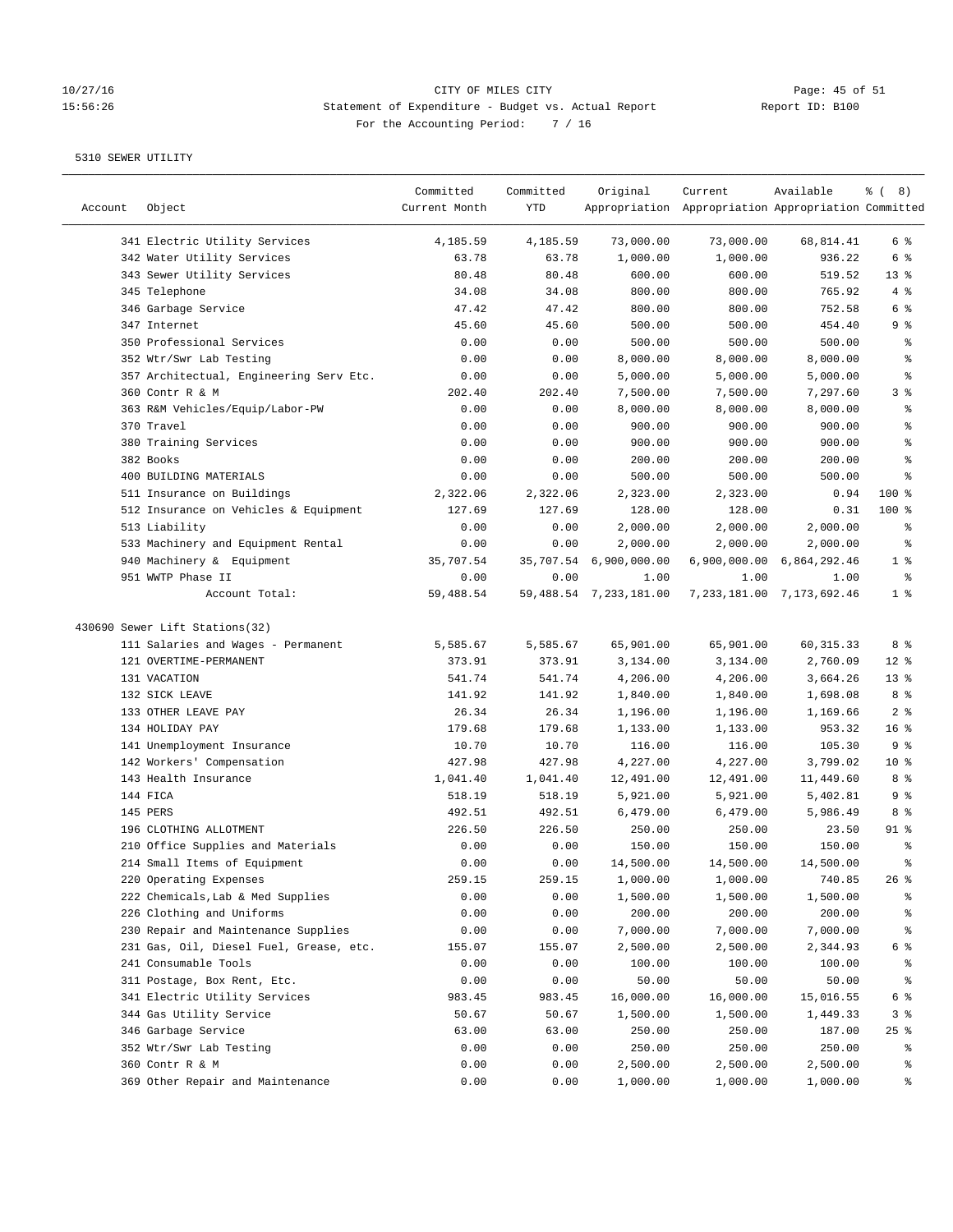# 10/27/16 Page: 46 of 51 15:56:26 Statement of Expenditure - Budget vs. Actual Report Changer Report ID: B100 For the Accounting Period: 7 / 16

|                      |                                          | Committed     | Committed  | Original                | Current                                             | Available                 | % (8)          |
|----------------------|------------------------------------------|---------------|------------|-------------------------|-----------------------------------------------------|---------------------------|----------------|
| Account              | Object                                   | Current Month | <b>YTD</b> |                         | Appropriation Appropriation Appropriation Committed |                           |                |
|                      | 370 Travel                               | 0.00          | 0.00       | 625.00                  | 625.00                                              | 625.00                    | နွ             |
|                      | 380 Training Services                    | 0.00          | 0.00       | 625.00                  | 625.00                                              | 625.00                    | ి              |
|                      | 382 Books                                | 0.00          | 0.00       | 50.00                   | 50.00                                               | 50.00                     | ి              |
|                      | 400 BUILDING MATERIALS                   | 0.00          | 0.00       | 100.00                  | 100.00                                              | 100.00                    | ÷,             |
|                      | 511 Insurance on Buildings               | 3,156.06      | 3,156.06   | 3,157.00                | 3,157.00                                            | 0.94                      | $100*$         |
|                      | 513 Liability                            | 0.00          | 0.00       | 3,750.00                | 3,750.00                                            | 3,750.00                  | ి              |
|                      | 532 Land Rental                          | 0.00          | 0.00       | 700.00                  | 700.00                                              | 700.00                    | န္             |
|                      | 533 Machinery and Equipment Rental       | 0.00          | 0.00       | 150.00                  | 150.00                                              | 150.00                    | န့             |
|                      | Account Total:                           | 14,233.94     | 14,233.94  | 164,551.00              | 164,551.00                                          | 150, 317.06               | 9%             |
|                      | Account Group Total:                     | 108,818.42    |            | 108,818.42 7,869,268.00 |                                                     | 7,869,268.00 7,760,449.58 | 1 <sup>8</sup> |
| 490000 DEBT SERVICE  |                                          |               |            |                         |                                                     |                           |                |
| 490200 Revenue Bonds |                                          |               |            |                         |                                                     |                           |                |
|                      | 608 Prpl-Wastewater Project Phase I      | 0.00          | 0.00       | 63,000.00               | 63,000.00                                           | 63,000.00                 | ÷,             |
|                      | 619 Principal-WWTP Phase II              | 0.00          | 0.00       | 236,000.00              | 236,000.00                                          | 236,000.00                | ۹.             |
|                      | 626 Interest-Wastewater Project Phase I  | 0.00          | 0.00       | 37,785.00               | 37,785.00                                           | 37,785.00                 | $\approx$      |
|                      | 639 Interest-WWTP Phase II               | 0.00          | 0.00       | 98,592.00               | 98,592.00                                           | 98,592.00                 | $\approx$      |
|                      | Account Total:                           | 0.00          | 0.00       | 435, 377.00             | 435, 377.00                                         | 435, 377.00               | နွ             |
|                      | Account Group Total:                     | 0.00          | 0.00       | 435, 377.00             | 435, 377.00                                         | 435, 377.00               | ៖              |
| 510000 MISCELLANEOUS |                                          |               |            |                         |                                                     |                           |                |
|                      | 510330 Comprehensive Liability Insurance |               |            |                         |                                                     |                           |                |
|                      | 513 Liability                            | 20,709.55     | 20,709.55  | 20,710.00               | 20,710.00                                           | 0.45                      | $100$ %        |
|                      | Account Total:                           | 20,709.55     | 20,709.55  | 20,710.00               | 20,710.00                                           | 0.45                      | 100 %          |
|                      | Account Group Total:                     | 20,709.55     | 20,709.55  | 20,710.00               | 20,710.00                                           | 0.45                      | $100*$         |
|                      | 520000 OTHER FINANCING USES              |               |            |                         |                                                     |                           |                |
|                      | 521000 Interfund Operating Transfers Out |               |            |                         |                                                     |                           |                |
|                      | 820 Transfers to Other Funds             | 4,132.00      | 4,132.00   | 60,746.00               | 60,746.00                                           | 56,614.00                 | 7 %            |
|                      | Account Total:                           | 4,132.00      | 4,132.00   | 60,746.00               | 60,746.00                                           | 56,614.00                 | 7 %            |
|                      | Account Group Total:                     | 4,132.00      | 4,132.00   | 60,746.00               | 60,746.00                                           | 56,614.00                 | 7 %            |
|                      | Fund Total:                              | 133,659.97    | 133,659.97 | 8,386,101.00            |                                                     | 8,386,101.00 8,252,441.03 | 2 <sup>8</sup> |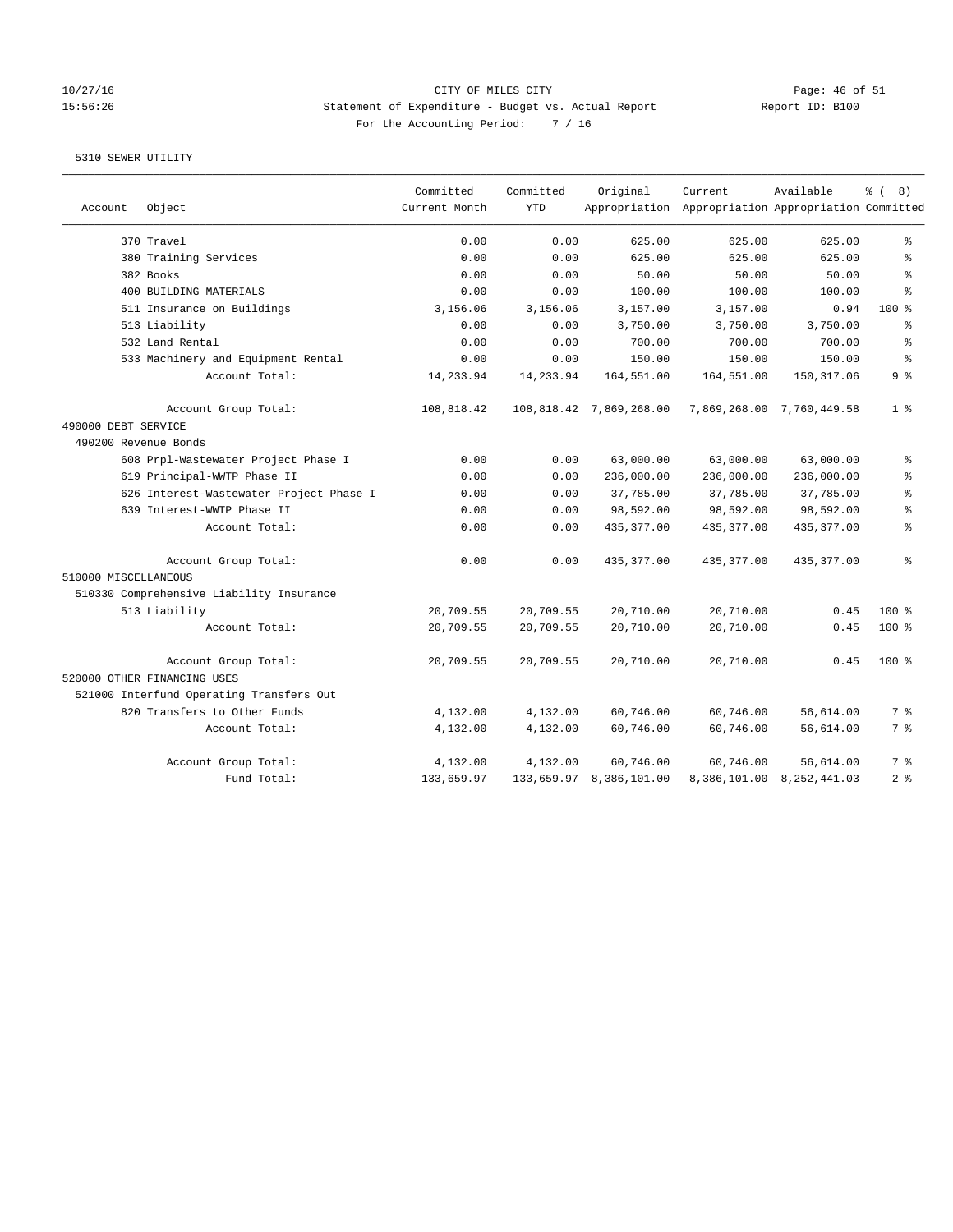## 10/27/16 Page: 47 of 51 15:56:26 Statement of Expenditure - Budget vs. Actual Report Changer Report ID: B100 For the Accounting Period: 7 / 16

5510 AMBULANCE FUND

| Account              | Object                                      | Committed<br>Current Month | Committed<br><b>YTD</b> | Original    | Current<br>Appropriation Appropriation Appropriation Committed | Available  | $\frac{8}{6}$ ( 8)       |
|----------------------|---------------------------------------------|----------------------------|-------------------------|-------------|----------------------------------------------------------------|------------|--------------------------|
|                      |                                             |                            |                         |             |                                                                |            |                          |
| 420000 PUBLIC SAFETY |                                             |                            |                         |             |                                                                |            |                          |
|                      | 420730 Emergency Medical Services-Ambulance |                            |                         |             |                                                                |            |                          |
|                      | 111 Salaries and Wages - Permanent          | 15,208.08                  | 15,208.08               | 148,003.00  | 148,003.00                                                     | 132,794.92 | $10*$                    |
|                      | 112 SALARIES AND WAGES - PART PAID          | 0.00                       | 0.00                    | 9,000.00    | 9,000.00                                                       | 9,000.00   | နွ                       |
|                      | 121 OVERTIME-PERMANENT                      | 1,710.02                   | 1,710.02                | 60,000.00   | 60,000.00                                                      | 58,289.98  | 3%                       |
|                      | 131 VACATION                                | 375.13                     | 375.13                  | 10,000.00   | 10,000.00                                                      | 9,624.87   | 4%                       |
|                      | 132 SICK LEAVE                              | 0.00                       | 0.00                    | 10,000.00   | 10,000.00                                                      | 10,000.00  | $\,{}^{\circ}\!\!\delta$ |
|                      | 133 OTHER LEAVE PAY                         | 32.99                      | 32.99                   | 2,000.00    | 2,000.00                                                       | 1,967.01   | 2 <sup>°</sup>           |
|                      | 134 HOLIDAY PAY                             | 375.47                     | 375.47                  | 7,000.00    | 7,000.00                                                       | 6,624.53   | 5 <sup>°</sup>           |
|                      | 141 Unemployment Insurance                  | 26.55                      | 26.55                   | 367.00      | 367.00                                                         | 340.45     | 7 %                      |
|                      | 142 Workers' Compensation                   | 641.03                     | 641.03                  | 6,160.00    | 6,160.00                                                       | 5,518.97   | $10*$                    |
|                      | 143 Health Insurance                        | 2,329.79                   | 2,329.79                | 30,111.00   | 30,111.00                                                      | 27,781.21  | 8 %                      |
|                      | 144 FICA                                    | 255.94                     | 255.94                  | 3,437.00    | 3,437.00                                                       | 3,181.06   | 7 %                      |
|                      | 147 Firemen's Pension                       | 1,941.84                   | 1,941.84                | 34,270.00   | 34,270.00                                                      | 32, 328.16 | 6 %                      |
|                      | 210 Office Supplies and Materials           | 59.62                      | 59.62                   | 2,502.00    | 2,502.00                                                       | 2,442.38   | 2 <sup>8</sup>           |
|                      | 214 Small Items of Equipment                | 0.00                       | 0.00                    | 5,000.00    | 5,000.00                                                       | 5,000.00   | $\epsilon$               |
|                      | 220 Operating Expenses                      | 5.00                       | 5.00                    | 4,022.00    | 4,022.00                                                       | 4,017.00   | $\epsilon$               |
|                      | 222 Chemicals, Lab & Med Supplies           | 274.90                     | 274.90                  | 20,000.00   | 20,000.00                                                      | 19,725.10  | 1 <sup>8</sup>           |
|                      | 230 Repair and Maintenance Supplies         | 0.00                       | 0.00                    | 3,000.00    | 3,000.00                                                       | 3,000.00   | $\epsilon$               |
|                      | 231 Gas, Oil, Diesel Fuel, Grease, etc.     | 381.46                     | 381.46                  | 18,000.00   | 18,000.00                                                      | 17,618.54  | 2 <sup>8</sup>           |
|                      | 241 Consumable Tools                        | 0.00                       | 0.00                    | 1,000.00    | 1,000.00                                                       | 1,000.00   | ್ಠಿ                      |
|                      | 300 PURCHASED SERVICES                      | 0.00                       | 0.00                    | 1,000.00    | 1,000.00                                                       | 1,000.00   | နွ                       |
|                      | 311 Postage, Box Rent, Etc.                 | 0.00                       | 0.00                    | 100.00      | 100.00                                                         | 100.00     | る                        |
|                      | 320 Printing, Duplicating, Typing &         | 0.00                       | 0.00                    | 200.00      | 200.00                                                         | 200.00     | $\epsilon$               |
|                      | 341 Electric Utility Services               | 137.80                     | 137.80                  | 2,645.00    | 2,645.00                                                       | 2,507.20   | 5 <sup>°</sup>           |
|                      | 342 Water Utility Services                  | 23.03                      | 23.03                   | 400.00      | 400.00                                                         | 376.97     | 6 %                      |
|                      | 343 Sewer Utility Services                  | 27.53                      | 27.53                   | 250.00      | 250.00                                                         | 222.47     | $11$ %                   |
|                      | 344 Gas Utility Service                     | 6.55                       | 6.55                    | 1,200.00    | 1,200.00                                                       | 1,193.45   | 1 <sup>8</sup>           |
|                      | 345 Telephone                               | 108.52                     | 108.52                  | 1,500.00    | 1,500.00                                                       | 1,391.48   | 7 %                      |
|                      | 346 Garbage Service                         | 309.21                     | 309.21                  | 500.00      | 500.00                                                         | 190.79     | 62 %                     |
|                      | 347 Internet                                | 28.24                      | 28.24                   | 400.00      | 400.00                                                         | 371.76     | 7 %                      |
|                      | 350 Professional Services                   | 2,589.80                   | 2,589.80                | 35,000.00   | 35,000.00                                                      | 32,410.20  | 7 %                      |
|                      | 360 Contr R & M                             | 0.00                       | 0.00                    | 5,000.00    | 5,000.00                                                       | 5,000.00   | နွ                       |
|                      | 364 R&M Vehicles - Fire/Amb                 | 2,764.16                   | 2,764.16                | 15,150.00   | 15,150.00                                                      | 12,385.84  | 18 %                     |
|                      | 370 Travel                                  | 0.00                       | 0.00                    | 2,500.00    | 2,500.00                                                       | 2,500.00   | ್ಠಿ                      |
|                      | 380 Training Services                       | 225.00                     | 225.00                  | 5,000.00    | 5,000.00                                                       | 4,775.00   | 5 <sup>°</sup>           |
|                      | 382 Books                                   | 0.00                       | 0.00                    | 1,000.00    | 1,000.00                                                       | 1,000.00   | ್ಠಿ                      |
|                      | 400 BUILDING MATERIALS                      | 0.00                       | 0.00                    | 3,000.00    | 3,000.00                                                       | 3,000.00   | る                        |
|                      | 512 Insurance on Vehicles & Equipment       | 1,193.93                   | 1,193.93                | 1,194.00    | 1,194.00                                                       | 0.07       | 100 %                    |
|                      | 810 Losses (Bad debt expense - Enterprise   | 0.00                       | 0.00                    | 102,000.00  | 102,000.00                                                     | 102,000.00 | $\rm ^{8}$               |
|                      | 811 Contractual Allowances (Ambl)           | 9,094.20                   | 9,094.20                | 140,000.00  | 140,000.00                                                     | 130,905.80 | 6 %                      |
|                      | 940 Machinery & Equipment                   | 0.00                       | 0.00                    | 230,000.00  | 230,000.00                                                     | 230,000.00 | ိစ                       |
|                      | Account Total:                              | 40,125.79                  | 40,125.79               | 921, 911.00 | 921,911.00                                                     | 881,785.21 | 4%                       |
|                      | Account Group Total:                        | 40,125.79                  | 40,125.79               | 921,911.00  | 921,911.00                                                     | 881,785.21 | $4\degree$               |
| 490000 DEBT SERVICE  |                                             |                            |                         |             |                                                                |            |                          |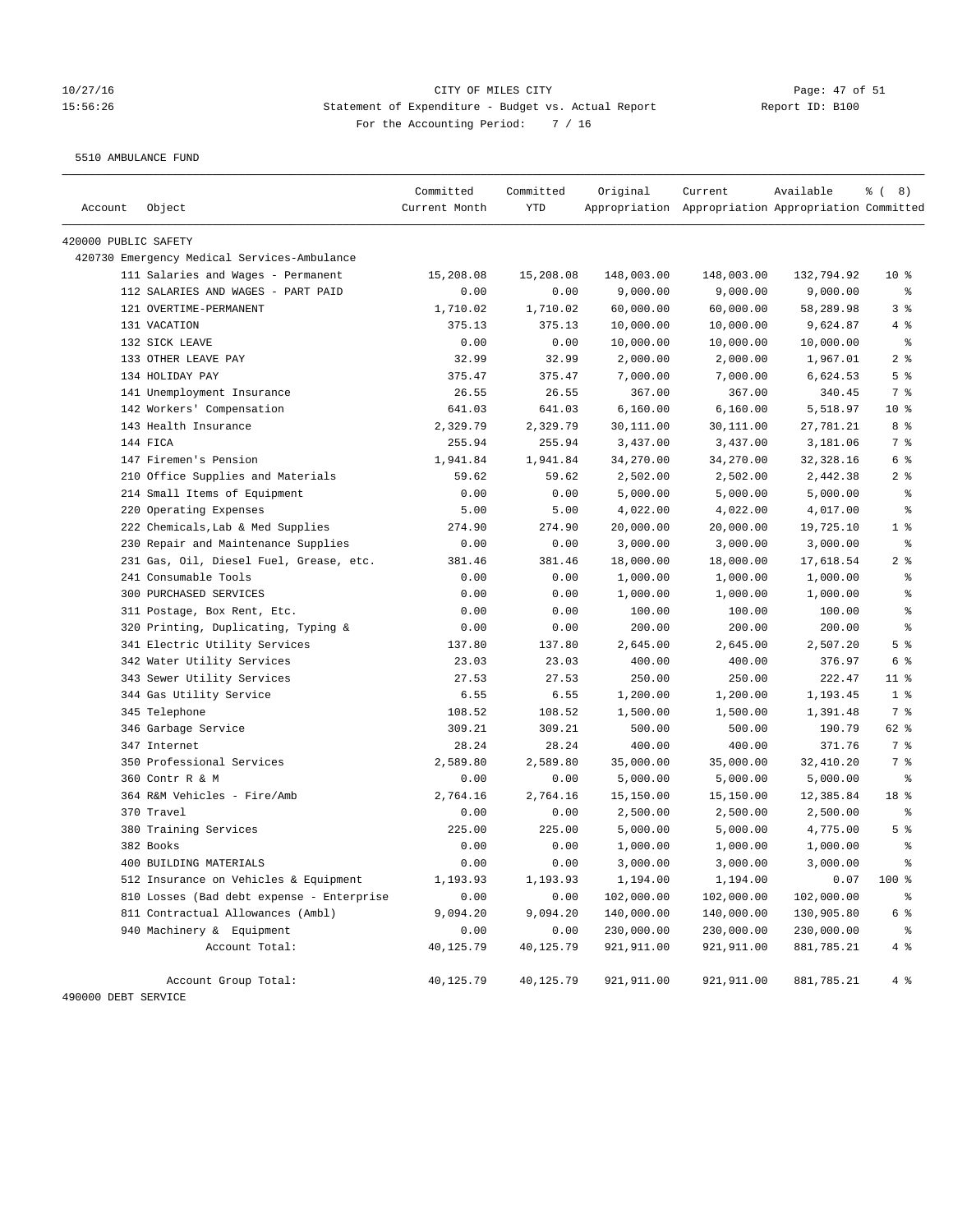#### 10/27/16 CITY OF MILES CITY Page: 48 of 51 15:56:26 Statement of Expenditure - Budget vs. Actual Report Report ID: B100 For the Accounting Period: 7 / 16

#### 5510 AMBULANCE FUND

|                                          | Committed     | Committed  | Original      | Current    | Available                             | $\frac{6}{3}$ ( 8) |
|------------------------------------------|---------------|------------|---------------|------------|---------------------------------------|--------------------|
| Object<br>Account                        | Current Month | <b>YTD</b> | Appropriation |            | Appropriation Appropriation Committed |                    |
| 490500 Other Debt Service Payments       |               |            |               |            |                                       |                    |
| 602 Prpl-Ambulance                       | 101.59        | 101.59     | 22,282.00     | 22,282.00  | 22,180.41                             | နွ                 |
| 629 Interest-Ambulance                   | 13,180.36     | 13,180.36  | 4,385.00      | 4,385.00   | $-8,795.36$                           | 301 %              |
| Account Total:                           | 13,281.95     | 13,281.95  | 26,667.00     | 26,667.00  | 13,385.05                             | 50%                |
| Account Group Total:                     | 13,281.95     | 13,281.95  | 26,667.00     | 26,667.00  | 13,385.05                             | 50%                |
| 510000 MISCELLANEOUS                     |               |            |               |            |                                       |                    |
| 510330 Comprehensive Liability Insurance |               |            |               |            |                                       |                    |
| 513 Liability                            | 1,535.72      | 1,535.72   | 4,567.00      | 4,567.00   | 3,031.28                              | $34$ $%$           |
| Account Total:                           | 1,535.72      | 1,535.72   | 4,567.00      | 4,567.00   | 3,031.28                              | 34%                |
| Account Group Total:                     | 1,535.72      | 1,535.72   | 4,567.00      | 4,567.00   | 3,031.28                              | 34.8               |
| 520000 OTHER FINANCING USES              |               |            |               |            |                                       |                    |
| 521000 Interfund Operating Transfers Out |               |            |               |            |                                       |                    |
| 820 Transfers to Other Funds             | 2,151.00      | 2,151.00   | 25,814.00     | 25,814.00  | 23,663.00                             | 8 %                |
| Account Total:                           | 2,151.00      | 2,151.00   | 25,814.00     | 25,814.00  | 23,663.00                             | 8 %                |
| Account Group Total:                     | 2,151.00      | 2,151.00   | 25,814.00     | 25,814.00  | 23,663.00                             | 8 %                |
| Fund Total:                              | 57,094.46     | 57,094.46  | 978,959.00    | 978,959.00 | 921,864.54                            | 6 %                |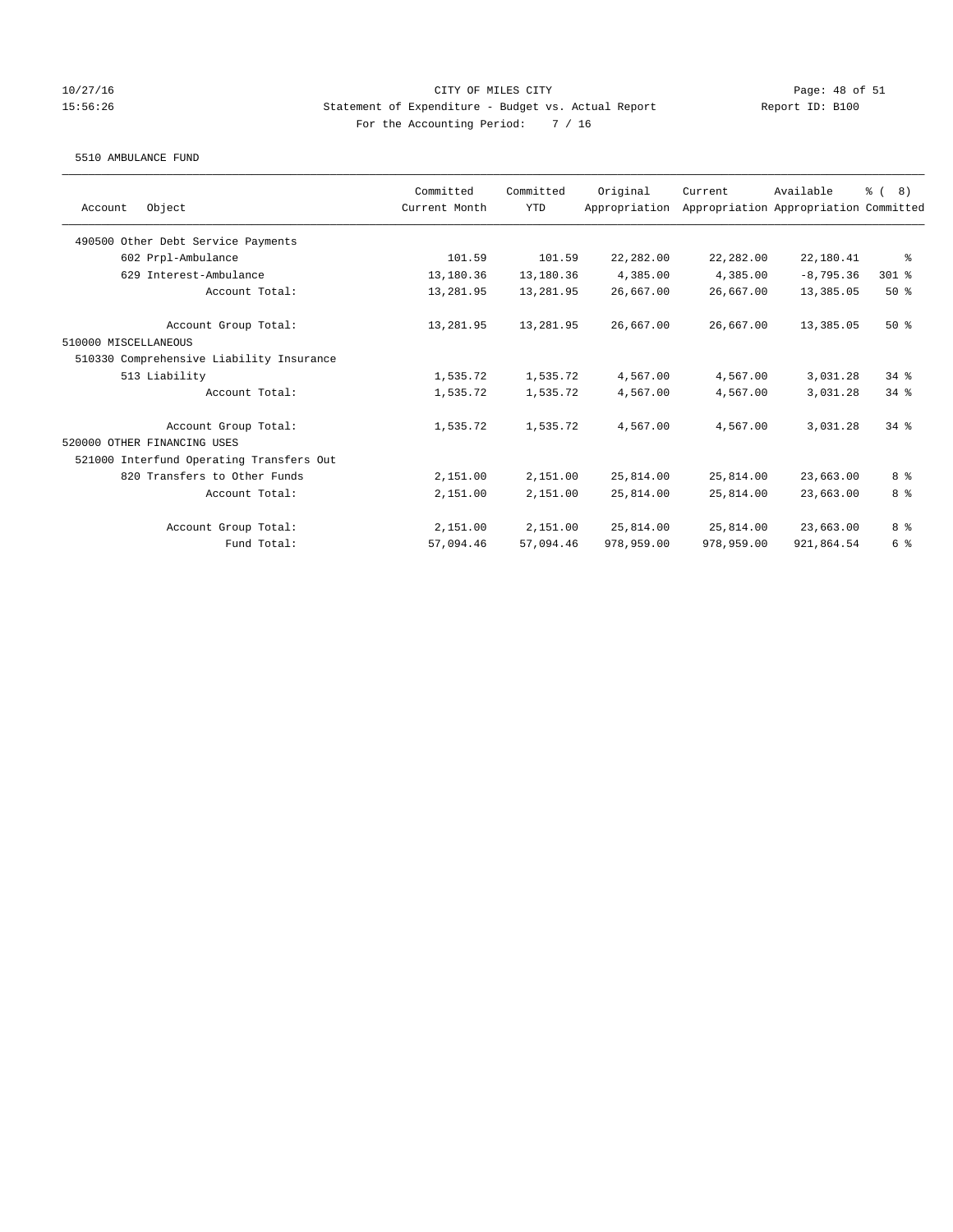# 10/27/16 Page: 49 of 51 15:56:26 Statement of Expenditure - Budget vs. Actual Report Changer Report ID: B100 For the Accounting Period: 7 / 16

5610 AIRPORT OPERATING

| Account             | Object                                     | Committed<br>Current Month | Committed<br>YTD | Original   | Current<br>Appropriation Appropriation Appropriation Committed | Available  | $\frac{6}{6}$ ( 8) |
|---------------------|--------------------------------------------|----------------------------|------------------|------------|----------------------------------------------------------------|------------|--------------------|
| 430000 Public Works |                                            |                            |                  |            |                                                                |            |                    |
| 430300 Airport(87)  |                                            |                            |                  |            |                                                                |            |                    |
|                     | 111 Salaries and Wages - Permanent         | 9,678.32                   | 9,678.32         | 80,594.00  | 80,594.00                                                      | 70,915.68  | $12*$              |
|                     | 121 OVERTIME-PERMANENT                     | 818.40                     | 818.40           | 5,000.00   | 5,000.00                                                       | 4,181.60   | 16%                |
|                     | 131 VACATION                               | 464.37                     | 464.37           | 10,000.00  | 10,000.00                                                      | 9,535.63   | 5 <sup>°</sup>     |
|                     | 132 SICK LEAVE                             | 0.00                       | 0.00             | 6,000.00   | 6,000.00                                                       | 6,000.00   | ್ಠಿ                |
|                     | 133 OTHER LEAVE PAY                        | 0.00                       | 0.00             | 4,340.00   | 4,340.00                                                       | 4,340.00   | နွ                 |
|                     | 134 HOLIDAY PAY                            | 0.00                       | 0.00             | 2,500.00   | 2,500.00                                                       | 2,500.00   | る                  |
|                     | 141 Unemployment Insurance                 | 17.00                      | 17.00            | 163.00     | 163.00                                                         | 146.00     | $10*$              |
|                     | 142 Workers' Compensation                  | 604.17                     | 604.17           | 5,922.00   | 5,922.00                                                       | 5,317.83   | $10*$              |
|                     | 143 Health Insurance                       | 1,379.05                   | 1,379.05         | 16,545.00  | 16,545.00                                                      | 15,165.95  | 8 %                |
|                     | 144 FICA                                   | 818.03                     | 818.03           | 8,296.00   | 8,296.00                                                       | 7,477.97   | $10*$              |
|                     | 145 PERS                                   | 1,039.18                   | 1,039.18         | 9,076.00   | 9,076.00                                                       | 8,036.82   | $11$ %             |
|                     | 196 CLOTHING ALLOTMENT                     | 375.00                     | 375.00           | 300.00     | 300.00                                                         | $-75.00$   | $125$ %            |
|                     | 210 Office Supplies and Materials          | 0.00                       | 0.00             | 1,100.00   | 1,100.00                                                       | 1,100.00   | $\epsilon$         |
|                     | 214 Small Items of Equipment               | 0.00                       | 0.00             | 500.00     | 500.00                                                         | 500.00     | $\epsilon$         |
|                     | 220 Operating Expenses                     | 195.70                     | 195.70           | 3,500.00   | 3,500.00                                                       | 3,304.30   | 6 %                |
|                     | 230 Repair and Maintenance Supplies        | 0.00                       | 0.00             | 10,000.00  | 10,000.00                                                      | 10,000.00  | $\epsilon$         |
|                     | 231 Gas, Oil, Diesel Fuel, Grease, etc.    | 169.82                     | 169.82           | 5,500.00   | 5,500.00                                                       | 5,330.18   | 3%                 |
|                     | 237 Aviation Fuel                          | 70,191.24                  | 70,191.24        | 286,000.00 | 286,000.00                                                     | 215,808.76 | 25%                |
|                     | 239 Tires, Tubes Etc.                      | 0.00                       | 0.00             | 1,000.00   | 1,000.00                                                       | 1,000.00   | ್ಠಿ                |
|                     | 250 Supplies for Resale                    | 0.00                       | 0.00             | 400.00     | 400.00                                                         | 400.00     | နွ                 |
|                     | 311 Postage, Box Rent, Etc.                | 0.00                       | 0.00             | 300.00     | 300.00                                                         | 300.00     | နွ                 |
|                     | 319 Other Communication and Transportation | 61.60                      | 61.60            | 650.00     | 650.00                                                         | 588.40     | 9 <sup>8</sup>     |
|                     | 330 Publicity, Subscriptions & Dues        | 0.00                       | 0.00             | 300.00     | 300.00                                                         | 300.00     | $\epsilon$         |
|                     | 341 Electric Utility Services              | 702.85                     | 702.85           | 8,500.00   | 8,500.00                                                       | 7,797.15   | 8 %                |
|                     | 344 Gas Utility Service                    | 71.41                      | 71.41            | 5,000.00   | 5,000.00                                                       | 4,928.59   | 1 <sup>8</sup>     |
|                     | 345 Telephone                              | 106.65                     | 106.65           | 3,800.00   | 3,800.00                                                       | 3,693.35   | 3%                 |
|                     | 347 Internet                               | 27.80                      | 27.80            | 650.00     | 650.00                                                         | 622.20     | 4%                 |
|                     | 350 Professional Services                  | 0.00                       | 0.00             | 1,500.00   | 1,500.00                                                       | 1,500.00   | $\epsilon$         |
|                     | 363 R&M Vehicles/Equip/Labor-PW            | 1,547.21                   | 1,547.21         | 5,000.00   | 5,000.00                                                       | 3,452.79   | $31$ %             |
|                     | 367 Plumbing, Heating, Electrical          | 0.00                       | 0.00             | 1,000.00   | 1,000.00                                                       | 1,000.00   | နွ                 |
|                     | 380 Training Services                      | 0.00                       | 0.00             | 150.00     | 150.00                                                         | 150.00     | နွ                 |
|                     | 511 Insurance on Buildings                 | 3,108.22                   | 3,108.22         | 3,109.00   | 3,109.00                                                       | 0.78       | $100*$             |
|                     | 512 Insurance on Vehicles & Equipment      | 1,849.40                   | 1,849.40         | 1,850.00   | 1,850.00                                                       | 0.60       | $100$ %            |
|                     | 513 Liability                              | 0.00                       | 0.00             | 4,700.00   | 4,700.00                                                       | 4,700.00   | နွ                 |
|                     | 911 FFA AIP17-2017                         | 2,500.00                   | 2,500.00         | 110,000.00 | 110,000.00                                                     | 107,500.00 | 2 <sup>8</sup>     |
|                     | 939 AIP-3-30-055-016-2015                  | 135.62                     | 135.62           | 252,800.00 | 252,800.00                                                     | 252,664.38 | ま                  |
|                     | Account Total:                             | 95,861.04                  | 95,861.04        | 856,045.00 | 856,045.00                                                     | 760,183.96 | $11$ %             |
|                     | Account Group Total:                       | 95,861.04                  | 95,861.04        | 856,045.00 | 856,045.00                                                     | 760,183.96 | $11$ %             |
| 490000 DEBT SERVICE |                                            |                            |                  |            |                                                                |            |                    |
|                     | 490500 Other Debt Service Payments         |                            |                  |            |                                                                |            |                    |
|                     | 641 Principal - Aeronautics Loan 08        | 0.00                       | 0.00             | 4,921.00   | 4,921.00                                                       | 4,921.00   | နွ                 |
|                     | 642 Interest - Aeronautics Loan 08         | 0.00                       | 0.00             | 357.00     | 357.00                                                         | 357.00     | $\epsilon$         |
|                     | 645 Equipment-Principle                    | 422.14                     | 422.14           | 5,426.00   | 5,426.00                                                       | 5,003.86   | 8 %                |
|                     | 646 Equipment-Interest                     | 54.09                      | 54.09            | 289.00     | 289.00                                                         | 234.91     | 19 <sup>°</sup>    |
|                     | 648 MT Aero Principle 06-2015              | 0.00                       | 0.00             | 16,953.00  | 16,953.00                                                      | 16,953.00  | နွ                 |
|                     | 649 MT Aero Interest06-2015                | 0.00                       | 0.00             | 2,480.00   | 2,480.00                                                       | 2,480.00   | $\epsilon$         |
|                     | 650 Principle-Purchase Fuel Truck          | 3,410.01                   | 3,410.01         | 20,892.00  | 20,892.00                                                      | 17,481.99  | 16 <sup>8</sup>    |
|                     | 651 Interest-Purchase Fuel Truck           | 289.99                     | 289.99           | 1,308.00   | 1,308.00                                                       | 1,018.01   | $22$ %             |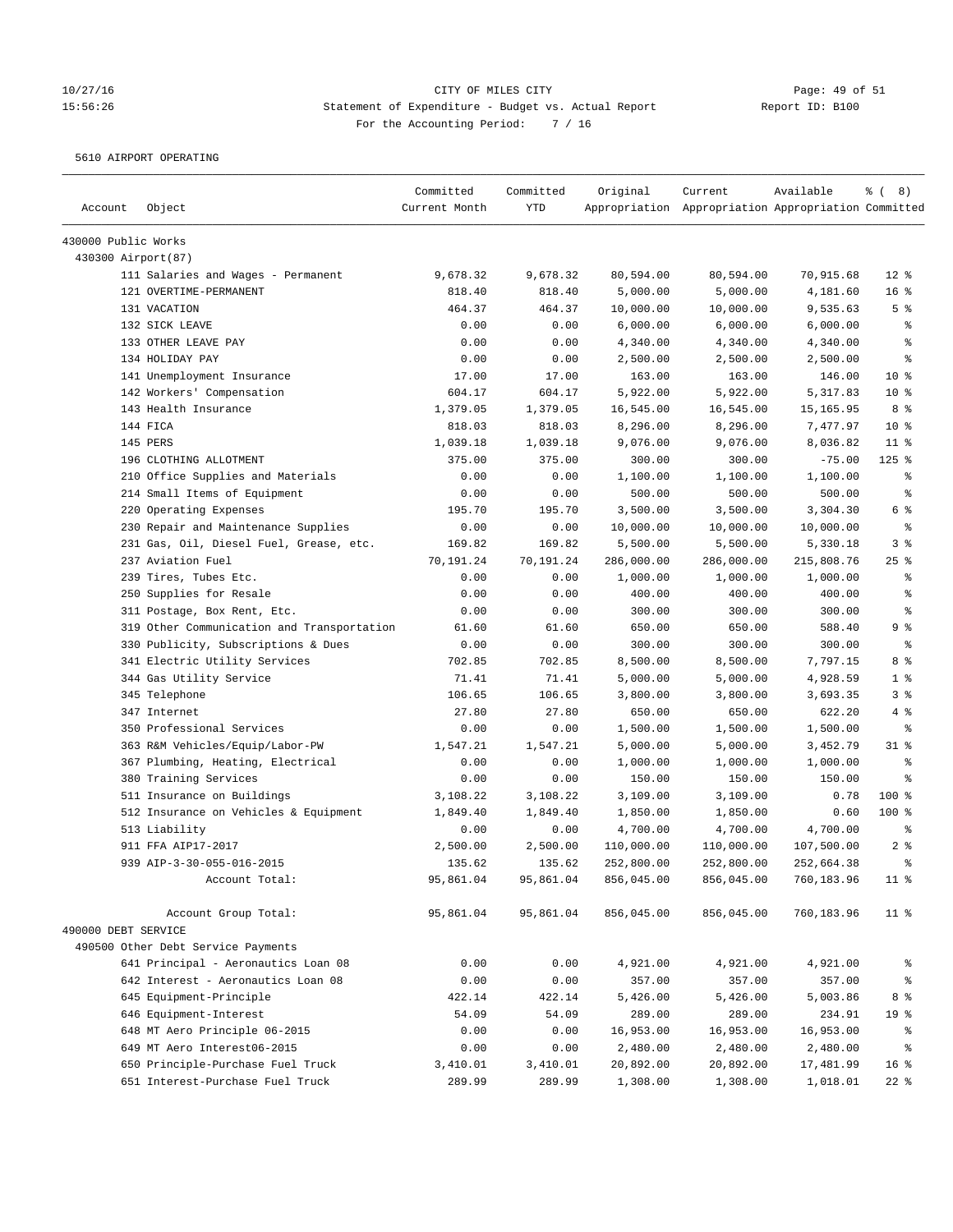## 10/27/16 CITY OF MILES CITY Page: 50 of 51 15:56:26 Statement of Expenditure - Budget vs. Actual Report Report ID: B100 For the Accounting Period: 7 / 16

## 5610 AIRPORT OPERATING

| Object<br>Account                                   | Committed<br>Current Month | Committed<br>YTD | Original<br>Appropriation | Current    | Available<br>Appropriation Appropriation Committed | $\frac{6}{6}$ (<br>8) |
|-----------------------------------------------------|----------------------------|------------------|---------------------------|------------|----------------------------------------------------|-----------------------|
| Account Total:                                      | 4, 176, 23                 | 4,176.23         | 52,626.00                 | 52,626.00  | 48,449.77                                          | 8 %                   |
| Account Group Total:<br>520000 OTHER FINANCING USES | 4, 176, 23                 | 4,176.23         | 52,626.00                 | 52,626.00  | 48,449.77                                          | 8 %                   |
| 521000 Interfund Operating Transfers Out            |                            |                  |                           |            |                                                    |                       |
| 820 Transfers to Other Funds                        | 1,634.00                   | 1,634.00         | 19,609.00                 | 19,609.00  | 17,975.00                                          | 8 %                   |
| Account Total:                                      | 1,634.00                   | 1,634.00         | 19,609.00                 | 19,609.00  | 17,975.00                                          | 8 %                   |
| Account Group Total:                                | 1,634.00                   | 1,634.00         | 19,609.00                 | 19,609.00  | 17,975.00                                          | 8 %                   |
| Fund Total:                                         | 101,671.27                 | 101,671.27       | 928,280.00                | 928,280.00 | 826,608.73                                         | 11 <sup>8</sup>       |